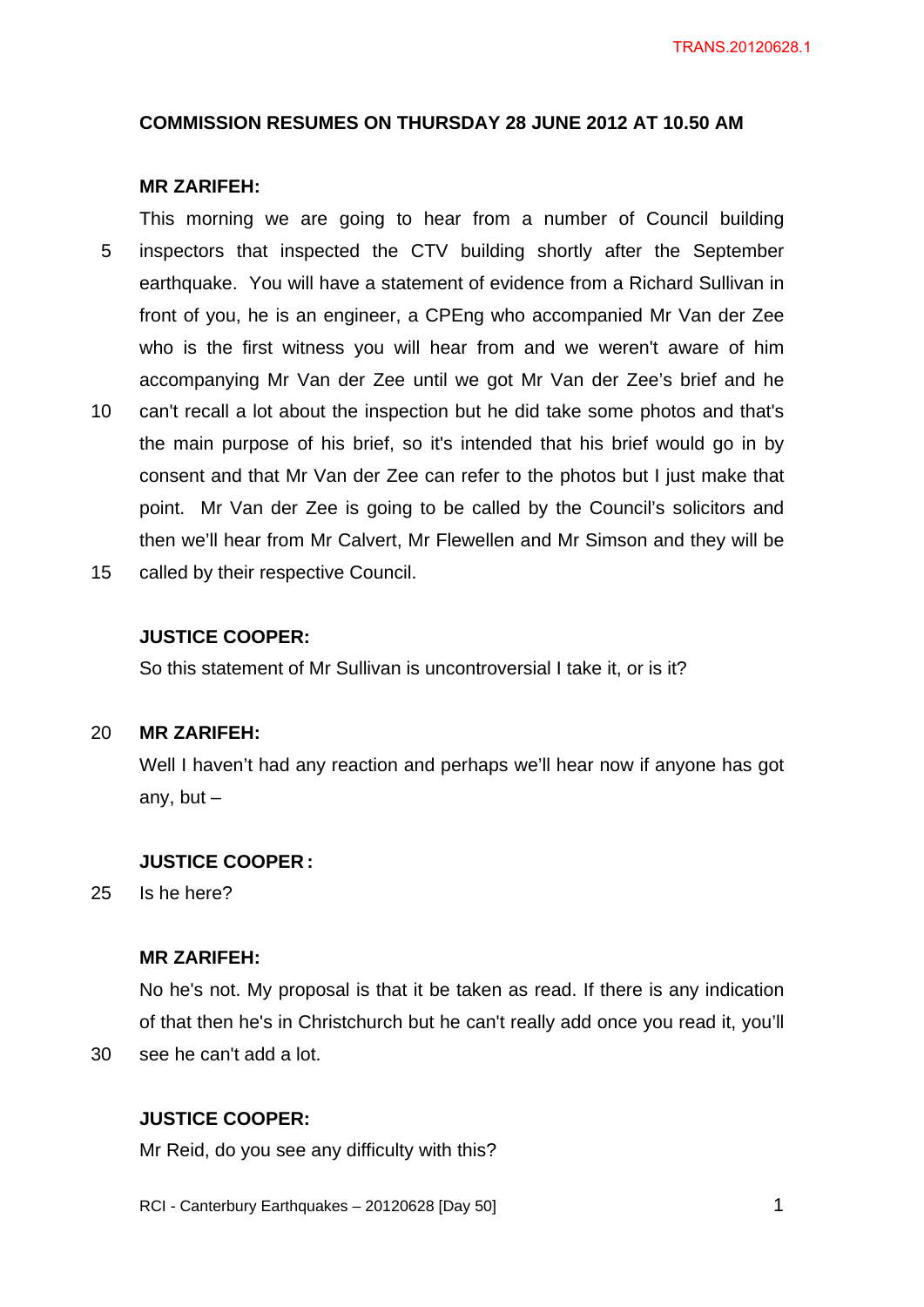## **MR REID:**

No none from the Council's perspective.

#### 5 **JUSTICE COOPER:**

Yes, and Mr Palmer have you had time to digest this?

# **MR PALMER:**

(inaudible 10:52:05) chance to but I don't see that there's anything in here that

10 I would take objection to. If there's anything perhaps I'll come back to you.

## **JUSTICE COOPER :**

Well when would you propose to do that?

#### 15 **MR PALMER:**

When I've read it fully Sir, five or 10 minutes.

# **JUSTICE COOPER:**

Well shall I ask Mr Elliott or Mr Zarifeh to read this statement into the record.

20

# **MR PALMER:**

Do that Sir and by the end of that I'll know. The default position is that I won't require him.

#### 25 **JUSTICE COOPER:**

Mr Zarifeh if you could do that and we'll see what other arrangements we might need to make or not make.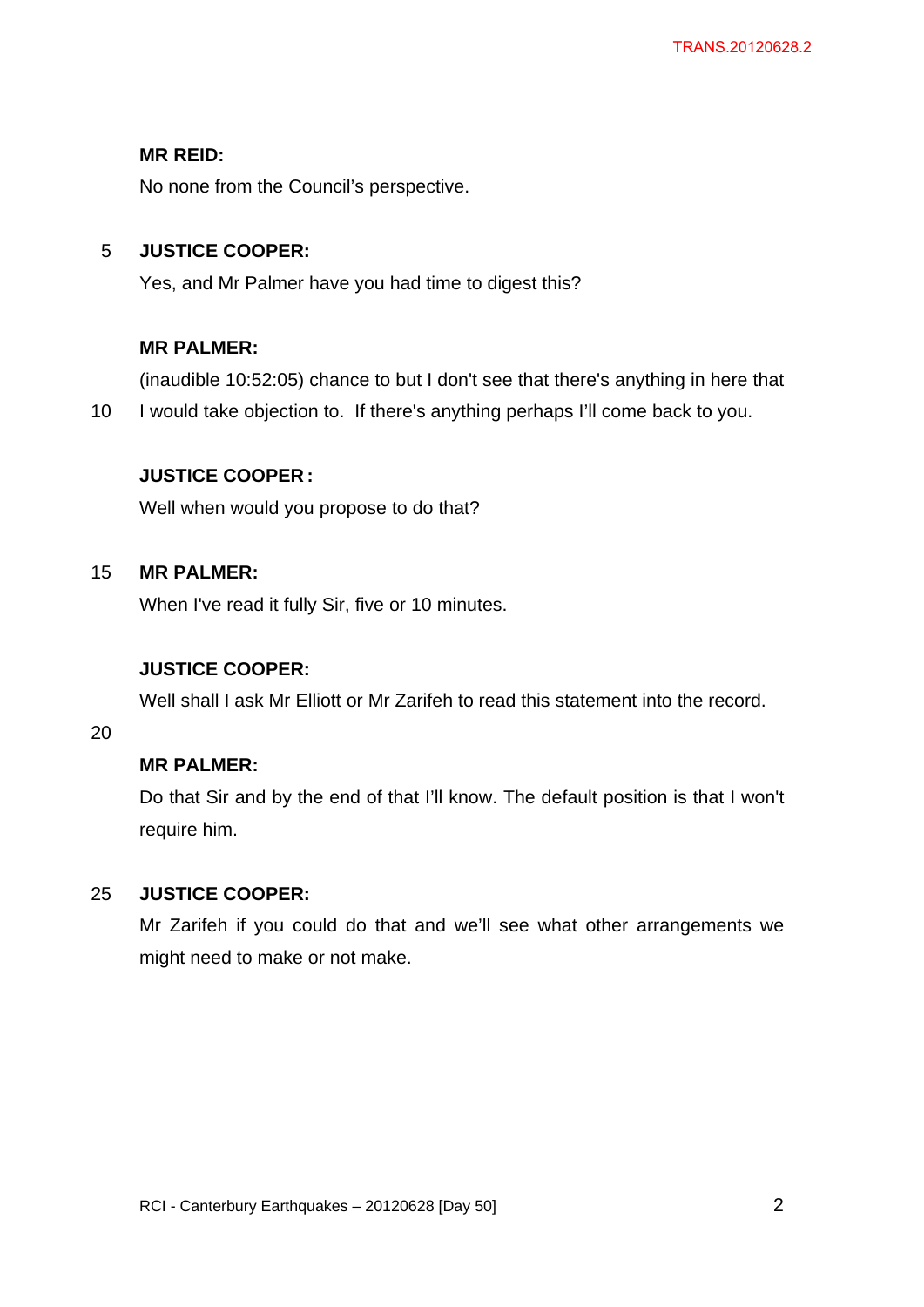### **STATEMENT OF RICHARD DANIEL SULLIVAN READ BY CONSENT**

5 10 My full name is Richard Daniel Sullivan. I live in Christchurch, I am a CPEng structural engineer and the principal of R D Sullivan and Associates Limited. Following the 4 September 2010 earthquake I volunteered my services to the Christchurch City Council to assist with carrying out rapid assessments of buildings in the Christchurch CBD. On 5 September 2010 I was assigned to a rapid assessment team. The other members of that team were Peter Van der Zee of the Council as the leader, someone from USAR whose name I do not recall and another person. We

- were tasked with inspecting buildings from Hereford Street to Madras Street and then back down Cashel Street. I had a camera with me and took photographs of the buildings we inspected. I was recently contacted by Mark Zarifeh, counsel assisting the Royal Commission who asked if I had any
- 15 recollection of carrying out a level 1 rapid assessment of the CTV Building on 5 September 2010. I record that I was part of a team of four that carried out level 1 rapid assessments of buildings in this part of the city, and the CTV building was in the block of buildings inspected. I searched my photograph records and found three photographs of the CTV building along with the
- 20 others which were also inspected on that day. The first photograph is of the level 1 rapid assessment form completed by Mr Van der Zee at 2.15pm. I then took two photographs of the south and southeast elevations of the building, and they're coming up now, the south one and the southeast. I cannot recall the details of the inspection by the group for the CTV building.
- 25 My recollection of the inspection however is that we looked at the east and south walls of the building and this correlates with the photos taken. During this inspection we did not note damage to either of these two walls and the group approved the selection made on the rapid assessment form.

#### 30 **JUSTICE COOPER:**

Thank you, that statement will be read as part of the evidence.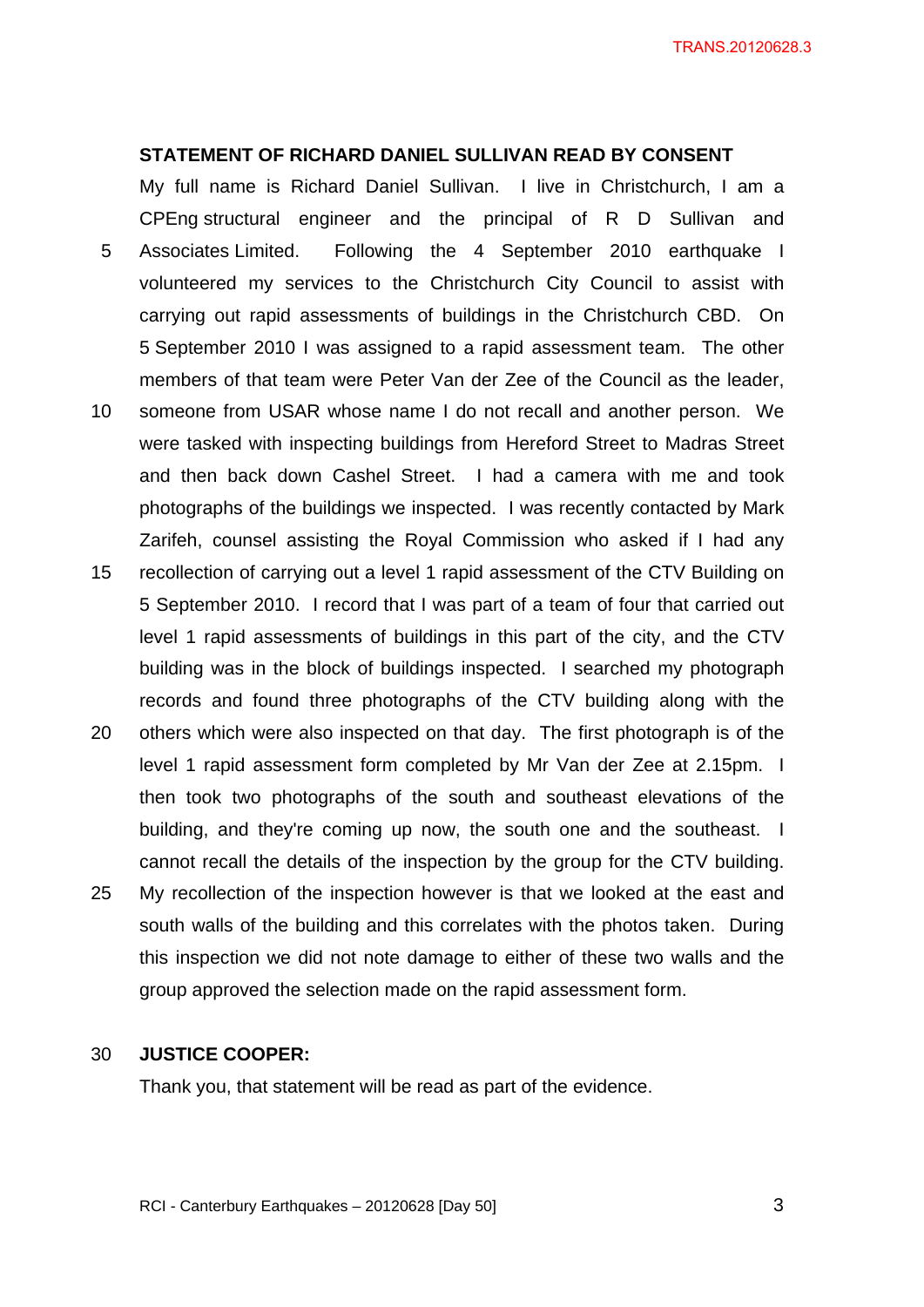**MR REID CALLS** 

## **PETER GEORGE VAN DER ZEE**

## **REQUEST NOT TO BE FILMED DECLINED**

## 5

# **PETER GEORGE VAN DER ZEE (SWORN)**

## **EXAMINATION: MR REID**

- Q. Your full name is Peter George Van der Zee?
- A. Yes.
- 10 Q. And you're a building consent officer for the Christchurch City Council?
	- A. Correct.
	- Q. You have worked for the Council since 2007?
	- A. Yes.
	- Q. And between 2006 and 2007 you worked as a building estimator for G J
- 15 Gardiner Homes and prior to this you worked for Placemakers for eight years as a building estimator truss detailer?
	- A. That's correct.
	- Q. Mr Van der Zee would you please read your brief of evidence from paragraph 2?
- 25 20 A. I have approximately 28 years' experience in the construction industry as a building estimator, roof truss detailer and recently as a building consent officer. I am rated to the National BCA competency level, commercial 1. I have tertiary education at the Christchurch Polytechnic Institute of Technology, initially towards the qualification of New Zealand Certificate in Architectural drafting, then part time study towards New Zealand Certificate in quantity surveying.

30 I was involved in carrying out rapid assessments of buildings as part of Christchurch City Council's earthquake response to the  $4<sup>th</sup>$  of September 2010 and 22<sup>nd</sup> of February 2011 earthquakes. It is a requirement of my employment as a Council building consent officer that I provide assistance to Civil Defence as required. I was asked to come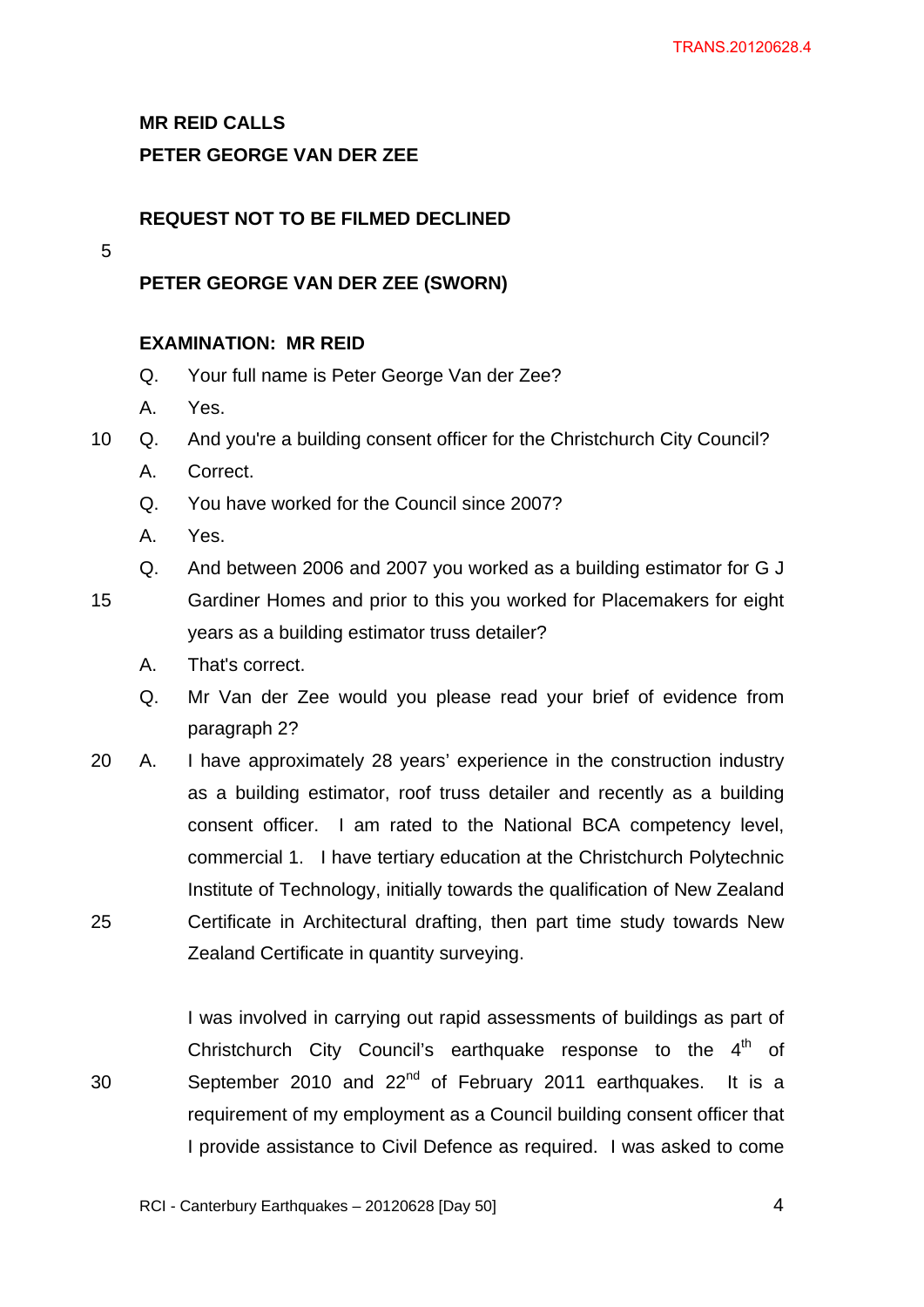TRANS.20120628.5

to the emergency operation centre on the morning of the  $5<sup>th</sup>$  September 2010 along with a number of other Council employees. I attended a morning briefing given by Mr John Buchan and Dave Brunsdon where they explained the rapid inspection and placarding process. John Buchan at that time was the Council's engineering services manager and I understand David Brunsdon was a Civil Defence engineering consultant. I was already generally aware of the placard system from information published by the Department of Building and Housing prior to the 4<sup>th</sup> of September 2010 earthquake but I did not previously have a detailed understanding of what the rapid assessment process involved.

5

10

15 20 25 30 It was explained that the level 1 rapid inspections were external assessments only and we were to focus on identifying obvious damage and any immediate hazards to the public. The rapid assessment team I was assigned to on the 5<sup>th</sup> of September 2010 involved Richard Sullivan who was an engineer and two other people. I cannot remember the names of the two other people. Before leaving the emergency operation centre we were given a clipboard and pens, copies of blank level 1 rapid assessment forms, copies of green, yellow and red placards and a map of the central business district showing inspection zones. I do recall that Mr Sullivan also had a camera with him. The central business district had been divided into separate blocks and each rapid assessment team was assigned to a particular block. I cannot recall the specific blocks that the assessment team I was in was assigned to on the day but I remember looking at buildings on Hereford Street, Madras Street, Woolsack Lane and Cashel Street. I only have a vague recollection of visiting the CTV building on the  $5<sup>th</sup>$  September 2010. I have been involved with a large number of building assessments since 4 September 2010 and do not have a detailed recollection of all buildings that I have visited. I have reviewed a copy of the level 1 rapid assessment form completed on 5 September 2010 for the CTV building.

 $\sim$  5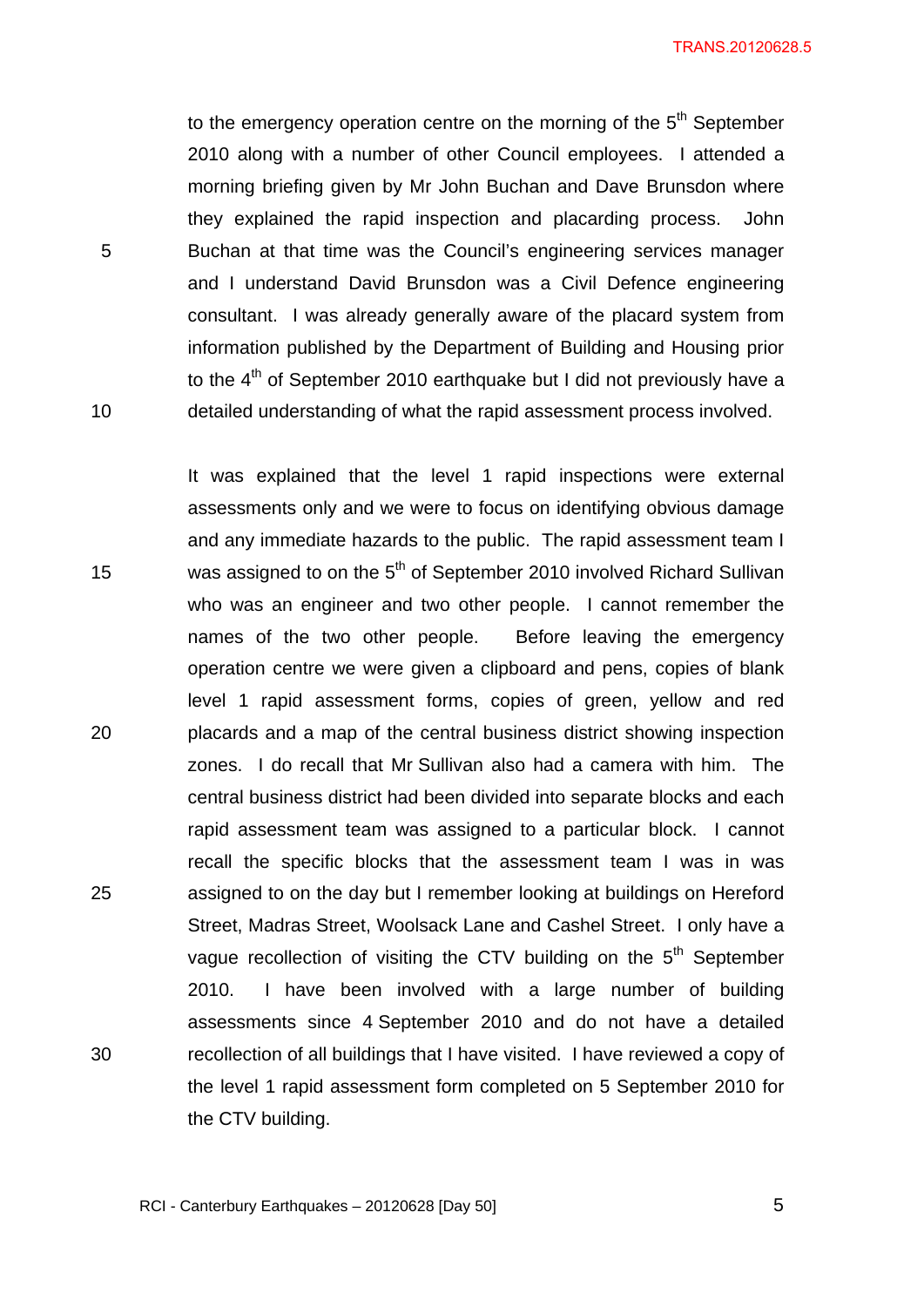- Q. I'll just stop you there Mr Van der Zee. Just have a look at the document that's come up on the screen in front of you.
- A. Mmm.
- Q. Is that the rapid assessment form you were referring to?
- 5 A. Yes it is.
	- Q. And the handwriting that's on the document. Whose is that?
	- A. All of the writing on the form is mine except the Prupi number, the abbreviation PVD54 on the bottom of the form and W4 and 2 on the top of the page. I believe the information would have been added to the
- 10

form by administration staff after the form was returned to the emergency operation centre.

## **JUSTICE COOPER:**

- Q. Could you tell us what Prupi means?
- 15 A. It's a property identifier number used by the Council.
	- Q. I thought that's what it might be but what do the letters stand for do you know?
	- A. Sorry which?
	- Q. Prupi.
- 20 A. Sorry I'm not
	- Q. Do you know what that means?
	- A. No I'm not, I can't elaborate further.
	- Q. Okay, all right.

#### **EXAMINATION CONTINUES: MR REID**

- 25 Q. So I think you're up to paragraph 10 Mr Van der Zee. Just carry on from there.
	- A. Thank you. As this was a level 1 rapid assessment we only looked at the exterior of the building. We did not go inside the building. I believe I filled out the level 1 form in the carpark once we had walked around the building and looked for any obvious damage. There is a line through the minor/none boxes in the Overall Hazards Damage Summary. I believe I would have drawn this line through the boxes when we were in the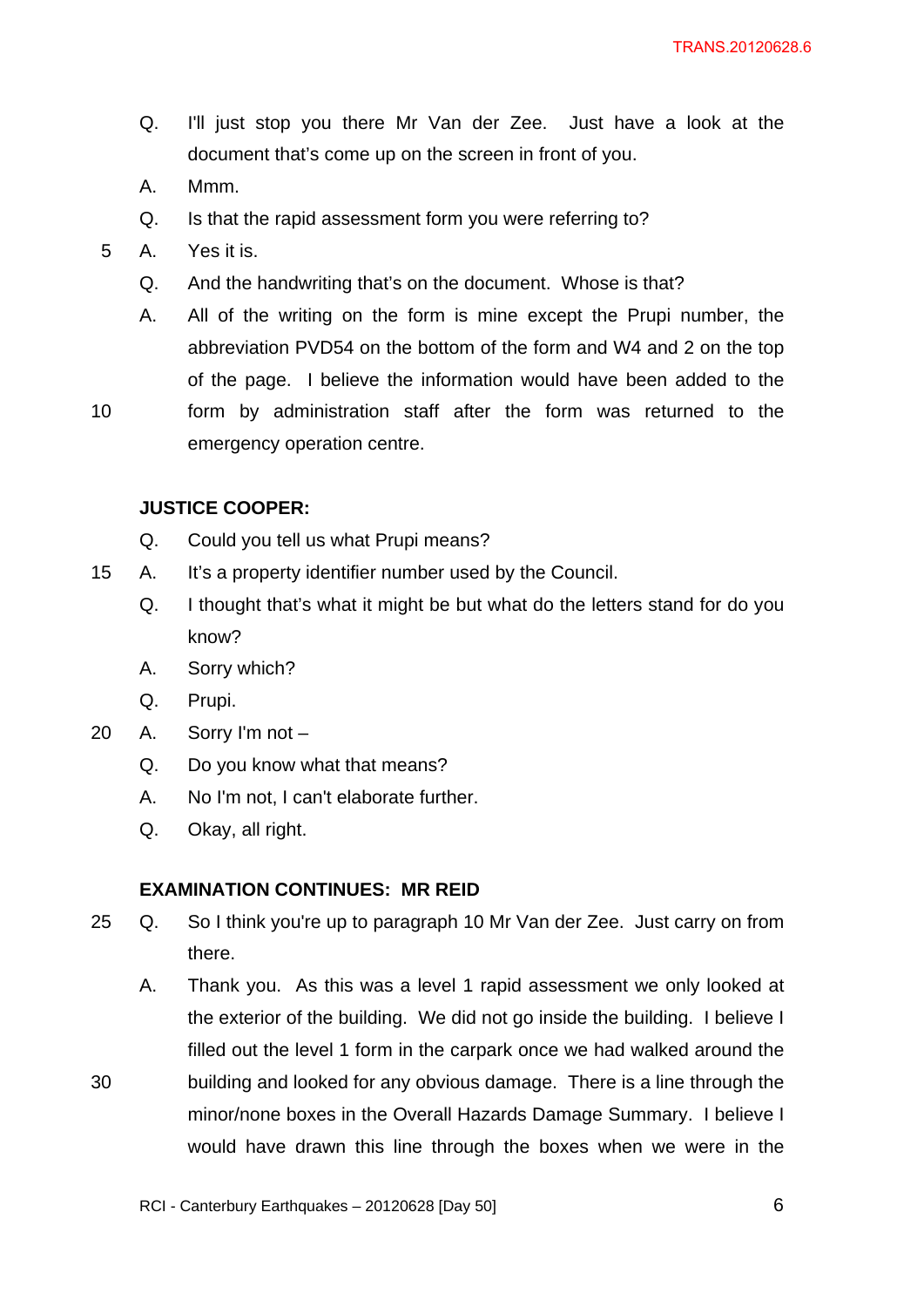TRANS.20120628.7

carpark. This indicates that we had not seen any obvious damage or hazards to the exterior of the building which is my recollection. The level 1 form states that the building was assessed as inspected green. This decision would have been made after a discussion between me, Mr Sullivan and other members of the assessment team. I believe a green placard would have been filled out and attached to the building. Then we would have moved to the next building to be assessed. When we had finished assessing all the buildings in the block we had been assigned to we returned to the emergency operation centre at the Art Gallery. I handed all the rapid assessment forms to be processed by staff working in the building evaluation team. I did not have any further involvement with the CTV building after  $5<sup>th</sup>$  of September 2010.

## **CROSS-EXAMINATION: MR ZARIFEH**

- 15 20 Q. Mr Van der Zee one of the issues that the Commission will be looking at, in particular in the later hearing, in a bit more detail is this assessment process and part of that involves the training of people that carry out assessments. I just wanted to ask you a couple of brief questions about that. As I understand your evidence you hadn't received, prior to the  $4<sup>th</sup>$  of September 2010 earthquake you hadn't received any training in post-earthquake assessments?
	- A. That's correct.
	- Q. And from your experience would that be the general rule amongst building inspectors or people in a similar position to you that were carrying out such inspections?
- 25 A. I believe so.

5

- Q. And the training had to be carried out pretty rapidly after the earthquake and it took the form of briefings on the morning of the  $5<sup>th</sup>$  of September for example and the days that followed?
- A. Yes, that's correct, yes.
- 30 Q. From your experience was that sufficient to give you an adequate understanding of the rapid assessment process, or not?
	- A. I think so. We were looking for obvious damage or, or hazards.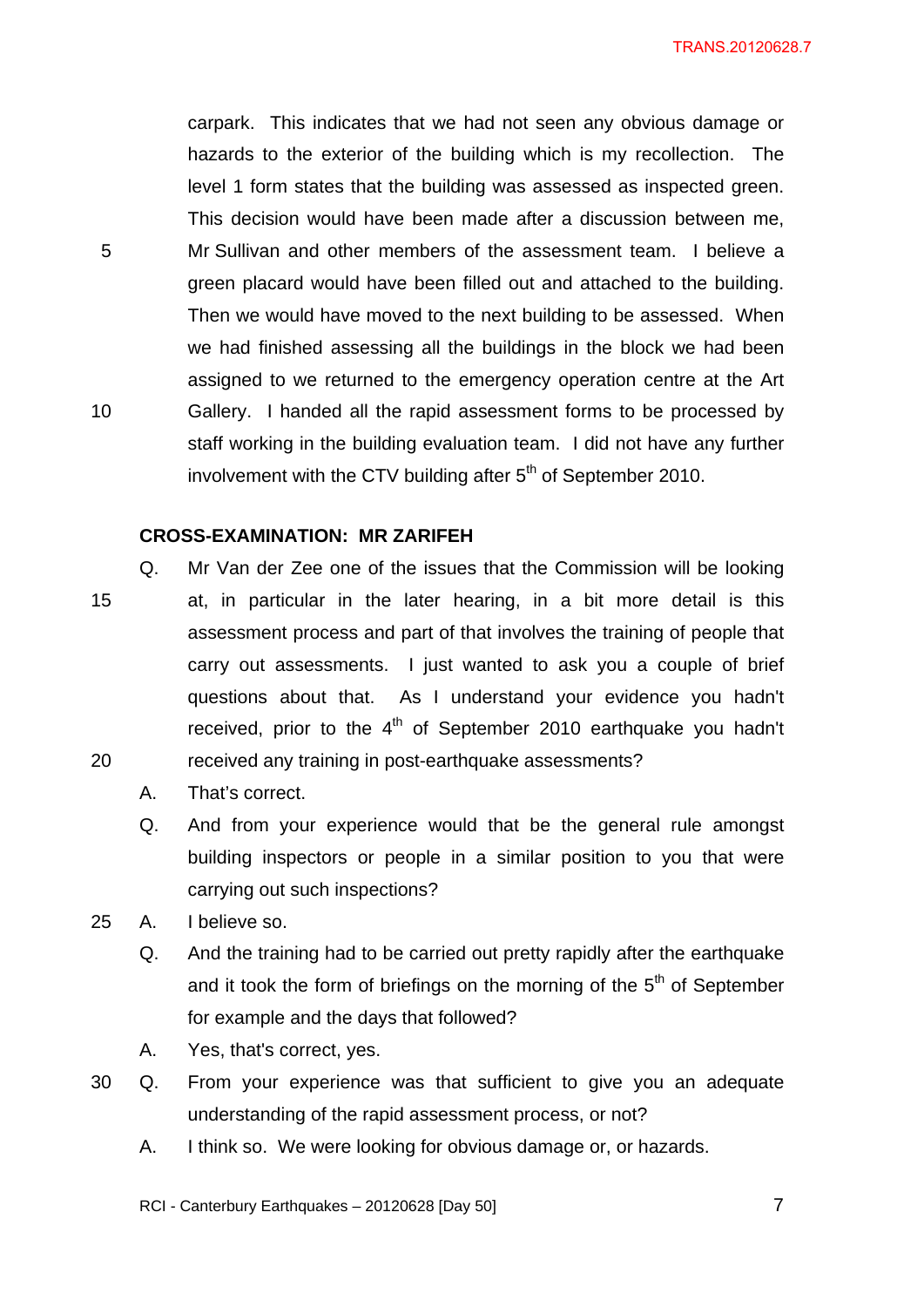- Q. Right. Do you think that if you'd had previous training that would have assisted?
- A. I don't think it would have been of much more assistance.
- Q. Right. So do you feel that you had an adequate understanding of the difference between the red, yellow and green placards and when to apply each of those?
	- A. For the day, yes I do.
	- Q. How do you mean for the day?
- A. At that time, for what we had to do at that time, yes. It was just level 1 that we were looking at.
- Q. Right but were you not involved in level 2s of any buildings?
- A. Not that I recall.
- Q. So your only involvement was level 1 assessments?
- A. Yes.

10

- 15 Q. Did you know when level 2 assessments would be done?
	- A. That would be followed up, if the level 1 identified there could be potential issues that would be referred back for a follow-up.
	- Q. Right and is that something that you would identify in a level 1 if you thought that there should be a level 2?
- 20 A. It's, it's possible that it could have been, if there was obvious signs of issues that could have been triggered, yes.
	- Q. Okay. Did you know what the policy, the Council policy was in relation to level 2 inspections of buildings? When they would be done?
	- A. No, no.
- 25 Q. That wasn't part of the training or the briefing?
	- A. I don't recall.
	- Q. Do you think that would have assisted, to know that?
	- A. Not what we were doing at that time for, for the level 1.
	- Q. Well the Council have provided a report on the assessment process, to the Royal Commission –
	- A. Mmm.

- Q. and included in that there's a, there's a statement about the, when level 2 inspections were done.
- RCI Canterbury Earthquakes 20120628 [Day 50]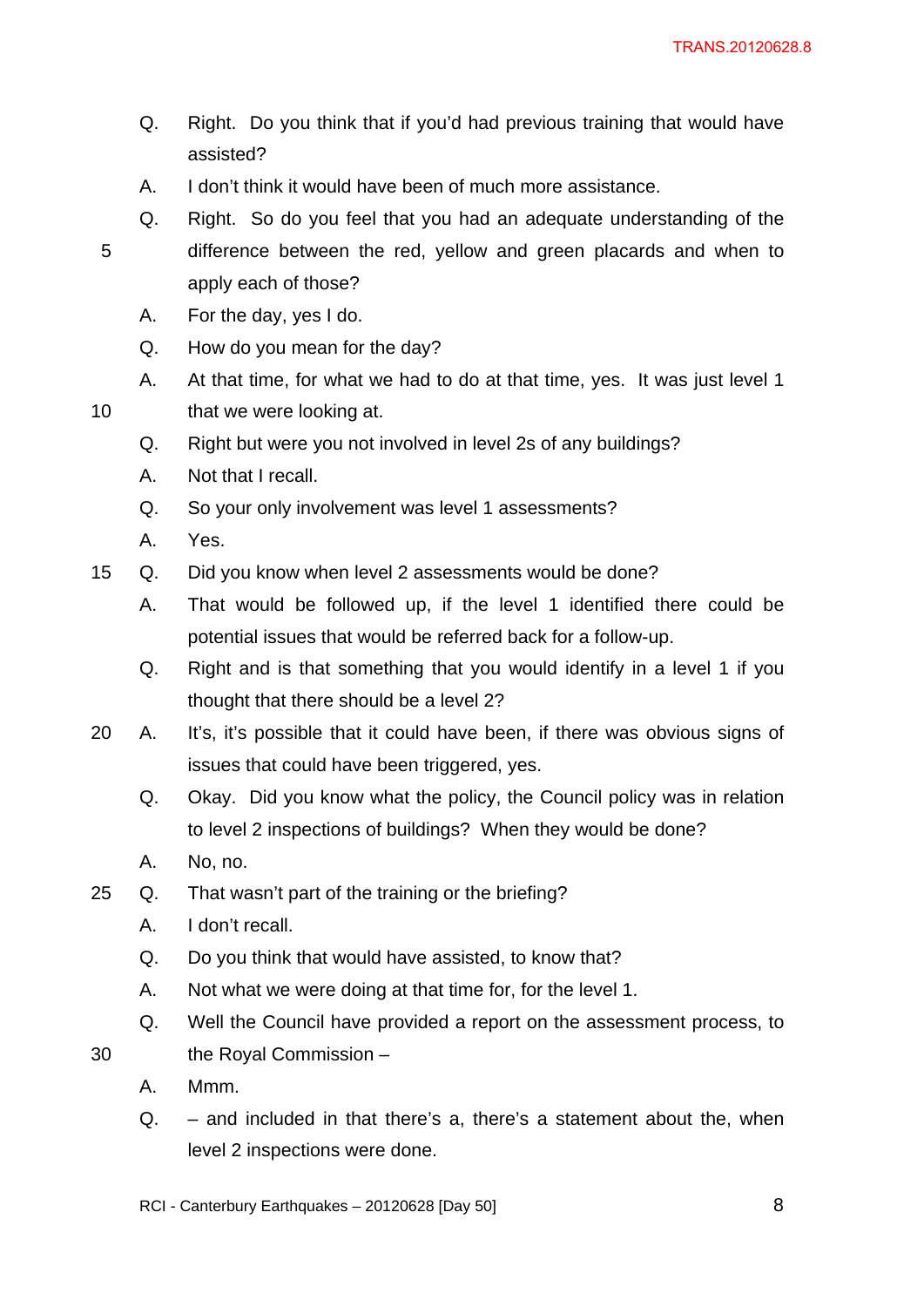A. Okay.

5

15

20

- Q. And essentially it says that for buildings over I think four storeys a level 2 would be carried out, there might have been a grading system because of resources but the idea was that a building over four levels would be, would have a level 2. That's not something you were aware of?
	- A. I don't recall but we did record the number of floors, the levels of a building on that assessment form. So that information would have gone back to the evaluation team. So that could have triggered it from there.
- 10 Q. Right because you haven't ticked "level 2 recommended" have you, on the form?
	- A. No.
	- Q. And do I take it that that's because you didn't think there was any damage that required a level 2, rather than a level 2 should be carried
	- out as a matter of course?
		- A. Well part of the team we, we were just looking at just obvious hazards.
		- Q. Right.
		- A. Yeah.
		- Q. And did you give any thought to the structure of the building and its make-up?
		- A. Part of our discussions we would have talked about what sort of building we considered it to be.
		- Q. Right.
		- A. And, yeah, the engineer would have made some comments.
- 25 Q. All right. So you had Mr Sullivan with you?
	- A. Yes.
	- Q. In that group on that day.
	- A. Mmm.
	- Q. So would he have had an input in those, in respect of those things?
- 30 A. Oh, certainly.

- Q. I see that you've ticked on the form 'concrete shear wall' top right.
- A. Mmm. That would have been in consultation with Mr Sutherland.
- RCI Canterbury Earthquakes 20120628 [Day 50]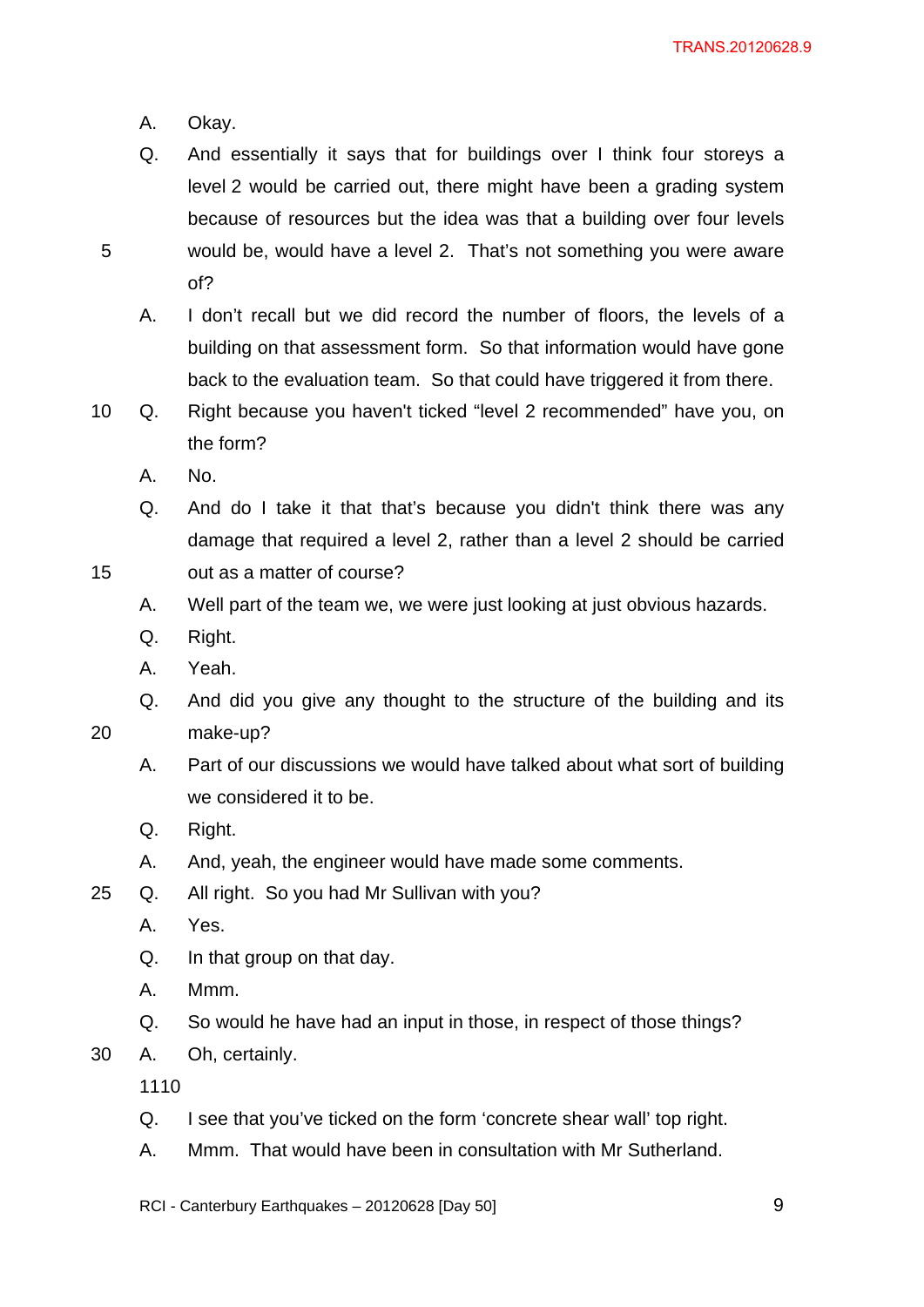- Q. Right so that's identifying that there was a concrete shear wall or walls.
- A. That's yes, yeah, that's what would have been assumed because we didn't go in the building it was just from the exterior.
- Q. I understand that. What I was going to ask you does that tick simply mean that it had a concrete shear wall or was that an indication that that had been inspected from the exterior?
	- A. It was just an indication that we believed the construction had contained a shear wall, not that we inspected it.
	- Q. Mr Sullivan's brief that you would have heard read out…
- 10 A. Yes.

20

- Q. He can't recall too much about the inspection but he's obviously taken those photographs which presumably you concur with your memory of the building?
- A. Yes, correct.
- 15 Q. His recollection was that "we looked at the east and the south walls of the building".
	- A. Mmm.
	- Q. Does that coincide with your memory or do you recall inspecting more.
	- A. That's coming down Madras Street and into the carpark. They were the elevations.
		- Q. So you wouldn't have looked at the north side of the building?
		- A. That would be visible to a certain extent coming down Madras Street.
		- Q. You said that you were looking, it was a level 1 and you were just looking for obvious damage.
- 25 A. Correct.
	- Q. What were you looking for? What kind of damage in those level ones?
	- A. Um, broken glass, things that were leaning out or building collapse perhaps or distortion, yeah.
	- Q. And any cracks to the building?
- 30 A. Yes, yes.
	- Q. So did you see any of that kind of thing in the building at all?
	- A. Not that I recall. If we had a concern we would've –
	- Q. Well you've marked as you say 'minor' or 'none.

RCI - Canterbury Earthquakes – 20120628 [Day 50]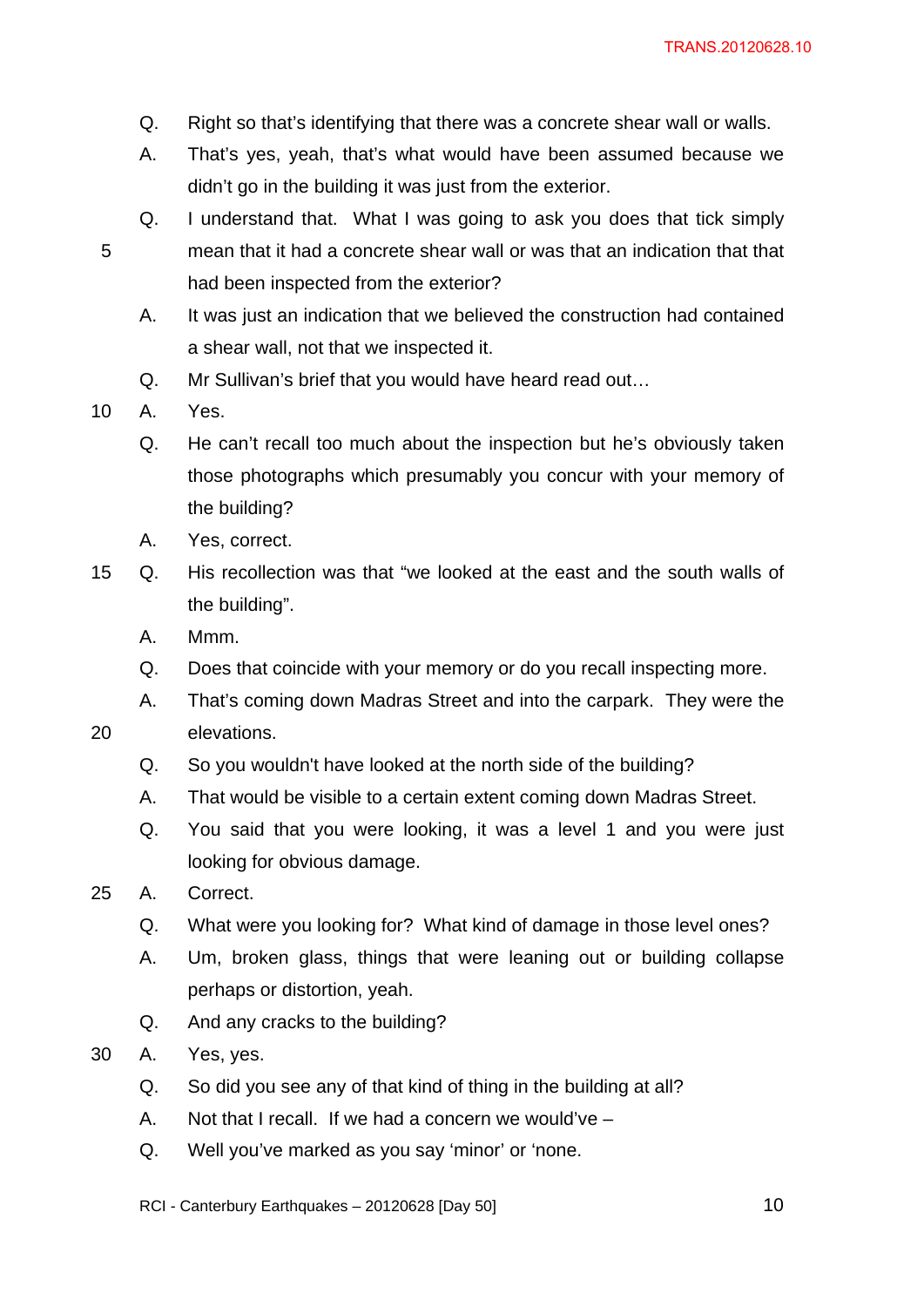- A. Yeah.
- Q. And you can't remember if there was any minor damage now.
- A. I'm just going from what we had indicated there, that we indicated that there wasn't anything obvious there to indicate any concern of damage.
- 5 Q. And it's a damage-based test isn't it? You're looking for damage from which you may or may not be able to infer there's structural damage or problems.
	- A. Yes.
	- Q. Is that fair?
- 10 A. Yes.
	- Q. On the form you've written next to contact name "John Drew".
	- A. Mmm.
	- Q. We've heard that he, at the time, was the building manager. Where did you get that information from?
- 15 A. Um, probably there would have been a placard or something on a door identifying, we were looking for contact details so it could be followed up.
	- Q. So that doesn't indicate that you spoke to him.
	- A. No, no, there must have been some identifier on the door.
- 20 Q. That's what you think it must have been.
	- A. Yes.
	- Q. Because you didn't obtain it from anyone else.
	- A. No it was cordoned off areas so…
	- Q. What about below that you've got King's Education, CTV and Going
	- Places. They were either current or previous tenants of the building.
		- A. Mmm.

- Q. Where did that information come from?
- A. That would have been identified at the entranceway of the door, of the building.
- 30 Q. As the tenants?
	- A. Yes.
	- Q. And was it just a matter of course to write things like that in?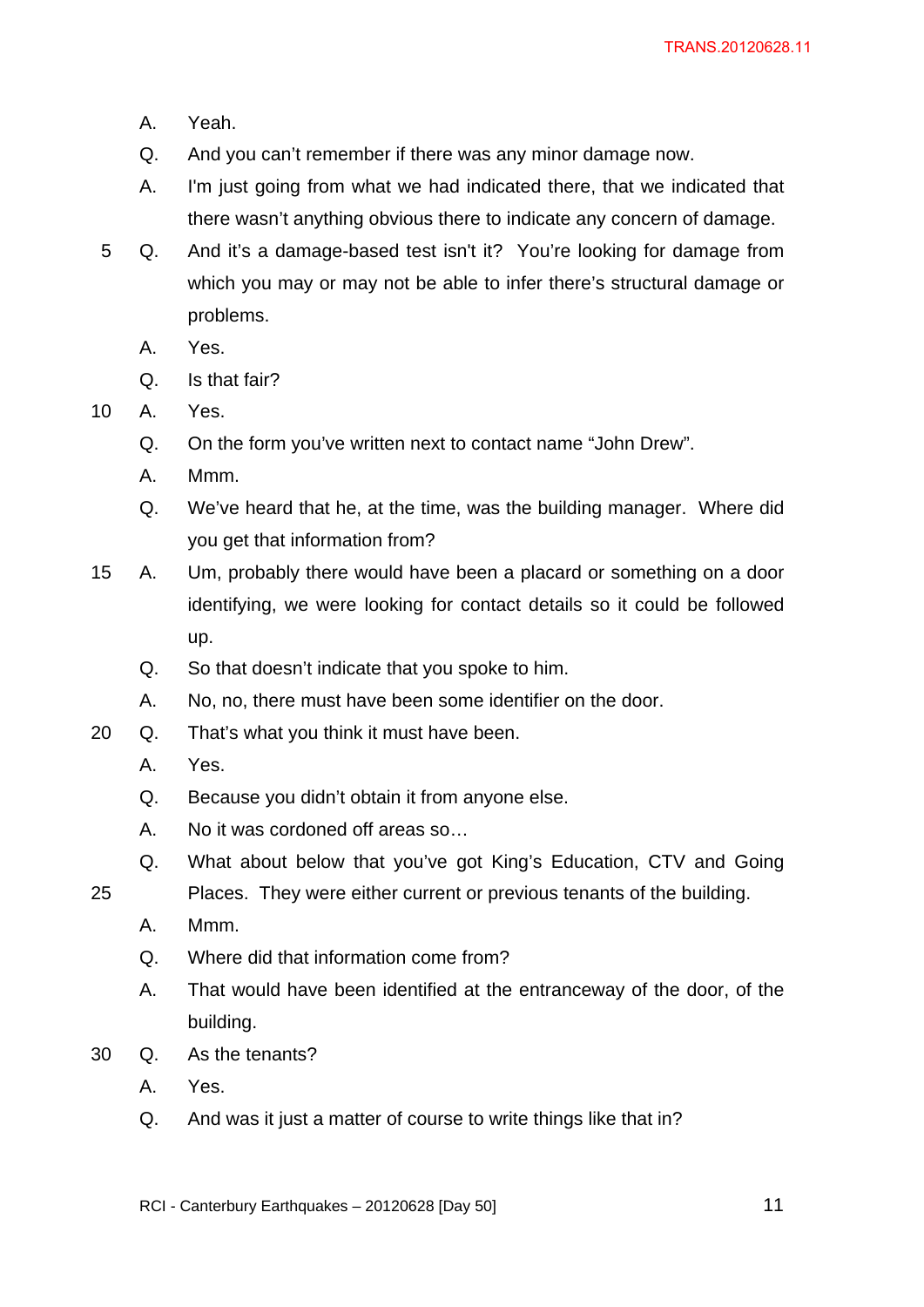- A. Yes it was and if we had contact phone numbers we'd put that in there as well.
- Q. So in your damage-based assessment of this level 1, looking at the exterior, are you taking into account the size of the earthquake in September and the likelihood of aftershocks or not?
- A. No.

- Q. It's just a visual look for damage, obvious damage.
- A. Yes and hazards I'm assuming.
- 10 Q. And as you say you and your group were happy that there was no obvious damage or hazards and you gave it a green placard and put that on the building.
	- A. Correct.
	- Q. And when you left the building then, from what you said, you didn't know that there'd be a level 2 necessarily.
- 15 A. No.
	- Q. The green placard recommends that the owner get his own engineering evaluation doesn't it? Do you recall that?
	- A. I believe so, yep.
	- Q. But it's only a recommendation isn't it?
- 20 A. Correct.
	- Q. So when you left the building you were happy that it could be reoccupied in terms of safety?
	- A. I didn't assess that on that basis.
	- Q. When did you think that would happen in terms of the Council processes?
		- A. Yeah it's, it would be just an opinion of mine but either it could have been followed up with another assessment or a more detailed assessment, either through the earthquake team or the owners would take up that, the building owner would take up the responsibility of assessing that further.
- 30

- Q. Well in this case we know that the owner did that.
- A. Mmm.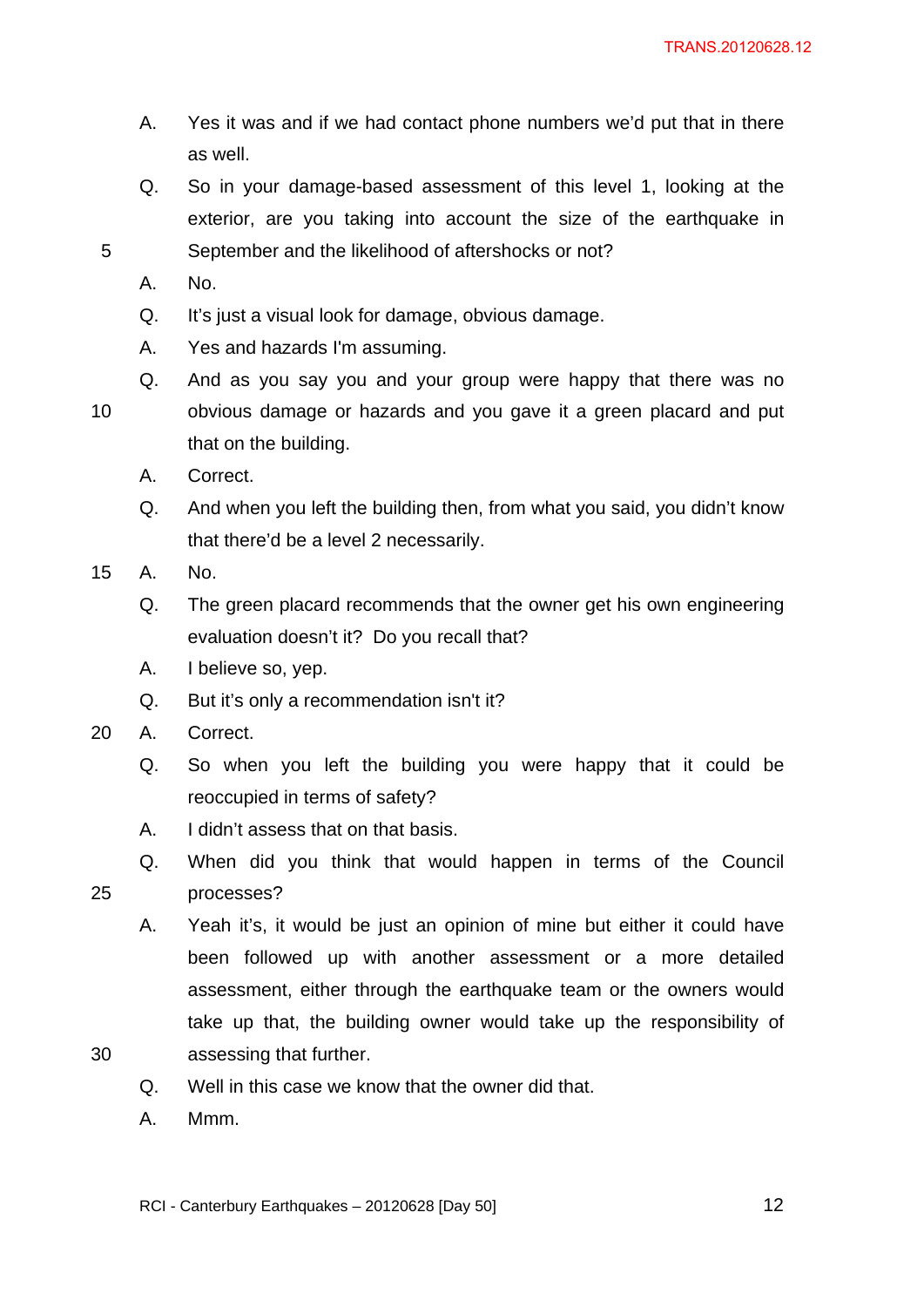- Q. It didn't happen though till the  $6<sup>th</sup>$  of October there was a report done, an inspection late September and a report 6 October. But if that hadn't happened you weren't sure whether there'd be any follow-up from the Council from what you knew.
- 5 A. Correct.

- Q. And do you think it might have assisted if you'd had training that covered things like that – when a level 1 would be done when a level 2 would be done – so that when you walked away after classifying a building as a green placard you'd know what was going to happen or was that not part of your job?
- A. No my, we were looking for just obvious signs of damage and hazards, yeah. Probably wasn't thinking too much further down the track.

# **CROSS-EXAMINATION: MR SHAMY, MR WALLACE, MR LESTER AND MR ELLIOTT – NIL**

### 15 **CROSS-EXAMINATION: MR REID WITNESS REFERRED TO PHOTOGRAPH BUI.MAD.249.04853**

- Q. So this is a photograph that is on your screen now of the CTV building taken by Mr Sullivan when you inspected it. I think you confirmed that in evidence.
- 20 A. Yes, yes.
	- Q. And you can see that on the outside of the building there's a number of signs.
	- A. Mmm.
	- Q. Do you think that might be where your information on the form comes from about the tenants of the building?
	-

25

A. Yes that's correct.

## **QUESTIONS FROM COMMISSIONERS FENWICK AND CARTER – NIL**

## **QUESTIONS FROM JUSTICE COOPER - NIL**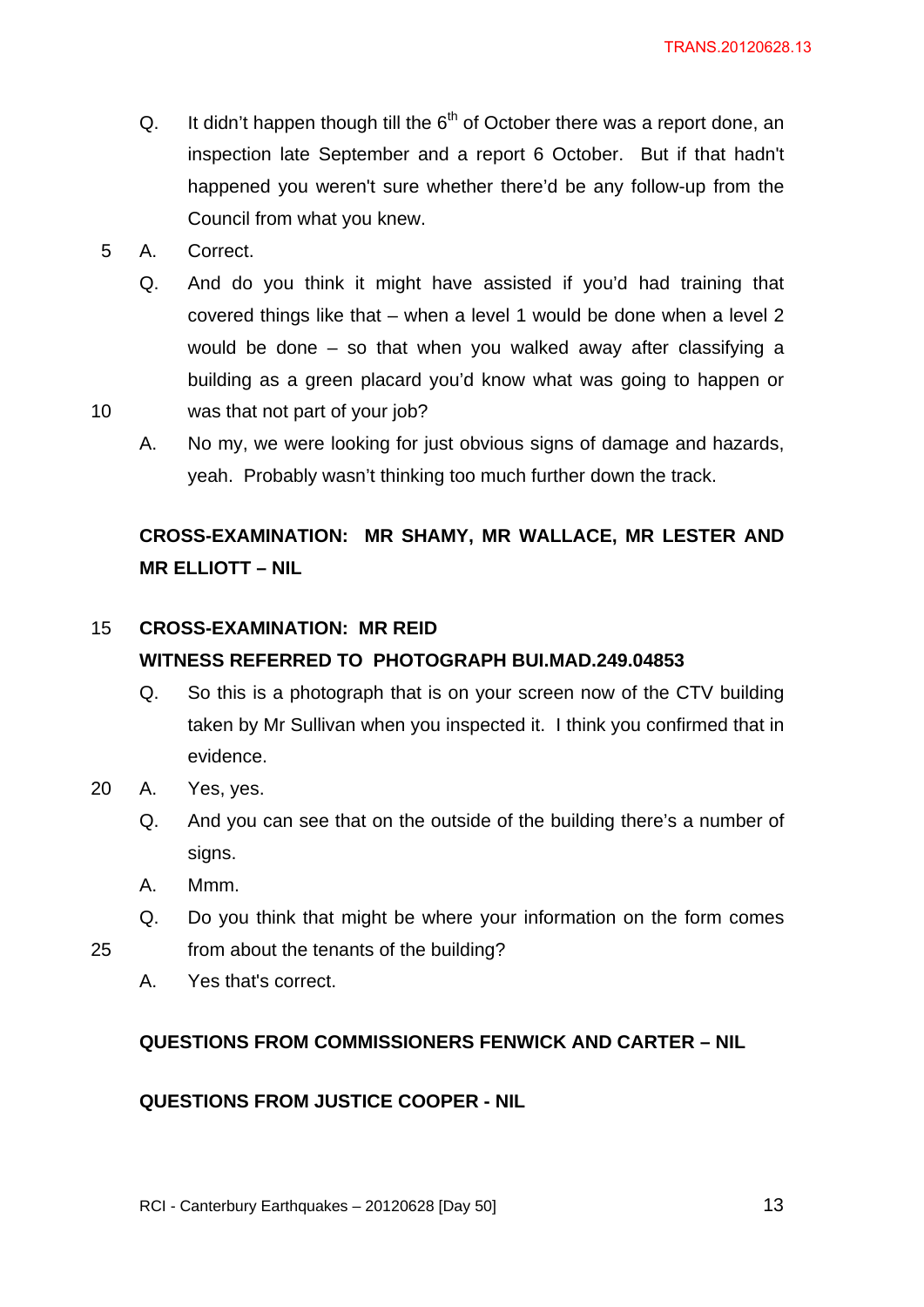# **WITNESS EXCUSED**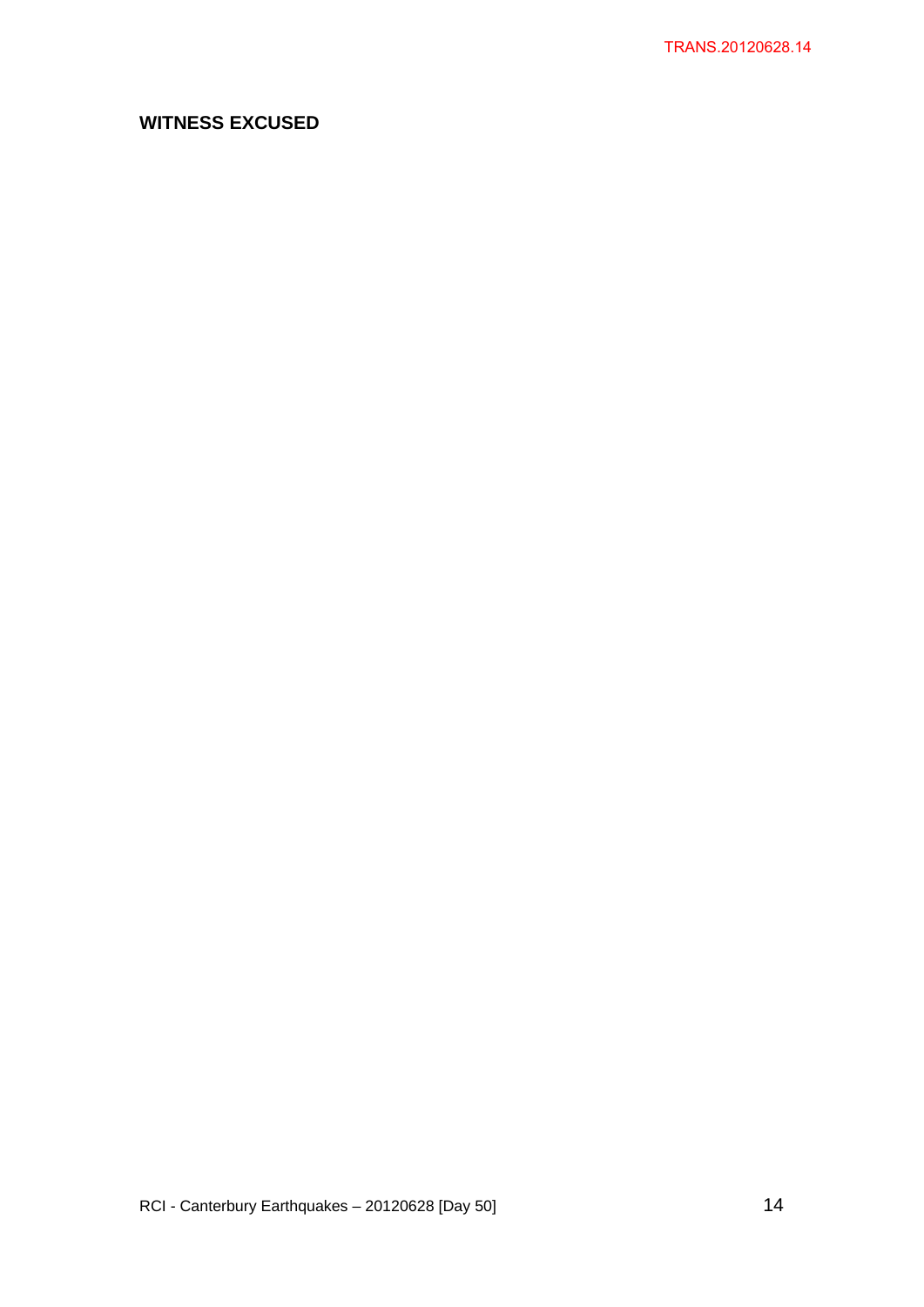### **MR SHAMY CALLS**

## **GRAEME JOHN CALVERT (SWORN)**

- Q. Do you confirm that your full name is Graeme John Calvert, that you're 42 years of age and that you are currently employed as a building surveyor at Alexander and Co.
- A. Yes.

1120

5

30

- Q. Mr Calvert you have a written statement of evidence in front of you. Can you please read that aloud now starting at paragraph 2?
- 15 20 25 10 A. I was employed by the Christchurch City Council (CCC). My title was senior building support officer. This meant I was responsible for dealing with litigation claims against the Council, particularly in the form of leaky building claims. I worked for the CCC for about six years. I was initially employed as a building inspector. A building inspector will look at a building as it is being built at various stages to ensure it complies with the building consent requirements. I inspected residential and commercial buildings. The CCC had ongoing professional development training courses for building inspectors. These were external courses which the CCC put their staff on. Prior to joining the CCC I worked for a building certifier. I was involved in processing plans and doing building inspections for residential buildings. I was employed by that company for about three years. Before joining that company I was an in-house carpenter at a freezing works. During this period I was employed to do more maintenance work. My first job where I did my apprenticeship was for a building company. I worked for them for five years before going to another building company for five years and then the freezing works.

4 September 2010 earthquake. On 4 September 2010 Christchurch was rocked by a 7.1 earthquake at about 4.35am. After I had made sure my family was safe and we had got over the shock of things and sorted ourselves out I drove in to work. I arrived at work at about 6.15am. When I arrived at the CCC Hereford Street office there were only about seven to nine people including the Mayor Mr Bob Parker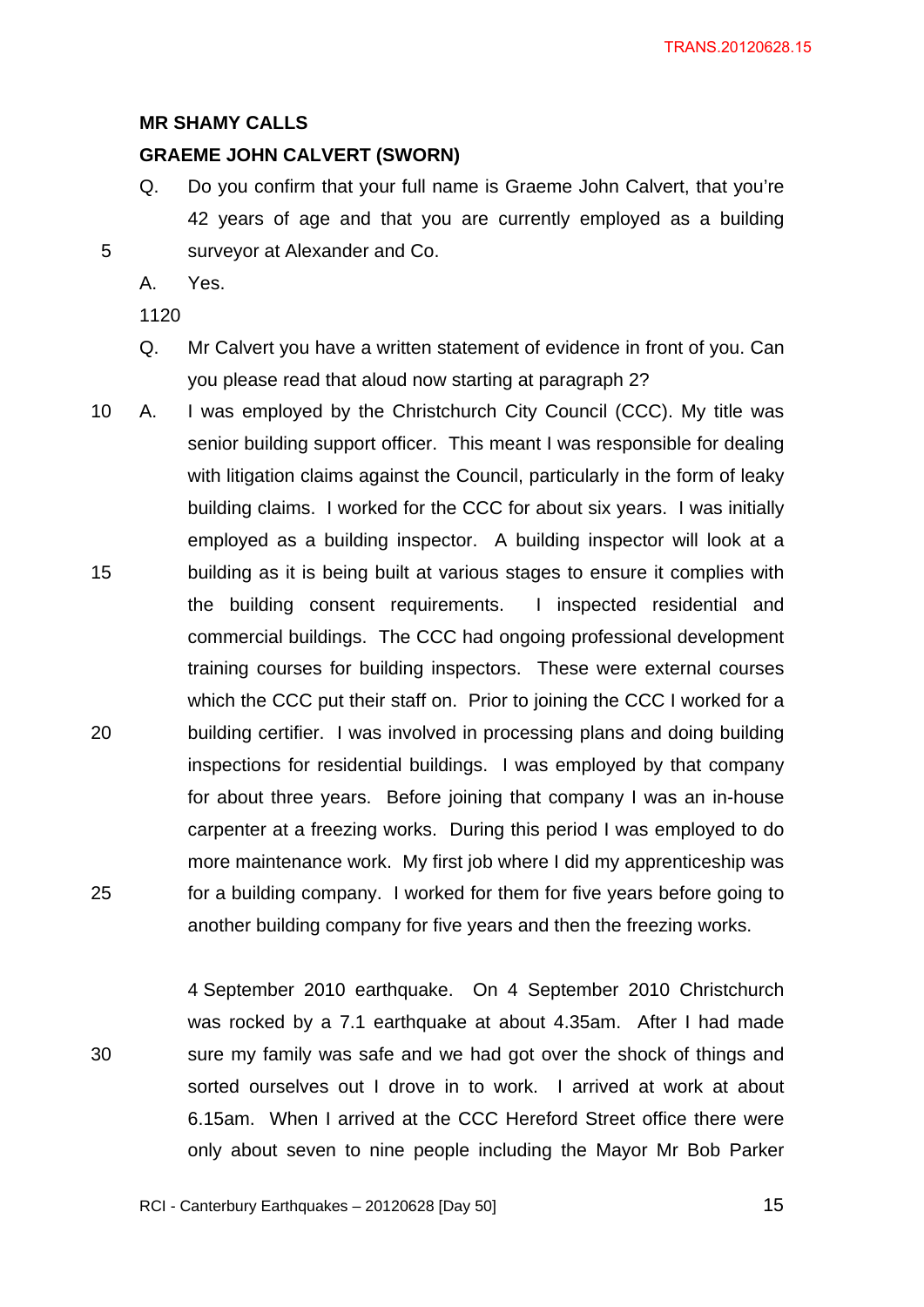assembled. I recognised one or two other Council employees. It was still dark when I arrived. I made contact with my direct manager, Mr John Buchan. Mr Buchan is heavily involved in civil defence and he took a leadership role. He directed me to get into my truck and drive around the CBD to acquire an initial overview of the state the CBD was in and form an assessment. I did that. It was just coming into daylight when I started. This task took about 45 minutes to an hour. When I had finished I returned to the Hereford Street building and reported. I travelled with John Buchan to the old CCC Tuam Street office. We went there because the CCC was in the process of moving premises and the civil defence helmets and other items and equipment were still at Tuam Street. A decision was made by someone that our headquarters would be at the Art Gallery. The emergency centre at the Art Gallery was set up during the first day. People were putting in power lines and computer terminals and this was all taking a bit of time. We assembled at the Gallery. For the rest of the day people were sent out on reconnaissance to look at the state of the city. We were tasked to go to various suburbs and other areas to do a preliminary visual assessment and report back. I think from memory I spent most of the day at the Art Gallery noting down information as it was reported in from my colleagues. I was recording what my colleagues were seeing out in the CBD and suburbs.

5

10

15

20

25 30 5 and 6 September. My memory of what I did in the following days is a little unclear only because of the passage of time. I have a memory that on the following day, Sunday 5 September, of being tasked to go out with others and make certain roads safe or open up certain roads and to assist in allowing traffic to move more freely. We marked the footpath and the rood so that a truck behind us which had site or barricading fencing could place these barriers where we had marked it. This was a big exercise. I think it occupied at least a full day if not more. At some point I stopped doing that task. I was given another task of assessing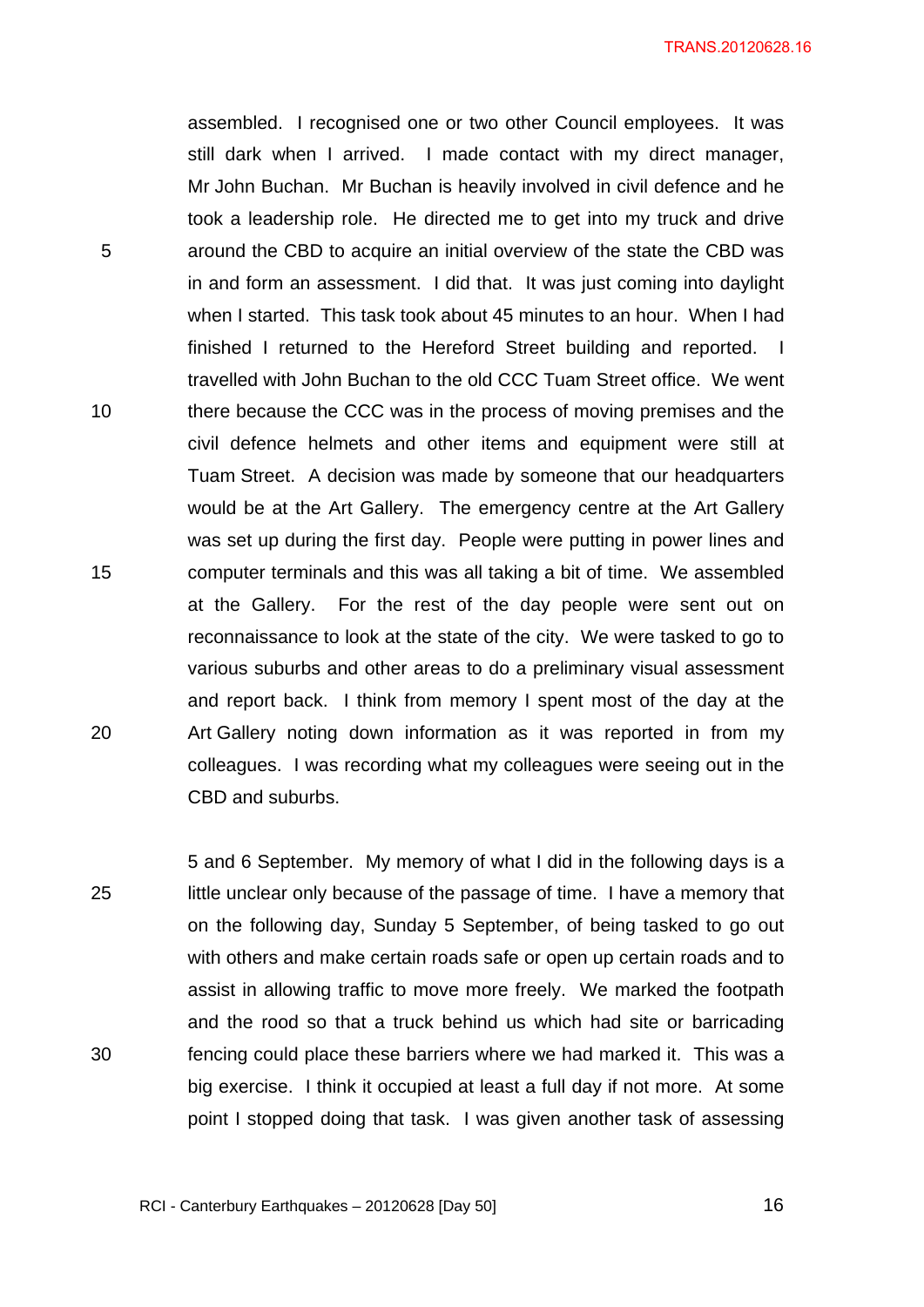buildings. Assessing the buildings was part of what was called the rapid assessment process.

Before 4 September 2010 earthquake I was broadly aware of the rapid assessment process. Approximately a year before the September earthquake I attended a course on the emergency management centre. I would just like to say Sir that it's the emergency operation centre not –

## **JUSTICE COOPER:**

- 10 Q. Not "management"?
	- A. Yep.

5

- Q. Is that "operation" or "operations"?
- A. I think it's "operations".

### **EXAMINATION CONTINUES: MR SHAMY**

20 15 A. I was not part of the emergency operation centre but for some reason I was sent on the course. The course was about different aspects of civil defence and how the emergency operations centre was to operate. One aspect of the course concerned the rapid assessment process. I remember Dave Brunsden giving a presentation about the rapid assessment process. I have a very clear memory of the different placards being spoken about by Mr Brunsden. I understand the rapid assessment process was a new system which he was heavily promoting. I had never heard of it prior to then. I think Mr Brunsden might have given a powerpoint presentation.

25

30

Before going out to perform rapid assessments of buildings in Christchurch I was given a briefing about the rapid assessment process. My memory of that now is a little vague due to the passage of time. I cannot recall exactly when it was. It was not a one on one talk or briefing, certainly not a talk from my immediate manager to a small group. I recall it being a briefing that was delivered to a large number of people who were going to be involved in this process. I do not have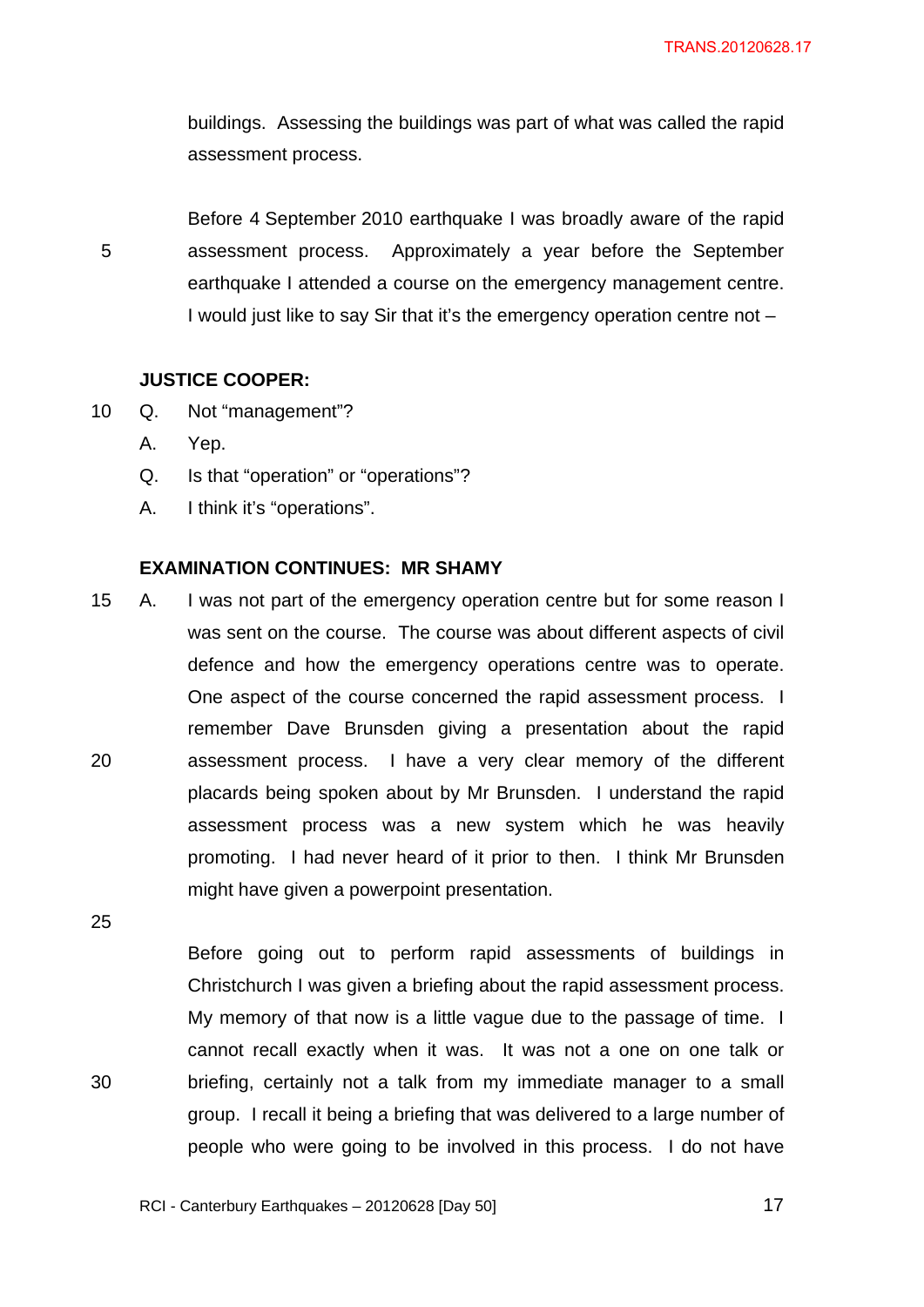detailed memory of the briefing. I understand the Council say that at 9.30am on 5 September rapid assessment teams were given a powerpoint briefing on the NZSEE guidelines and the process that would be followed. It is highly likely that the memory I have is of this briefing. One needs to be aware that people were coming and going and that you could not be on – and that you could be on a 5.00am till 10.00am shift or other shifts. This meant you may miss various briefings if your roster times did not coincide with those, with the briefings. There were a lot of briefings.

10

15

20

5

Rapid assessment process. There are two rapid assessment processes – level 1 and level 2. Level 1 was a brief exterior inspection of the building, level 2 was a brief exterior and interior inspection of the building. I am not sure I was altogether clear on the criteria for level 2 assessments. Staff at the Art Gallery were assessing and categorising buildings and asking us to do level 1 and level 2 assessments. Over the next couple of days I was doing a number of things including marking for barriers and containers to protect roads and buildings. I remember going out with engineers and different groups at times and I may well have been doing level 1 assessments. It was a very busy and unusual time and I cannot give a minute by minute, hour by hour description of what I did.

25 30 7 September. On 7 September I was working with two colleagues, Mr Dave Flewellen and Mr Russell Simson. They were both CCC employees. Dave was a senior building inspector. Russell used to be a building inspector and was at that date a building consent officer. Again, I cannot give a detailed recollection of what I did hour by hour that day, however I have been reminded by looking at a rapid assessment form level 2 that I filled out for the CTV Building. I remember going to this building and assessing it.

Q. Just if you could pause there please Mr Calvert, I wonder if that form which ends 137.1 could be brought up on the screen?

RCI - Canterbury Earthquakes – 20120628 [Day 50]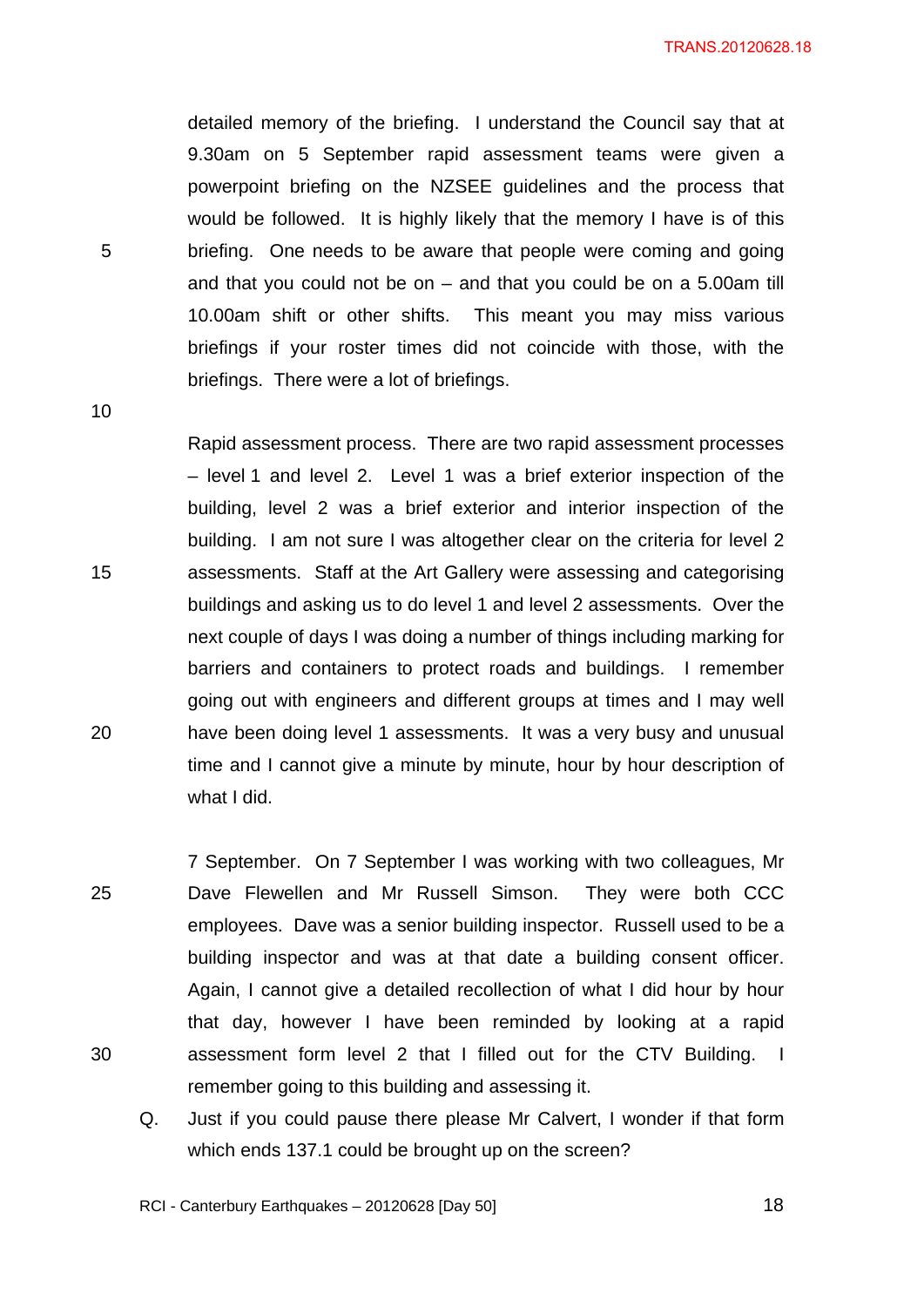### **JUSTICE COOPER:**

- Q. So this BUI.MAD249.0137.1?
- A. Yes.
- 5 1130

## **EXAMINATION CONTINUES: MR SHAMY**

- Q. Mr Calvert, can you just confirm is that the form that you are referring to?
- A. Yes.
- 10 Q. If you can now just continue reading paragraph 25.
- 15 20 25 30 A. I was usually at the Art Gallery by 7.00 am. I see that the assessment form has a start time of 11.45 am. I may well have done work in the Art Gallery for the first couple of hours that day. There was a lot of down time because we often were not able to get a team together and it was not permitted for us, not permitted to go out on your own to do an assessment. At some stage that morning I got together with Dave and Russell. We walked from the Art Gallery into the CBD and walked to Madras Street. We must have been tasked with carrying out assessments along Madras Street or certainly in a grid that encompassed that area. Our objective from memory was to head towards Latimer Square. I remember the three of us stopping and inspecting the Oxford Terrace Baptist Church. I do not think that this was one of our tasks but it was simply a building that we had to walk past. I remember seeing one of the columns at the church was out of vertical alignment and was tentatively supporting a large massive stone which had disconnected from the front façade of the church. We went up and had a closer look at it. There was already emergency tape around the building. We put some more emergency tape up around the dangerous area to seal it off as being out of bounds. This to my mind was a classic example of what a rapid assessment is for and what you are supposed to do. We were walking around these buildings examining them. We were tasked to look at the buildings to determine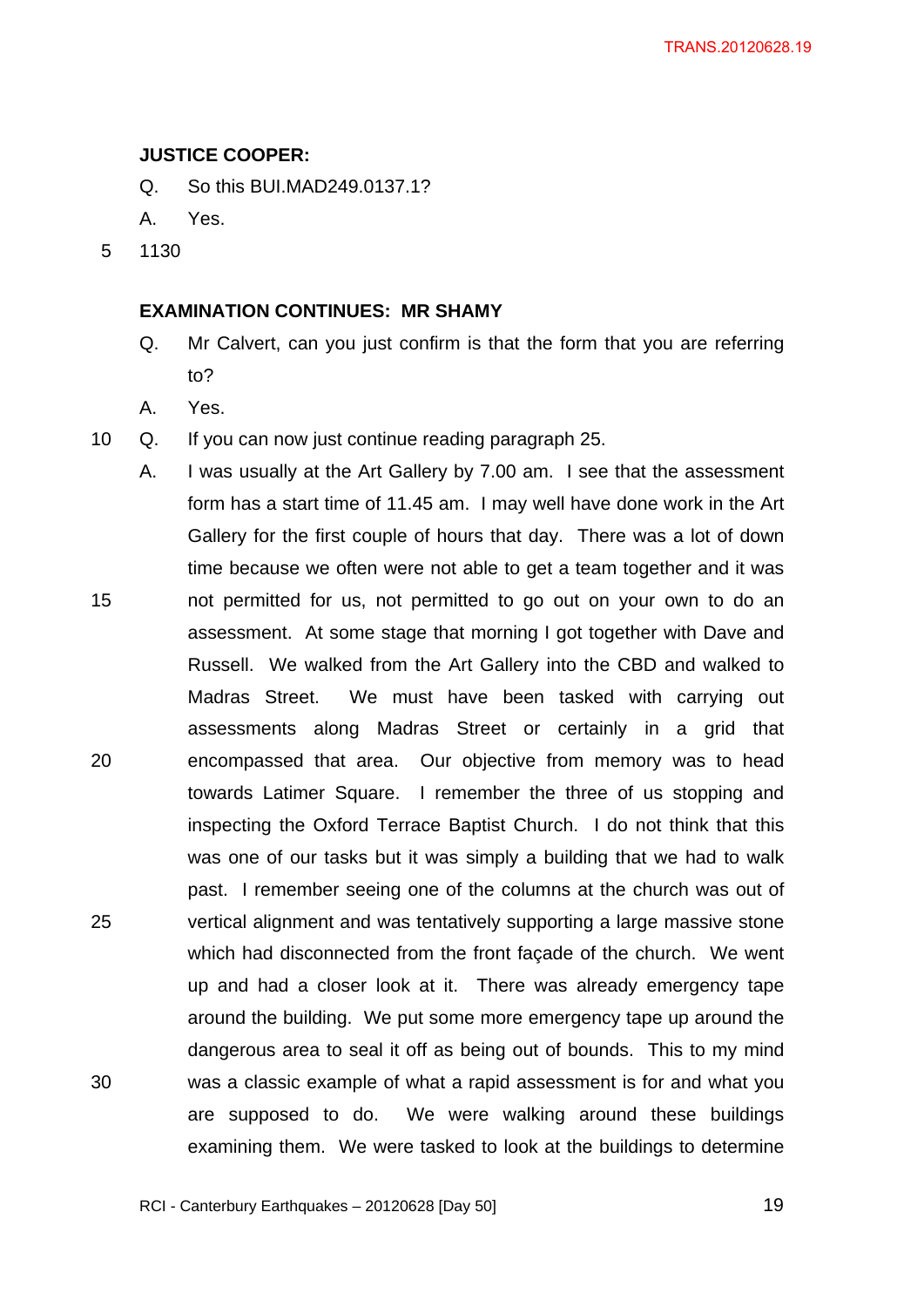TRANS.20120628.20

whether there was anything obvious that was a hazard. We would then record it and perhaps carry out some sort of remedial action such as in the form of putting a barrier or making and putting up – putting a barrier up or marking an area out so at least the potential hazards are minimised. We may have filled out a form for the Baptist Church job but I cannot remember now whether we did. I remember going to Latimer Square, to the Latimer Square building, it is an old garage. We had been instructed to mark out on the road where the barricade should go around this building. The building had a loose parapet up top. This was clearly visible. We had been tasked with ensuring that there was a barricade placed around this hazard or ensuring an area was marked out, marked where a barricade could be placed. Again I do not recall filling out a form for doing that task but may well have. We then looked at the CTV building. I do not recall whether the CTV building was one of the buildings on the list of buildings for us to check or whether we were called up on our mobile by someone at the Art Gallery and directed to do that. We were often called when we were out on the field to check something which one of our superiors or senior staff members had decided needed to be checked while we were looking at another building.

5

10

15

20

25

30

Rapid assessment of CTV Building on 7 September. I have noted on the form that we arrived at 11.45am. I see I have signed the document, dated it and timed it 12.54. This suggests we were there for an hour. I am not sure whether we were there that long. Sometimes I would sign, date and time the form as we were walking back or even when I got back to the Art Gallery. I do not recall us being there for an hour but we may well have been. We are tasked as part of the assessment to look at the outside of the building. I am sure that the three of us would have walked around the outside of the building. There was no obvious damage that caused me any concern. There was damage which I think may have been broken panes of glass or cosmetic damage but there was nothing that caused me any concern. After doing an outside

RCI - Canterbury Earthquakes – 20120628 [Day 50]

<u>20</u>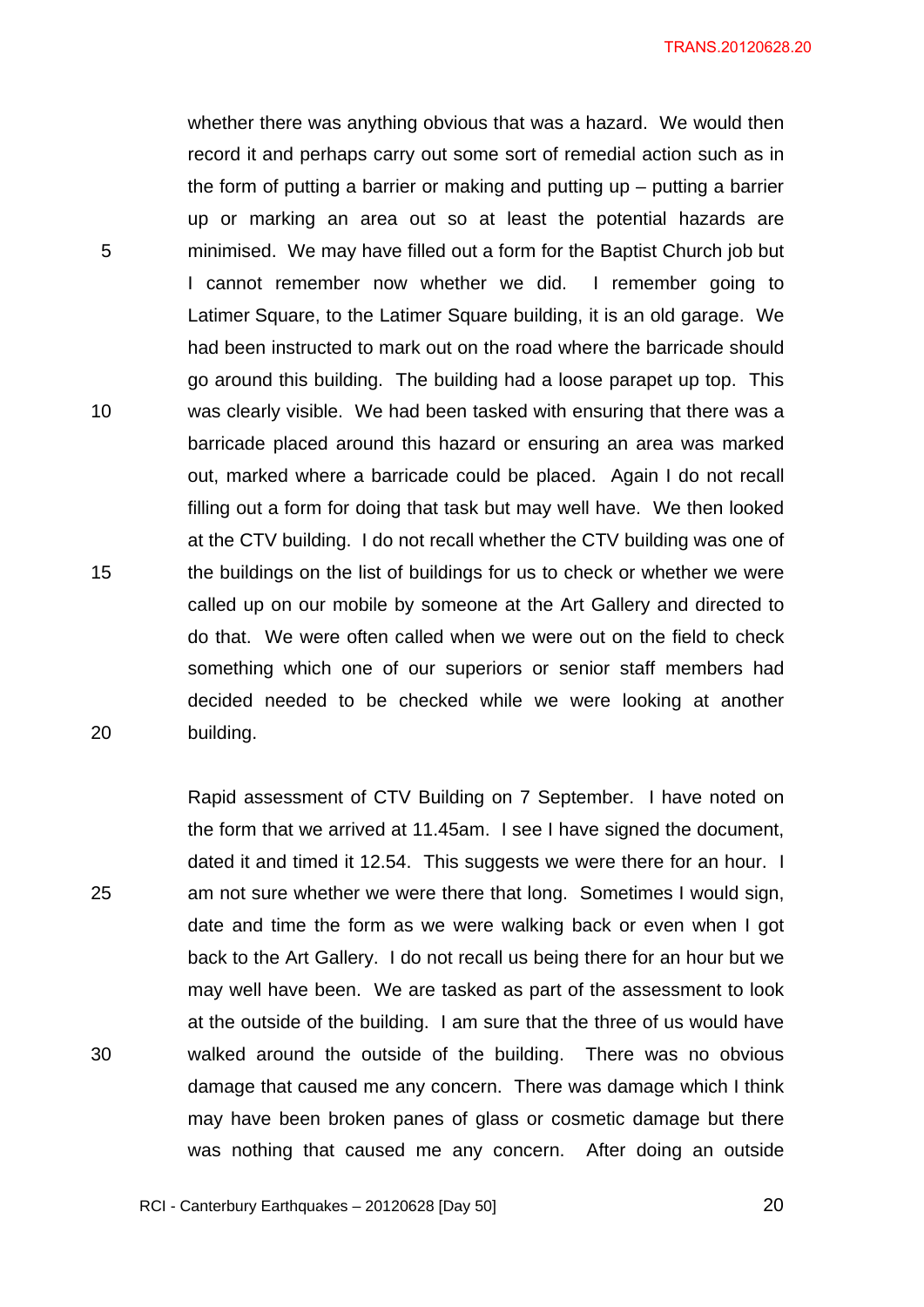assessment we went inside. I recall speaking to the receptionist or at least one of us doing that. A man came out from behind the reception area to speak to us. My memory is that he was the boss of one of the businesses in the building. I think it needs to be mentioned that I am not an engineer and neither are my other two colleagues. I understand the CCC were suggesting the rapid assessment teams should have included one building inspector, one CPEng engineer and one civil defence rescue team member. That was not the case. It might have been after the February 2011 earthquake but it certainly was not always the case for the September 2010 earthquake rapid assessments. As I said the exterior seemed fine visually. That said, we are not engineers so we are not doing an in depth analysis or looking at technical aspects of the building. That is not the purpose of a rapid assessment. I do recall the man that we spoke to at reception seemed happy to be in the building. He did not have any concerns about the building. We specifically asked him whether he had any concerns. This was a standard thing we did because it made our job much easier. We would ask whether there were any problems or issues and if so we could go straight to them and have a look at them. Neither the receptionist nor this man had any concerns. I have a very clear memory of this aspect of the rapid assessment of the CTV building. I remember the business man telling us that they were going to get an engineer to inspect the building. I certainly have a memory of us talking to him about engineers inspecting the building and the need for this to be done. One of the things we always told people who were in buildings that we were looking at was that we need, that they needed to get an engineer to inspect their building. It was a standard comment that we made to everyone we saw who was present when we carried out a rapid assessment. We were told to make that comment because the fact that we could not see any obvious things that were wrong with the building did not mean that there were not things wrong with the building. Obviously there could be cracks in the foundations or all sorts of problems that were hidden from view. We were instructed by CCC to mention this and to tell owners and

RCI - Canterbury Earthquakes – 20120628 [Day 50]

5

10

15

20

25

30

<u>21</u> and the contract of the contract of the contract of the contract of the contract of the contract of the con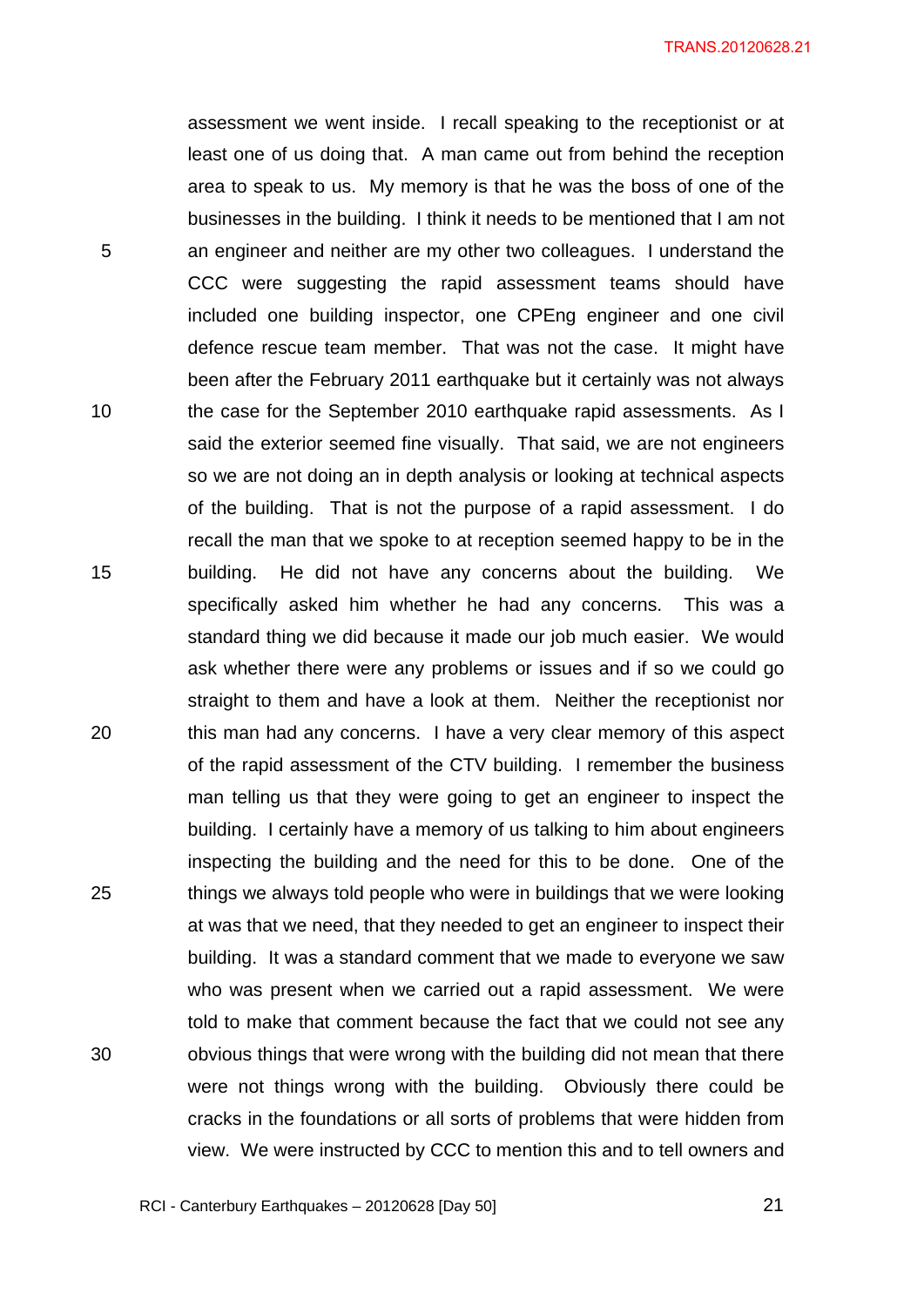occupiers there was a need for them to engage their own independent engineer to do thorough assessment. This was something we always did.

5 10 15 20 I recall us looking at the interior of the building. We could not look at all the floors because some were locked. I think we could only get up to the second or third level. I remained on the ground floor and checked out the ground floor and may have spoken to the receptionist. Dave Flewellen went up to the second or third floor. The fact we could not inspect all floors was not ideal however from what we saw there was no obvious damage. There was also a backup that an engineer's report would be obtained and this would examine all floors. I then went back outside again and had another look at the exterior of the building. I am not sure what Russell was doing. I think he, that he went with Dave through the ground floor and exited out the back of the building to have a look at the building as they went through. We then all met back at the car park and had a discussion about the building. As I have said a rapid assessment is not an in depth analysis of the building. It did not involve looking at building plans or any assessment of the strength of the building. We were looking for obvious damage and if there was any such damage we would then assess the extent of the damage.

25 30 Filling in the level 2 form. Again, I am not really sure when I filled out the assessment form. It probably would have been when we were out standing in the car park although some of it may have been completed when walking away from the building. As I said the time at the very end could have been noted down as when we got back to the Art Gallery. In any event it records some basic details about the building and that there was a green placard on the first assessment. This means I would have sighted the first green placard. Under comments it said that we called in to inspect, it was looked at us, looked at by the three of us and we spoke to a manager who had no issues as far as he was concerned. As I explained earlier we would have asked him if there was any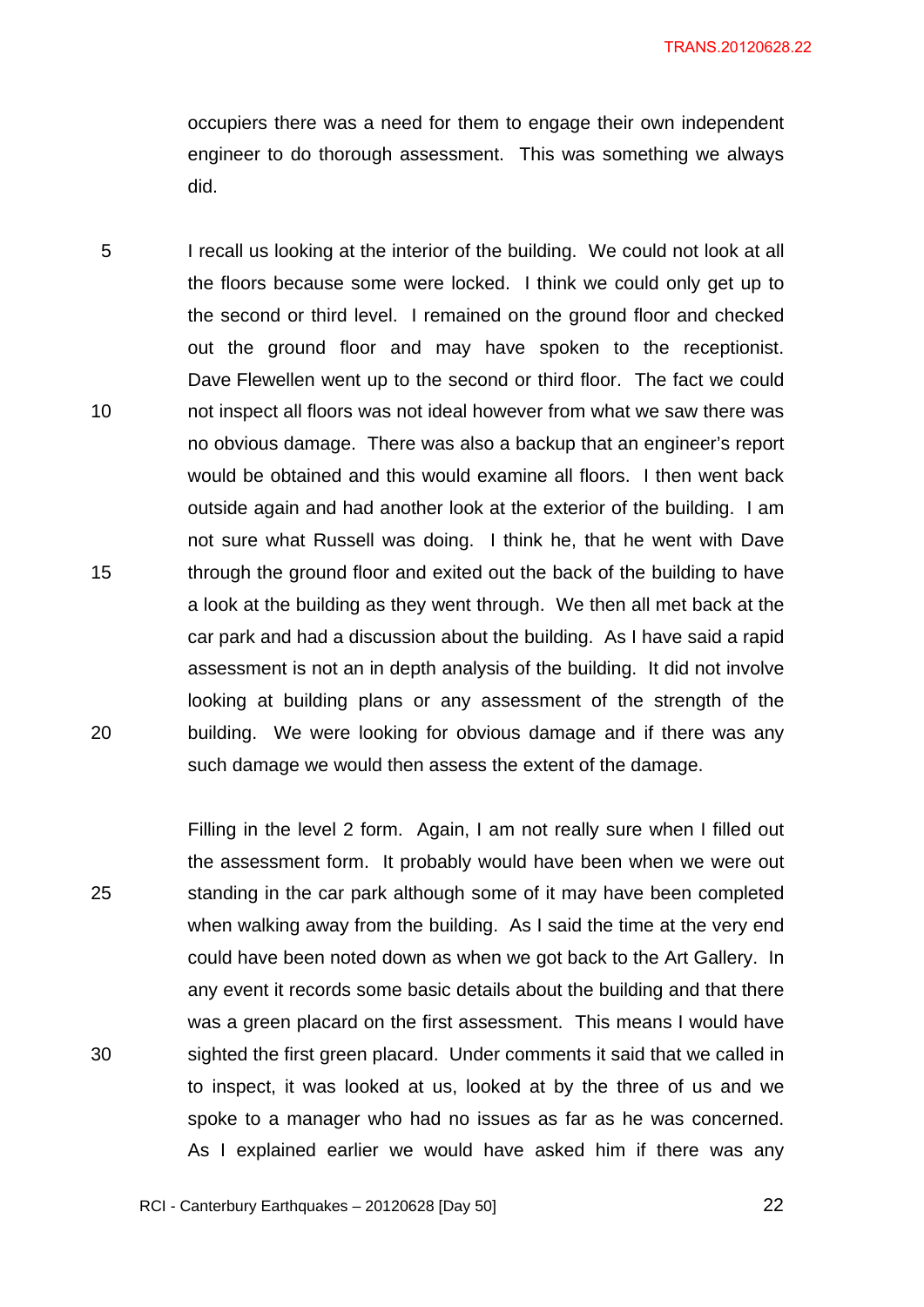TRANS.20120628.23

damage that he had seen which he wanted to draw to our attention. I have, in effect, recorded or noted this answer. You will see that I have recorded that there was an existing green placard on the building. This would have been a level 1 assessment. I have circled "inspected green G2" which I see actually means "occupyable repairs required". On reflection I now wonder whether I meant that or thought G2 meant it was a green, second inspection. There certainly was cosmetic damage and there probably were some repairs required. This perhaps highlights a degree, a lack of understanding and knowledge of the rapid assessment process in relation to the meaning of G1 and G2 and particularly the details set out in the forms. My memory is that we were given information about the different placards themselves. Green, yellow, red and what these meant. Red definitely means no-one could be in the building. It was unsafe and the building was a risk to life and limb. Yellow meant that there was damage and problems with the building but limited access was permitted to retrieve articles. Green meant, basically, that there was no obvious damage and therefore it appeared it was safe to occupy. I do not remember getting any training or information about the details of these forms and what input was required on them although I accept this may have been covered in the briefings. You will also see that I have ticked "0 to 1 percent damage estimated overall building damage." That shows the level of damage that we saw which, as I said, was merely cosmetic.

5

10

15

20

25 30 Conclusion. There was no reason as far as I am concerned after 7 September inspection for any alarm with the CTV building. There was nothing obvious that required remedial action. If there was something obvious I would have noted it and I would have raised it with the building manager and the receptionist. If there was significant damage I would have gone in there and told them to get out. There was definitely no concern expressed by my colleagues Dave and Russell about the building. We all agreed with the assessment that it was a green. This rapid assessment, of course, was not designed for, not did it purport to

RCI - Canterbury Earthquakes – 20120628 [Day 50]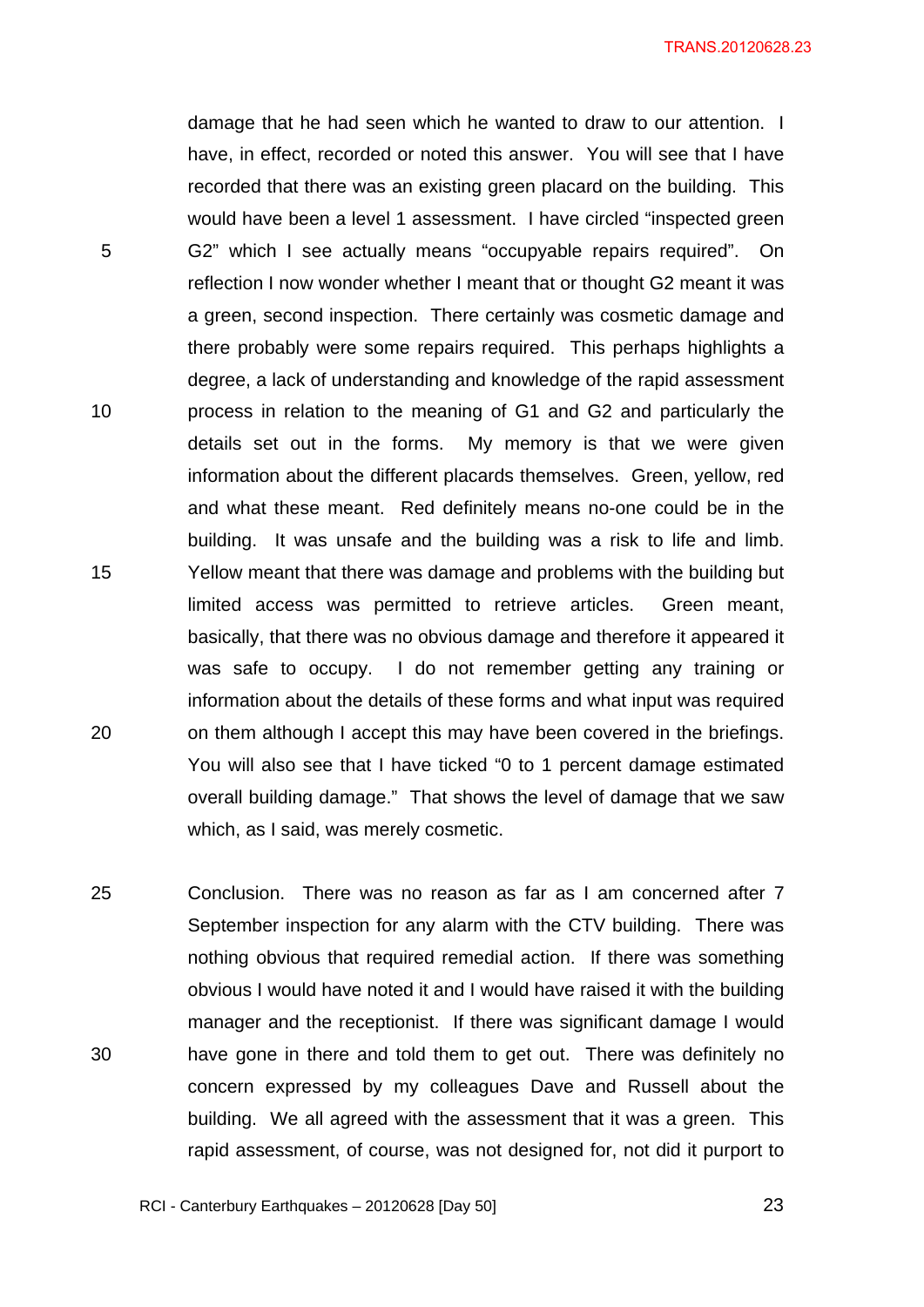be a detailed assessment or analysis of the building. The engineers' reports would perform that task. I undertook other assessments of other buildings over the next couple of weeks. These were a mixture of residential and commercial buildings. I was still employed by the Council when the 22 February earthquake struck. After the 22 February earthquake I was again involved in rapid assessments and assessing throughout. These assessments differed in that we were not allowed to do assessments such as the one we did on the CTV building unless we had an engineer and a USAR team with us. That said I think I did assessments for the first week and then I was assigned to assisting CBD occupants to retrieve files and articles with USAR teams. I left the Council in late March 2011 to work for Alexander & Co.

- Q. Thank you Mr Calvert. Just two questions of clarification. At paragraph 19 of your witness statement you say you were given a PowerPoint briefing on the NZSEE Guidelines. Are you aware what NZSEE stood for?
	- A. I think it's the New Zealand Society of Earthquake Engineers.
- Q. Secondly, in your evidence you've spoken about seeing a receptionist and a male in the CTV premises. Did you see any other occupants of the building?
- 20

5

10

15

A. No.

#### **CROSS-EXAMINATION: MR REID**

- 25 Q. Mr Calvert I'd just like to refer you briefly please to the rapid assessment form that you filled out when you inspected the CTV building. That's document 2490137.1. Now you've filled out this form which is a rapid assessment level 2 form and I see that you've noted in the comments, "Looked at by three CCC senior officials." So you've specifically made that note there haven't you?
	- A. Yes.
- 30 Q. Yes. That suggests doesn't it that was something of particular note on that occasion?
	- A. Well it, it was to note that the three of us were there.
	- RCI Canterbury Earthquakes 20120628 [Day 50]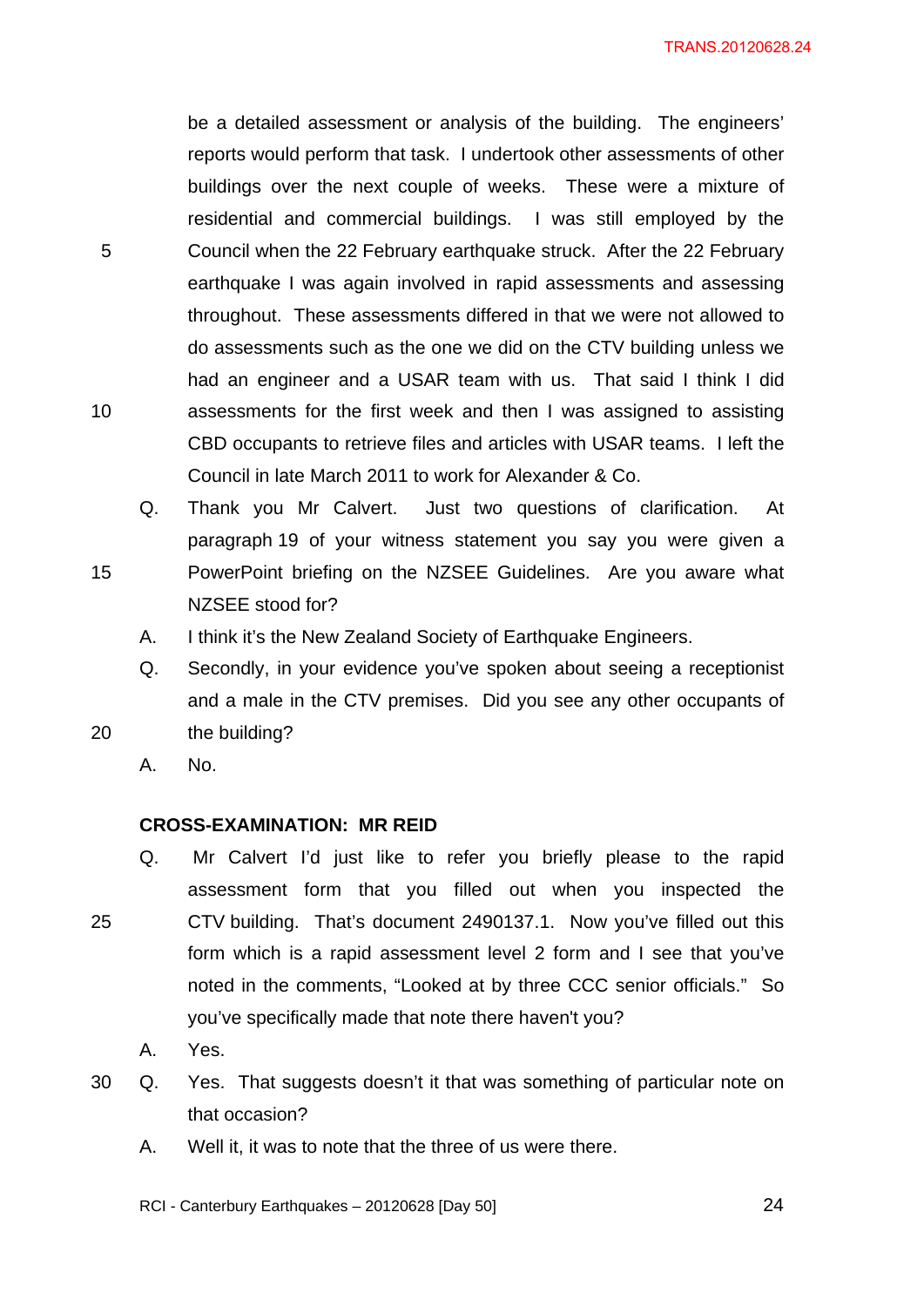- Q. Yes.
- A. And we were senior members of the building team.
- Q. Yes and what was the reason for, for referring to the seniority of the employees who were there?
- 5 A. I can't answer that I'm sorry. I don't know.
	- Q. Do you think it was because it was unusual that there were three staff members without an engineer?
	- A. I don't know.
	- Q. It's consistent with that though isn't it?
- 10 A. I can't answer that. I'm sorry. I have no recollection of why I wrote that.

## **CROSS-EXAMINATION: MR WALLACE AND MR LESTER - NIL**

## **CROSS-EXAMINATION: MR PALMER**

- Q. Mr Calvert you mention in paragraph 3 that you were employed as a building inspector by the Council for six years and in your latter years obviously you were a senior building support officer dealing with leaky building litigation. When you say you were initially employed as a building inspector how long did you occupy the role of building inspector?
	- A. For approximately two to three years.
- 20 Q. Two to three years. Now when could we please bring up the assessment form 0137. In this form I assume that you, you completed it?
	- A. Yes.

- Q. You've ticked the box under primary occupancy of commercial offices.
- 25 I, I read also that you didn't go any, go up through the building past level 2. Is that correct?
	- A. Myself, no.
	- Q. Were you aware that there was a school there? Were you aware that there was a school in the building?
- 30 A. No.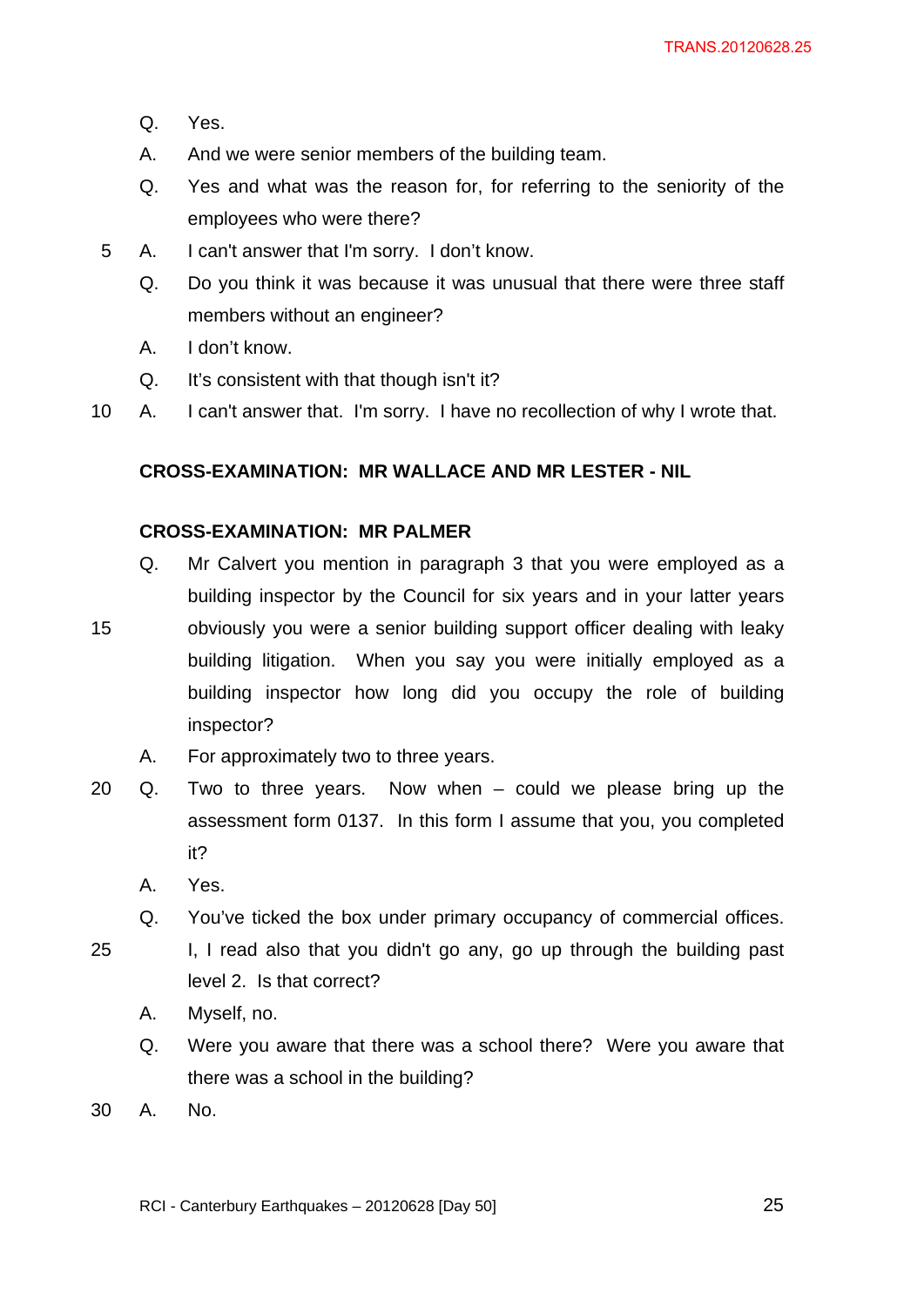- Q. While we're with your brief, at paragraph 34 you looked at the outside of the building and then you say, "There was damage which I think may have been broken panes of glass or cosmetic damage but there was nothing that caused me any concern." Can you recall how many panes of glass you saw were broken?
- A. I think it was only one.
- Q. One?

- A. Yeah.
- Q. And cosmetic damage. What, what, what was the nature of that?
- 10 A. Well I think that's what that's what that refers to. I, I think it was only one and it was, it was a few storeys up so I couldn't actually say whether it was one pane or two panes.
	- Q. Do you recall which side of the building that broken glass was on?
	- A. I think it was the, it'll be the east side facing Madras Street.
- 15 Q. Several storeys up but you can't be certain?
	- A. Yep.

Q. Now in your evidence you haven't dealt with evidence that Mr Simson and Mr Flewellen have given about a crack that they found between the stairwell, or between the stairs and the wall, the lower area of the, of the

- 20 building. Have you read their evidence before you gave evidence today?
	- A. Yes I have.

25

- Q. Mr Simson in particular says that you were with him when you were, the three of you were inspecting that part of the building. Do you recall seeing the crack that they refer to in their evidence?
- A. I don't recall seeing it. I, I, I may have been there but I, I don't recall that.

## **CROSS-EXAMINATION: MR ZARIFEH**

30 Q. Good morning Mr Calvert. I just wanted to ask you a bit about the training that you received or didn't receive for rapid assessment, the rapid assessment process. You said that you went to a course but that you were not part of the emergency management centre?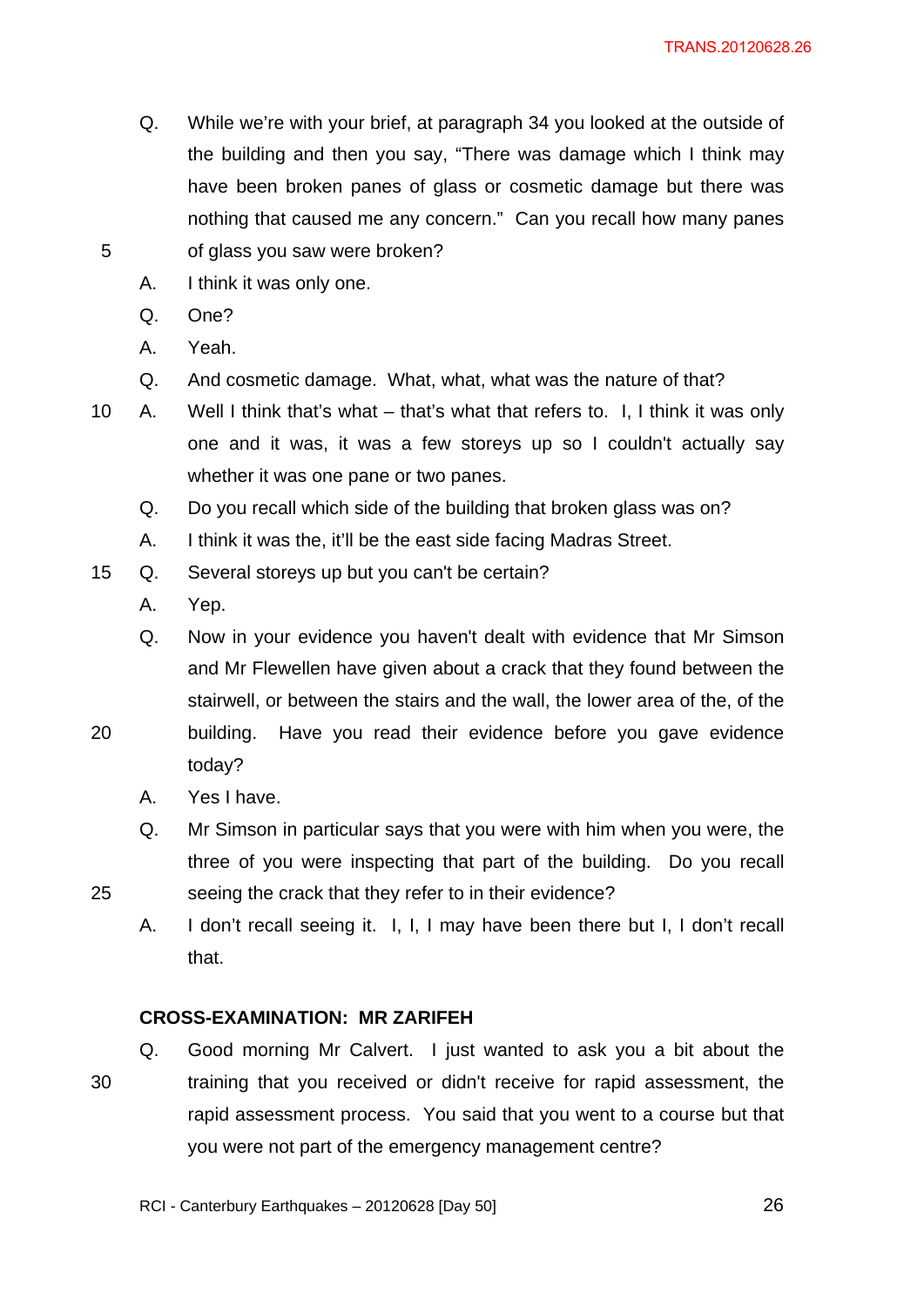A. No, it was a one day seminar I think about how the emergency as it turns operation centre works.

- Q. And so was it just a chance that you were there from the sound of it?
- 5 A. Yeah.
	- Q. But it wasn't something that all building inspectors went to?
	- A. Not that I know of, no.
	- Q. Prior to the  $4<sup>th</sup>$  of September earthquake did you have any knowledge of the building assessment process?
- 10 A. I had heard of the placards.
	- Q. Right, but in terms of the distinction between them and the level 1 and level 2 assessment process?
	- A. Not the level 1, level 2 assessment process but I had seen the placards and what they represented.
- 15 Q. Right, and what about at the briefings then, how long was the briefing say on the  $5<sup>th</sup>$  of September?
	- A. Well as I said in my evidence I was I don't have much recollection of that but I would hazard a guess and half an hour I'm guessing, it wasn't long.
- 20 Q. And do you feel that you had sufficient knowledge and training to go out and do these rapid assessments level 1 and level 2 at that time?
	- A. I'd had I had an understanding of the placards and what we were required to see obvious damage but you can never have enough training.
- 25 Q. Right, what about the tests to be applied though to the damage that you saw, was that covered from what you can recall?
	- A. Well we only saw cosmetic damage so yes.
	- Q. No, I'm talking in general not just –
	- A. In general?
- 30 Q. not just in terms with this building.
	- A. Yes I think so.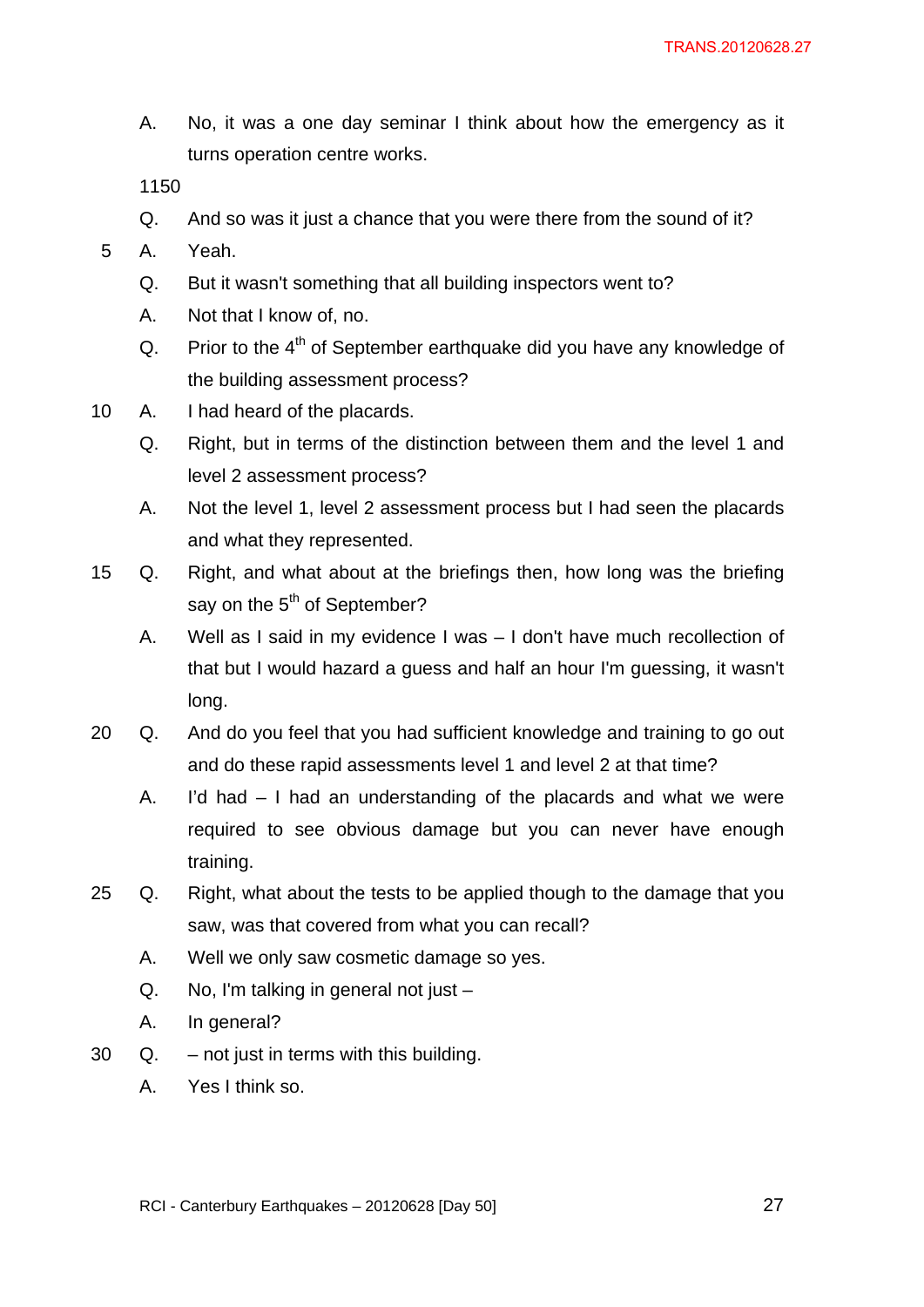- Q. So what to look for in terms of cracks and the widths of cracks and where they were in a building in relation to say seismic resistant structures, resisting structures?
- A. Oh that wasn't covered, not that I I was never taught that.
- 5 Q. In hindsight looking back now because the Royal Commission as you appreciate is looking at looking forward and lessons that can be learnt and things that should be changed, do you think that things like that would have been helpful, certainly for level 2 I'm talking about?
	- A. For a level 2, yes although that would involve some pretty specialised engineering training.
	- Q. Right.

- A. Seismic forces and things like that, but yeah.
- Q. Well I'm just talking about say identifying for example cracks and when a crack may be a concern and when it may not be.
- 15 A. Yeah, well as I said you can never have enough training.
	- Q. Because it would seem from your the evidence you read that you were not all together clear on the criteria for level 2 assessments you said.
	- A. Not entirely as for what the G1 and G2 meant, I assumed it was the second assessment and we'd found it green and I labelled it as such as
- 20 being having some damage with repairs required.
	- Q. Right. But this was an internal and external and second inspection -
	- A. Mhm.
	- Q. on behalf of the Council or the civil emergency?
	- A. Yes.
- 25 Q. So that was a lot more in-depth than the level 1?
	- A. Well it was, we were there a lot longer and we went inside and out, yes.
	- Q. And what were you essentially looking for, what were you (overtalking  $11:54:16$ ) –
	- A. We were looking for signs of obvious –
- 30 Q. weren't you?
	- A. We were looking for signs of obvious damage.
	- Q. And obvious damage that would indicate what?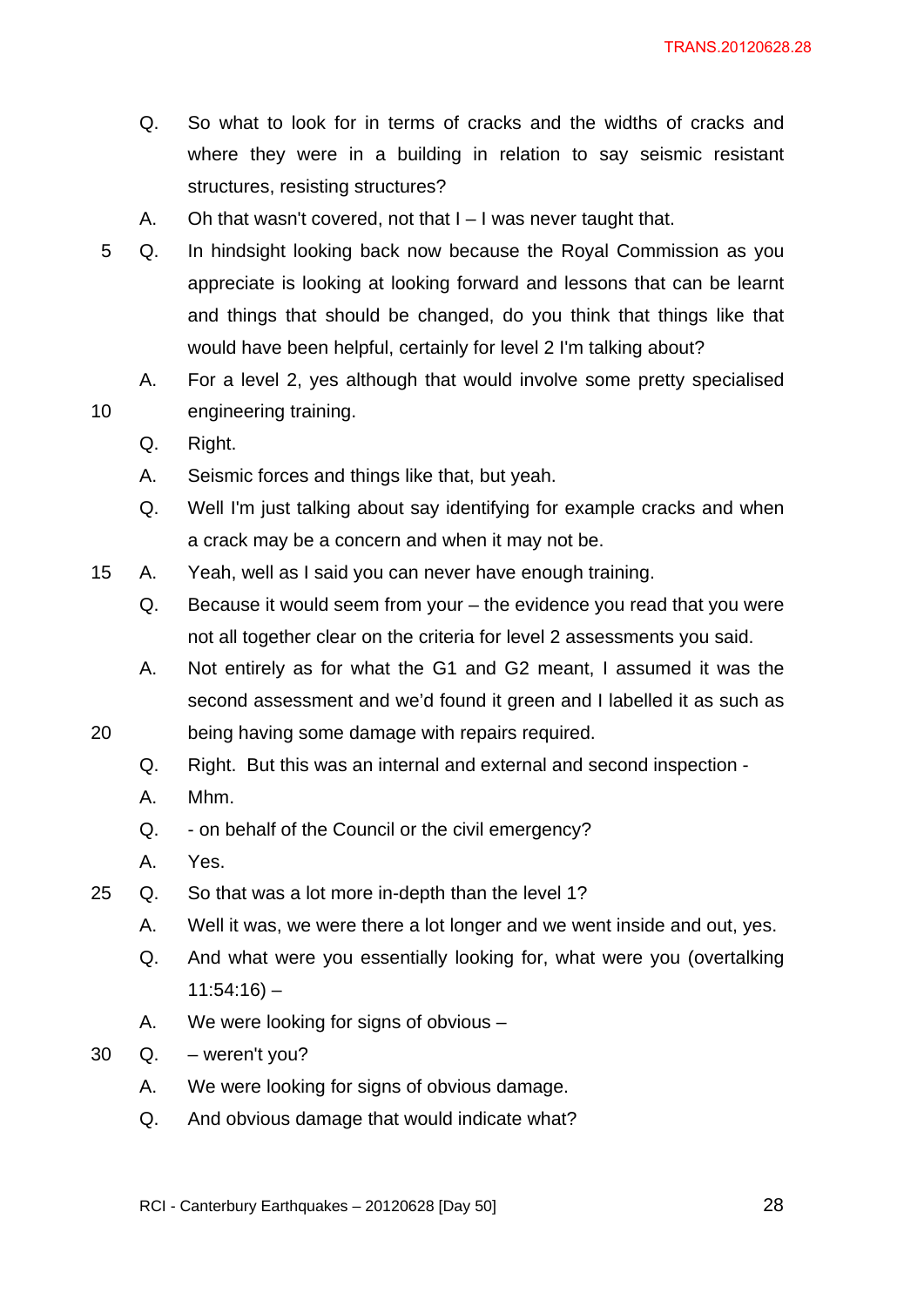- A. Obvious damage that would indicate whether people could be in the building or not and we didn't see any obvious – anything obvious to us. There was nothing, it was cosmetic.
- 5 Q. What I'm getting at though is, and I'll mention cracks as an example, if there wasn't sufficient training on how to perceive damage, and in particular in relation to the seismic resistance of a building for future aftershocks say, isn't that something that you were being asked to consider, you're looking at damage to see if it was safe to be in the building essentially?
- 10 A. Well I guess so.
	- Q. I'm not directing it as a criticism of you personally, I'm talking about the system more.
	- A. Yeah.

25

- Q. And the training and what people like yourself were expected to be concluding.
	- A. Well training would have helped yes.
	- Q. Just dealing with the CTV inspection on that day, I take it that your memory of exactly how you came to be doing the level 2 at CTV is unclear?
- 20 A. Correct.
	- Q. Mr Flewellen you'll recall if you've read his brief –
	- A. Yes I have.
	- Q. says that he recalls being with you and Mr Simson at the Art Gallery and being requested by Mr McCarthy, Stephen McCarthy for the three
	- of you to go there and two other buildings. You can't remember that?
		- A. I can't remember that.
		- Q. No.
		- A. We were at the Art Gallery there was people everywhere coming and going, to and froing, yeah.
- 30 Q. So that could have happened but you can't recall it?
	- A. I can't recall that.
	- Q. Did you know when you went, before you went to CTV that you were going to do a level 2 there?

RCI - Canterbury Earthquakes – 20120628 [Day 50]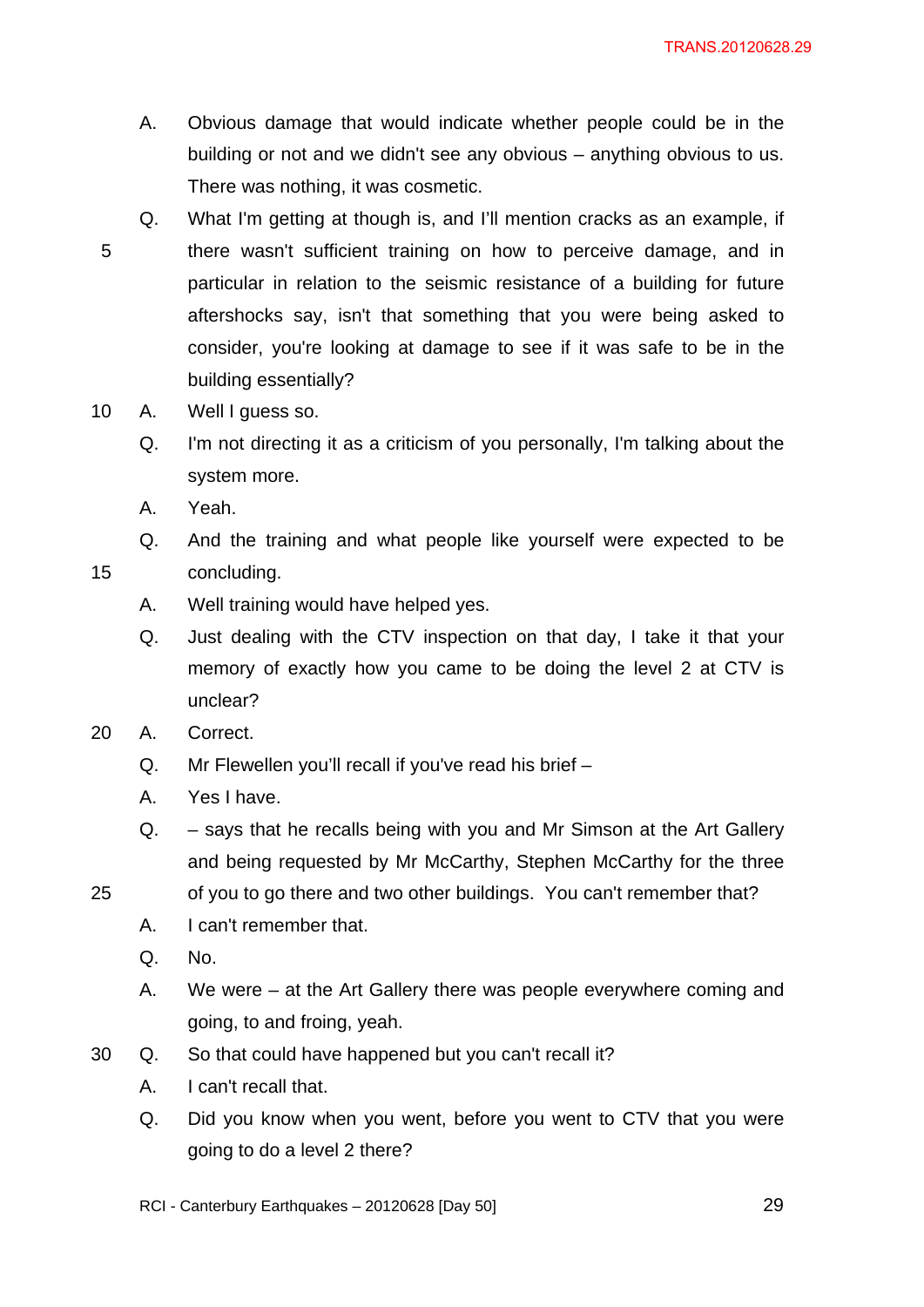- A. I can't remember that either, whether because as I said in my evidence we – I thought that we may have even been called on a mobile, I just can't remember that.
- Q. All right, well at some point you would have been aware that you were doing a level 2?
- A. Once we were in, yeah, I guess once I saw the green placard on the front door it had already been looked at so we were there for the second time.
- Q. So definitely by then you'd know whether you were told beforehand you can't now recall?
- A. I can't, no.
- Q. You said that at the end of your brief that these assessments done after September differed from the ones that you did after February?
- A. Yes.

10

25

30

- 15 Q. And you said they differed because in February you weren't allowed to do an assessment such as the one you'd done on the CTV unless you had an engineer and a USAR team member?
	- A. Yes that's correct.
	- Q. So in the days that followed the September earthquake was that not a
- 20 requirement?
	- A. Not that  $I -$
	- Q. From your experience?
	- A. not that I know of, yeah, well not that I was aware, I know I knew that engineers were going out and inspecting the buildings. We had an engineer with us when I –when we were doing level 1s as well but I had no – I didn't realise that it was a specific requirement for us to have an engineer with us when we were doing our assessments because the three of us were out there doing it.
		- Q. Right, and when you say you didn't realise that, are you talking about at the time?
		- A. I didn't think about that at the time, no.
		- Q. But you didn't realise that at the time of these inspections?
		- A. No, no.

RCI - Canterbury Earthquakes – 20120628 [Day 50]

<u>30</u>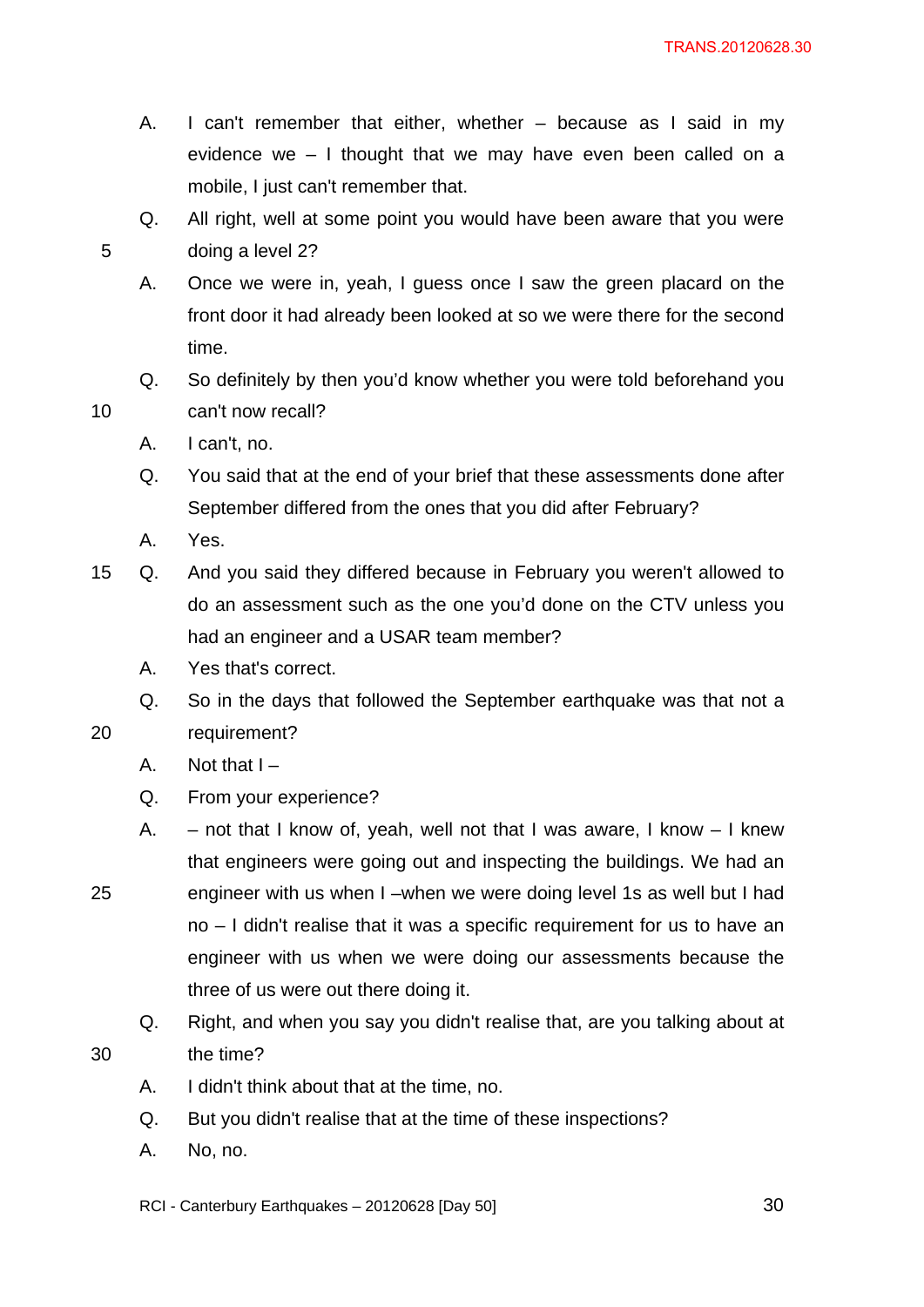- Q. Have you learnt otherwise since then or not?
- A. Well in February yes we were not allowed out to do any building assessments.
- Q. And who told you that, who set that up?
- 5 A. Well it was at a brief it was mentioned at a briefing.
	- Q. But it wasn't in post September earthquake period?
	- A. Not that I recall.
	- Q. And I take it from what you've said that it wasn't just the CTV inspection that you did without an engineer, there were others?
- 10 A. Level 2 I'm not entirely sure. I think there may have been the only one. I don't remember doing any other level 2 and after September.
	- Q. Right. So did you know why there wasn't an engineer in your group on the CTV inspection?
	- A. No, no I don't.
- 15 Q. Did you give it any thought at the time, did you think we should have one because there's usually one?
	- A. Well yes that's why we stressed to the people in the building you must get an engineer and they informed us that they were going to and we told every person that we came across in the buildings that they should get an engineer's inspection.
	- Q. Right, but did you tell them that because you didn't have an engineer with you or did you tell them that as a matter of course?
	- A. It was a matter of course.
	- Q. So whether you had an engineer in your group or not you told them
- 25 that?

- A. Yes.
- Q. Right, what I'm saying is did you give any thought to the fact that you didn't have an engineer with you on this particular inspection and query that?
- 30 A. I didn't query it with the Christchurch City Council but that's why we enforce with the people in the building you must get an engineer to inspect your building.

1200

RCI - Canterbury Earthquakes – 20120628 [Day 50]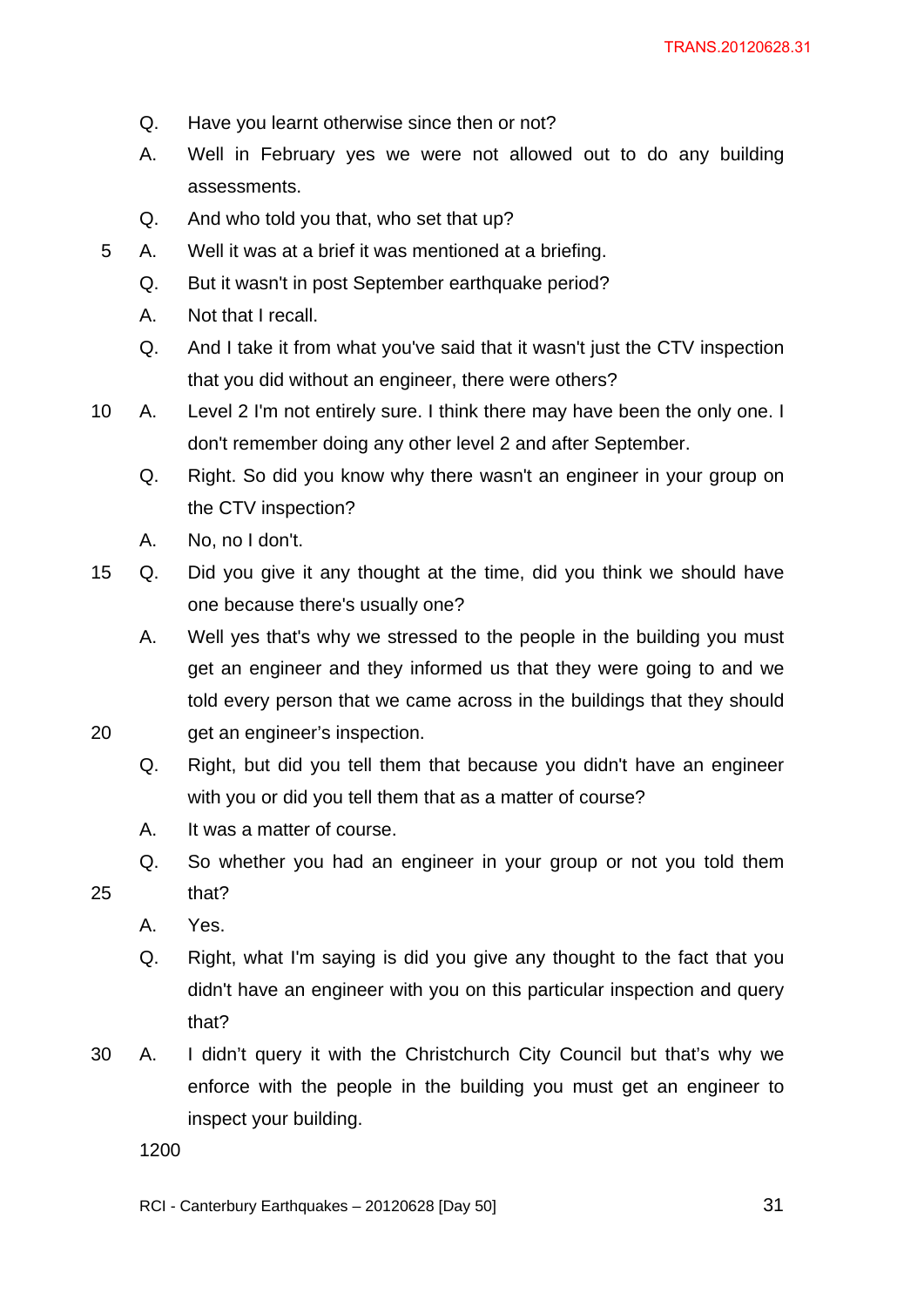- Q. Right so do you think that you made to make that more forcefully than you might ordinarily have?
- A. May have, I don't recall.
- Q. The Council have filed some evidence from Mr McCarthy and he refers to a spreadsheet which shows that someone called Alistair, who apparently is an engineer, CPEng engineer, was with the three of you on other assessments on that day. Do you recall that?
	- A. No I don't recall that.

- Q. But you definitely, there wasn't an engineer with you in this group, there was just the three of you.
- A. Just the three of us.
- Q. Do you think that that affected your ability to properly inspect the building, not having an engineer?
- A. It would've been, I guess, a lot more thorough I guess, but we had
- 15 access to limited parts of the building so he would have seen what we saw.
	- Q. Yeah, well you've said that the fact that you could not inspect all floors was not ideal.
	- A. Mhm.
- 20 Q. What do you mean by that?
	- A. Well it means that we had no, we didn't have access to the entire building. We usually split up and cover all parts of the building.
	- Q. Right and on this day you looked at the ground floor.
	- A. Yes.
- 25 Q. Is that all of the first level or ground floor area?
	- A. Well yes as much as I could see inside and out.
	- Q. And just so we get an idea of what that involves did you go into the offices that are behind the reception area?
	- A. There were studios and offices and that kind of thing.
- 30 Q. So you went through all those and
	- A. As far, yeah.
	- $Q.$  And are you looking at  $-$
	- A. I can't remember the layout inside.
	- RCI Canterbury Earthquakes 20120628 [Day 50]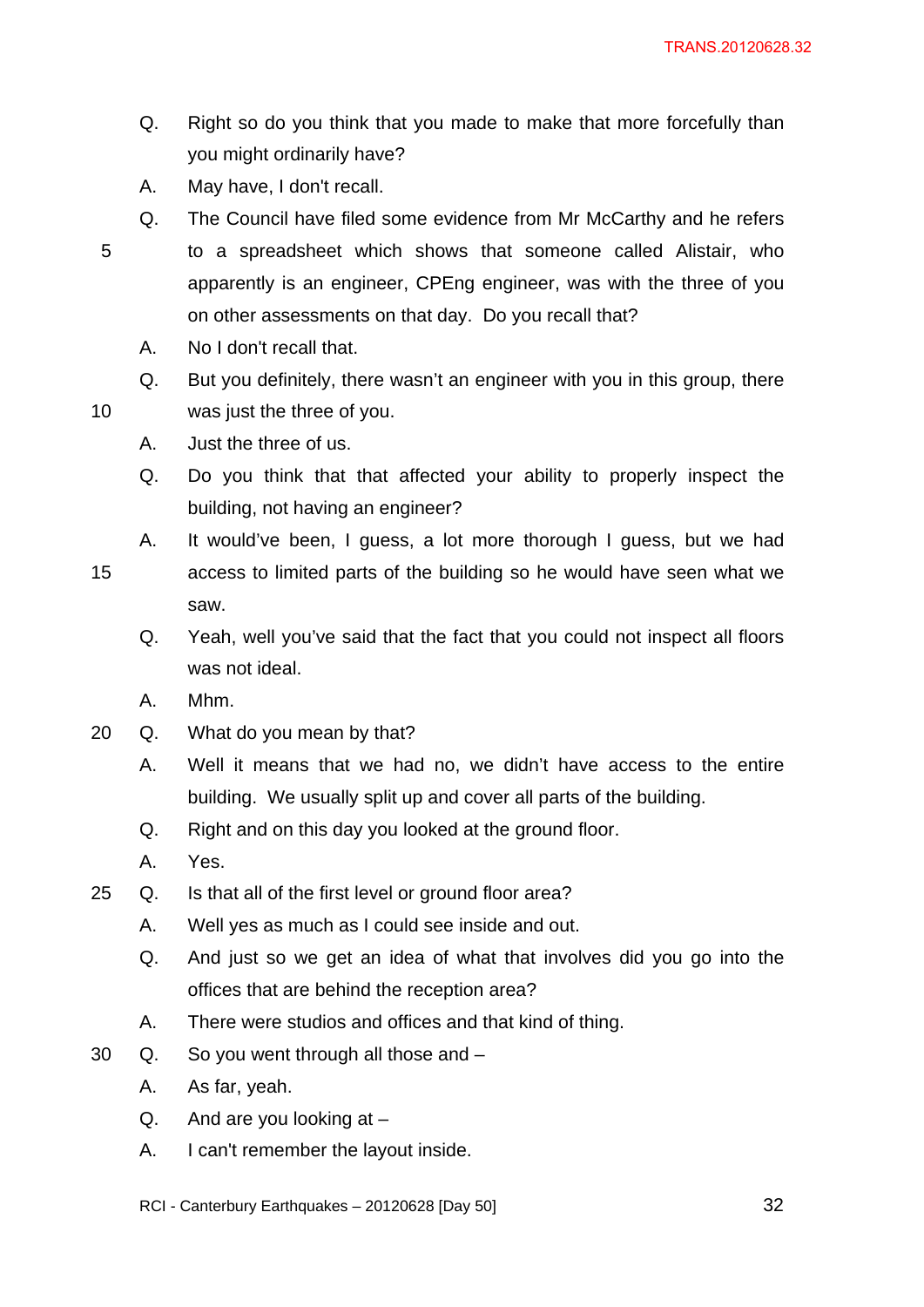- Q. Are you looking at exterior walls in particular?
- A. Anything that is actually visible. There was a lot of internal linings and things which made it impossible to see.
- Q. Were there cracks, cracks in plaster or not?
- 5 A. There was cosmetic damage to certain internal linings.
	- Q. And so cracks to internal linings.
	- A. Mhm.
	- Q. You didn't go any further in the building and, from what you said, your understanding was that Messrs Simson and Flewellen went up the
- 10

stairs, you're not sure how far up, but your understanding was they couldn't gain access to any of the tenancies, is that right?

- A. I think Dave got access to a couple and through some doors but I don't think he managed to get through.
- Q. And that sounds like it's because they were locked.
- 15 A. I think so.
	- Q. I take it you didn't have access to structural plans.
	- A. No, not at all.
	- Q. And normally you wouldn't in a level 1 or a level 2?
	- A. I never saw a plan of any building through any building that I looked at

20 during both emergencies.

- Q. Did you ever ask for one or is that something that wouldn't have meant a lot to you?
- A. I don't think they even, no-one suggested that we looked at plans or we didn't ask for them no.
- 25 Q. What about when you had an engineer with you? Still the same? You never –
	- A. Same.
	- Q. You were never shown or requested any plans?
	- A. No.
- 30 Q. When you said that although it wasn't ideal that you couldn't see everything in the building, every area in the building, you were happy that there was a backup of the engineer's report that would be obtained.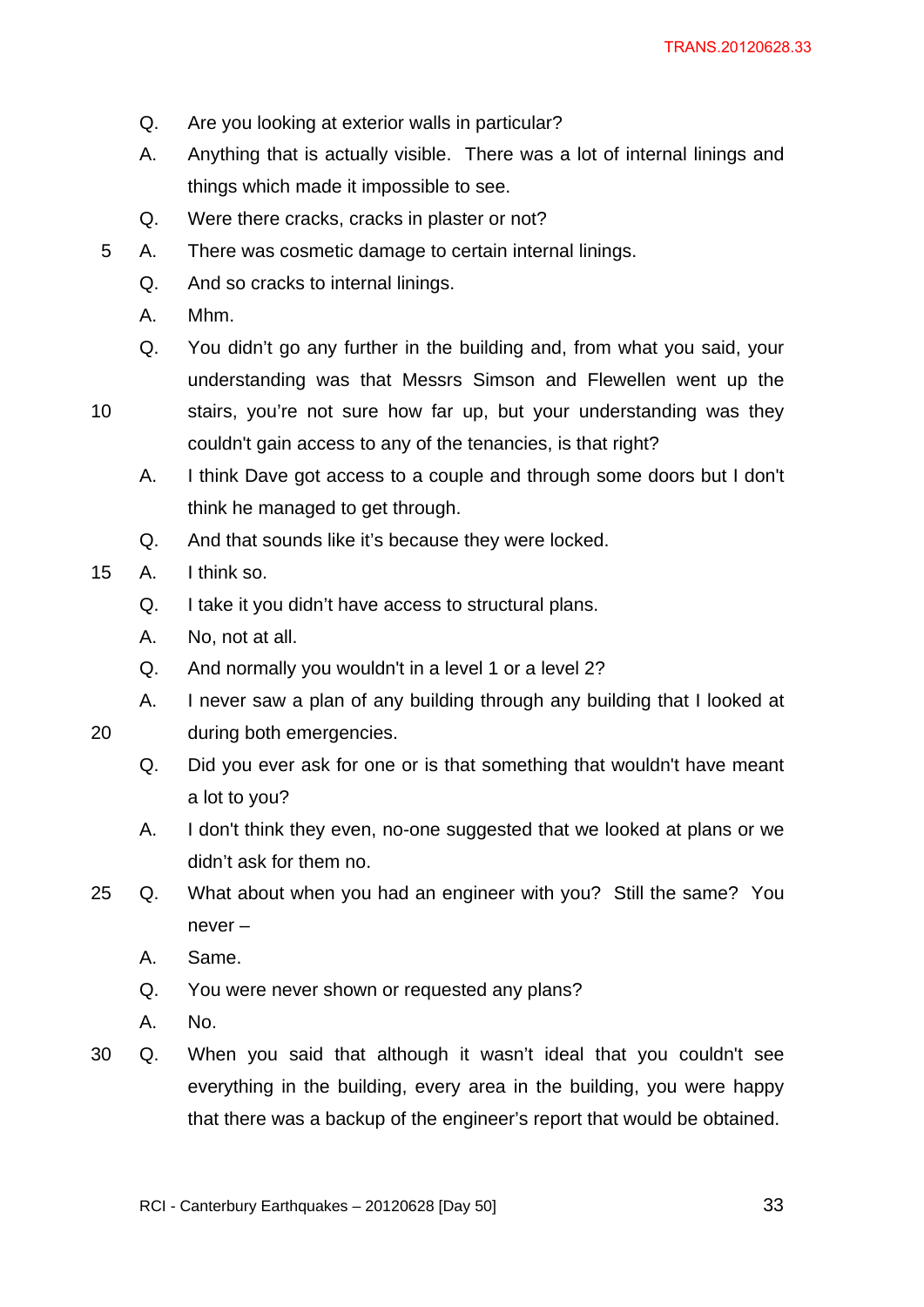- A. Yeah we were told by the building manager, or whoever we spoke to, that there was an engineer coming.
- Q. And you said that he would examine all floors you presumed.
- A. Yes.
- 5 Q. And do you think that engineer would have got things like structural plans?
	- A. Um, well that's up to the engineer but if he was doing a full detailed survey he could've asked for them.
	- Q. So from your understanding of the rapid assessment process you didn't
- 10

think that there had to be an engineer with you but that was usually the case but not always, is that correct?

A. No I didn't think that you didn't have to have an engineer with you 'cos we were sent to this building to have a look. I had no idea that it was actually a level 2 when we got there until I saw that green sticker, well someone's already been here.

- Q. So when you saw that and you realised that you were doing a level 2, because that's the form that you filled out isn't it – the level 2?
- A. Yes.
- Q. Did you think then we should have an engineer with us?
- 20 A. Um, I may have done, I can't recall but it sort, I probably would've for that.
	- Q. And did you ring back to the Art Gallery headquarters and see if there was one available?
	- A. No.
- 25 Q. So you decided to carry on and do the level 2 inspection?
	- A. Well we all did, we all went through and we all agreed that we didn't see any obvious damage.
	- Q. Did you have any understanding of the structural elements of the building?
- 30 A. Only from what we could see visually. I had no pre-understanding of it.
	- Q. I'm talking about once your there and looking at the building?
	- A. Oh once we're there, yep.
	- Q. So did you understand there was a shear wall in the north?

RCI - Canterbury Earthquakes – 20120628 [Day 50]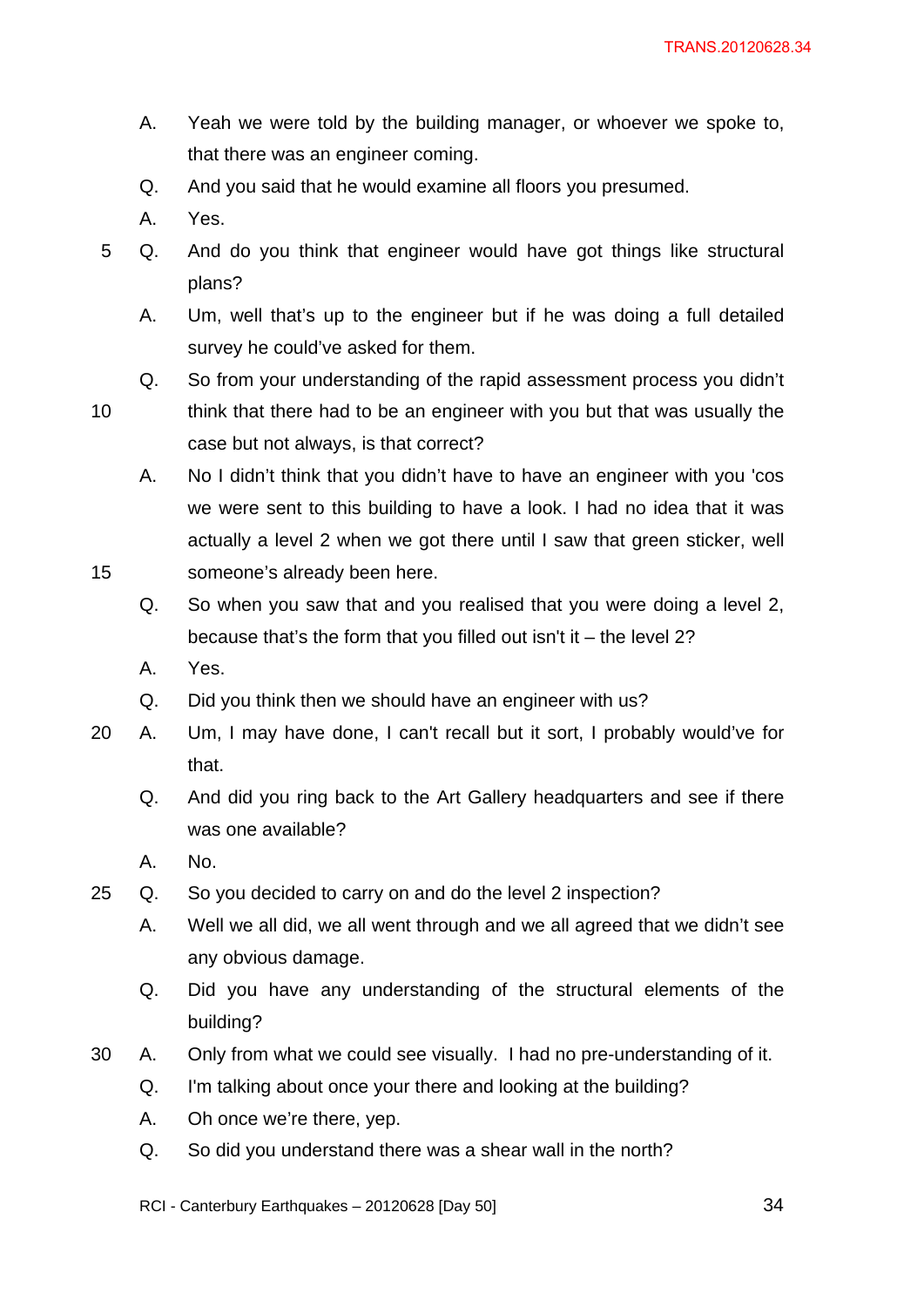- A. Once I'd seen the exterior and the actual, yes.
- Q. And is that an area that you devoted any attention to in the inspection?
- A. May have done. I went through the bottom floor so and around the outside.
- 5 Q. What about the south wall? Were you aware that there was what they call a coupled wall, a shear wall in the south, the south exterior?
	- A. Not at the time, um, no I don't remember.
	- Q. Do you think that knowing things like that might have assisted in terms of assessing a building like that?
- 10 A. Definitely.
	- Q. And do you think that having an engineer for a start in the group might have assisted in that regard in appreciating the structural elements and what should or could be inspected?
	- A. Yeah.
- 15 Q. Did you think about that at the time or not?
	- A. No we were doing our job just going out looking at the, yeah, looking for damage.
	- Q. At the time did you realise that there was a policy that buildings over four levels should have a level 2?
- 20 A. I didn't know that no.
	- Q. The receptionist that you spoke to, I presume you can't recall any name.
	- A. No.
	- Q. Can you describe her?
	- A. Um, she was a middle-aged woman I think, don't want to be rude.
- 25 Q. And she was definitely at CTV.
	- A. Yes, yes, on the ground floor.
	- Q. The male that you spoke to, can you recall him? You weren't introduced by name or anything?
	- A. We may have been but it's, yeah, I don't know.
- 30 Q. But was he with CTV?
	- A. I'm unsure if he was with CTV or he was the building manager but he seemed to know what was going on and he seemed to know that there was an engineer coming and that type of thing so…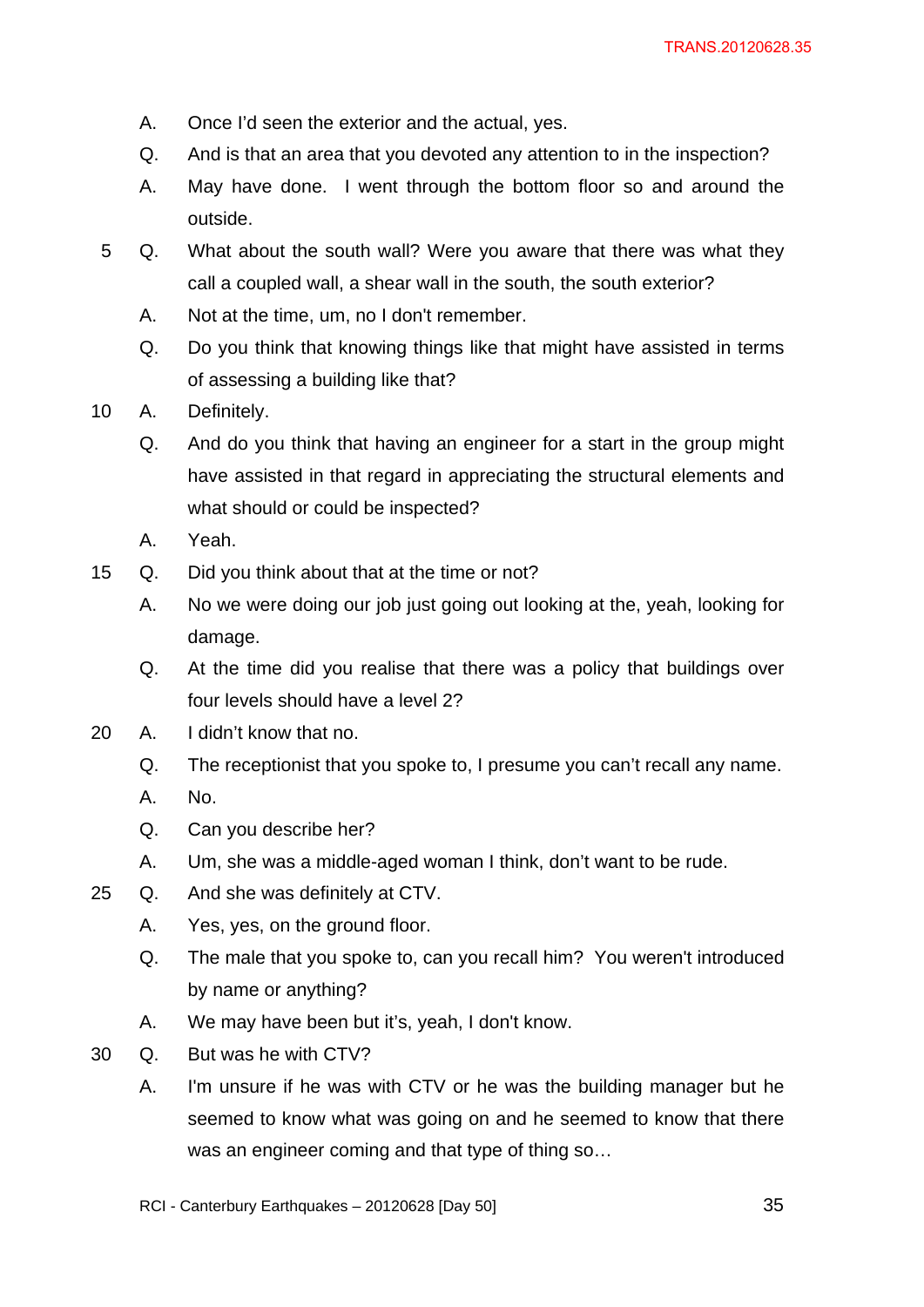- Q. Right the building manager at the time was a Mr John Drew. That name doesn't ring a bell?
- A. No.

15

- Q. But he is going to give evidence in this hearing, he hasn't yet, but in his written statement he says that he wasn't present for any of the Council inspections. So you're not sure if it was CTV manager or the actual building manager?
	- A. I'm not sure but it was the receptionist who went and got him I think.
	- Q. From where?
- 10 A. Somewhere. She disappeared and then came back.
	- Q. From the CTV ground floor level?
	- A. I guess, I guess, I'm not entirely sure.
	- Q. How clear is your recollection about this conversation about an engineer? I understand that you're clear that you and your group impressed upon the people you spoke to the need to get an engineer's inspection?

- A. The actual details of the conversation is not clear but I, I know that it, it happened because we, we, it was just a standard thing that we did. We
- 20 always enforced to get an engineer, that these rapid assessments were not an engineering assessment, advice to get an independent engineer.
	- Q. And that's why you say in 39, "I certainly have a memory of talking to him about engineers inspecting the building –
	- A. Yeah.
- 25  $\Omega$  and the need for this to be done?"
	- A. Yes.
	- Q. Right so you definitely said that or one or more of you?
	- A. Well it, it was enforced on him. I'm, I'm sure I would have.
	- Q. But you, you think that he said, "We're going to get one?"
- 30 A. Yes.
	- Q. So agreed with you when you said that that had to happen?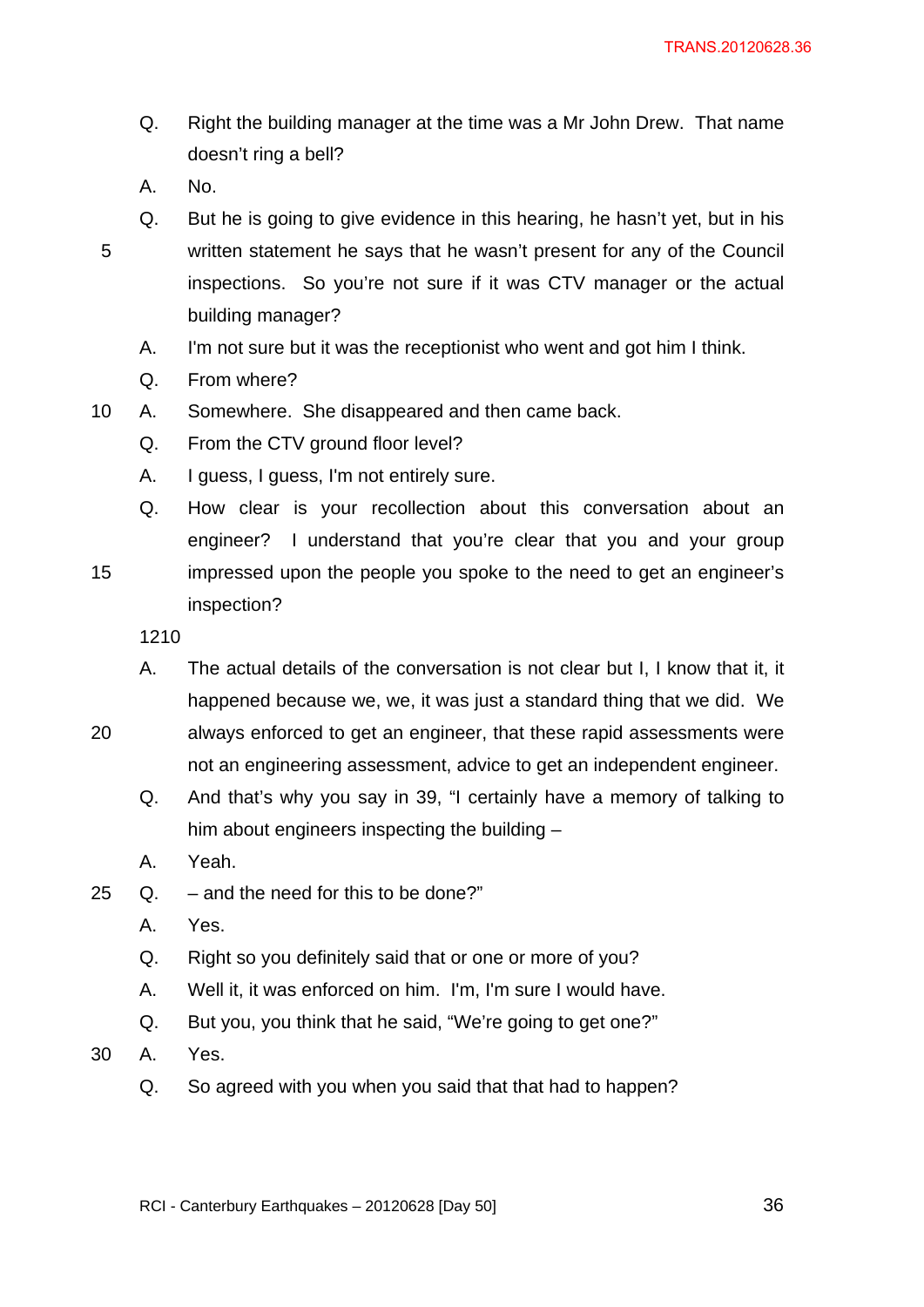- A. Yes well he, he said, he said that an engineer was, had, had been called and, and was going to, was going to come and look at the building.
- Q. Okay and so being told that or believing that that was going to happen, did that affect the level of your inspection?
- A. Well I, I think we'd done most of our inspection before that. We, we'd at least done some of our inspection before that happened I think so but it certainly would have given confidence.
- Q. So you'd essentially then completed it or most of it when you were told that. So you didn't  $-$
- A. Well I'm not entirely sure.
- Q. I guess what I'm suggesting is that thinking that there'd be an engineers' inspection at some stage might have given you some comfort in the fact that you didn't have an engineer with you and couldn't go over the whole of the building and so you might've wanted to otherwise but you were
- 20 happy to leave it at that, or was that not the case? A. Well we'd come to our decision between the three of us that we, we hadn't, we hadn't seen any obvious damage that caused us concern, that the person we'd spoken to in the building was, was quite happy to be there, didn't have any issues of concern himself and we'd, we'd seen two to three levels of nothing that caused us concern and an engineer
	- issued the green. Q. Right. Do you know when the engineer was going to come? Were you

was, was going to be coming to inspect the building. So that's why we

25 told?

5

10

15

- A. We, we just, we were told that it was, it was soon. I understand it was the 29<sup>th</sup> which is a few weeks later but  $-$
- Q. Well you understand that now.
- A. I understand that now in hindsight but I didn't know when he was going to be there.
- Q. Right.

- A. But I'd assumed because he'd been called, or we were told he'd been called, it wouldn't be that far away.
- RCI Canterbury Earthquakes 20120628 [Day 50]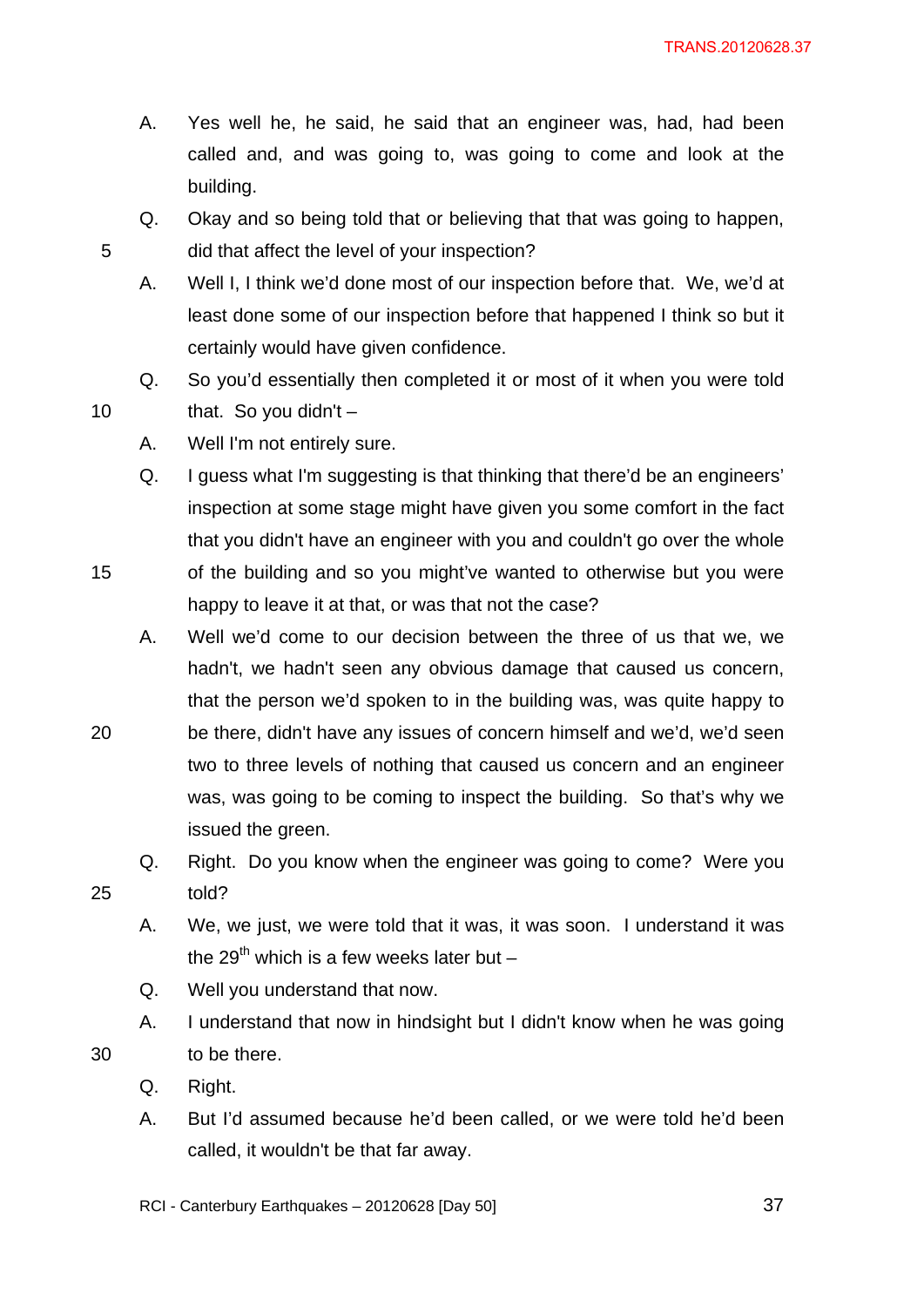- Q. You didn't tick on the form "detailed engineering evaluation recommended."
- A. No I didn't.
- Q. When would you have ticked that, in what circumstances?
- 5 A. That's just something that I should have ticked.
	- Q. Sorry?
	- A. That's just something that I should have ticked. I accept that.
	- Q. Okay but this is a form that would go back after you've completed it to the Council?

10 A. Yes.

- Q. For processing?
- A. Yep.
- Q. So if you had ticked "detailed engineer evaluation" would that have been carried out subsequent to your inspection by the Council?
- 15 A. I've, I don't know. I don't know that.
	- Q. Well why would you have ticked then? You ticked it what an engineer should do it as instructed by the owner. Is that you mean?
	- A. I, I don't quite understand your question.
	- Q. Well I'm just wondering when you would tick that. If you ticked that and
- 20 it's going back to the Council surely you'd expect the Council to take up that further action recommended.
	- A. Well yes I, yeah, yes I suppose so.
	- Q. Right. So are you saying you should have –
	- A. We, we had verbally said to the, to the manager, you need an engineer.
- 25 He said there was one coming. So I guess that just –
	- Q. So you didn't tick it for that reason?
	- A. Well not, not for that reason. I, I can't explain why I didn't.
	- Q. Okay. Well I don't want to be unfair to you but perhaps is that another sign of a lack of training or where more training –
- 30 A. Yep, definitely.
	- Q. on what to look for, what to recommend and when would have been helpful?
	- A. Yep, definitely.

RCI - Canterbury Earthquakes – 20120628 [Day 50]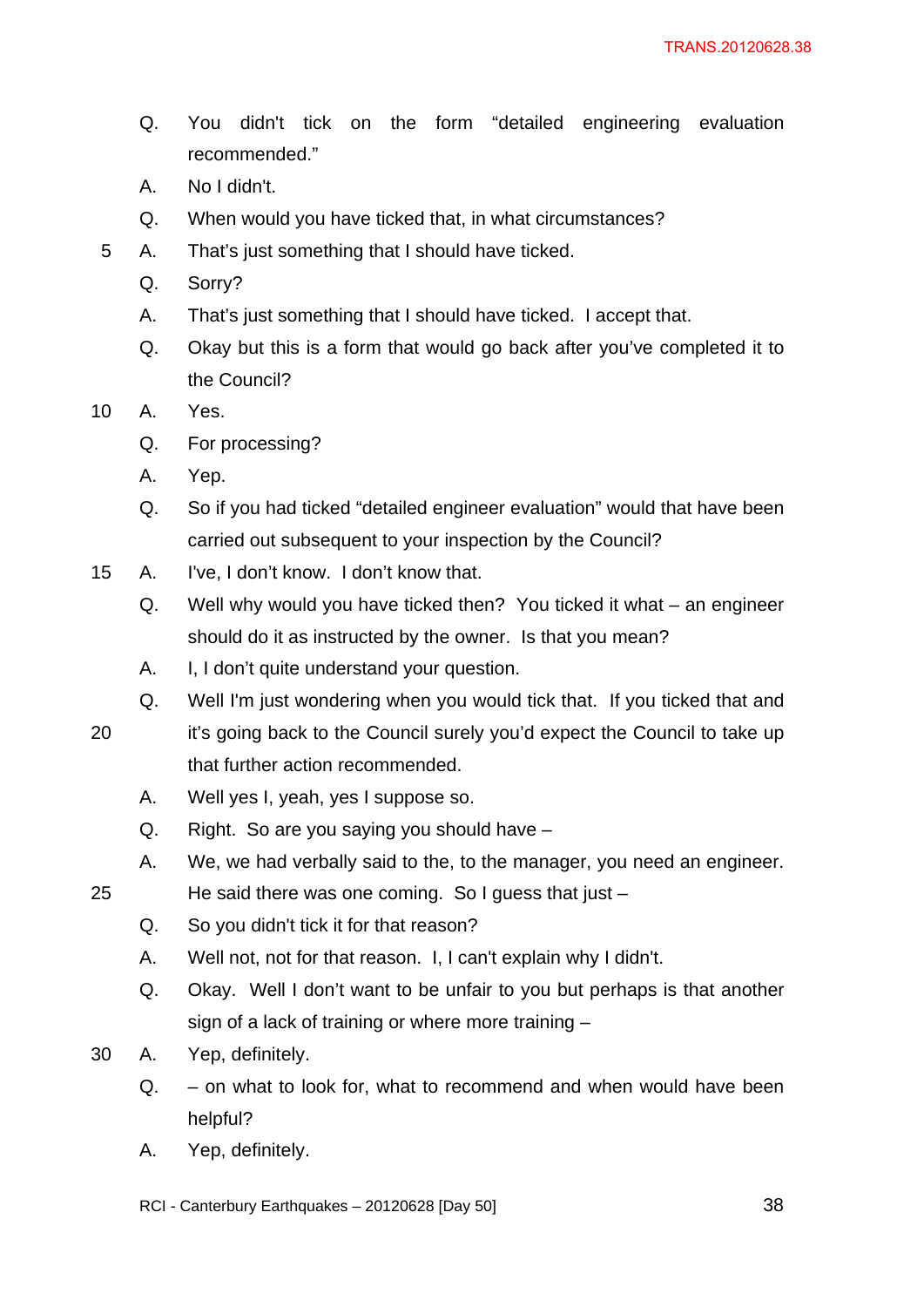- Q. Just talking about the other two gentlemen that were with you and what they saw. Were you aware of this gap that Mr Simson had seen between I think a floor and a wall?
- $A.$   $Ah -$
- 5 Q. At the time, not now.
	- A. At the time, no, no.
	- Q. So you weren't party to any discussion that might have taken place between him and Mr Flewellen about that?
	- A. Not that I remember.
- 10 Q. And neither of them made you aware of it at the time you were signing the form out in the carpark?
	- A. Not that I recall, no. We, all three of us, all three of us discussed the building and said we were, we were happy.
	- Q. So Mr Simson's evidence as I understand it is going to be that he was
- 15 concerned about this gap that he'd seen and he thought that an engineer should look at it and that he told everyone in the building that they should leave the building until it had been deemed safe.
	- A. I don't recall that.
	- Q. Do you recall any of that being said or –
- 20 A. No.

- Q. And presumably if it had been would that have had any effect on you?
- A. Yes.
- Q. Right. So that's not your recall?
- A. No it's not what I recall.
- 25 Q. And that would seem to be inconsistent with green placarding the building.
	- A. Definitely.
	- Q. Mr Flewellen says that he did not think that you could carry out, the three of you could carry out a level 2 without an engineer. What do you say to that? Do you agree with that?
	- A. Well not, not to the full extent as you would like I would say because you're not, you're not specifically trained to, to actually look at and do a detailed assessment on structural elements.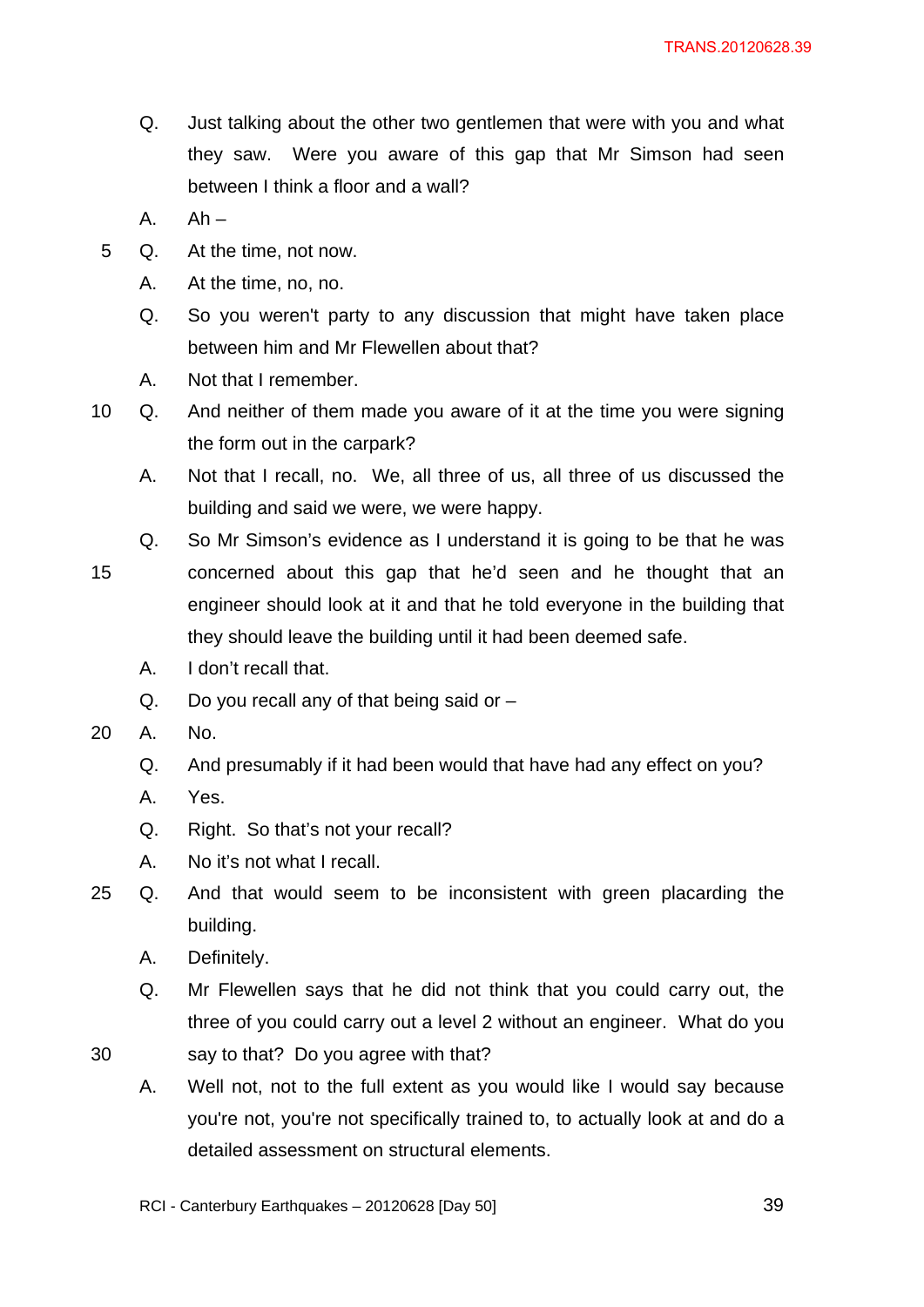Q. Right.

5

- A. It was outside the scope of our expertise.
- Q. Right but on the form if someone in the Council's looking at it after you've completed it and handed it in there's nothing to indicate that there wasn't an engineer with you is there? You do say looked at by three CCC senior officials but it doesn't say without an engineer does it?
- A. No, no it doesn't.
- Q. So there's nothing to qualify the level 2 inspection which I took you to be saying that there had to be a qualification that you did the level 2 but you didn't have an engineer to do it to the level that would be required.
- A. Well not to, to the level of, of a full structural assessment. We, we just couldn't do that.
- Q. No, no I'm just talking about –
- A. We were looking for obvious damage.
- 15 Q. I'm just talking about is there a difference between the level 2 that the three of you completed –
	- A. Mmm.
	- Q. and a level 2 that might have been completed with the three of you but with a CPEng engineer with you?
- 20 A. Well I'd, I'd say so because I'm sure that a CPEng engineer would, would be looking at, you know, things that we wouldn't know.
	- Q. And I asked you to comment on Mr Flewellen's evidence that he believed that a level 2 of a building like that had to have an engineer in the group –
- $25$  A. Well I
	- $Q. -$  to comply or to, to comply with policy.
	- A. Yeah well I've got no, yeah, I didn't know that.
	- Q. You didn't know that?
	- A. No.
- 30 Q. And he also says that only the ground floor should have been occupied. Do you agree with that?
	- A. I don't remember that.
	- Q. Do you agree with it though?
	- RCI Canterbury Earthquakes 20120628 [Day 50]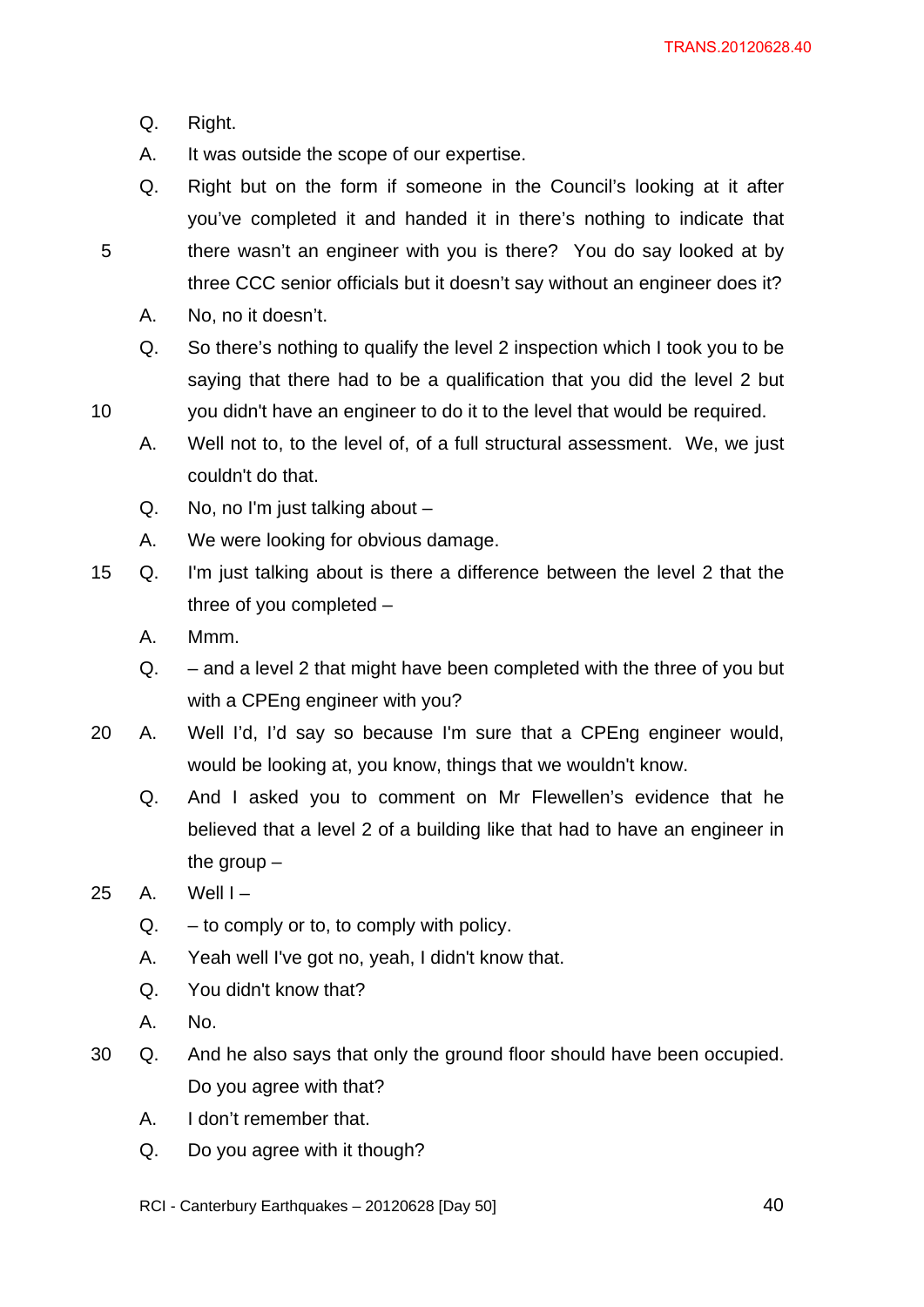- A. Well the, there was no-one in the, in the top, well above the ground floor there wasn't anyone in there but I, I don't remember that comment being made.
- Q. Right and presumably that would be inconsistent with a green placard in your view.
- A. Yep.

- Q. Because the green placard was saying that the building could be occupied in its entirety wasn't it?
- A. Mmm, yep. It did.
- 10 Q. We've got a, I'll just get it brought up, it's BUI.MAD249.0388.1. It's an email from Murray Wood who was the manager at CTV, he was killed in the earthquake, that he sent on the  $7<sup>th</sup>$  of September, so the day of your inspection.
- 15 A. Mhm.

1220

- Q. And it's sent at 1.26pm, see that at the top?
- A. Yep.
- Q. So from your form that's about half an hour after you signed and timed it, the form, 12.54.
- 20

- A. Yep.
- Q. "We have just had an internal inspection of the building from three engineers and they have found that the building is in good condition and is deemed habitable. The only damage they could find was surface damage and has"  $-1$  think, I presume it should be no, it says on  $-$  "no effect on the stability of the structure." Okay now that's obviously, whether he was the person that dealt with you or not, that's the message he's got and passed on to staff but does that fairly sum up from your point of view the inspection?
- 30 A. No, no it doesn't because it wasn't inspected by three engineers.
	- Q. Right, that's the first thing wrong so he's perhaps assumed that they're engineers or whoever has passed it on to him but apart from that what it says about the building? In good condition –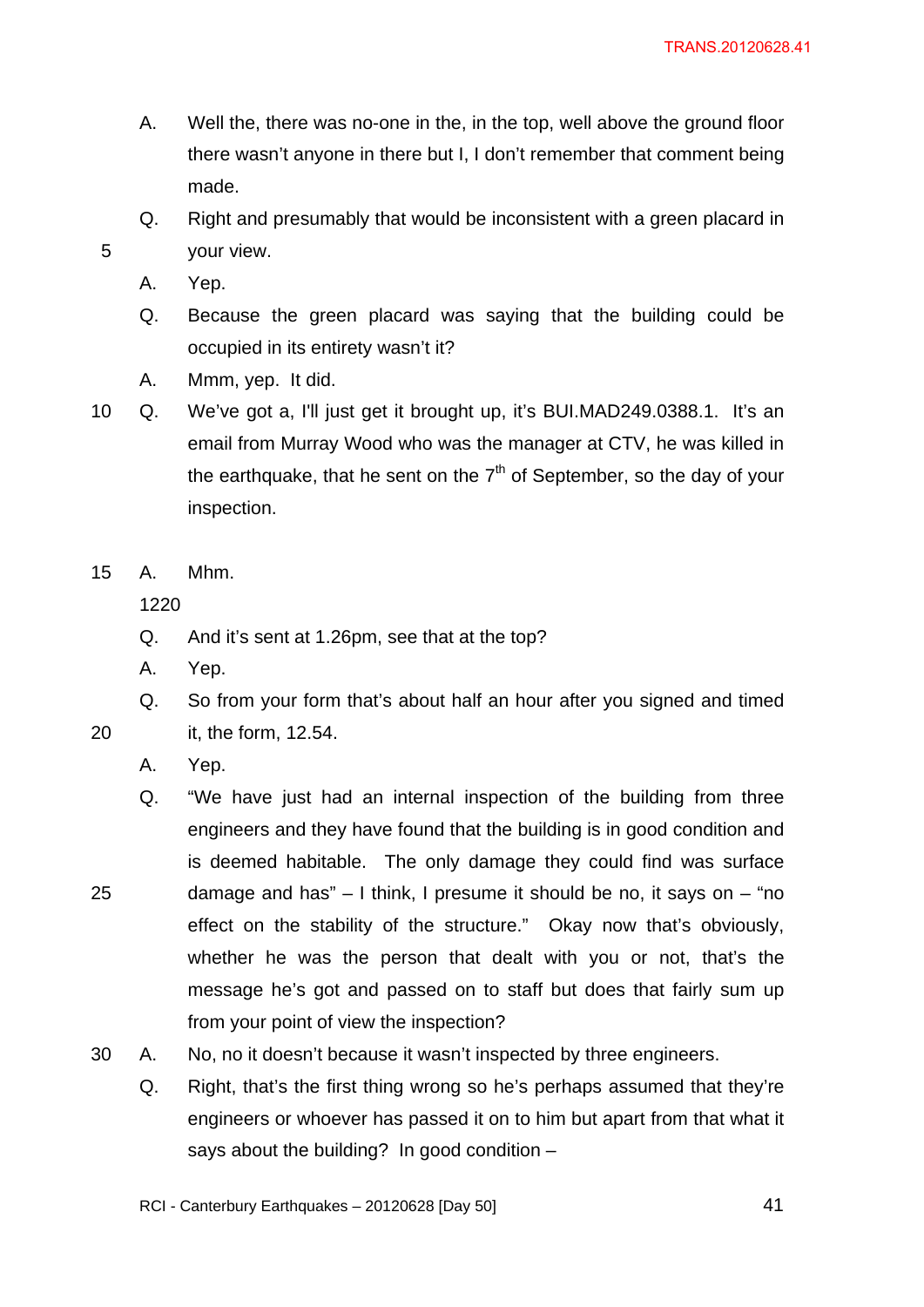- A. What was said about the building yes, yes, but we didn't go there, we did not go to that building, um, as engineers, we've never pretended to be –
- 5 Q. I understand that but apart from the fact that he refers to you as engineers the comments and conclusions that that records you agree with.
	- A. Yes.
	- Q. And that would be consistent, presumably with green placarding.
	- A. Yes.
- 10 Q. So when you left the building you were happy that it could be occupied from what you'd seen.
	- A. Yes.
	- Q. And perhaps the only qualification that you might put on that, certainly now, is that you didn't have an engineer to cast his eye over it at the
- 15 time.

30

- A. Mhm.
- Q. But nevertheless you went ahead and completed the level 2.
- A. Mhm.

#### 20 **JUSTICE COOPER:**

- Q. Is that yes?
- A. Yes, yes, sorry.

#### **CROSS-EXAMINATION CONTINUES: MR ZARIFEH**

- Q. And perhaps looking at it in hindsight, from your point of view, it would have been better to have an engineer on that day.
- A. In hindsight yes.

# **CROSS-EXAMINATION: MR ELLIOTT**

Q. Mr Calvert I'm going to ask you some questions on behalf of the families of those who died and those who were injured in the collapse and they have a particular interest in identifying where important decisions about this building could or should have been made differently and, obviously,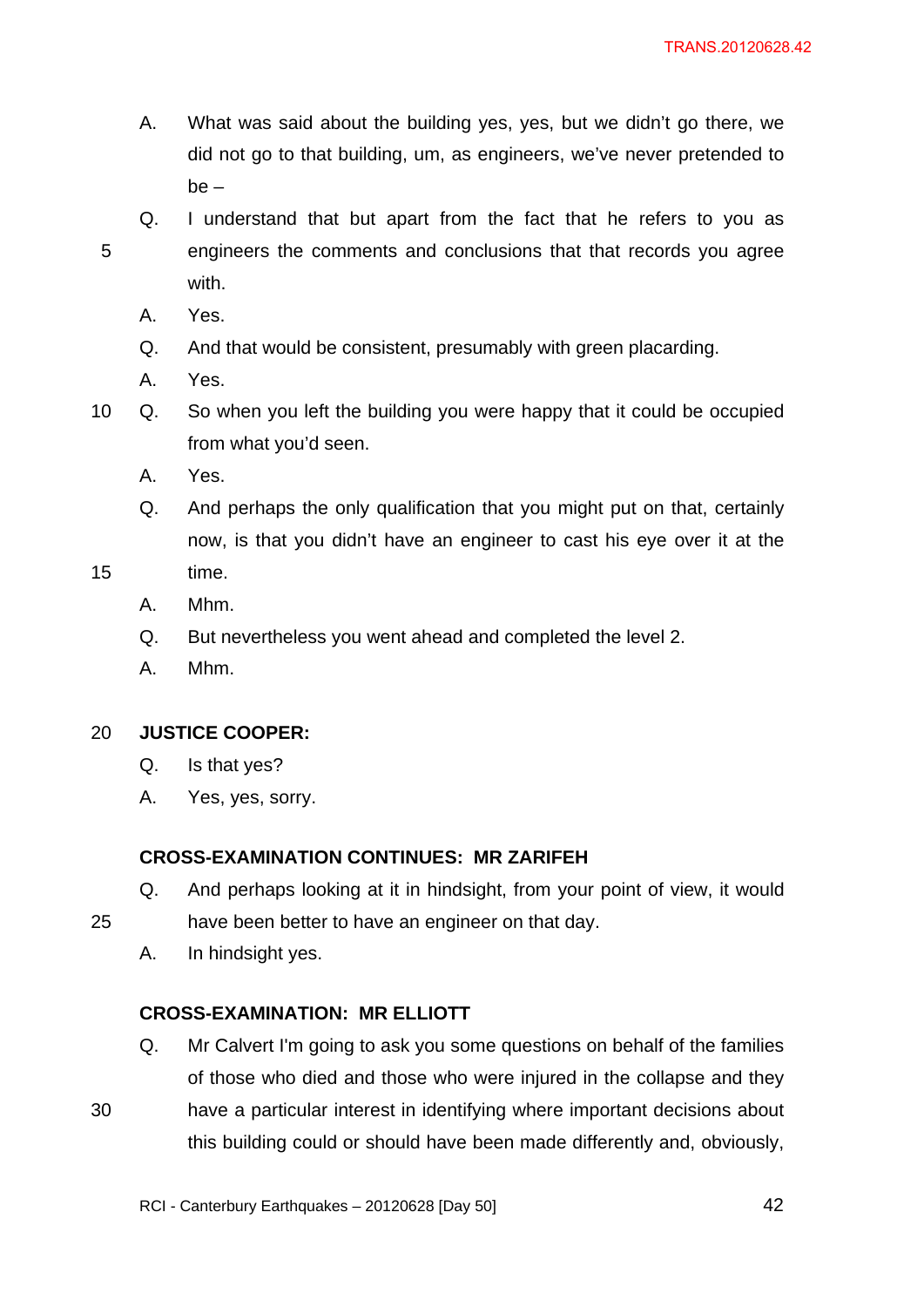my questions here are about this decision to allocate a green placard to the building on the  $7<sup>th</sup>$  of September. I don't have many questions. Before asking you these questions I think we should just note, in fairness, that you and your colleagues were out there doing important work during what must have been a very difficult period –

A. Mhm

5

- Q. and that you may have, like many others, experienced personal stresses at the time and is it correct to say you were doing what you perceived the Council wanted you to do?
- 10 A. Mhm, yes.
	- Q. And I think we should also note that in October, after your inspection, a privately engaged engineer carried out an assessment of the building and told the manager of the CTV building that the building was structurally sound.
- 15 A. Yes.

20

25

Q. So that's the context. Now I'm going to ask you about this decision to allocate the green placard on that day. Did you understand at that time that you did the assessment that the effect of assigning a green placard after the level 2 assessment was that the Council would not look at the building again unless there was another earthquake triggering a fresh round of assessments?

- A. Yes.
- Q. So did you appreciate that although the green placard encouraged an owner to obtain a detailed assessment there was no guarantee that an owner would actually go ahead and do that?

A. Well I suppose if the, I would, I would, I wouldn't say assume but I would expect the Council to actually contact the building owner and make sure that one had been carried out and, if not, after a certain amount of time why?

- 30 Q. Did you appreciate that by contrast the allocation of a yellow or a red placard meant that the owner had to obtain a more detailed engineer's assessment before the building could be opened for occupancy?
	- A. Yes.

RCI - Canterbury Earthquakes – 20120628 [Day 50]

<u>43</u>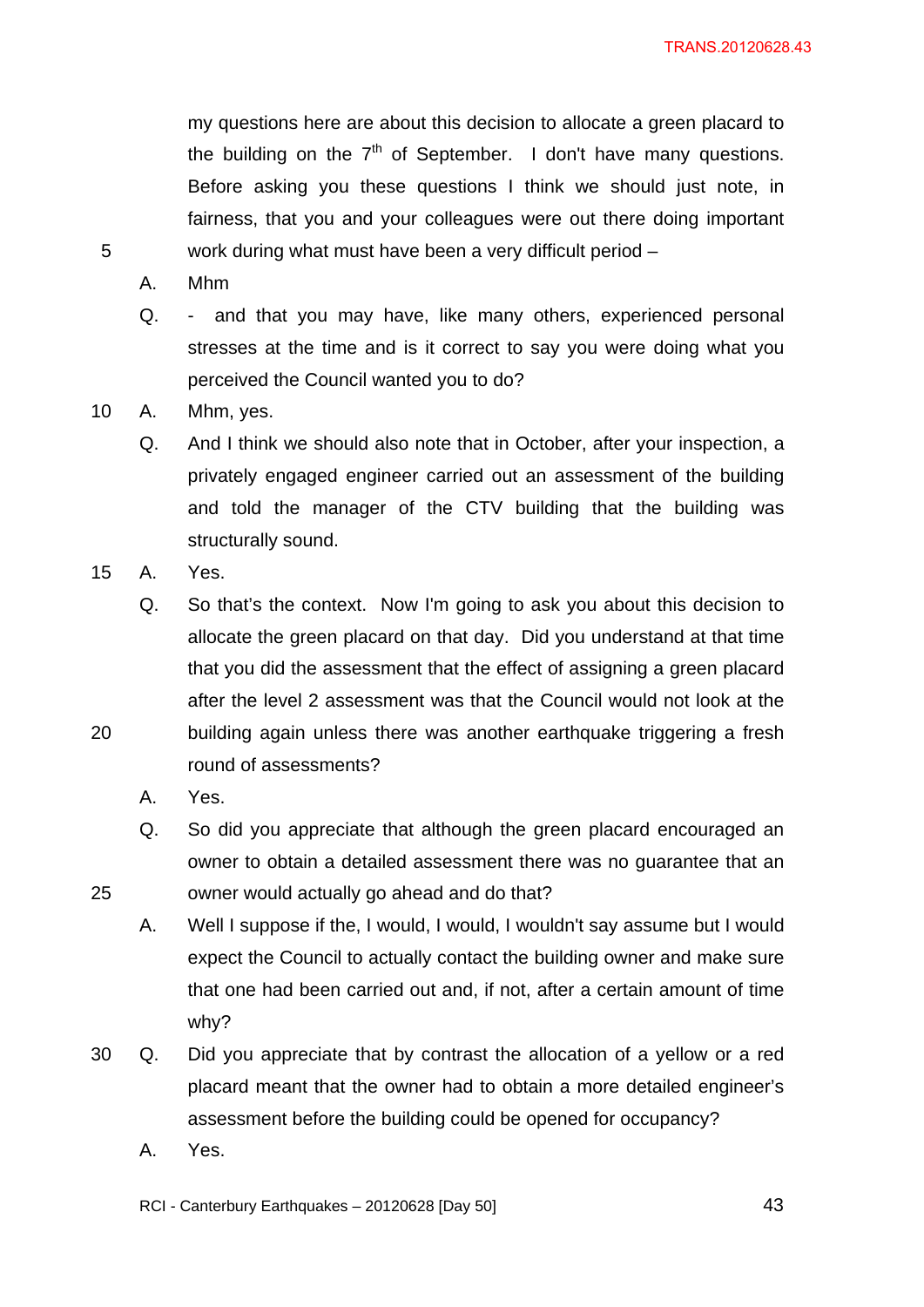Q. Mr Zarifeh has referred you to an email from Mr Wood. We're also going to hear evidence from Mr Drew and we expect his evidence will be that he had complete faith in the structural integrity of the building and that one of the reasons for this was that green placards had been placed on the building and the words he will use are that "it was significant to me that the building was green stickered". So, in that context, the circumstances when you went out to assess the building, firstly, Mr Simson says that you weren't given any specific instructions about this building, would you agree with that?

10 A. Yes.

5

15

- Q. And he says that you weren't given any specific information about this building. Do you agree with that?
- A. Yes.

Q. And you've already said that neither you nor your colleagues were engineers.

- A. That's correct.
- Q. And you've said in your statement that you were not altogether clear on the criteria for level 2 assessments.
- A. Mhm.
- 20 Q. That's yes?
	- A. Yes.
	- Q. So when you inspected the building you couldn't get access to some of the upper levels of the building?
	- A. Correct.
- 25 Q. If we look at BUI.MAD249.0137.2, can you confirm that's the second page of the level 2 assessment form that you completed?
	- A. Yes.
	- Q. And you've not completed anything in any of those boxes in the top left half of the form?
- 30 A. Mhm.
	- Q. Is that right??
	- A. Yep.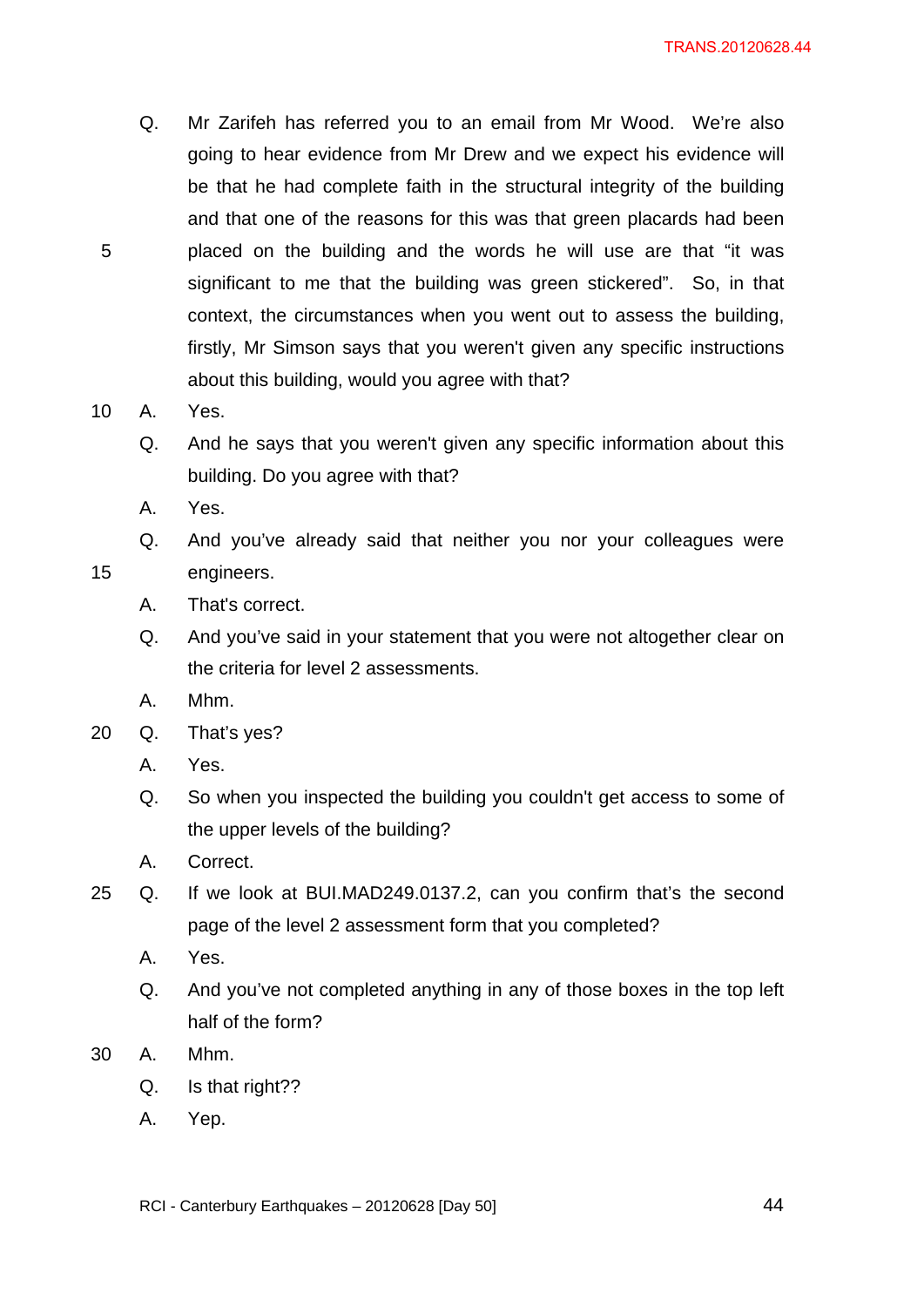- Q. And that section of the form requires you to consider structural hazards and damage to the building, doesn't it?
- A. It does yeah.

- Q. And you wouldn't have been able to give any consideration to hazards or damage such as to columns or diaphragms in those sections of the building which you couldn't access, could you?
	- A. That's correct.
	- Q. You and your colleagues identified that this was a complex building, is that right?
- 10 A. It was a concrete column and beam building with shear walls.
	- Q. Mr Simson I'm sorry?
	- A. With shear walls, yes.
	- Q. Mr Simson refers to the size and complexity of the building so do you agree that you identified –
- 15 A. Oh yes it's definitely commercially, yep, it's a complex commercial building.
	- Q. And you knew that damage might have been hidden from your view?
	- A. Yes, that's why we always insisted on having an engineer look at the building.
- 20 Q. You identified some cosmetic damage as well didn't you?
	- A. Yep.
	- Q. Would you agree that an engineer would have been much more qualified to diagnose the potential implications of that damage than you were?
- 25 A. Um, on interior linings, of course he'd be more qualified, yes he would.
	- Q. The position that you and your colleagues reached was that you had no concern that the building presented an immediate danger to occupants.
	- A. No, correct.
	- Q. Would you agree that for the points I've just outlined, for those reasons,
- 30 that you and your colleagues were not in a position to make a reliable assessment of whether the building presented an immediate danger to occupants?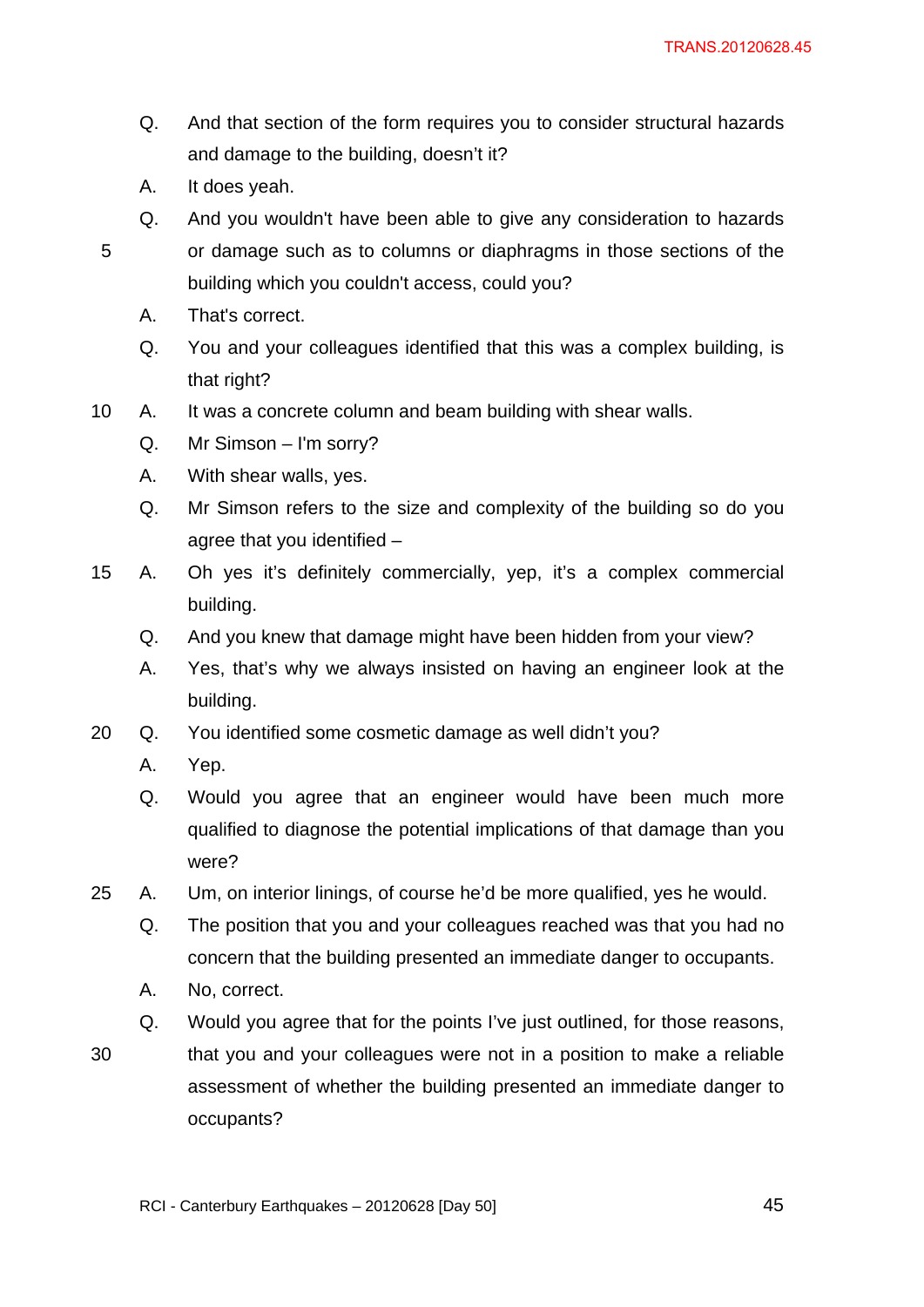- A. I think we made an assessment based on what we could and we did the best that we could on that day and I feel that we wouldn't have issued a green if we didn't feel it was safe.
- 5 Q. Do you agree that instead of issuing that green placard on the building you should have said to the occupants, we're not engineers, we don't have enough expertise or information to say that this building can be occupied?
	- A. In hindsight maybe yes.

- 10 Q. Would you also accept that instead of putting a green placard on the building what you and your colleagues should have done was to go right back to council headquarters and say, "An engineer needs to go and look at that building closely now."?
	- A. We didn't think it was there was the damage was the extent that it
- 15 needed that. We thought it was safe to occupy on what we saw and an engineer was going there to look at it.

# **RE-EXAMINATION: MR SHAMY**

Q. Mr Calvert, if you could look at the level 2 assessment form 137.1 front page, you will see under the, "Further action recommended," the second box refers to detailed engineering evaluation. Does that – what did that say to you in terms of the difference between a level 2 assessment and

an engineering assessment, if anything?

- A. Well it's a detailed engineering evaluation would be a very, a much more thorough inspection of the building than we did. Level 2 is, my understanding of the level 2 was again a rapid assessment not to the
	- extent of what an engineer would have done. Is that what you mean?
	- Q. Yes.

20

25

# **QUESTIONS FROM COMMISSIONER FENWICK – NIL**

# **QUESTIONS FROM COMMISSIONER CARTER – NIL**

RCI - Canterbury Earthquakes – 20120628 [Day 50]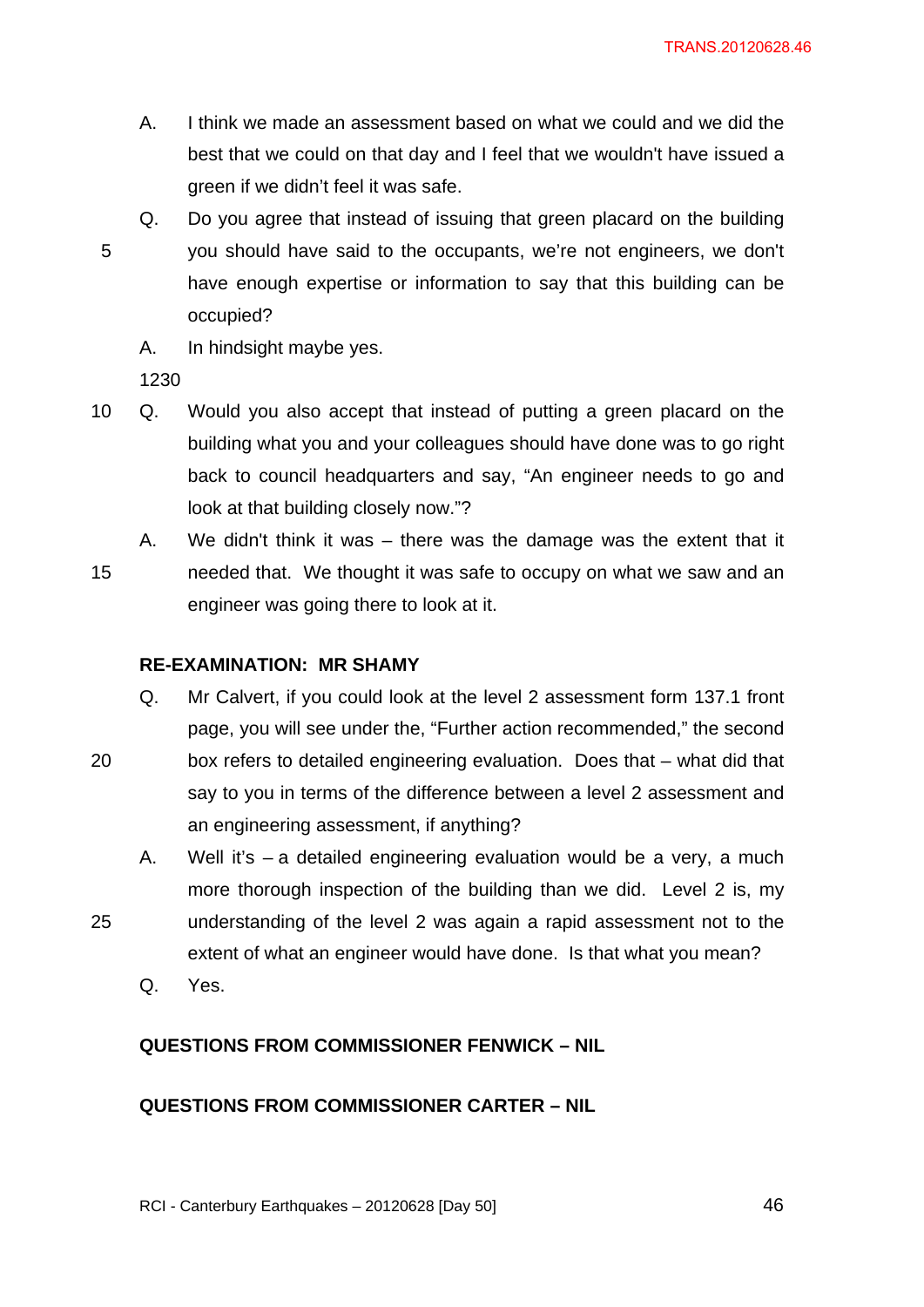# **QUESTIONS FROM JUSTICE COOPER:**

- Q. Mr Calvert, just referring you to paragraph 26 of your brief where you say, "We must have been tasked with carrying out assessments along Madras Street or certainly in a grid that encompassed that area."?
- 5 A. Yes.
	- Q. You see that?
	- A. Yes.
	- Q. I thought some of your answers were suggesting that you were specifically tasked to look at the CTV building but is that right and how does it reconcile with that sentence in your brief?
	- A. It is not a memory I have, that we were specifically sent out to that.
	- Q. Right –
	- A. I know we ended up there but it is not  $a 1$  don't remember specifically being sent there but my colleagues might be able to shed better light on
- 15 that.

10

- Q. Well you say, "Our objective was to head towards Latimer Square."?
- A. Yes.
- Q. Now, I infer from that that you were sent off in a certain direction to survey buildings along that route, whatever it was that you were
- 20 following on the way to Latimer Square, is that what you intended to convey?
	- A. I my understanding was that the Latimer Square building was the objective but I think in my colleagues' evidence they said that all three buildings were part of our objective but I just don't recall that.
- 25 Q. So when you say Latimer Square you are talking about a particular building –
	- A. A particular building on the corner of Latimer Square and Worcester Street.
	- Q. Latimer Square and Worcester Street?
- 30 A. And Worcester Street.
	- Q. And you went there did you?
	- A. Yes we did.
	- Q. Before or after –

RCI - Canterbury Earthquakes – 20120628 [Day 50]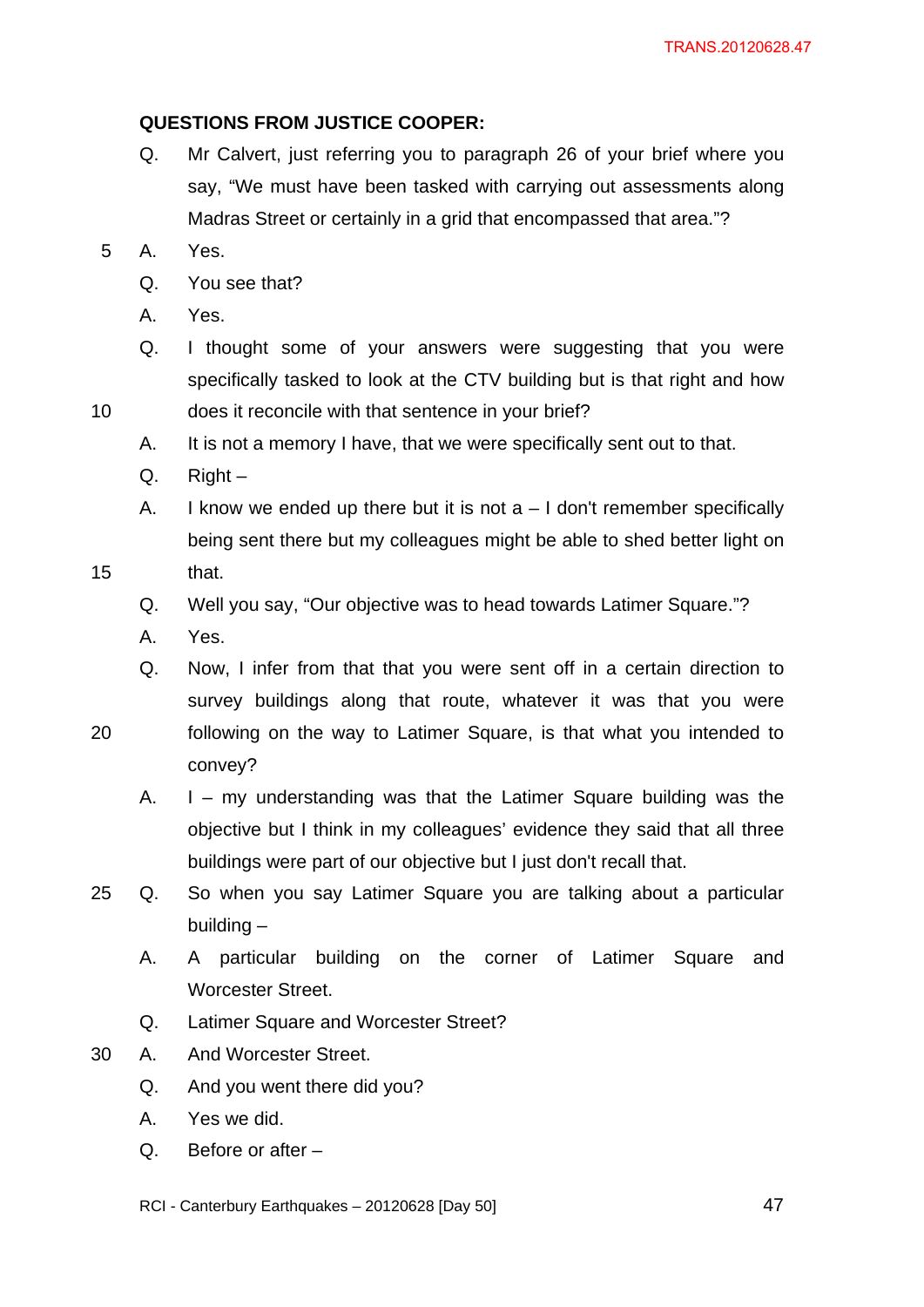- A. Before.
- Q. So where were you going when you inspected the CTV building?
- A. Well we like I say I can't remember whether we were specifically sent there but if we were that is where we were going but  $-$
- 5 Q. That was part of it  $-$

A. – if not we would have been heading up Madras Street checking buildings 'cos there were, there were quite a few up there with loose parapets and parapets that had fallen off.

- 10 Q. Now when you spoke to the person that you spoke to at the CTV building who you thought was the manager, the person whom the receptionist obtained, I understand your evidence is that he said that there was going to be an engineer look at the building, is that right?
	- A. Yes.
	- Q. Was there any suggestion that it would be the same day?
- 15 A. No.
	- Q. What did you understand from what he said to you on that subject, if anything, about the timing of when that inspection would be?
	- A. I just took from the conversation soon, I didn't know when.

# **WITNESS EXCUSED**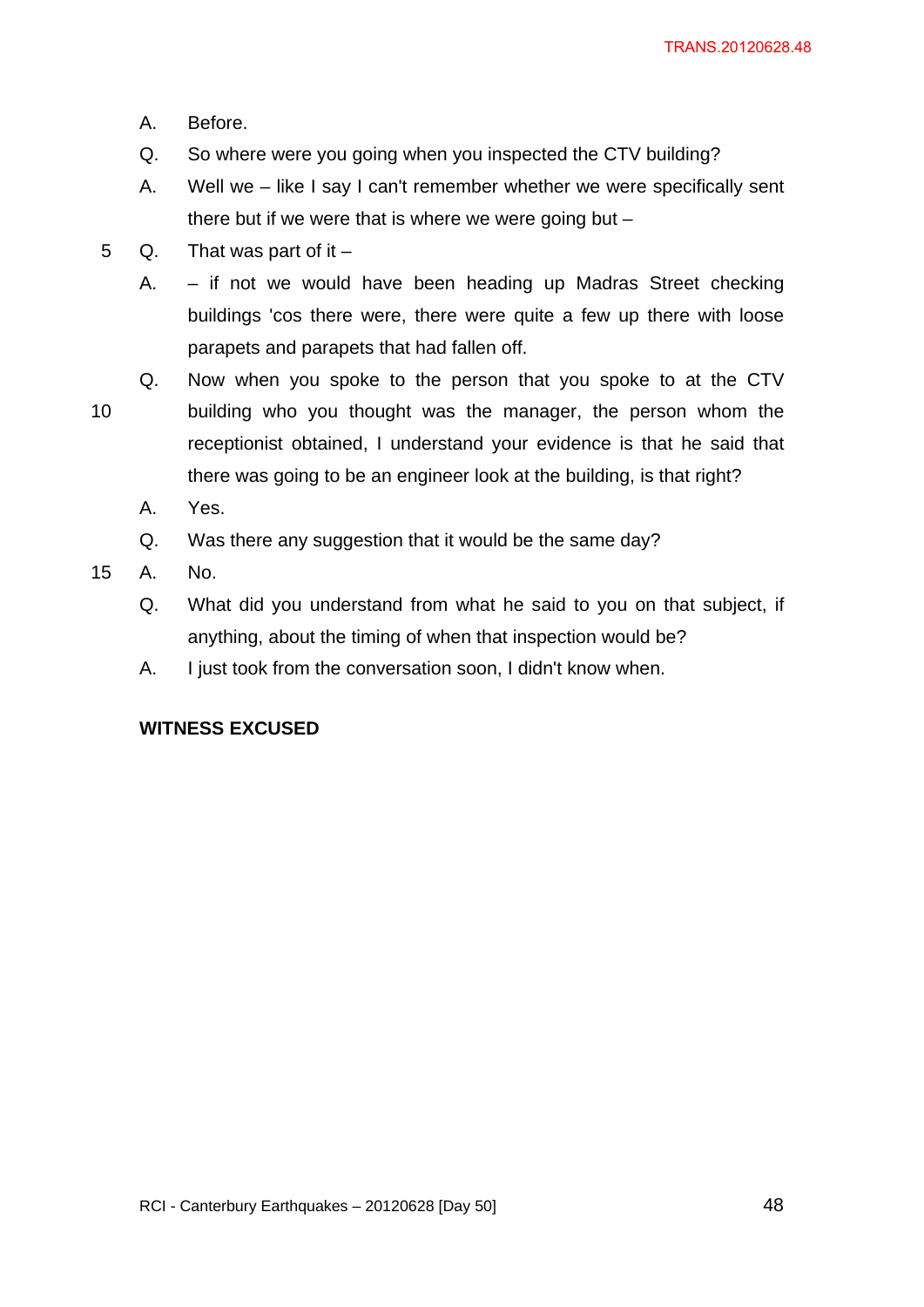#### **MR WALLACE CALLS**

#### **DAVID LINDSAY FLEWELLEN (SWORN)**

- Q. Mr Flewellen, can you confirm that your full name is David Lindsay Flewellen?
- 5 A. Correct.
	- Q. And that you are currently employed by Fletchers Construction as a building liaison officer?
	- A. That is correct.
- 10 Q. Now you have prepared a written statement of evidence that has been produced to the Commission. Can you please read that from your paragraph number 2.
- 15 20 25 A. As at 7 September 2010 I was a building inspector employed by the Christchurch City Council. Prior to 1984 I worked as a builder. I have Advanced Trade Certificate and a New Zealand Certificate in Building. From the beginning of my working life until 1984 I have acquired extensive experience in the construction of residential and light commercial buildings. In 1984 I commenced employment with the Waimairi District Council as a builder inspector. From 1990 with the amalgamation of the councils I became employed with the Christchurch City Council as a building inspector. My duties and responsibilities in that role included residential and commercial buildings. In particular in respect to commercial buildings the role of a building inspector was effectively to audit the processes followed by the engineer to the building project. A building consent for the construction of commercial buildings invariably required certification at various stages of the construction by a registered engineer. As a building inspector it was my task to audit that engineer had complied with the engineer's requirements.
- 30 Prior to  $4<sup>th</sup>$  of September 2010 I had no recollection of ever receiving any specific training or instruction on completing rapid assessments of damaged buildings post a natural disaster. I had attended a civil defence training that was voluntary to attend. The training did not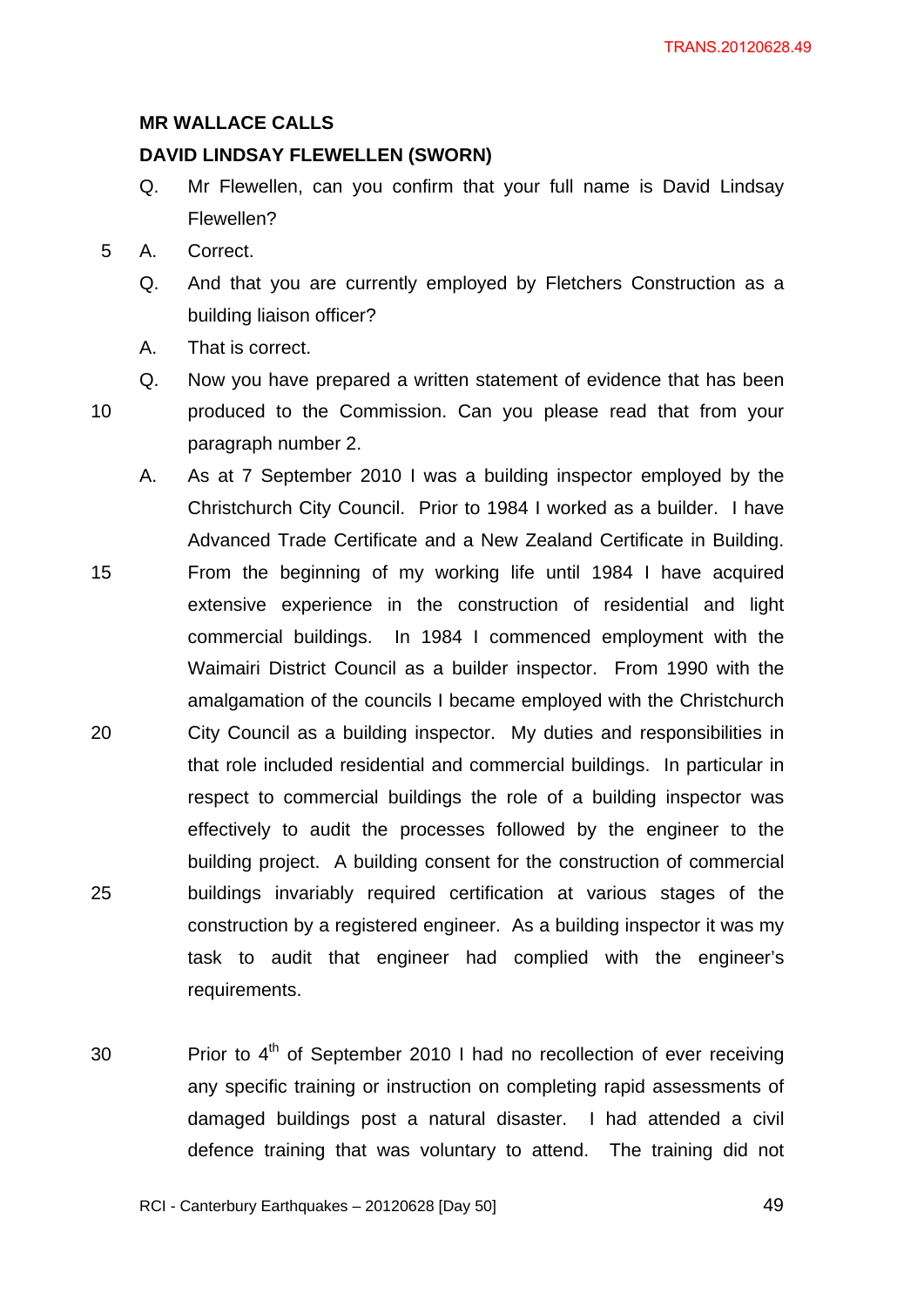involve assessments but rather was more about the help that people would need following a disaster.

5 10 15 20 25 30 On the  $4<sup>th</sup>$  of September 2010 I was awoken by an earthquake at my holiday bach in the North Canterbury. Once I realised the potential for the damage I telephoned one of my superiors who was John Buchan. I asked him what was happening and he said that I should report to the Christchurch Art Gallery where my colleagues would be meeting to be assigned tasks for the day. I then drove to town and went to the Art Gallery. I probably arrived there at about 7.00am. I recall that there were a number of briefings held with guidance given to, as to the procedures to be followed. It is very difficult to recall specifically what was said during those briefings. As I recall the briefings were conducted by John Buchan and Dave Brunsden from the Department of Building and Housing. I recall we were given an outline of the green, yellow, red assessments. But I do not recall any of the detail of what was actually said at the time. When we completed rapid assessments we were never given any plans or structural drawings for the building we were to assess. Our assessments were done on the basis of the damage done to the building or the lack of it. I was not qualified to assess whether any building was designed to withstand the damaging forces of the earthquake. I understood we were to assess the damage to a building as an indication on how that building had withstood the forces of the  $4<sup>th</sup>$  of September earthquake. As I recall from about 9.00am I and my colleagues went to complete rapid assessments on buildings in the Christchurch CBD. Invariably on that day and the days following the team to conduct such rapid assessments comprised of a building inspector and an engineer. Sometimes there might have been three people in the team, but certainly as a minimum there was a building inspector and an engineer. I conducted numerous rapid assessments of buildings in the CBD on the  $4<sup>th</sup>$ ,  $5<sup>th</sup>$  and  $6<sup>th</sup>$  and all of those assessments were conducted by me in association with an engineer.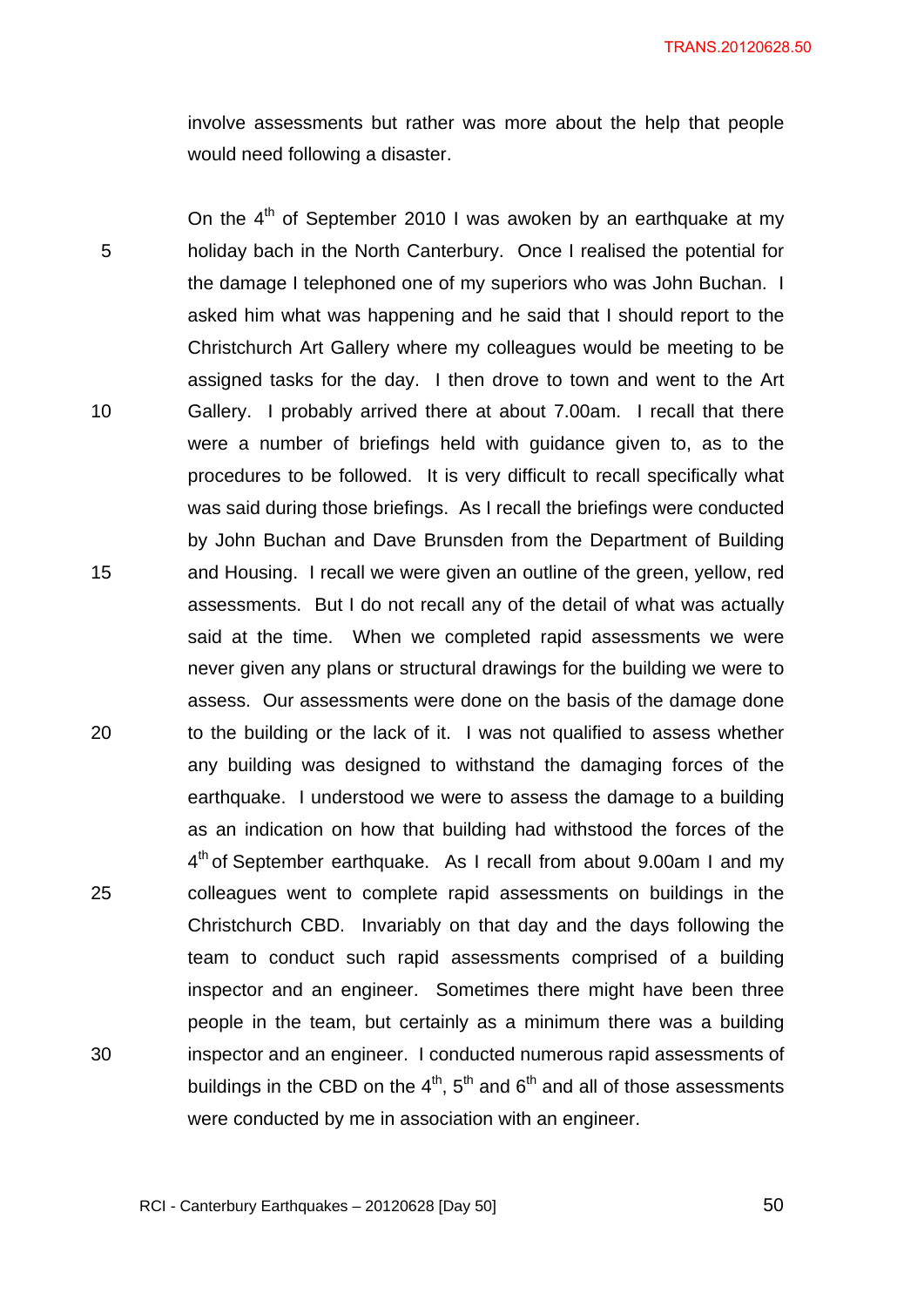On the morning of the  $7<sup>th</sup>$  of September 2010 I was standing with my colleagues Graeme Calvert and Russell Simson. We were approached by Stephen McCarthy who was then a senior manager in the department, in the building department at the Christchurch City Council. Mr McCarthy was one of our superiors in the building department. Mr McCarthy therefore knew all our experience and expertise and knew us personally. Mr McCarthy came to us and said there were no engineers available at the time to conduct any further rapid assessments but there was an urgent need to rapidly assess three particular buildings. He did not say why there was urgency. He therefore instructed us as a group to conduct those rapid assessments. It was implicit in what Mr McCarthy was saying to us that despite there not being any engineers available he was confident that the three of us had had sufficient experience to conduct those rapid assessments ourselves, but also that there was really no choice, but that we had to conduct those rapid assessments if they were to be done at all. It was out of the ordinary to be directed to conduct this assessment without an engineer. The three buildings that we were instructed to assess were the Oxford Terrace Baptist Church, a small commercial building on the corner of Worcestor Street and Latimer Square and the CTV Building. As I recall we went first of all to the Baptist Church. That building was so badly damaged that it was really a case of deciding who would dash up to the building and place a red placard on it and get away as quickly as possible. I recall Graeme fulfilled the role of the scribe during our assessments and it was Graeme who completed the rapid assessment form for the Baptist Church. Russell got the job of going up to the building and placing the placard on the front of the building. We next assessed a small single level commercial building on the corner of Worcester Street and Latimer Square. As I recall that had a dangerous parapet. I do not recall what colour placard we placed on that building but I do distinct – but I do have a distinct recollection of spraying paint on the footpath to indicate where safety barriers should be erected to ensure that people do not come across, do not come too close to the

RCI - Canterbury Earthquakes – 20120628 [Day 50]

5

10

15

20

25

30

<u>51</u> **51**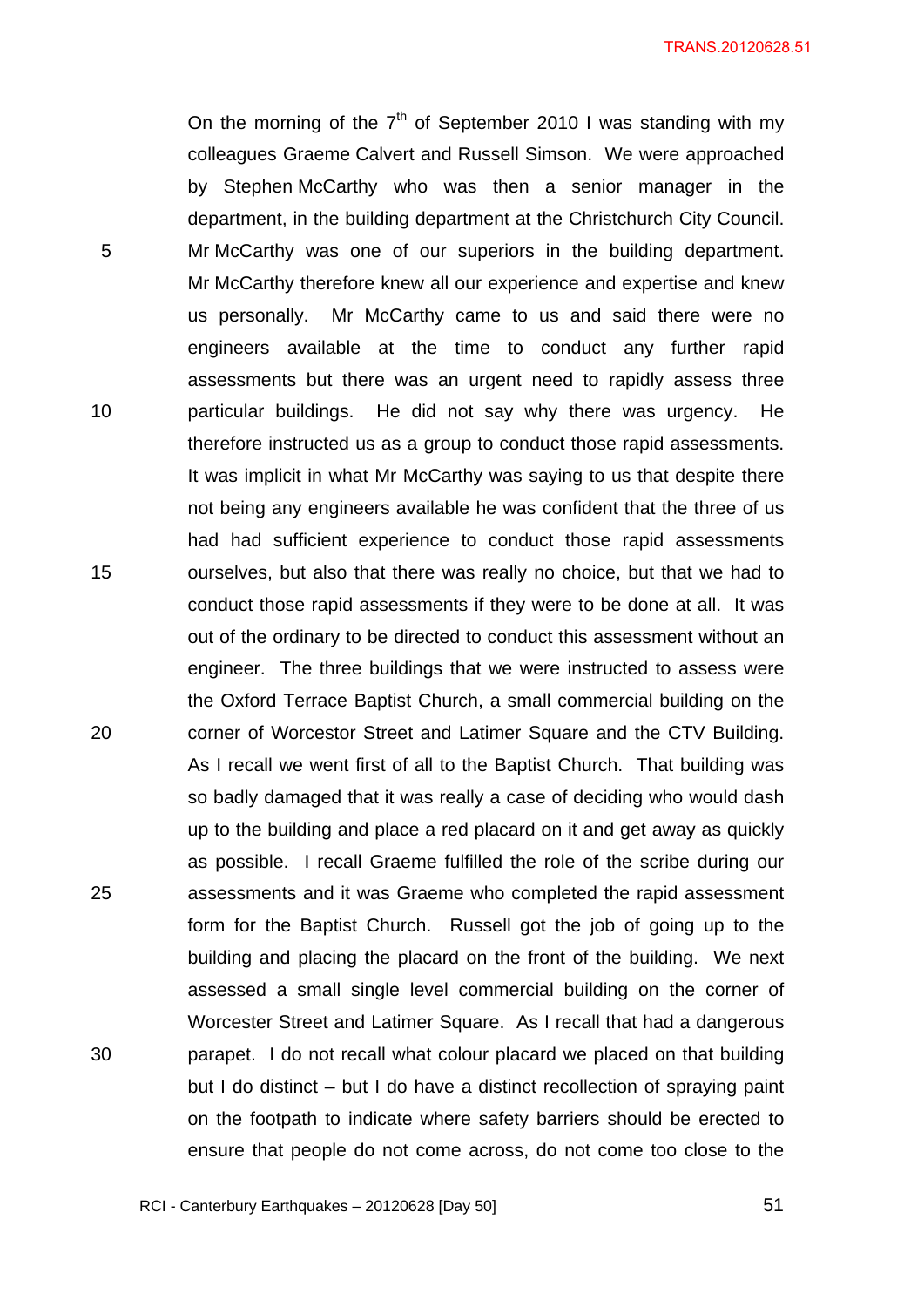building and risk masonry falling on them. The three of us then went to the CTV Building. I did not notice when we approached the building that it in fact had a green placard on it, but we did see people inside the building on the ground floor apparently working. I think these people worked for the Canterbury Television but I cannot be sure. Certainly there was a receptionist in the foyer and we approached her and asked her if we could meet the building manager. We explained the purpose of our visit and that we were building inspectors and that we were visiting the building to complete a rapid assessment. The receptionist told us that building manager was in the building but she was not exactly sure where he was at the time but she would go and find him for us. The three of us walked through the ground floor of the CTV Building and met the man that we understood was the building manager at the stairwell. The manager told us that the building had been green stickered for the exterior only and the reason why we were there to complete a further assessment was to undertake an assessment on the interior of the building. I got the impression that it was he who had requested the assessment be undertaken by us. That person did seem to be knowledgeable about the building and why we were there. At that stage we knew the level 2 assessment internal of the CTV Building was outside our scope due to its complexity. My understanding was that the building being more than three storeys in height would ultimately require an engineer's assessment. Despite the fact that an engineer's assessment was plainly going to be required, since we were there and had obtained access to the building it made sense to us to look upstairs in the building where possible to see where there was any – to see there was any damage evident. This was particularly so given that the ground floor of the building was already being occupied. I therefore asked the building manager if we could access any of the tenancies in the building and the manager left to obtain some keys for that purpose. I think he mentioned this would take some time. So while the manager was away I took the opportunity to access the stairwell and went up the stairs, probably to the top, and began working my way downstairs. Coming

5

10

15

20

25

30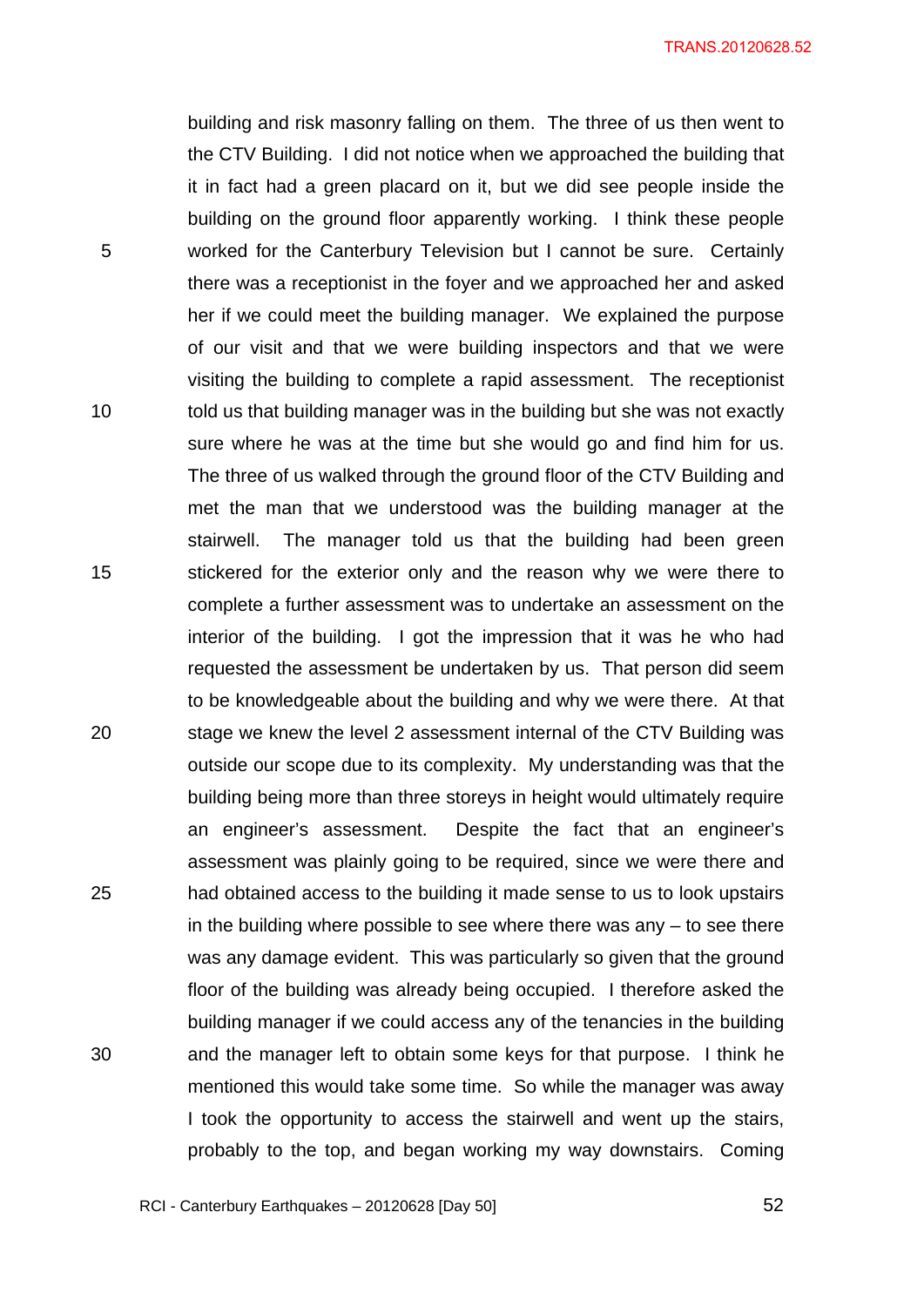down the stairwell I saw no evidence of any thresholds having been compromised. Because the stairwell is the structural core of the building I was looking for evidence of damage to the structure. I saw none. There was no indication that the stairs had moved. I was not able to get into each tenancy on all floors, even after the manager came to meet me because he did not seem to have keys to all the tenancies, however I did enter at least one tenancy on one of the upper floors with the manager having let me in and I recall seeing only minor cosmetic plasterboard vertical cracks as damage. I certainly did not see anything that alerted me to there being any structural abnormalities or structural damage. I cannot recall which level this tenancy was that I obtained entry to for the inspection. I am not altogether sure whether I went into one or more tenancies or not. I certainly was not able to gain access to all the tenancies and therefore did not have an opportunity to visually assess the interior of all tenancies. The building manager pointed to some minor vertical cracks in the plasterboard but he never mentioned having observed anything – any structural damage. He told us, he told us that none of the occupants had raised concern – had raised any concerns about the safety of the building. When I came out of the tenancy that I'd been able to gain access to I met my colleague Russell Simson who I think was on his way upstairs at that point. This would've been somewhere in the middle of the floors of the building but I do not recall exactly which floor we were on. I do not think Russell Simson went to the very top of the building and in fact he was coming to find me because he said he had something he wanted my opinion on. Russell wanted me to have a look at an area at a lower level. We therefore went down to what I believe was at ground level and looked at an area where Russell had indicated on the top of the floor. Together we viewed an untidy finish at the junction of the floor and the block wall on the north side of the building. Russell and I then gained access to the underside of the floor through a cavity where the same area was observed from the underside. I observed there what was a bony type finish to the underside of the floor slab which indicated

5

10

15

 $20$ 

25

30

 $\sim$  53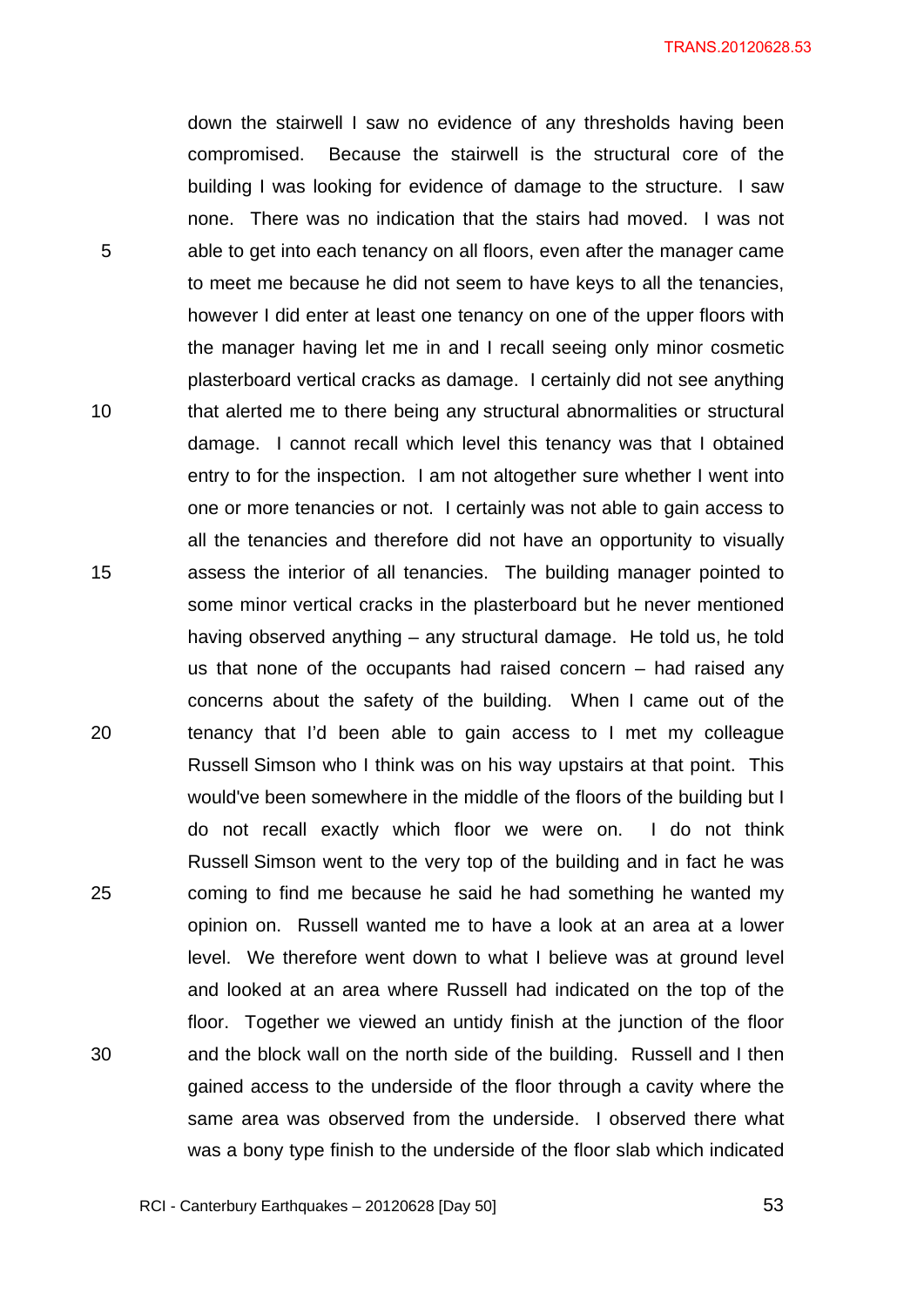to me that this had not been vibrated sufficiently at the time of construction. It had the appearance of segregated aggregate. There was also a parallel gap of five to 10mm where the floor abutted a foundation wall. However there was no evidence of any recent movement. I then had another look at that surface above. A closer inspection revealed that there was evidence of pain on both surfaces that is on both on the wall and the floor. This paint was unbroken. From what we could see in terms of the paint system and the untidy floor finish at the junction was all consistent with there being no recent movement. This confirmed to me that what I was looking at was not movement as a result of the  $4<sup>th</sup>$  of September earthquake but was preexisting and likely to have been constructed that way. I discussed this with Russell and he agreed with my conclusion. I think that we did mention to one another that this would be looked at by an engineer subsequently in any event. I have signed a file note dated 20<sup>th</sup> of September 2011 that I understand may have been produced to the Commission. When that file note was taken which was done at the request of the Christchurch City Council's solicitor I could not reconcile how I could have been looking at the underneath of the ground floor. As a result I thought it must have been the first landing, however I have since looked at the DBH website and have seen a plan of the vertical section through the CTV stair shaft. This confirmed to me that there was a cavity under that area and that was in fact where I believe my observation was carried out. I did not see any other evidence of gaps or movements in the area adjacent to where we were inspecting or within the remainder of the stair shaft. We observed no issues in regard to the integrity of the stair shaft. We left the ground floor through a door at the rear of the building shaft, stair shaft. This door led to a covered carparking area where Russell and I walked under what I think was level 2. In this building the ground floor is described as level 1 being the first floor slab and again –

# **JUSTICE COOPER:**

5

10

15

20

25

30

RCI - Canterbury Earthquakes – 20120628 [Day 50]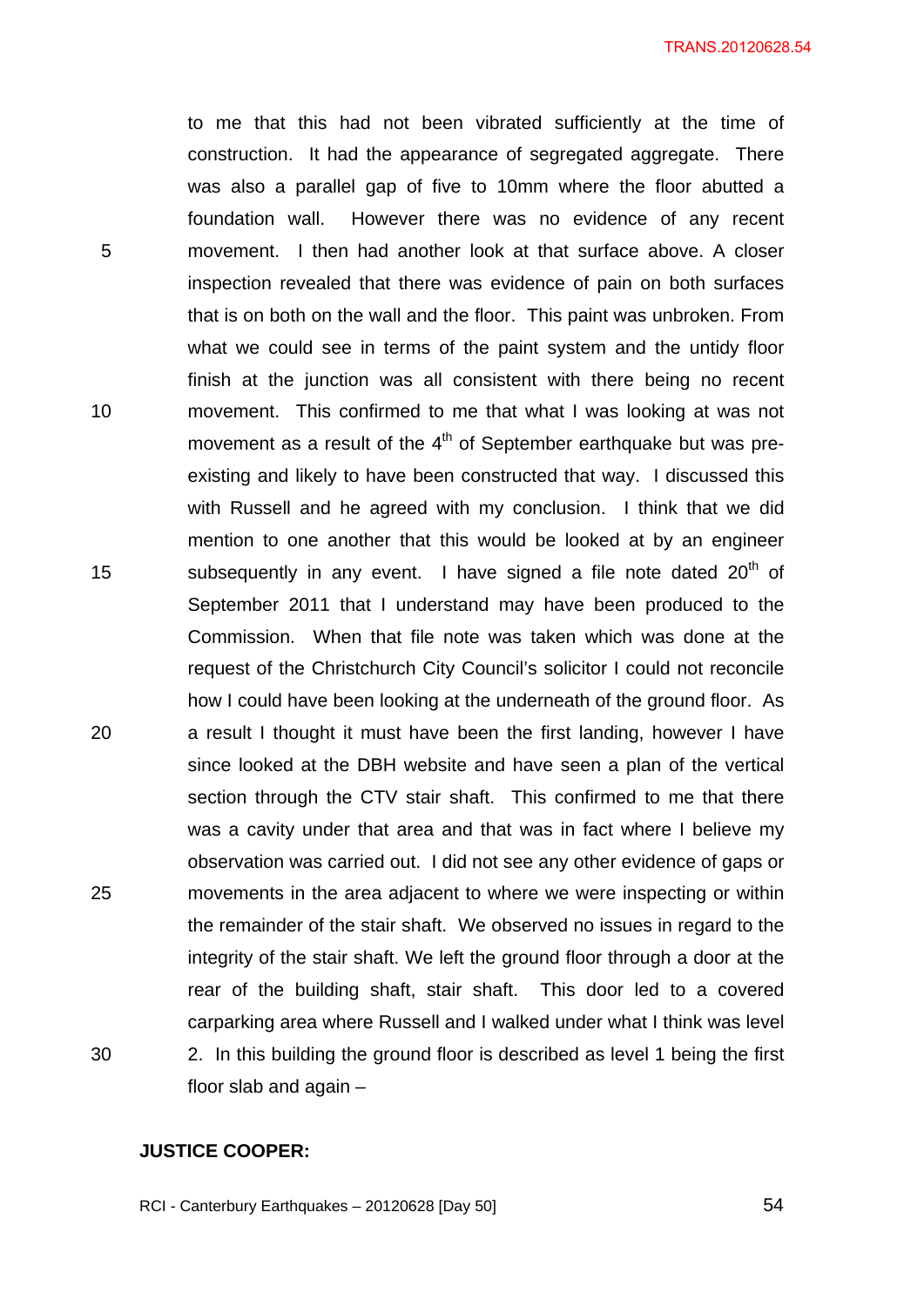- Q. You've misread this slightly, the second sentence said this door led to a covered carparking area and then it's a new sentence. Russell Simson and I, could you just start again, Russell Simson and I.
- A. Start again?
- 5 Q. Yes.

#### **EXAMINATION CONTINUES: MR WALLACE**

10 15 20 25 30 A. We left the ground floor through a door at the rear of the building stair shaft. This door led to the covered carparking area. Russell Simson and I walked under what I think was level 2 being the first floor slab and viewed the columns and their connections to the floor slab, and the connections between the stair shaft and the floor slab. I did not observe any structural abnormalities within this area. We then went out to the back of the building and entered the uncovered carpark area and proceeded to inspect the exterior of the building. This visual assessment of the carpark and building exterior indicated no structural abnormalities. I have no clear collection of where Graeme Calvert was during the inspection, however I do recall that Russell Simson, Graeme Calvert and I met in the uncovered carpark area and discussed the rapid assessment that we'd undertaken. We agreed that there were no structural abnormalities seen and none had been brought to our attention by those people in the building. It is my recollection that we were comfortable that only the ground floor should be occupied. No other floors were occupied at the time of our inspection because the building was outside our scope due to its complexities and that we did not have an engineer with us. The building manager was to be advised to engage an engineer immediately to complete a level 2 assessment. Our expectation was that the engineer's assessment would be for the whole building. Russell Simson then returned to the foyer area as I understood it to convey this message to the manager. Russell reported to us that he had left the manager in no doubt the need to obtain an engineer's report as a matter of urgency and the building manager assured him that this would be done. It is my recollection that as a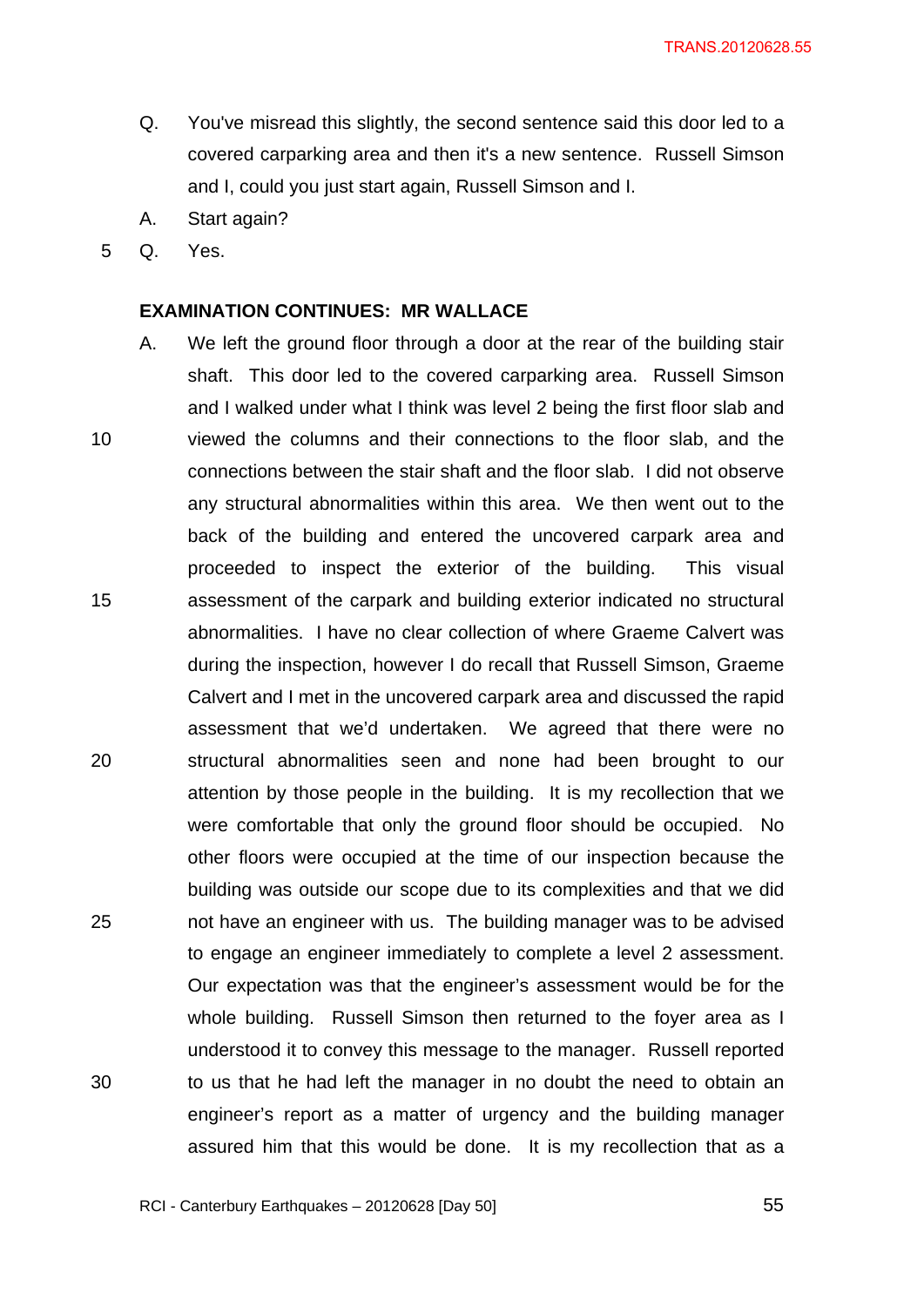group we were satisfied with those assurances. Graeme either adjusted the green – the existing green level 1 placard or wrote out another green placard. I have no recollection of observing him completing the placard. It had been our practice to always advise owners or managers who are present at the building and of the need to obtain structural engineer's report to carry out an assessment regardless of the placard colour that we issued as a result of our rapid assessment. When I first arrived at the building I had assumed that there had been no level 1 assessment previously carried out and that was the purpose of our visit. Once we were there it became clear it was a level 2 assessment and in fact we were told by the building manager that an exterior assessment had been completed. After completing the assessment of the building we returned to the civil defence headquarters at the Art Gallery to log our assessment. I left the employment of the Christchurch City Council on the  $24<sup>th</sup>$  of December and there's a correction there, that should not say 2012 it should say 2010, having received an offer from Fletchers Construction.

5

10

15

20 25 30 Q. Thank you Mr Flewellen I just have one further matter to ask you about before you answer any questions from any of the other counsel or from the Commissioners. If I could ask please that to be brought up on the screen the witness statement of Miss Brehaut, it's WIT.BREHAUT.0001.3, and I'm asking you Mr Flewellen to look particularly at paragraph 11 of that statement and you will see there that this witness has referred to a newsletter dated the  $9<sup>th</sup>$  of September 2010 that this witness typed up and includes the message, "The Kings Building," which is the CTV building, "The Kings Building suffered no damage, Civil Defence engineers inspected the structure and have informed us that it is safe to enter. They have also advised us to get the school underway again as quickly as possible so that things can return to normal. The school was opened today for teaching." Mr Flewellen you've said at paragraph 13 of your written statement of evidence, the last sentence, you explained the purpose of our visit namely that we were building inspectors and that we were visiting the building to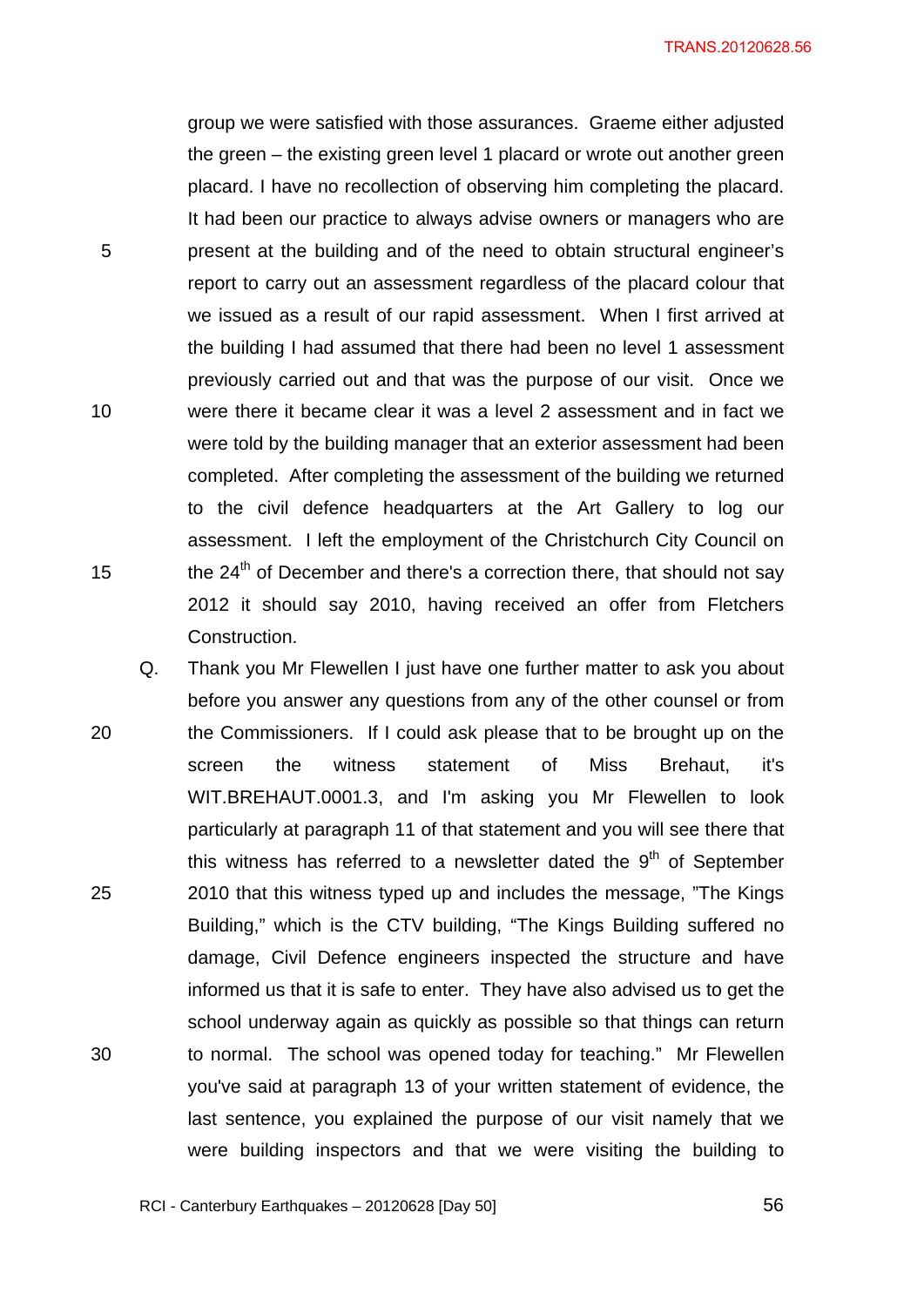complete a rapid assessment. So can you tell us was a building inspector the way you described yourself when you turned up to complete the assessment?

- A. We introduced ourselves as building inspectors.
- 5 Q. Yes, and was the word engineers ever used in your hearing by any of you to describe yourselves?
	- A. Not at all.
	- Q. And did you make any recommendation to the Kings College to get the school underway again as quickly as possible?
- 10 A. Had no connection with that whatsoever, didn't meet anyone.
	- Q. So the answer's no, you didn't make any such recommendation?
	- A. No, no.

# **CROSS-EXAMINATION: MR SHAMY, MR LESTER AND MR REID – NIL**

# **CROSS-EXAMINATION: MR PALMER**

- 15 Q. Mr Flewellen, you've been in the hearing room this morning. Did you hear Mr Calvert talk about a broken window?
	- A. Yes I did.
	- Q. Do you have any recollection of that broken window?
	- A. No I don't.
- 20 Q. Or any other broken windows?
	- A. No I don't.

Q. In paragraph 27 of your evidence you said that you and Mr Simson walked under what you think was level, under what I think was level 2 in this building, the ground floor is described as level 1 being the first floor

- 25 slab. On the basis that the ground floor is level 1 and level 2, which floor did you walk across, could you just be clear about that?
	- A. So what paragraph are we on?
	- Q. Paragraph 27. Just that your word is now walked under what I think was level 2, so do you mean that you walked through the ground floor?
- 30 A. We were walking through on the ground floor, yes.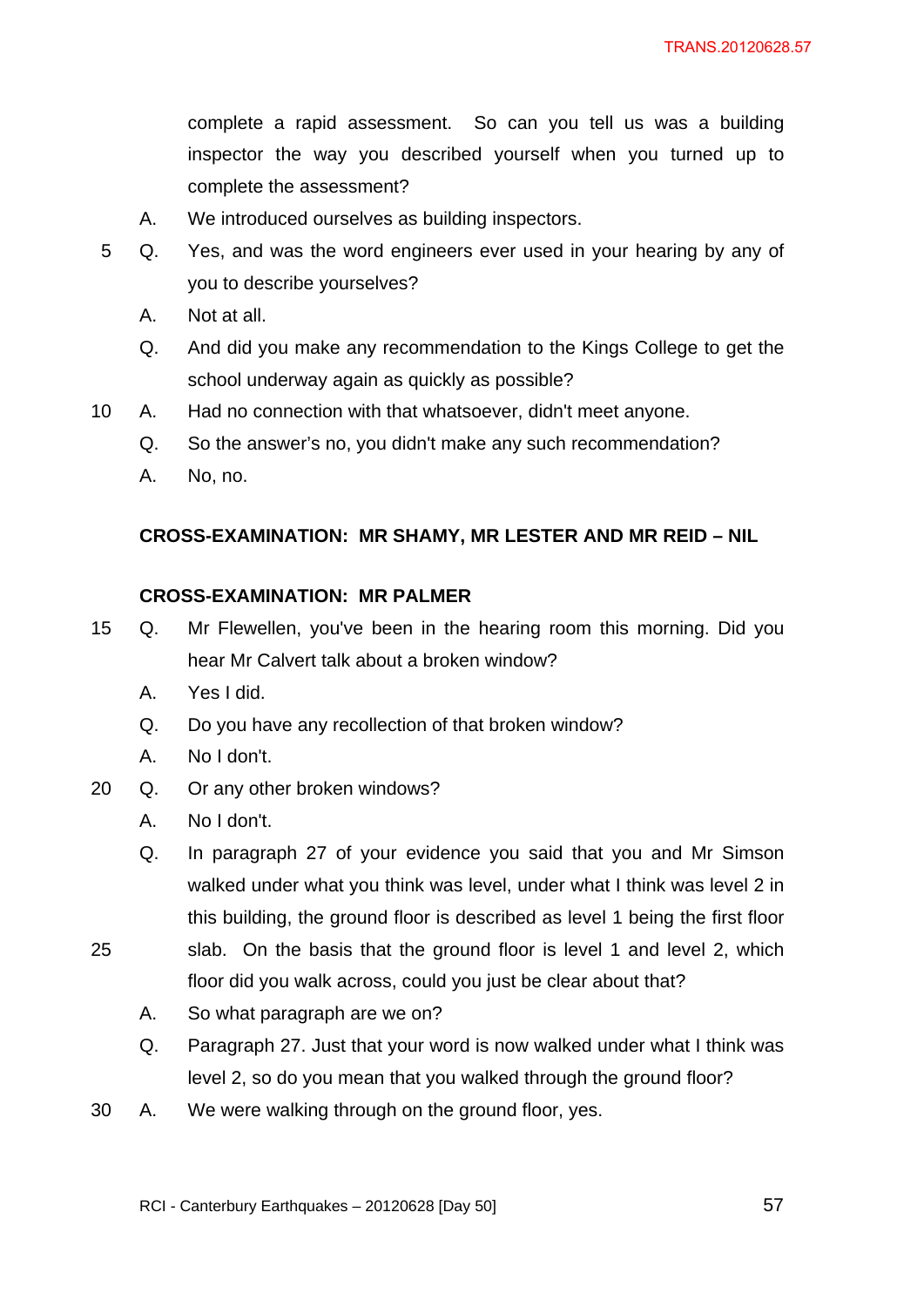- Q. And when you were walking through, and that's the only floor that you did that walk through I assume?
- A. Well we walked through the ground floor coming in the building too.
- Q. Oh yes, yes, but by walking through presumably you mean you walked from one side of the building to the other?
- A. Yes, yes.

10

- Q. My understanding from your evidence is that while you went into certain parts of the building for example the stair well and one of the tenancies you didn't do a similar walk through, through any other floors. Is that correct?
- A. No.
- Q. No. What was the case?
- A. Sorry, you might just have to speak up a little, my hearing's not fantastic.
- 15 Q. Sorry I'm probably going a bit fast. Your evidence in paragraph 27 is that you walked through the building?
	- A. Yeah.
	- Q. Presumably you walked through the building from one side of it to the other?
- 20 A. Yes.
	- Q. And that was on the ground floor level 1?
	- A. Yes.

- 25 Q. My question is, and I've got a few along this line, did you walk through any other floors of the building in the same way that you did through the ground floor level 1?
	- A. No, I, only one other level into tenancy level. You obviously couldn't walk through that.
	- Q. So you went to one of the other levels –
- 30 A. Yes.
	- Q. and you went to a tenancy.
	- A. Yeah, we went to a tenancy, yes.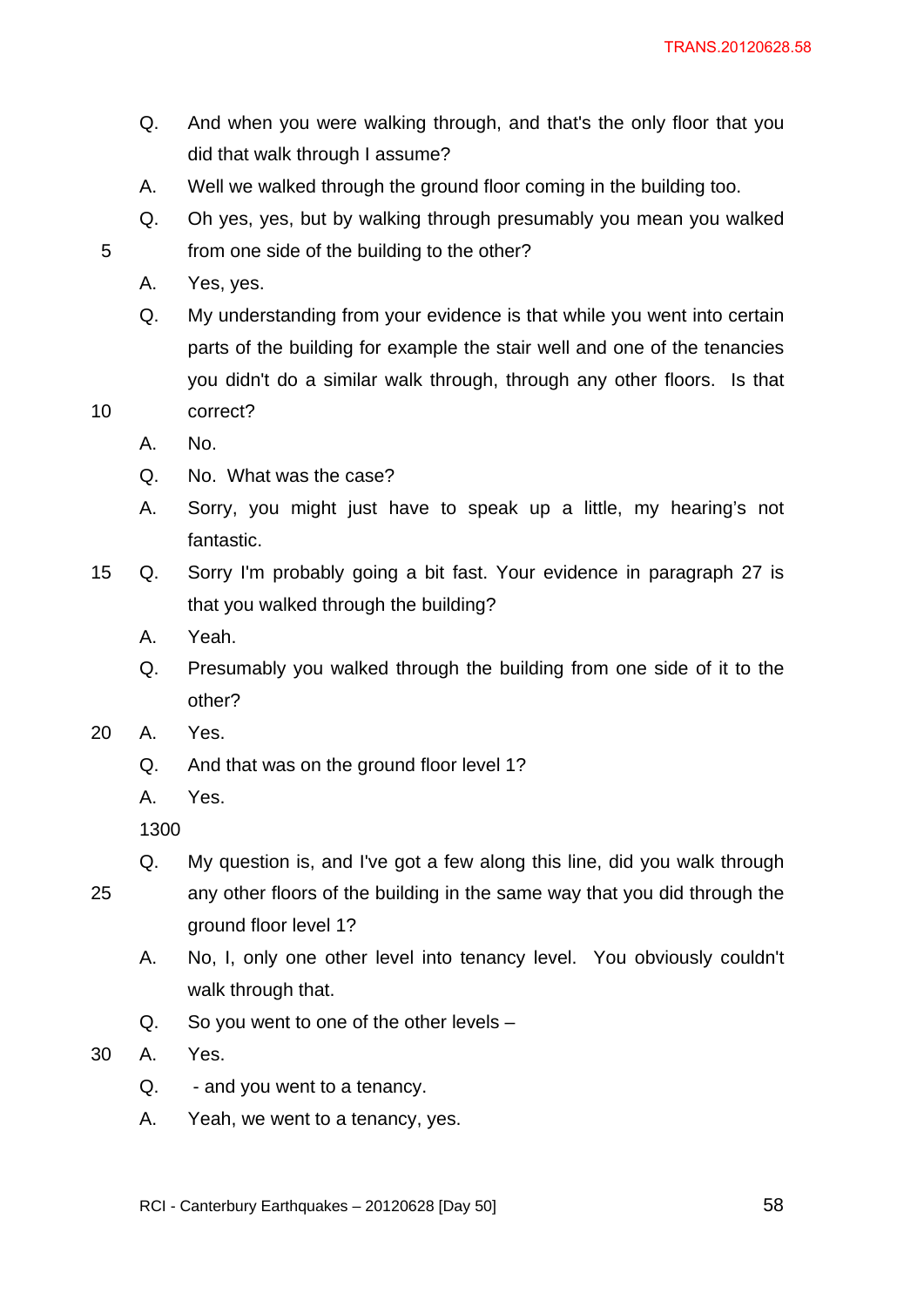- Q. So I take it from that to mean that you went to part of the floor area where the tenancy was but you did not have access to the rest of that particular floor, is that correct?
- A. No, that's correct.
- 5 Q. Were you aware that there was a language school in the building?
	- A. I really wasn't aware who the occupants were.
	- Q. And can you, you can't remember what floor you went to to visit the other tenancy other than that it was higher than the ground floor?
	- A. I can make a bit of a calculation and I would anticipate, and again I'll
- 10 refer to the ground floor as being level 1, I would say it could well have been level 3, possibly level 3, level 4 at the highest.
	- Q. I think one of the, I think level 3 may have been unoccupied. It may have been level 4 then but either of those floors.
	- A. Yes.
- 15 Q. When you went through the ground floor, had your walk through, you say in paragraph 27 that you viewed the columns and their connections to the floor slab.
	- A. That'd be, probably should have been the floor beam, columns to the floor beam.
- 20 Q. So you were looking above you or below you when you did this inspect-
	- A. Above, above.
	- Q. Were there ceiling panels in the floor there, or in that particular floor or level?
	- A. I'm, a Hi Bond sort of a formwork underneath those panels and, um,
- 25 yeah.
	- Q. What I mean was were there interior floor panels or ceiling panels rather, cosmetic panels that you might have had to lift up to get a good view of the floor above and the connections between the floor slab and the column?
- 30 A. Yes, no, we did not lift any of those.
	- Q. When you went to the tenancy higher up in the building did you inspect the column joins with the floor slab?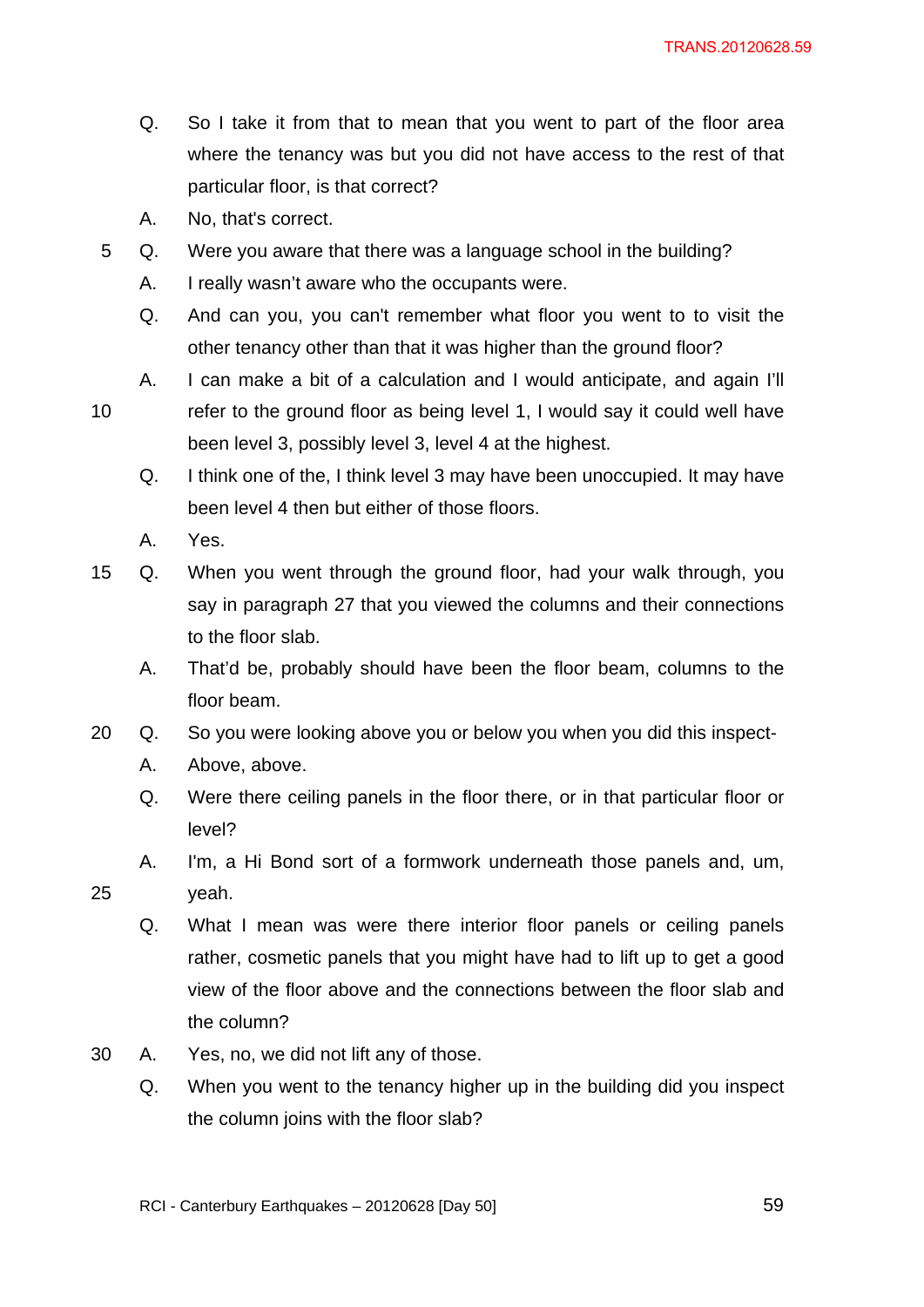- A. No, no we didn't. We looked, there was a plasterboard wall there and it had some cosmetic cracking in it which didn't indicate to me that there'd been significant structural movement to warrant anything.
- Q. So, and I take it from that answer, that you did not go through the ceiling panels on that particular floor?
- A. Correct, correct.

- Q. And when you say you inspected the columns and their connections to the floor slab, did you inspect every one or did you just take an isolated or miscellaneous selection.
- 10 A. That was essentially down on the lower level.

# **JUSTICE COOPER:**

Just a minute, you're talking over each other. Just wait for him to finish the question and then start answering it please.

#### 15 **CROSS-EXAMINATION CONTINUES: MR PALMER**

- Q. First question did you inspect every single column joint with the floor slab above?
- A. No.
- Q. How many do you recall inspecting? Was it one or two or four or five?
- 20 A. Probably four or five.

# **COMMMISSION ADJOURNS: 1.04 PM**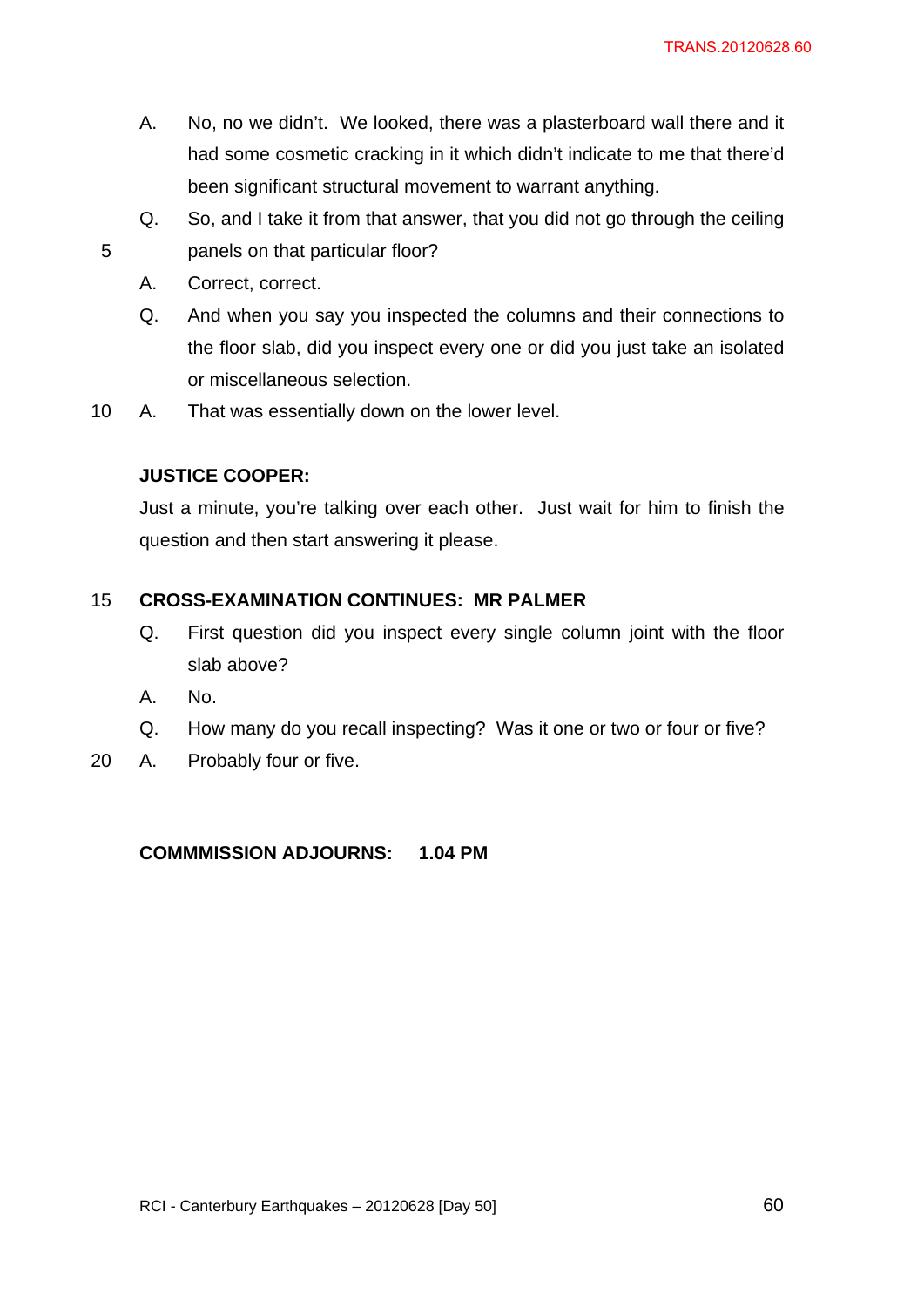# **COMMISSION RESUMES: 2.22 PM**

### **CROSS-EXAMINATION: MR ZARIFEH**

- 5 Q. Mr Flewellen can I just start by asking you something unrelated to the CTV building. In paragraph 4 of your brief you say at the last sentence of that paragraph, "As a building inspector it was my task to audit that the engineer had complied with the engineer's requirements." I just wanted to ask you as someone it looks like with over 20 years' experience as a building inspector –
- 10 A. Right.
	- Q. in both Waimairi and Christchurch City.
	- A. Correct.
	- Q. Firstly, what do you mean, just explain to us what you mean by that.
- 15 20 A. Well essentially an engineer has his specific design on a project and a condition of that building consent when it is issued is that that engineer has to produce us with a completion certificate or producer statement indicating that he is satisfied with that particular project and we routinely call out to those commercial sites, unannounced, and just to verify that the logbook has been acknowledged at certain parts through that project. So obviously if he misses out some inspections or hasn't been notified by the contractor he might jib on issuing a statement at the end of the job.
	- Q. Right so in 1984 you said you were with the Waimairi District Council.
	- A. Correct.
- 25 Q. And then it became part of the Christchurch City Council in 1990.
	- A. Correct.
	- Q. The CTV building -
	- A. Yes.
	- Q. was built in 1987/1988.
- 30 A. I understand that is correct.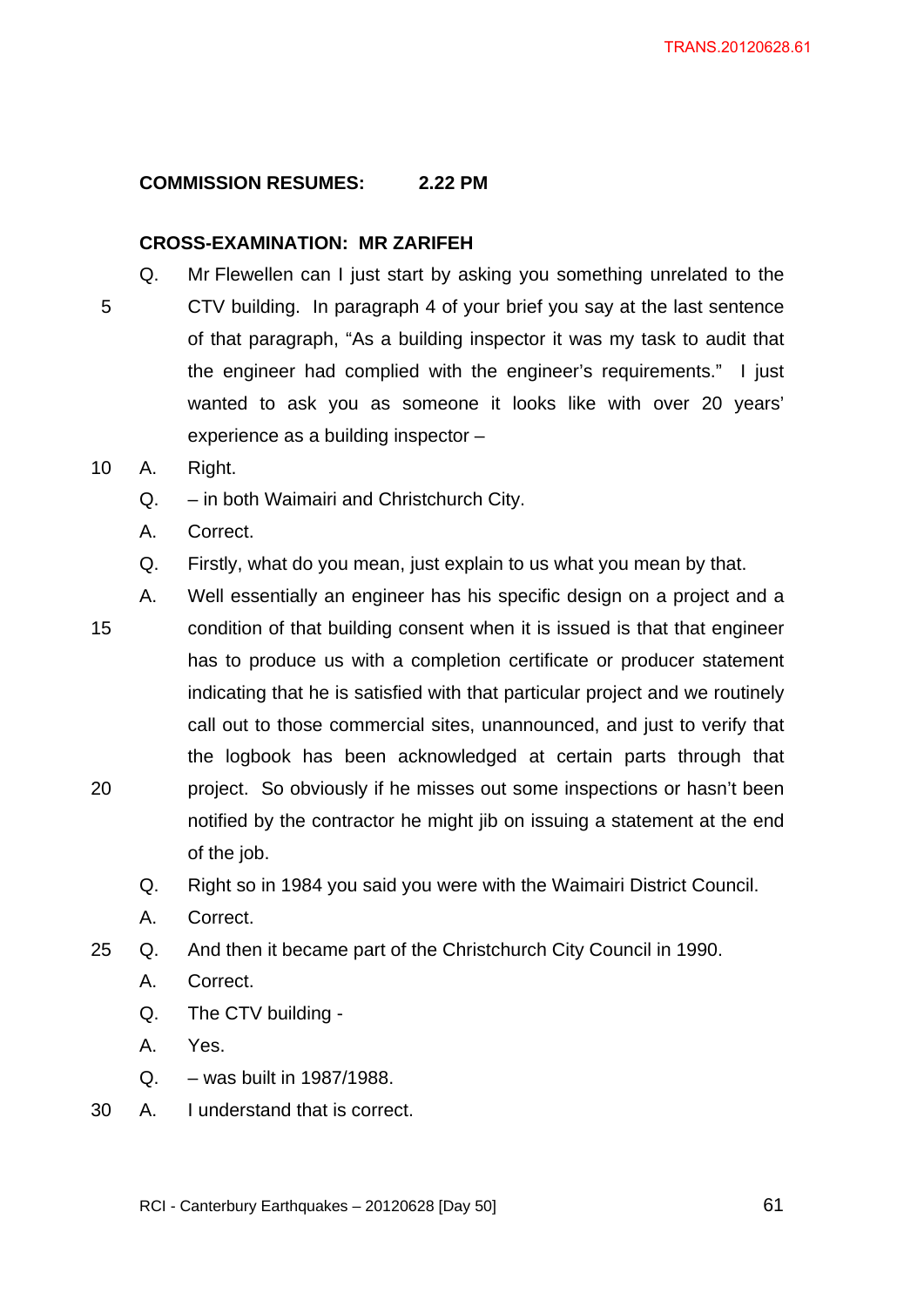- Q. In terms of your understand of the processes back then were they any different to what you've just described or not?
- A. Probably the end processes would be very similar but the up-front processes were completely different.
- 5 Q. In what way?
	- A. Well you're dealing with building permits opposed to building consents and I guess the documentation was all different. The end result, though, I guess we're trying to have the same end result but it's just how we got there was quite a bit different.
- 10 Q. And how did a building inspector, talking back in that era, '87/'88, how did a building inspector audit the engineer? What, how did you physically, how would you do that?
	- A. Essentially it was a site office and there should be a site office book there with, when an engineer's been he fills out a document, leaves it in there.
	- Q. Okay and so would the building inspector be checking to see that that had been done?
	- A. Primarily that would be the first job.
	- Q. What about actually inspecting the construction works?
- 20 A. Yeah. We, we would go out and inspect the construction work. Bear in mind this is all specific design generally. So only if there was an issue that we identified we would ring up the engineer and ask him if he was happy with this and vice versa, yeah.
	- Q. If you'd seen something.
- 25 A. Yes.

- Q. Right. In relation to CTV the, there's been a, you're probably aware a DBH report on the collapse and a number of construction issues have been raised.
- A. Correct.
- 30 Q. One of them, I just want to give you one as an example, one of them is construction joints and by that I mean, for example, where two beams which were pre-cast met a column which was, the column was poured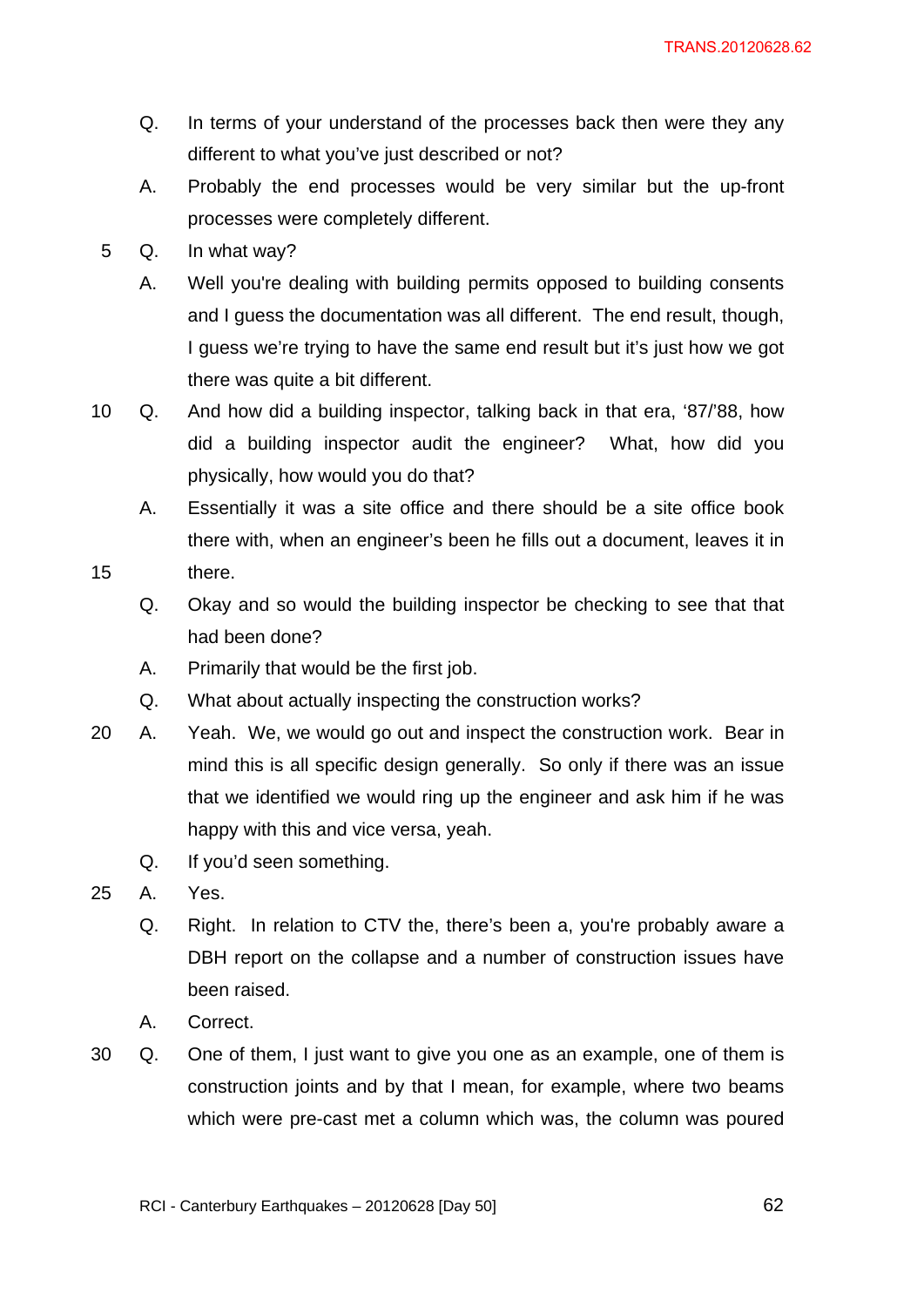in-situ, there were semi-circular ends of the beams where they would meet up with the  $-$ 

- A. Mmm.
- Q. finished column and the ends, those ends were specified to be roughened, if that's the right word, the roughened edges.
- A. Mmm.

- Q. Would that kind of thing be something that would be inspected?
- A. Probably not, not by the engineers, yes, but not by the inspector I wouldn't have thought.
- 10 Q. Right so you'd rely on the engineer having inspected something like that?
	- A. Essentially, yes, I mean that's a reasonably critical point. We've been, the Council inspector would normally be involved in, the early construction phase would be concrete pours.
- 15 Q. Right and the building inspector would be more involved then. Is that what you're saying?
	- A. Yes, yes.
	- Q. And what about the reinforcement work that would be in place before concrete pours.
- 20 A. Yes.
	- Q. Would that be part of it?
	- A. Yes.
	- Q. To inspect that?
- 25 A. Yeah we'd be called out. Inspections by inspectors on those particular sites are kept at quite a minimum knowing an engineer's going to be doing the work, if you know what I mean.
	- Q. And back then, '87/'88, there wasn't a PS1 that you mentioned before was there, or am I wrong about that?
	- A. PS1 I, I don't know whether that was up and running. There was PS1,
- 30 PS2, PS3, PS4. Any IPENZ engineer would be able to enlighten us on that.
	- Q. Right but was there any, was there some similar form of certification?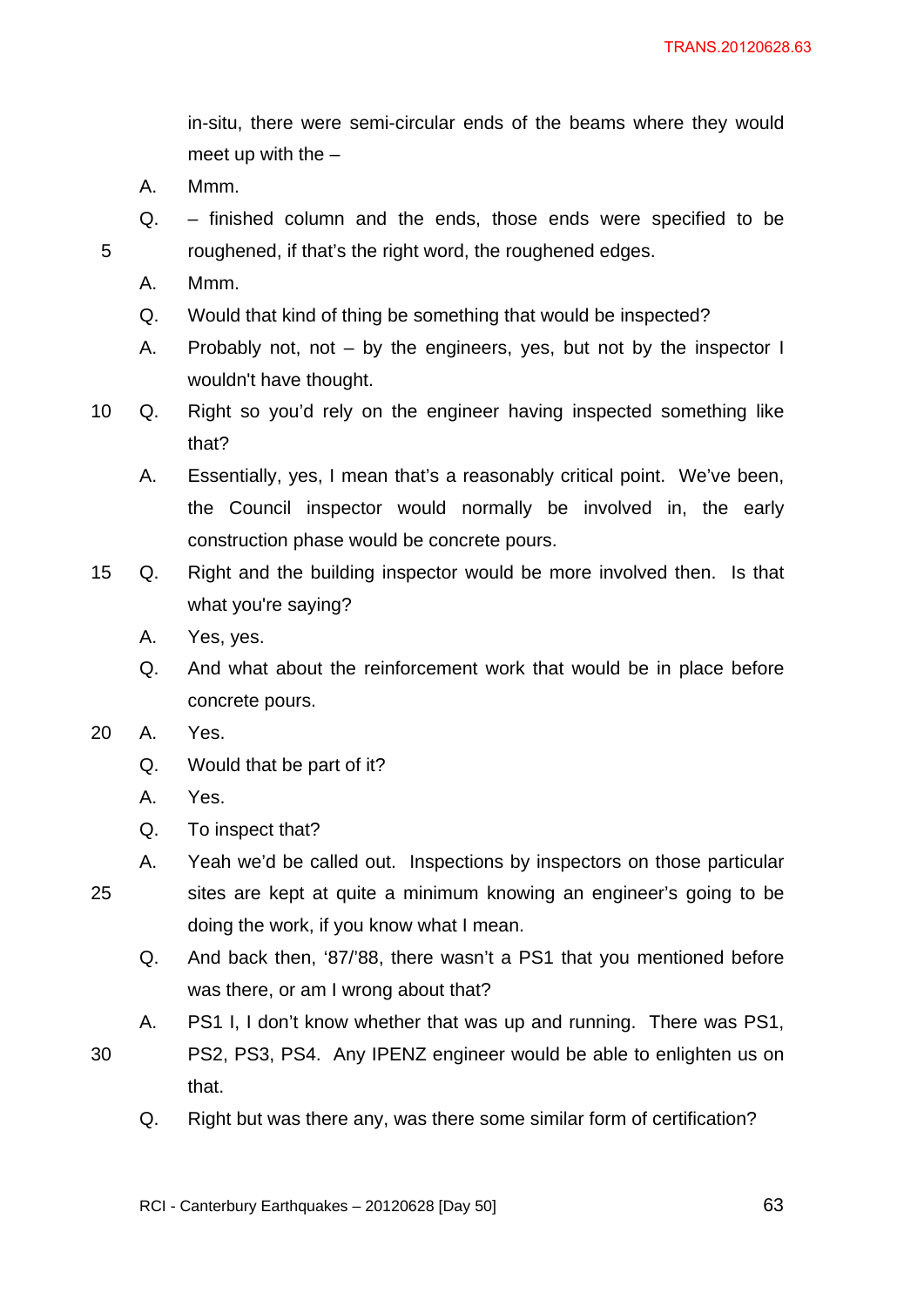- A. The Council might have just had their own sort of document that they get the engineer to sign.
- Q. All right. Okay. Thanks for that. Now coming back to your brief and the evidence about the inspection on the  $7<sup>th</sup>$  of September 2010. I just wanted to ask you a bit, and you will have heard me asking Mr Calvert similar questions about training.
- A. Right.
- Q. Training of the rapid, from the rapid assessment system or process and as I said to Mr Calvert the Royal Commission is as part of its terms of

reference has to look at the assessment process following an

10

15

25

5

- earthquake such as September and February -
- A. Sure.
- Q. and we're trying to learn and look to the future and see what could be done better. So that's why I'm asking you these questions. Not as a criticism of the role that you played. It seems that you didn't receive any training prior to the  $4<sup>th</sup>$  of September –
- A. Not specific –
- Q. on the rapid assessment process?
- A. No, correct.
- 20 Q. And so the training you received was in the form of briefings?
	- A. Pretty much, yes, yes.
	- Q. All right. Well I asked the question of Mr Calvert, do you consider that it would have been of assistance to have more training prior to the event?
	- A. Yes and actually perhaps go right through the whole process rather than
	- sort of, we seemed to be doing in the middle of the process the training.
	- Q. Right.
	- A. Like, ie, is the building down, let's focus where we need our staff and resources and that, you know, rather than the assessment.
	- Q. Well I imagine after September there was quite a call on resources.
- 30 A. Yes.
	- Q. And there would have been a certain amount of rushing around trying to do, trying to fit everything in.
	- A. Correct.

RCI - Canterbury Earthquakes – 20120628 [Day 50]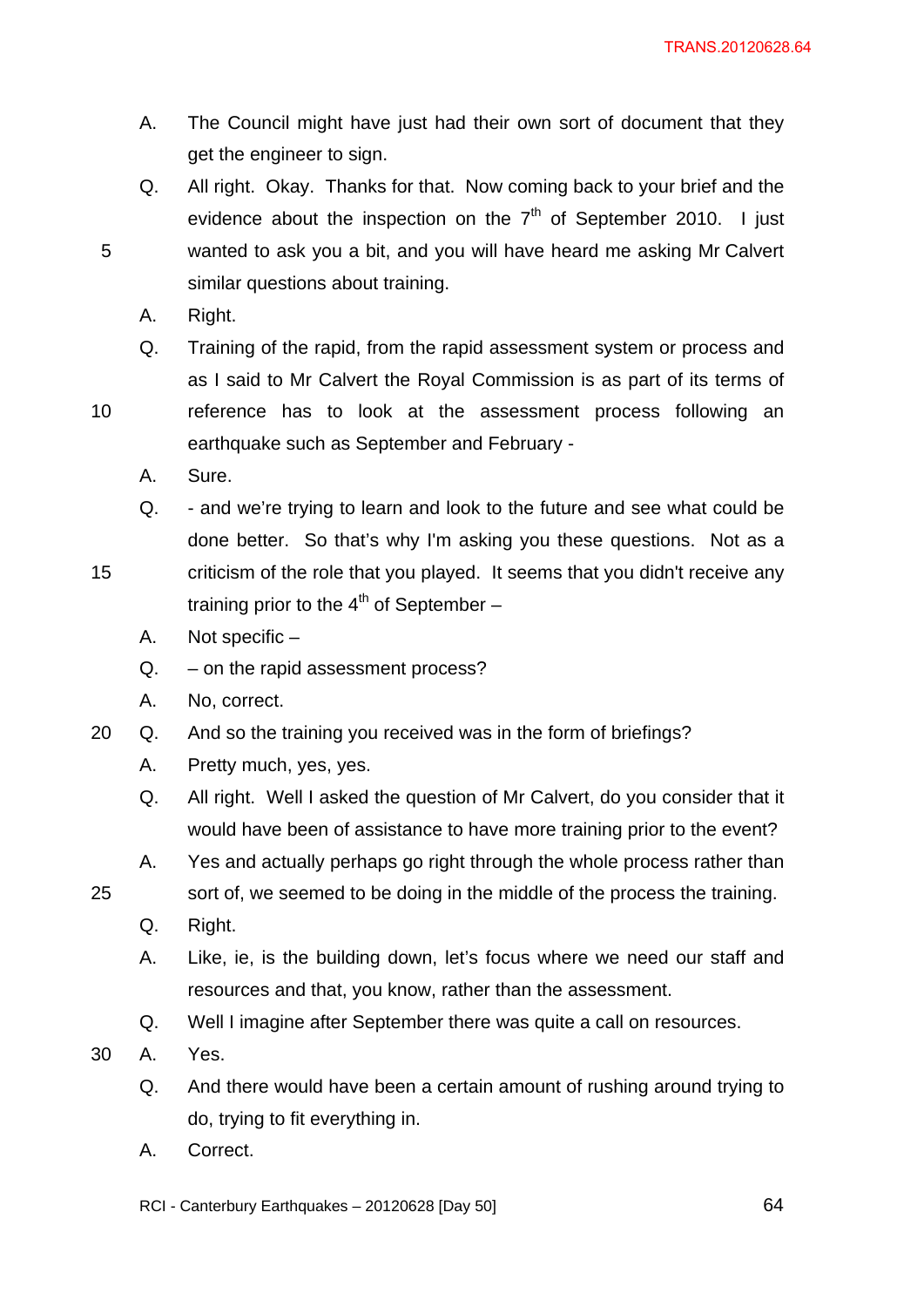- Q. Was that your impression?
- A. Yes, very much.
- Q. And there's also pressure from the public to get things going again.
- A. Yes.
- 5 Q. And that pressure would have come on the Council and probably then turn on you.
	- A. Yep.
	- Q. There was that comment you might recall you were referred to in the email from the manager at the Kings College –
- 10 A. Yes.
	- $Q.$  on the, I think the 9<sup>th</sup> of September after the, referring to an inspection by three engineers but referring to the fact they'd been told to get things cracking again and I appreciate you didn't say that, but that kind of thing, to get the city up and running again.
- 15 A. Mmm.
	- Q. Do you recall that impetus at the time?
	- A. Not particularly, no I don't.
	- Q. Okay but you recall pressure from the public to get buildings and roads open.
- 20 A. I mean this is only in the first three days. Probably as the time went on from then –
	- Q. It increased.
	- A. the pressure was increasing, yes.
	- Q. Did you understand the difference between the green, yellow and red placards? Or do you consider that you fully understood it?
		- A. I did. The, the green is essentially occupyable and the yellow is, we've identified some issues and need to be investigated and it's intermittent occupancy just to remove stuff, the public shouldn't be in there and red is dangerous for whatever reason.
- 30 1432

- Q. Okay, and what about the level of inspection required, that we know it was damage based, that you're looking at damage.
- A. Yes.
- RCI Canterbury Earthquakes 20120628 [Day 50]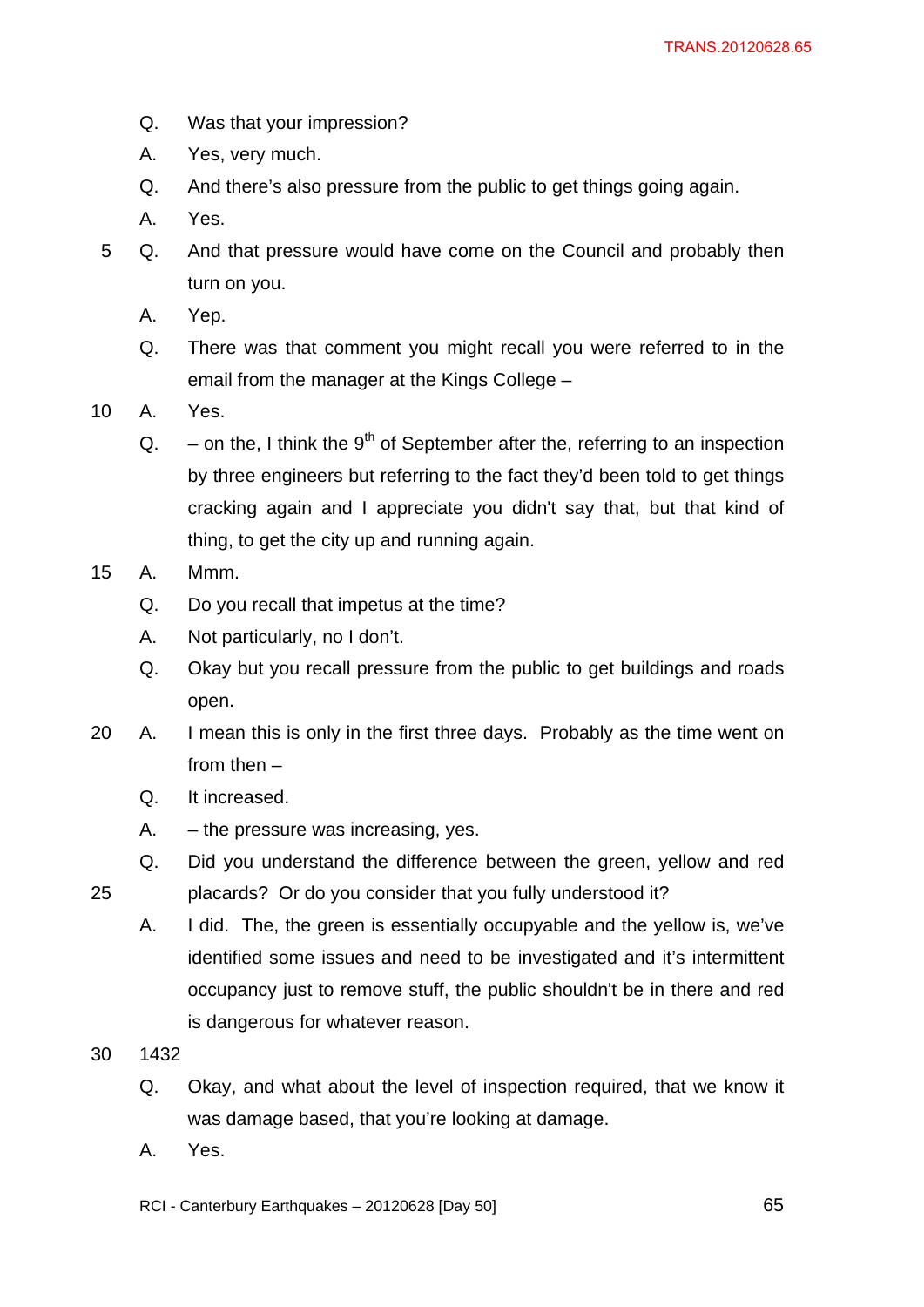- Q. And not conducting any tests on the building, not conducting any tests to determine its structural strength, you're just simply looking at damage?
- A. Yes we are.
- 5 Q. But you heard me say to Mr Calvert, you know, were you given any instruction on where to look in relation to different buildings and shear walls and things like that and to what notice to take of different cracks or not?
	- A. We weren't given any specific instructions but we all come from building

backgrounds and have a fair bit of experience and we know what shear walls are, floor diaphragms and connections and we know appropriate places to look where you'd expect stress.

- Q. Right, and in terms of the process there was the level 1 and level 2.
- A. Mhm.
- 15 Q. There seems to be perhaps some confusion or point of difference between your evidence and Mr Calvert's and perhaps even Mr Simson's as to when a level 2 would require an engineer?
	- A. Yes I think initially, in the initial outset level 2, I just automatically thought that it was an engineer involved on a level 2, and ...
- 20 Q. So an engineer is part of your group?
	- A. Yes, so I'd automatically thought that was the case opposed to being a level 2 being an internal inspection.
	- Q. Were you involved or aware of any inspections, level 2 inspections other than the CTV when there had not been an engineer in the group?
- 25 A. When there had
	- Q. When there had not been an engineer in the group.
	- A. Not when we were assessing buildings. I can clearly recall walking around streets just making sure the -
	- Q. No, I'm talking about level 2 in particular.
- 30 A. No. Always had an engineer.
	- Q. All right, so was this an unusual event then in your mind to not have an engineer?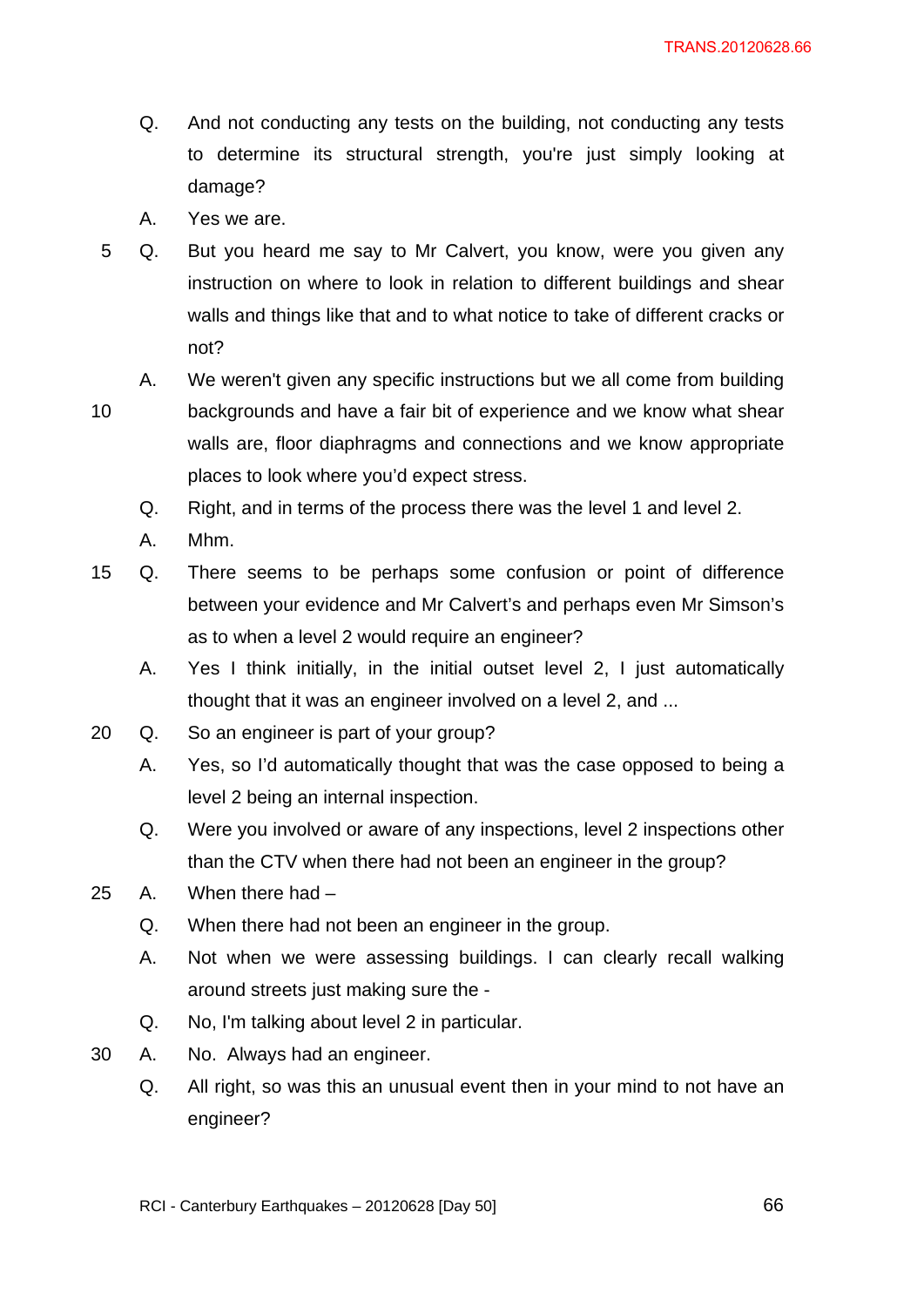- A. Yes it was. Yes it was, I mean with the instructions that were given to me from our building control manager, it –
- Q. That's Mr McCarthy.
- A. Yes, it had a degree of urgency and we were under civil defence and you know, the show's got to go on.
- Q. All right, did you question it, do you recall?
- A. Not particularly, I don't know, I know if we ...
- Q. Did you know the CTV building, this is back at the Art Gallery when you were asked to go there?
- 10 A. I couldn't visualise it at the time to be quite frank.
	- Q. But you knew it was the high-rise?
	- A. Not particularly, no.
	- Q. But did it concern you that you weren't going to have an engineer to inspect that building?
- 15 A. Not particularly because I knew we had the expertise but we did think we were going for a level 1.
	- Q. Right, so you hadn't been told at that stage what it was?
	- A. No, no.
	- Q. Well did a level 1 not require an engineer in the group from your
- 20

- experience?
	- A. Well I guess that depends on the complexity and the size of the building, and I think we had enough competence in our team with eye sight, because that's all it is, a visual to –
	- Q. To do a level 1.
- 25 A. yes, to do a level 1.
	- Q. And I think to be fair you say in paragraph 16 at that stage we knew that the level 2 assessment, internal of the CTV building was outside our scope due to its complexity, so that's when you got there and realised what kind of building it was?
- 30 A. Mmm.
	- Q. So, just so we're clear, your understanding at the time, once you saw what was involved and that you knew it was a level 2, your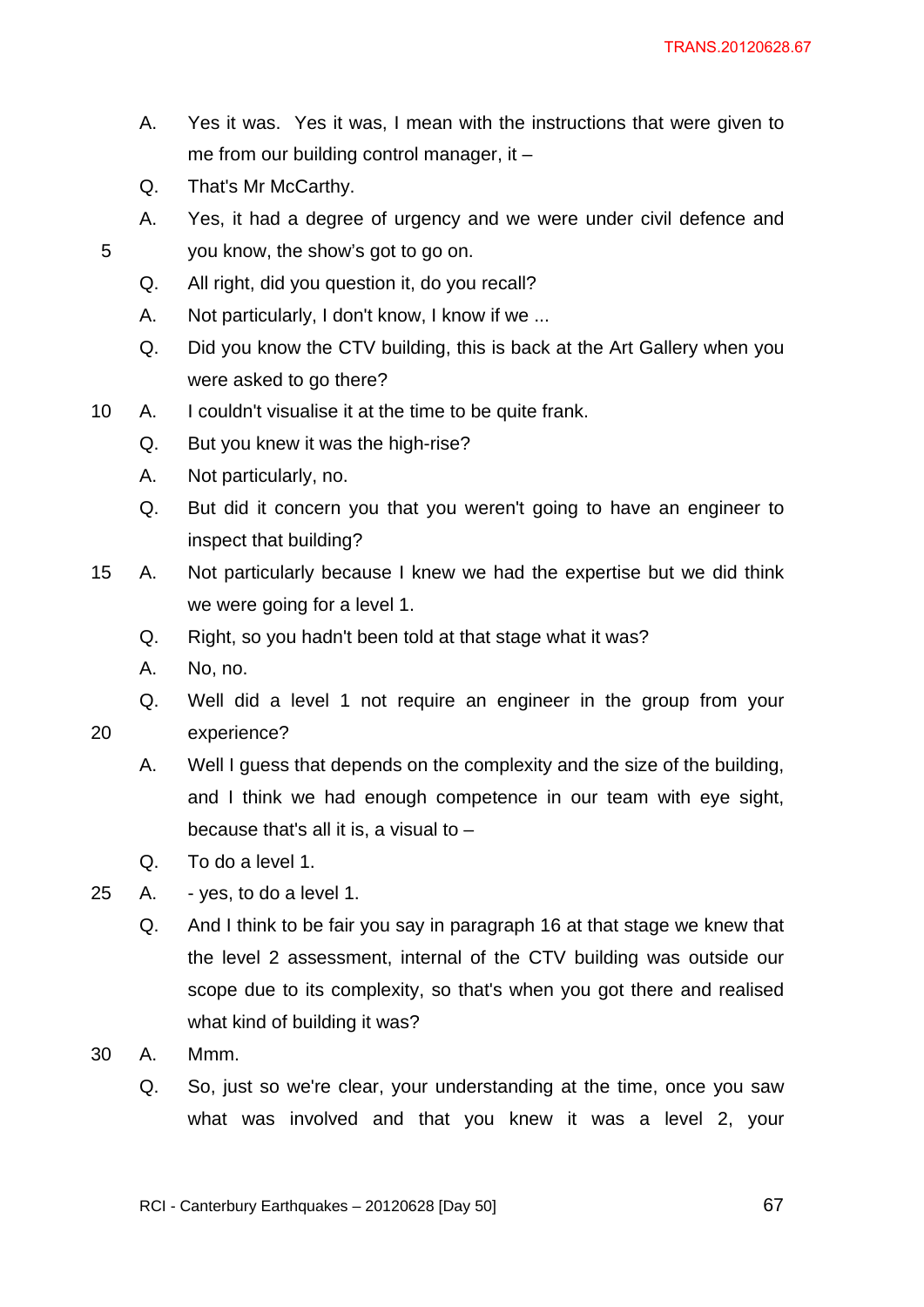understanding was that there should have been an engineer in your group. Is that correct?

- A. An engineer should have been part of our group.
- Q. For the obvious reason that he was –
- 5 A. For the complexity of the building.
	- Q. Yes. When you found, when you realised that, when you got to the CTV building, did you make any contact with the Council headquarters and ask for an engineer to come down?
- 10 A. We didn't and I'm just wondering, now my colleagues might be able to comment on this. I don't know if the cellphones were even up and running. I don't know, I can't even remember having a cellphone.
	- $Q.$  Well did you send someone, one of you back to  $-$
	- A. No, no.
	- Q.  $-$  get to see if that  $-$
- 15 A. No.
	- $Q.$  All right, so  $-$
	- A. No we were there so we thought –
	- Q. We'll have a look anyway.
	- A. We did.
- 20 Q. But from what you're saying it really wasn't on your understanding of the process, it wasn't a full if you like level 2, a proper level 2 because there was no engineer there. Is that fair?
	- A. That's how I, yes I agree.
	- Q. And yet it was green placarded on the basis of the three of you and not
- 25 having an engineer inspect it?
	- A. Yes it was.
	- Q. Were you comfortable about that, can you recall?
	- A. Overall what we'd seen collectively with the assurance that an engineer is going to be involved in this process and we had not visually seen
- 30 anything that would indicate to us that this building would not withstand the same forces in a similar event.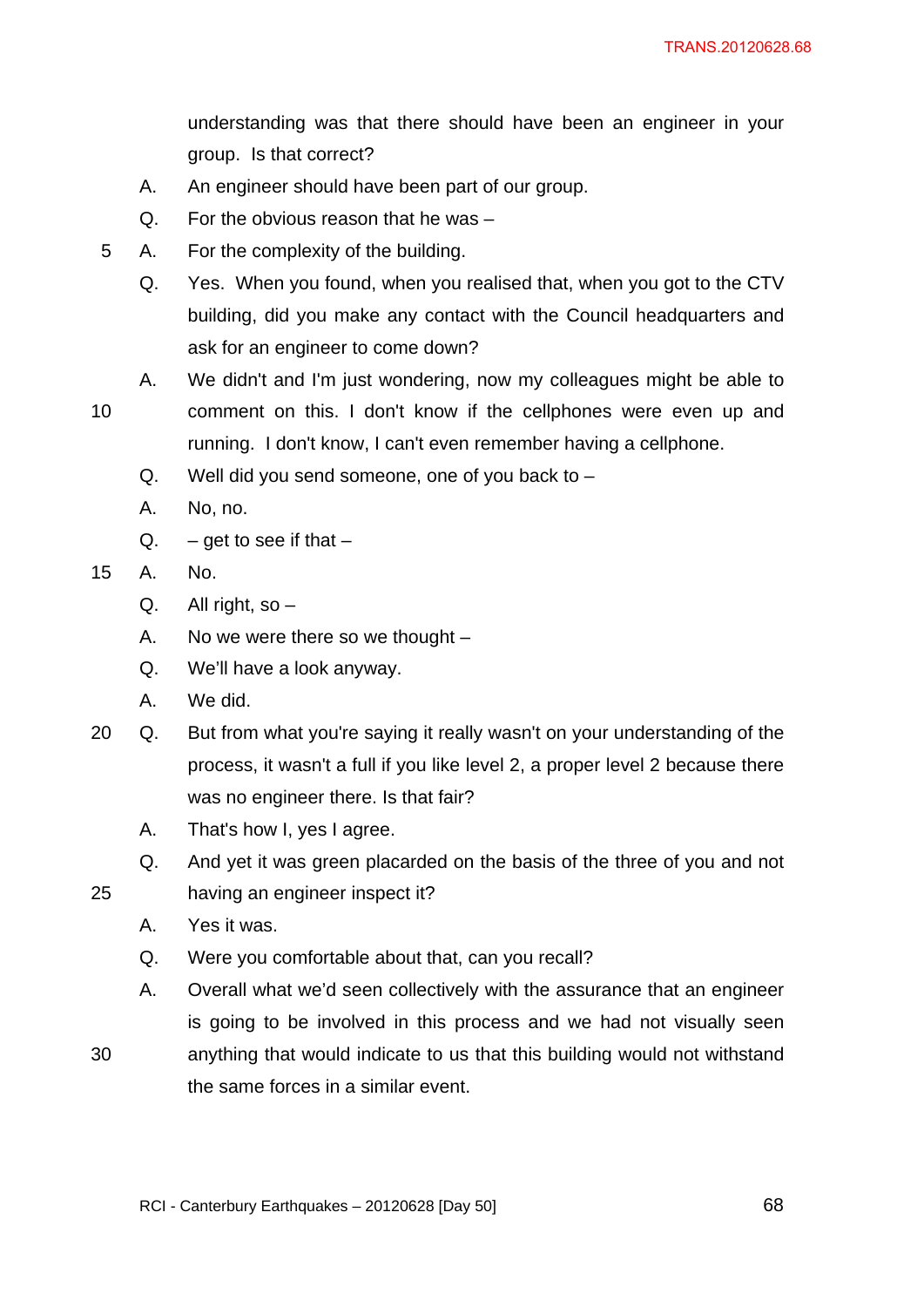- Q. Right. Do you accept as I think Mr Calvert did that there could be damage hidden, hidden damage that's not observable from a visual inspection?
- A. Sure, yeah. We hadn't seen any.
- 5 Q. No, no, but I'm saying there might be damage behind linings that isn't seen on a visual inspection but which an engineer might consider could be there and warranted getting plans or going a bit further.
	- A. Yeah, my memory, the building was more of a curtain wall type construction, concrete frame, concrete piles and floors and that so the
- 10 infill panels were – I guess in my memory were not structural, more curtain walling.
	- Q. You're talking about the outside or the –
	- A. Yeah the outside.
	- Q. The spandrel panels.
- 15 A. Yes, yeah, yeah.

- Q. But what about the beam column joints in some of the upper levels or the attachment?
- A. Yes, no, we didn't look at those and I guess the reason we saw no evidence that had caused any other significant damage to the soft wallboard linings.
- Q. Right, and would it necessarily follow if there was a beam column joint compromised that you would definitely see damage to the internal linings?
- A. If there was damage you say?
- 25 Q. Well would it necessarily follow if there was damage to a beam column joint of some form, that you would see it in an internal lining?
	- A. Not necessarily.
	- Q. No, that's what I mean by the risk of hidden damage.
	- A. Mmm, mmm.
- 30 Q. And that's perhaps why you thought at the time that there should be an engineer with you?
	- A. We'd be more we would have been more comfortable.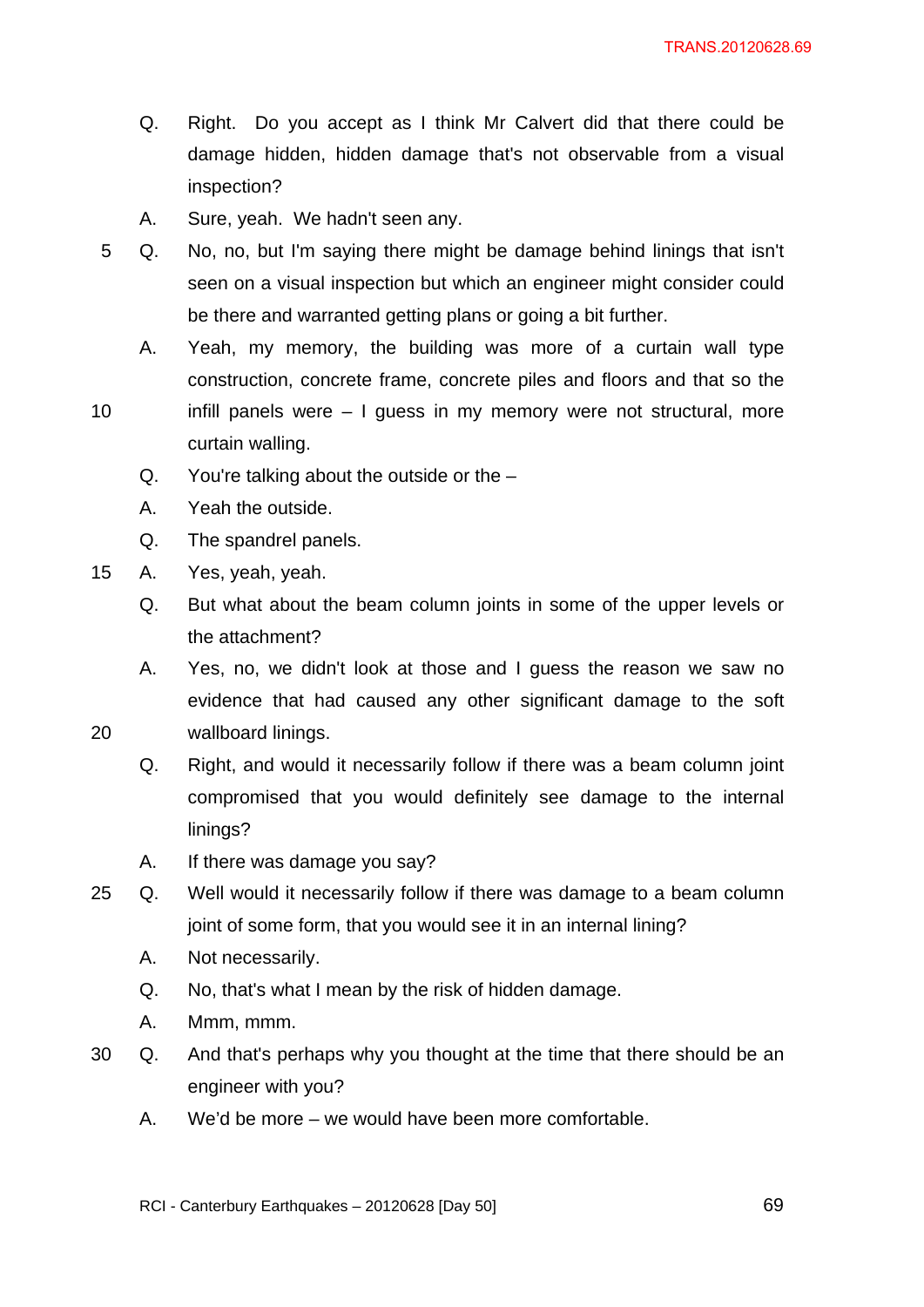- Q. When you got to the CTV and realised you were doing a level 2 and realised it was a high-rise and I presume you agree a complex building, did you have a discussion the three of you about that or not?
- A. I think probably the discussion was, there's going to be an engineer involved in this process somewhere along the line.
- Q. Right and you say that or thought that because of what –
- A. The complexity.
- Q. Right, so who was going to ensure that an engineer became involved somewhere along the line?
- 10 A. At that stage when we had decided, we hadn't decided on the placard at that stage, but at the end of the day it was green so we were going to advise the building manager to get the owner to engage an engineer.
	- Q. But that, so you were going to recommend that that be done?
	- A. We were making a requirement virtually.
- 15 Q. Right, and was that something you could do, you could enforce?
	- A. Well the opportune –
	- Q. With a green placard I mean.
	- A. The opportunity we was that we were going to allow them in that ground floor subject to an engineer's approval.
- 20 1442

30

- Q. Well, let's just deal with that. Mr Calvert didn't see any distinction between occupation of the ground floor or the rest of the building?
- A. Mhm.
- Q. So is that something that you recall being discussed or not, between the three of you?
- A. I think what actually happened if I can go on a bit further is we initially and my recollection is, we initially agreed for the ground floor only and we needed the assurance from the building manager that an engineer is going to be engaged immediately. Russell went in got that assurance, unequivocal assurance, in fact he come out and he said that there was no ambiguity and the message he conveyed to the manager nor was there anything from his response that he was going to get an engineer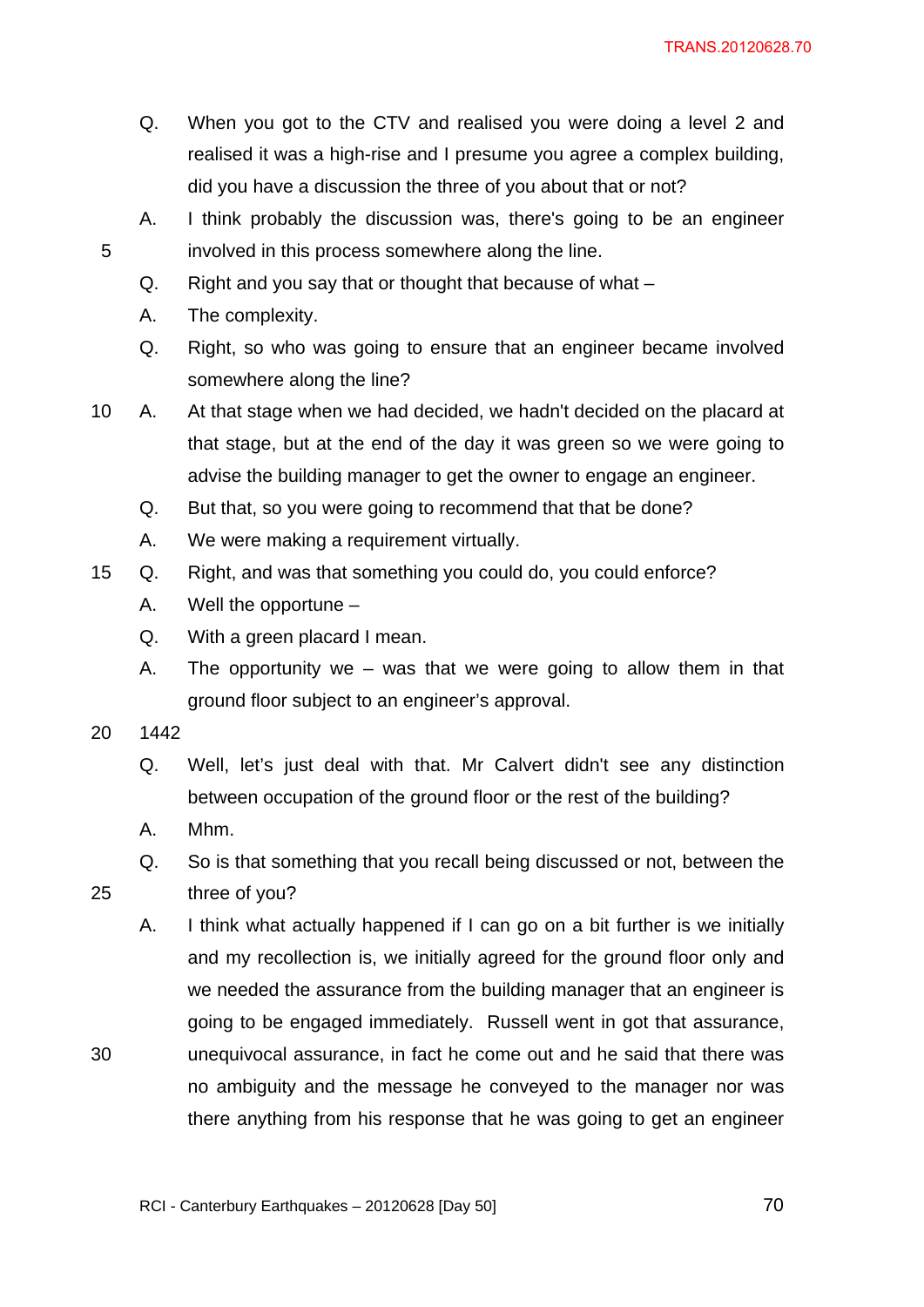and on that basis when he come out, I think we discussed, listen, green can go for the whole building.

- Q. So I took from your evidence that when you left you thought that only the ground would be occupied?
- 5 A. Initially, initially that was said, yes it did.
	- Q. Because that would be inconsistent with the green placard, wouldn't it that only the ground could be occupied?
	- A. It would have been.
	- Q. Yes?
- 10 A. It would have been.
	- Q. So just so I understand you, you are saying that that is what you initially thought and suggested?
	- A. Yes.
	- Q. To the others but –

discussed it –

- 15 A. Once we got that assurance that an engineer is going to be engaged immediately we were satisfied that the whole building can go.
	- Q. Well who you said Russell went and spoke to the manager?
	- A. Correct.
	- Q. That was inside the building, they were inside the building when he
- 20
- A. No, we were outside and I think Russell went back into the foyer, I might have gone a wee bit of the way but I didn't go all the way back in.
- Q. And what about Mr Calvert, where was he?
- A. Can't recall.
- 25 Q. Was he with you or you can't recall?
	- A. Oh, he was in the vicinity with us, yes.
	- Q. What I am trying to understand is, who actually went and spoke to the manager, was it just Mr Simson or –
	- A. I believe it was just Russell.
- 30 Q. And when Russell came back he said that there was no ambiguity and that there would be an engineer –
	- A. Yep.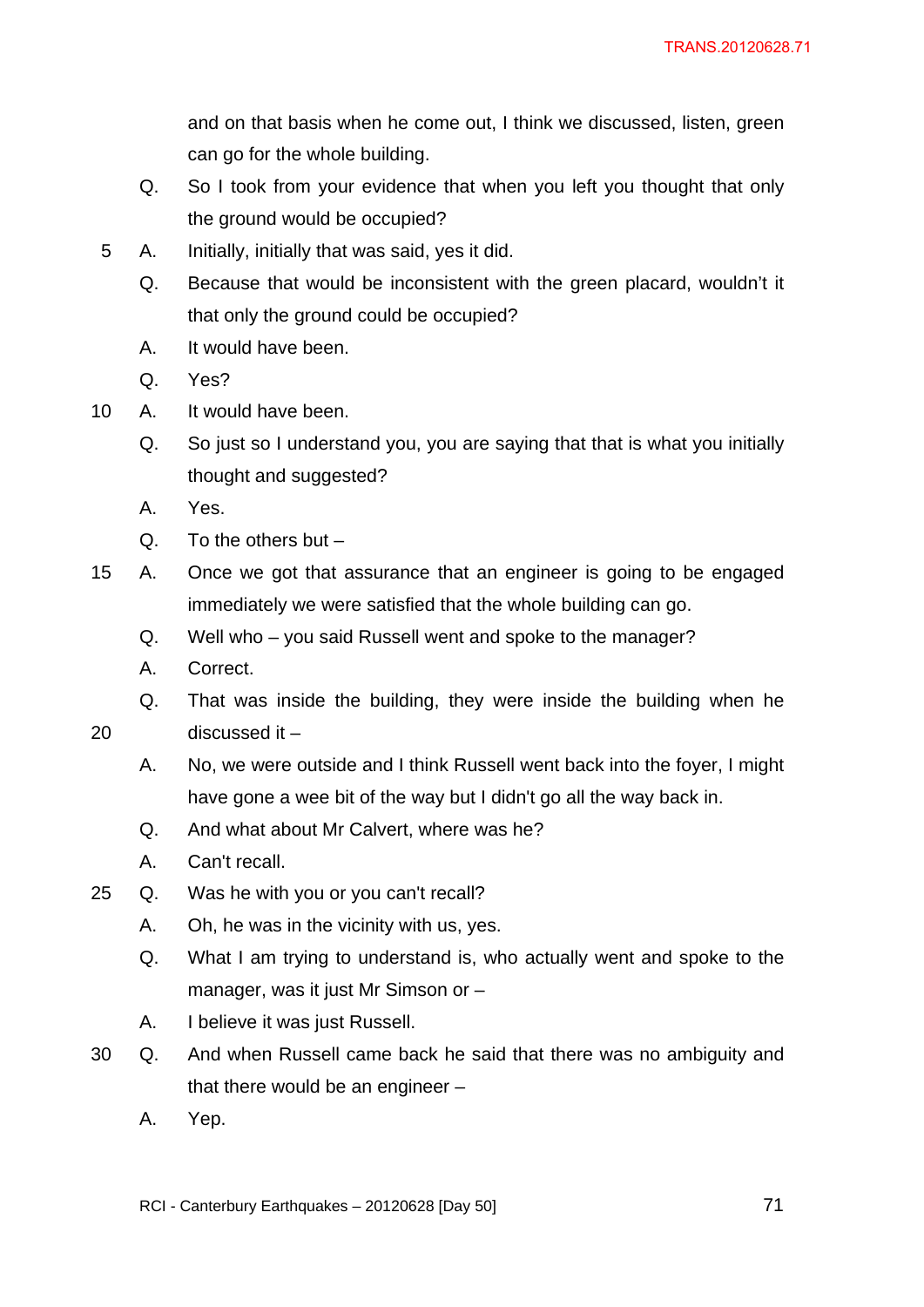- Q. instructed, but did he say when that would happen, was it going to happen that day?
- A. No, there wasn't a timeframe but it, the impression we got it was going to happen now and not later.
- 5 Q. You wouldn't have known though when you left or when the engineer would necessarily be coming along, would you?
	- A. Correct.
	- Q. And it could have been that day or it could have been in a month, couldn't it?
- 10 A. I can't argue with that.
	- Q. So were you comfortable with that given the building and what you have said?
	- A. I think, I mean the person that I can recall that we were dealing with seemed to be a relatively responsible sort of a person and with that assurance coming from him I think we took him aboard that he would do that job, rightly or wrongly.
		- Q. Had you ever struck that with any other building inspections where you hadn't been that comfortable with the building but assured that an engineer was going to be coming along and so you green placarded it?
- 20 A. Oh, I can't recall doing any.
	- Q. So was this unusual then in that sense?
	- A. I mean the whole thing was unusual doing  $a -$  we were called into a level 2 inspection, you know –
	- Q. Without an engineer?
- 25 A. Yeah.

- Q. Is that what you mean, that was unusual?
- A. Well it was.
- Q. So wouldn't, I would have thought that if you normally have an engineer with you and you are uncomfortable about that because you haven't got
- 30 one, that you would want to be a bit more cautious, or not?
	- A. Yes I guess you could be right, yeah be more cautious.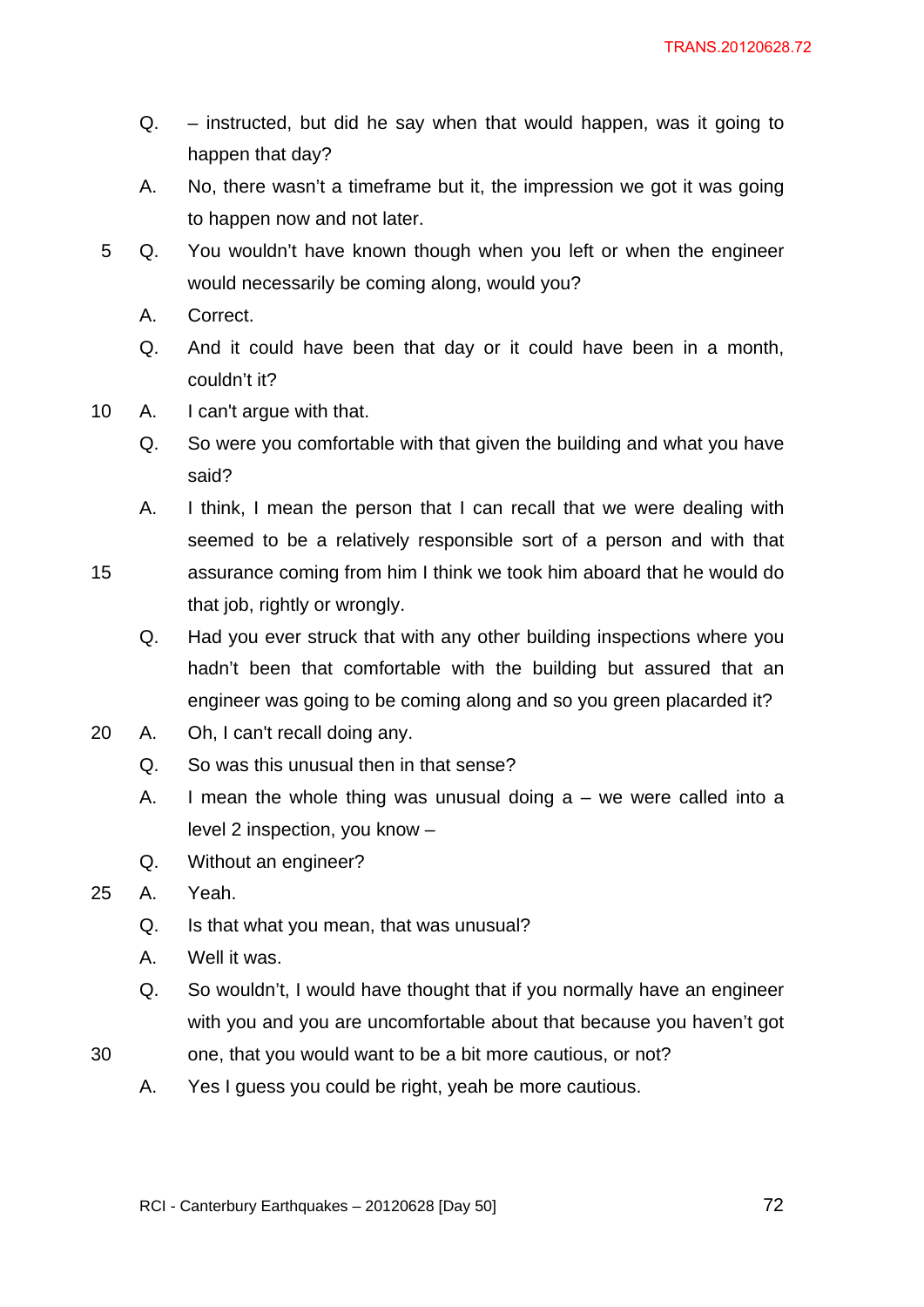- Q. And what I am suggesting is that when you left you didn't really know apart from getting that assurance that when there would be an inspection by an engineer?
- A. No we didn't know exactly.
- 5  $\alpha$ . And we know in the CTV case there was one on the 29<sup>th</sup> of September so some 22 days later?
	- A. Yep.

- Q. But you didn't know that at the time, did you?
- A. Was that when the inspector first visited or was that when a report was provided?
- Q. That was the inspection. I think the report was 6 October.
- A. Right.
- Q. So your recollection anyway is that there was a discussion from you about the ground floor only initially?
- 15 A. What sorry?
	- Q. You think that you did discuss-
	- A. Yes.
	- $Q. -$  that it should just be ground floor?
	- A. Yeah.
- 20 Q. And what is your recollection of Mr Simson's and Mr Calvert's response to that?
	- A. The ground floor?
	- Q. Yeah, the ground floor only?
- 25 A. I think we all agreed that it was all cosmetic, what we saw, there was nothing, I mean, I have seen enough plasterboard damage around to be able to identify cosmetic damage in plasterboard, minimal, very minimal.
	- Q. The receptionist that you spoke to  $-$
	- A. Yes.
	- Q. I take it you can't describe her or you certainly didn't take her name?
- 30 A. Not particularly I only recall seeing a receptionist there and she
	- Q. At the CTV?
	- A. At the CTV, yes.
	- Q. And the person that she got, the male, were you introduced?
	- RCI Canterbury Earthquakes 20120628 [Day 50]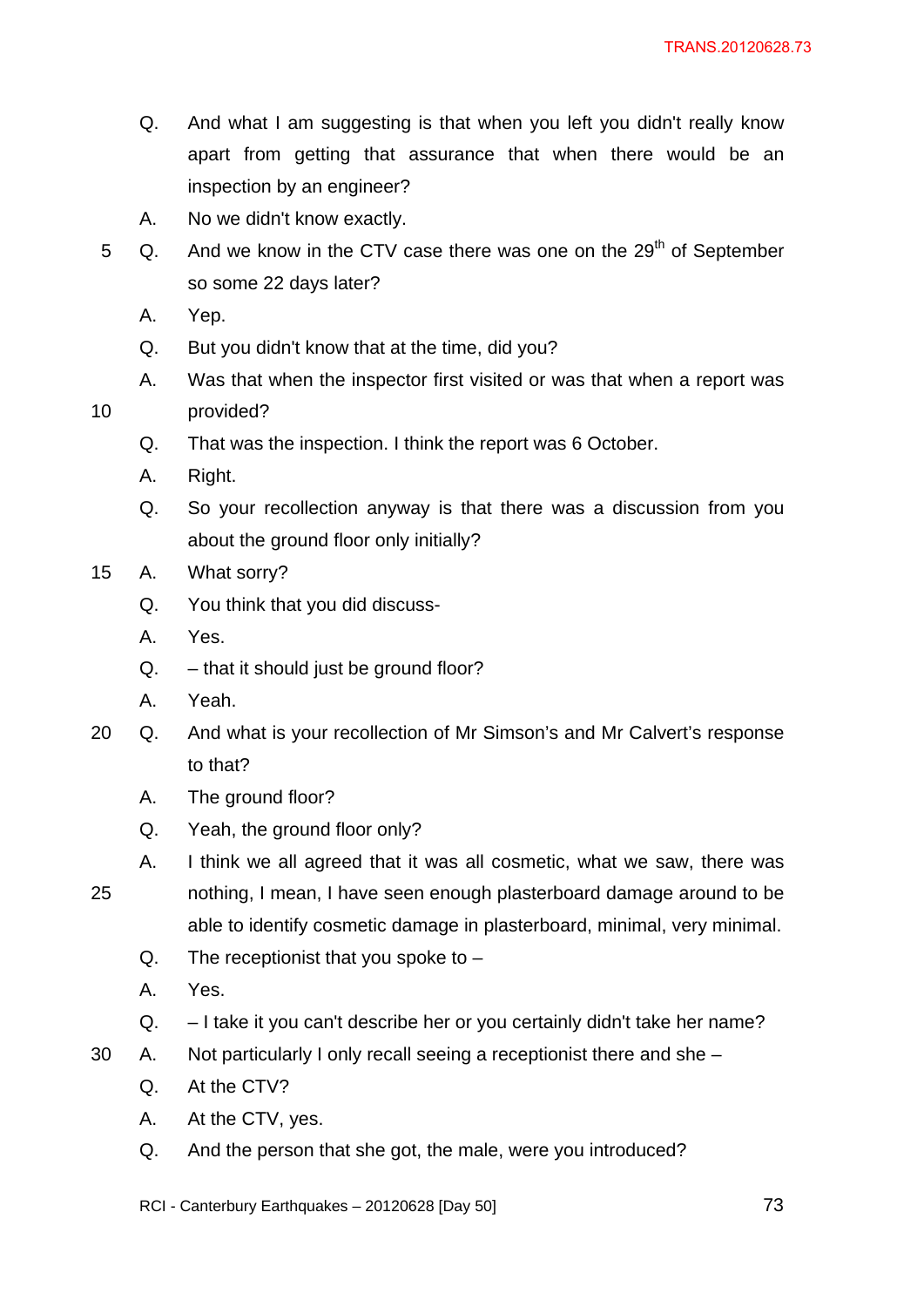- A. Yeah it is my recollection she said that, she said, "I don't know where he is at this point in time but go over and walk through and I will get him to meet you over by the lift shaft."
- Q. And was there actually a reference to a building manager or just a manager?
- A. I think I referred to building manager.
- Q. You asked to see the building manager?
- A. Yes, yes.

- Q. Did she refer to this person as the building manager or not?
- 10 A. I am unsure about that.
	- Q. And you don't know where he came from, which office?
	- A. No.
	- Q. You saw him in the stairwell?
	- A. Yep.
- 15 Q. And he had though, keys, or went off to get keys to other tenancies?
	- A. He was the person that said he would get some keys but when he come back we, he was a bit shy on the keys, we, I understand –
	- Q. He didn't have them?
	- A. Sorry?
- 20 Q. You mean he didn't have them?
	- A. Yeah, well didn't have them all, I don't, I can't remember, he might have only had two keys, I don't know but my understanding was, he said the tenants had taken them.
	- Q. The building manager at the time you might have heard me say was John Drew?
	- A. Right.

25

- Q. Does that name ring a bell?
- A. Not particularly, no.
- Q. I just wanted to ask you a few brief questions about what you did inspect. You went up the stairwell?
- A. Yes I did.
- Q. And you said that you were looking at the floors, the attachment of the floors to that north core?
- RCI Canterbury Earthquakes 20120628 [Day 50]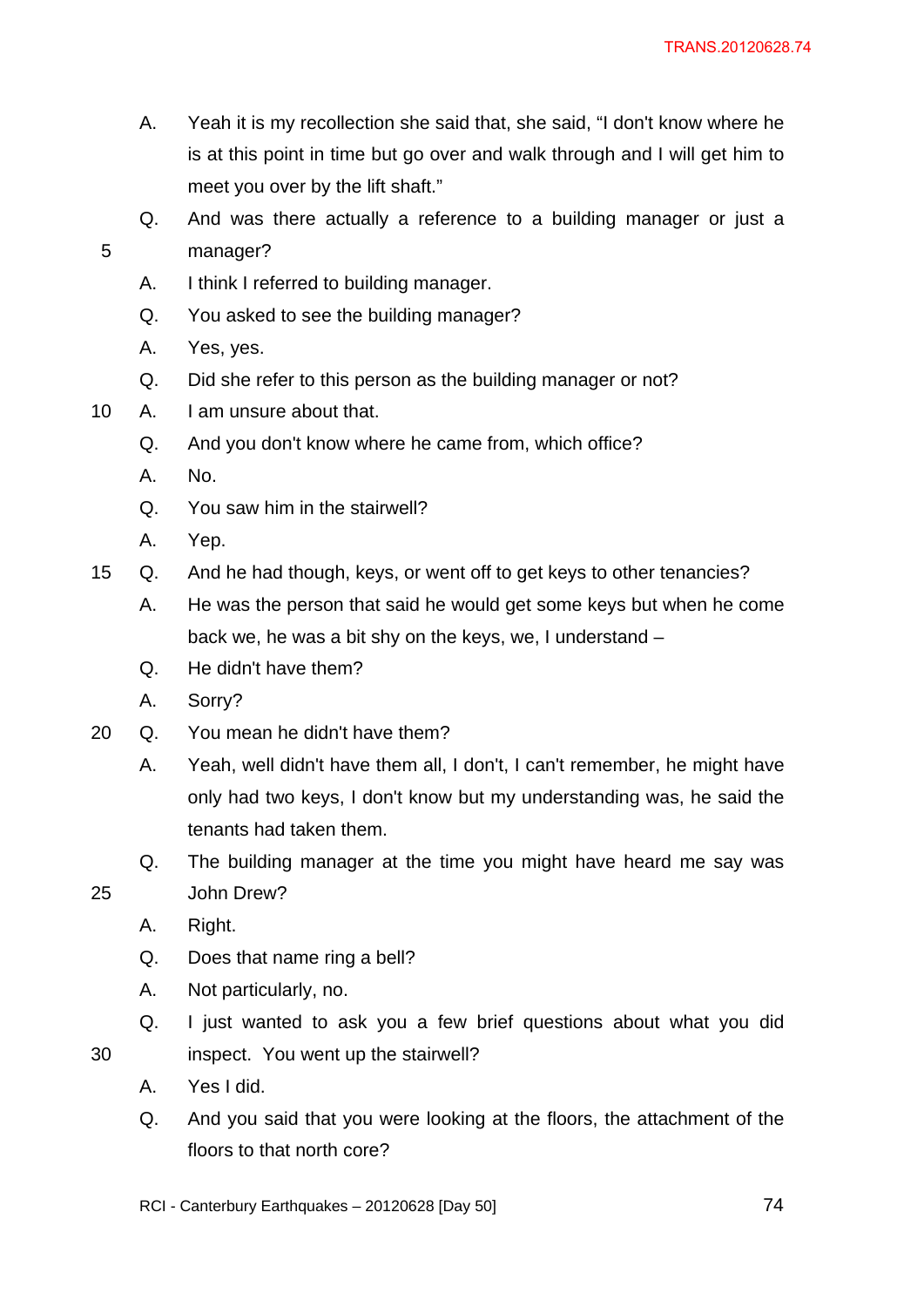- A. Yes, yes.
- Q. Just tell us a bit about that. What did you actually look at?
- A. I went up the stairs and generally looking at the vertical planes of the stairs and then coming down I take particular notice of the landings, all the landings and the half landings and at the end of the day I concluded that the means of escape was certainly not compromised in that stair shaft and I did not see any structural issues that alerted me within that stair shaft.
- Q. Did you see any cracking there?
- 10 A. No I didn't.

- Q. And what about where the rest of the building attached to that north core, were you able to look at that area or not?
- A. The floor diaphragms–
- Q. The floor slab, yes?
- 15 A. I only, in that tenancy that I accessed, in coming out of there, what I observed coming out of there and the thresholds was consistent on the other side in the stair shaft which was no damage.
	- Q. Were there floor linings covering the concrete floor?
	- A. I believe there might have been some vinyl, yeah.
- 20 Q. And I presume you didn't lift any floor linings?
	- A. No, indeed if it was vinyl I would have expected to see some indication of some deformation if there was some.
	- Q. And what about on the other side was it carpet?
	- A. In the stairwell?
- 25 Q. No on the floor slab side?
	- A. No I don't believe yeah, no can't –
	- Q. You can't recall?
	- A. I am talking about in the tenancy, I think it was vinyl and I think it was just concrete, plain concrete in the –
- 30 Q. And you said before you couldn't be sure if it was three of four?
	- A. Yeah.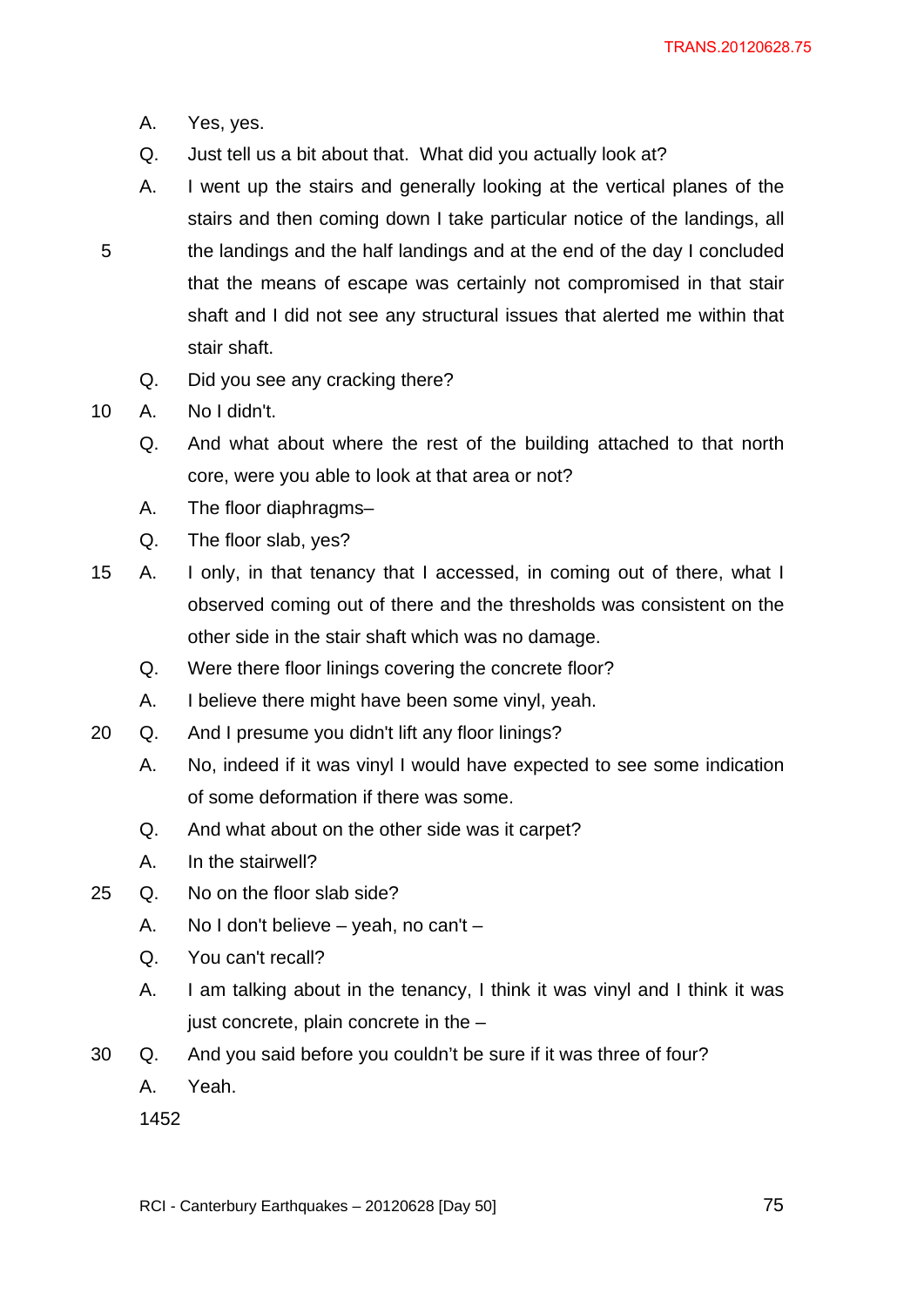- Q. Was it a tenancy that was showed, I know no one was there but was it partitioned and showed that it had been occupied or was it empty?
- A. I think the one I went in looked pretty empty, didn't look like it would have been occupied.
- 5 Q. But you're not sure if it was three or four?
	- A. No.
	- Q. What about the south wall, were you aware that was a coupled wall, coupled shear wall?
	- A. Over where the stairs are?
- 10 Q. The fire escape stairs, yes.
	- A. Yes, I didn't take it into account but I acknowledge it is a shear wall, I didn't think about it at the time.
	- Q. I'm talking about at the time, not what you've learned now.
	- A. Yes, yeah.
- 15 Q. And so you didn't give that area any particular attention?
	- A. No.

- Q. Perhaps another reason why an engineer would have been good on the team, you may have looked at that area?
- A. Perhaps but also if we'd had some plans ourselves it would have helped.
	- Q. Well I was going to ask you about that. Is that something that you requested on any occasions when you did a level 2?
	- A. I think I mean you couldn't get the plans at this point in time for obvious reasons, everything's in lockdown but probably now you could with electronics, it would have been great.
	- Q. That would be certainly helpful wouldn't it in the situation like it was you're in?
	- A. Be marvellous.
	- Q. This issue about the gap.
- 30 A. Yeah.
	- Q. That Mr Simson referred you to, you said that you've looked at some plans recently and seen where it was that you had, or you think you were looking?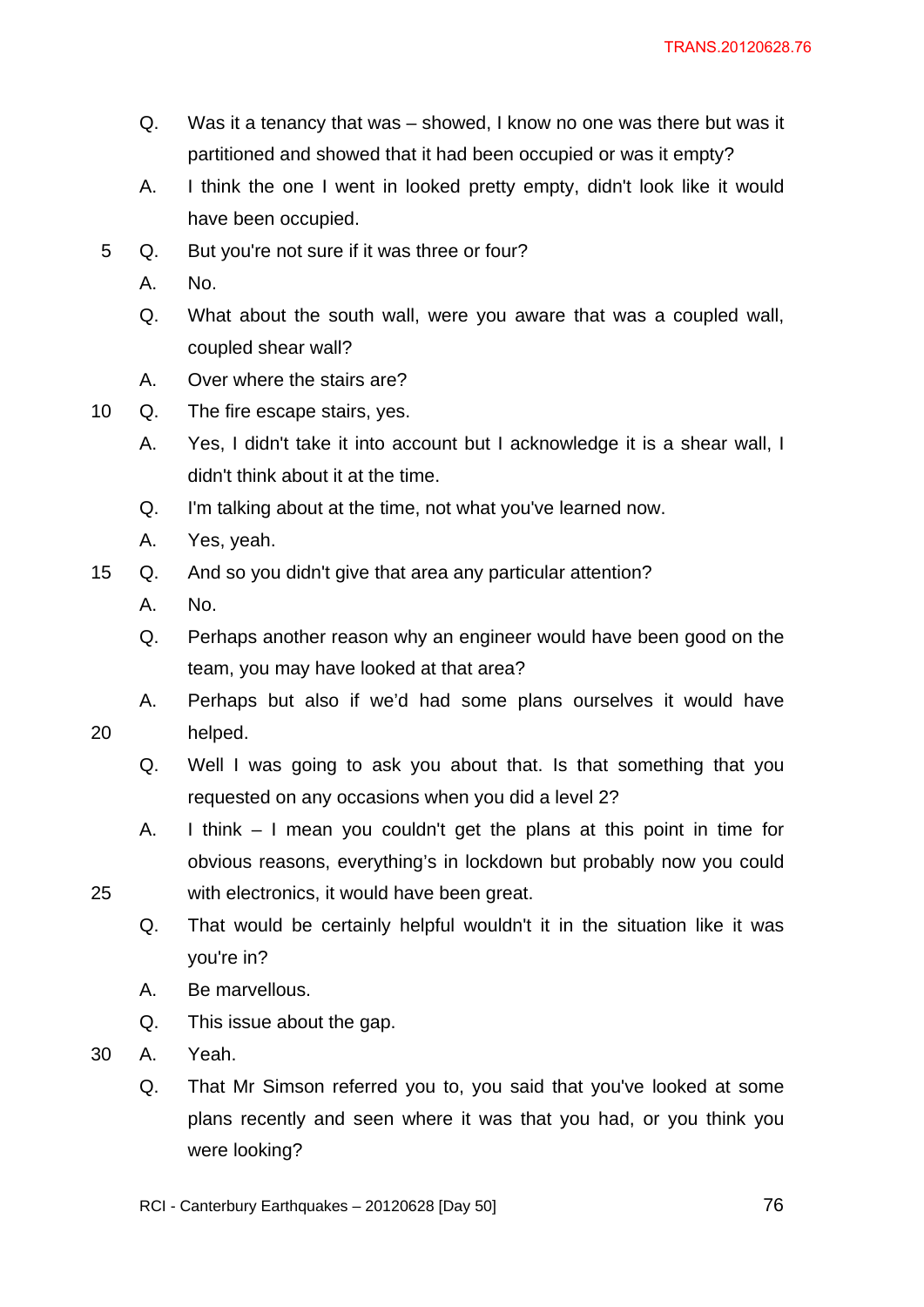- A. Yes.
- Q. Just get a plan brought up, and it's BUI.MAD249.0284.31. I'm just going to bring up one of the drawings that shows the stairs, and just you tell me if that's the one that you looked at. Now can you see that and perhaps the diagram on the left.
- A. Yeah.

- Q. Is that helpful?
- A. Yes it is.
- Q. That might be able to be blown up. Right, can we see the area that this gap was pointed out, or this feature was pointed out to you?
- A.  $I it's down the very bottom here, that cavity in the bottom, I mean do.$ you see the ground floor's quite elevated can't you?
- Q. Yes, you can use the mouse to point.
- A. It's that, yeah, it was in there somewhere.
- 15 Q. Have you got the mouse in front of you, see the mouse there you can use that to point.
	- A. Was in this area here.
	- Q. So you're indicating at the bottom of the diagrams at the bottom of the stairs -
- 20 A. Yes.
	- Q. and underneath the ground floor?
	- A. Yeah.
	- Q. So there was a cavity on you could look under the ground floor area?
	- A. Yes.
- 25 Q. And am I right that the wall to the right looking at that diagram is the north?
	- A. Shear wall.
	- Q. The north the outer wall of the north core, correct?
	- A. Yes.
- 30 Q. And the floor slabs would be would attach to the left, they're not shown obviously but –
	- A. Correct.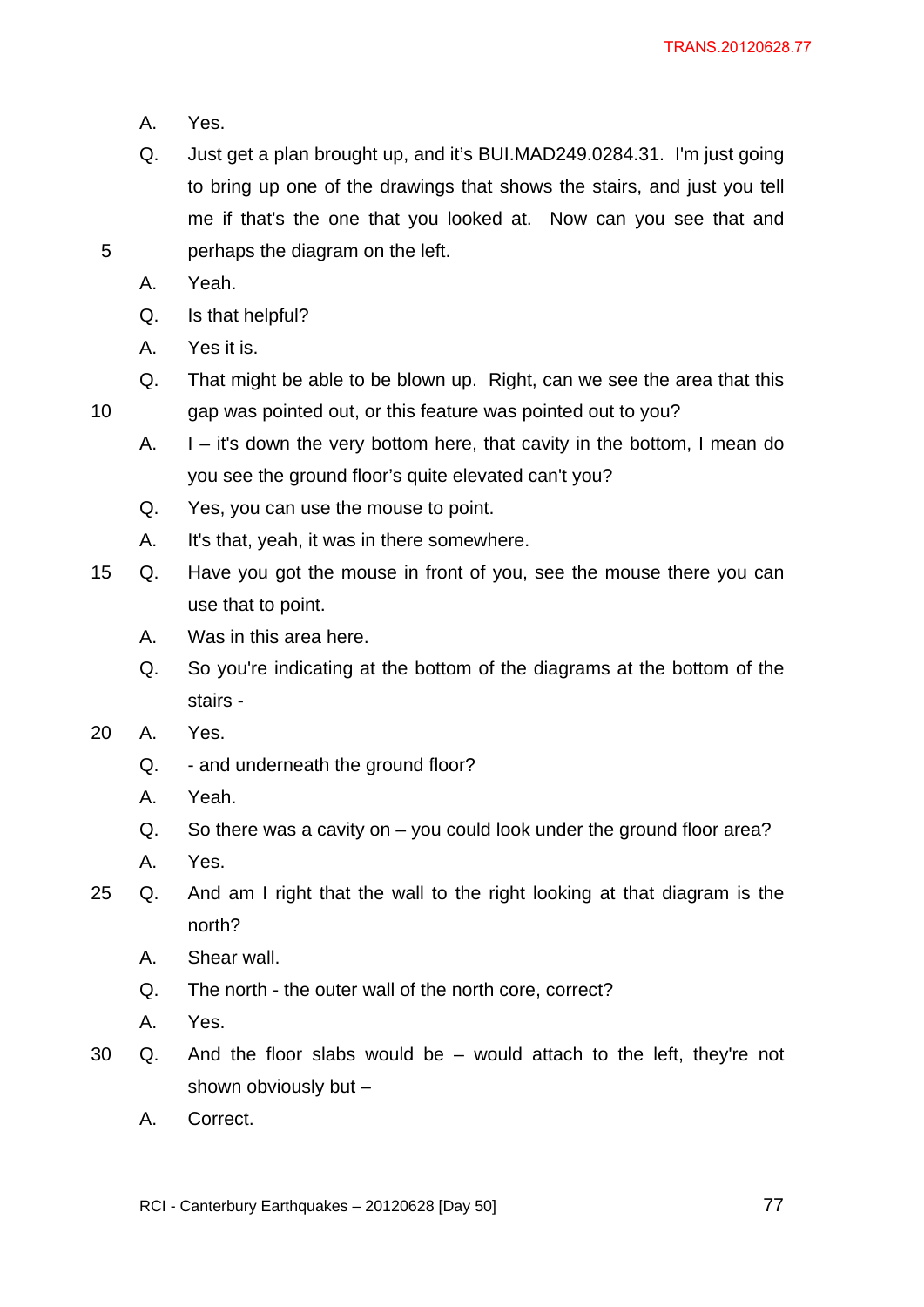- Q. So where is the gap that you were looking at, or what might have been a gap?
- A. I mean that's a good point. I'm struggling a wee bit but it's my understanding and I stand corrected here, but the lift doors may have been open at that stage when we were there. I don't know if a lift mechanic was there doing something with the lift because I can clearly remember going in at this level and stepping down and going under.
- Q. Okay, so where would you be under on that diagram then?
- A. Well you'd probably need a plan really, but ...
- 10 Q. Use the mouse rather than your finger.
	- A. Yeah, so –
	- Q. You need to use the mouse, not your finger.
	- A. Oh sorry. I'd be looking under there somewhere.
	- Q. So where the bottom tread met the floor, the ground floor, is that what
- 15 you're talking about?
	- A. Yeah around about that area.
	- Q. And there was a gap or a defect there, is that what you're saying?
	- A. Yes.
	- Q. And you concluded that it had paint in it and so it wasn't –
- 20 A. No.

- Q. a new crack or gap?
- A. No, no above it it had paint, but down below it didn't.
- Q. And down below –
- A. Like underneath, under here it wasn't painted.
- 25 Q. But you looked at both above and below.
	- A. On top there was some paint evident on top.
	- Q. So you weren't concerned about that?
	- A. The gap?
	- Q. Yes.
- 30 A. Yes initially I looked at the gap and my initial observation was it certainly didn't look like it was from the recent event and I had a closer look, bear in mind we're on borrowed light here because we're sort of down underneath and I had another look and it looked like it had exactly been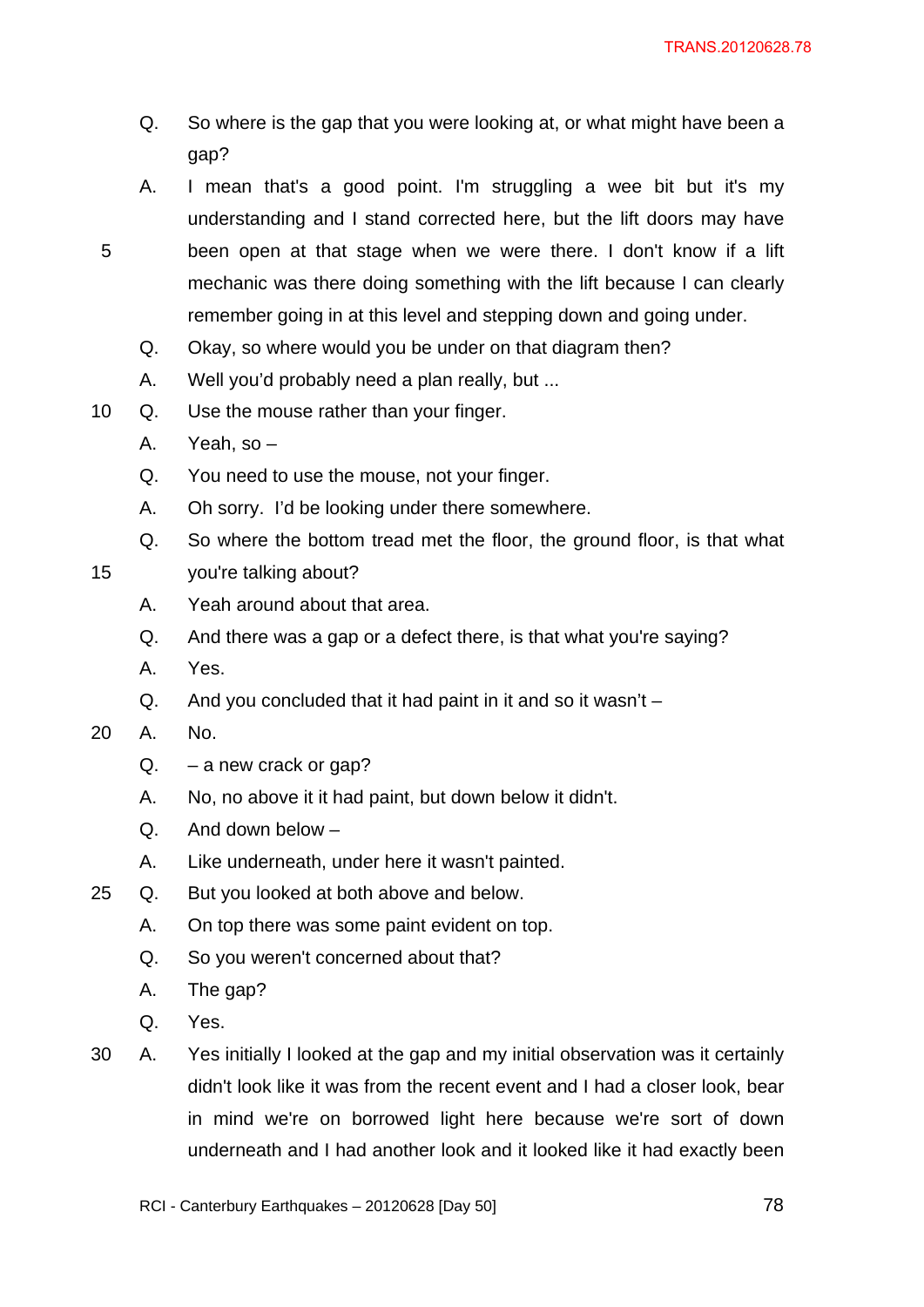cast that way and it was a result of the boxing or the form work and it looked exactly as if it had been cast that way and I come out of there and I conveyed that to Russell, I said, "Listen, in my view this has not been constructed, this has not been as a result of the September event,"

- and I went up and had a look above again and that's where I could see the paint system on the vertical walls.
	- Q. And did he accept that from your recollection?
	- A. Yes he did, and I think we made comment that an engineer will be looking at this anyway.
- 10 Q. Because his brief of evidence seems to at least infer that you both of you were still concerned about it.
	- A. Oh, we were concerned when we first went down to it, there was some concern expressed, Russell was expressing concern. I think that was (inaudible 14:58:56).
- 15 Q. He says that you were concerned about it but thought the engineer would be looking at it anyway.
	- A. Yeah, I don't remember it exactly like that, but –
	- Q. You don't quite agree with that, no. Because you're saying that you weren't concerned after you'd done your full inspection of it.
- 20 A. Correct.

5

- Q. Could you see any similar gap in any of the other levels?
- A. No, not at all.
- Q. Did you look?
- A. Yes coming down the stairs, yeah.
- 25 Q. And you could look under that area that you're talking about on the upper levels?
	- A. On the other stairs, you could look under the landings as you come down, yeah.
	- Q. Okay, so that's your recollection of how things were left, that you'd sorted out the gap.
	- A. Exactly.

- Q. And again the engineer that you said you thought would be looking at it anyway was the owner's engineer once they actioned that?
- RCI Canterbury Earthquakes 20120628 [Day 50]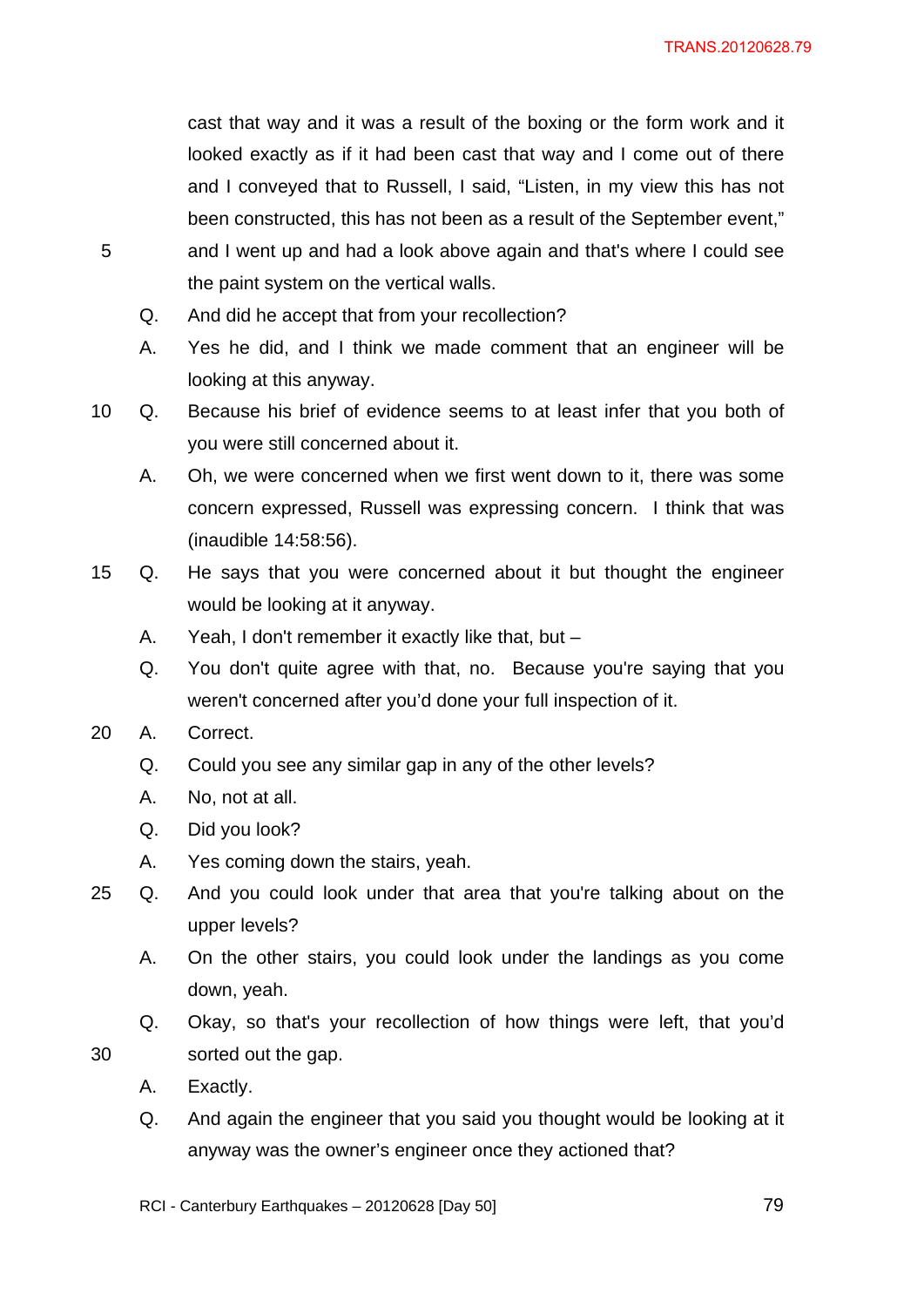- A. That's correct.
- Q. Were you thinking that a detailed engineering evaluation should be recommended or not, on the form?
- A. On what we'd seen we were pretty comfortable with the building, we were pretty comfortable with the building.
- Q. Why do you say pretty comfortable, was that –
- A. We hadn't seen anything structurally that alerted us, like I say before that the building couldn't withstand anymore of this in a similar event.
- Q. Mr Calvert said that not being able to access the whole of the building wasn't ideal. Would you agree with that?
- A. I would.

10

- Q. And did you think that an engineer once he did an inspection would presumably have access to the whole building?
- 15 A. Yeah, we didn't see anything that was reflecting through the building as manifesting its way through the building and getting worse, what we saw was just some cosmetic damage, a little bit of cosmetic damage, stair shaft was okay, exterior was okay, and the tenants who we looked into had no issues.
- 20 Q. And the building is green placarded, by you – you've put a green placard on it or Mr Calvert put the green placard on the building after the three of you discussed it?
	- A. Correct.
	- Q. And as we've said that effectively meant that any part of the building could be occupied?
- 25 A. Yes.
	- Q. And you went away, the three of you went away thinking there will be an engineer's inspection instigated by the owner at some stage?
	- A. Yes.

1502

30 Q. Do you think in hindsight that that qualification, this not having an engineer with your group and having to rely on the owner saying that, or the building manager saying that one was going to be arranged that it might have been better to defer your green placard if that could be done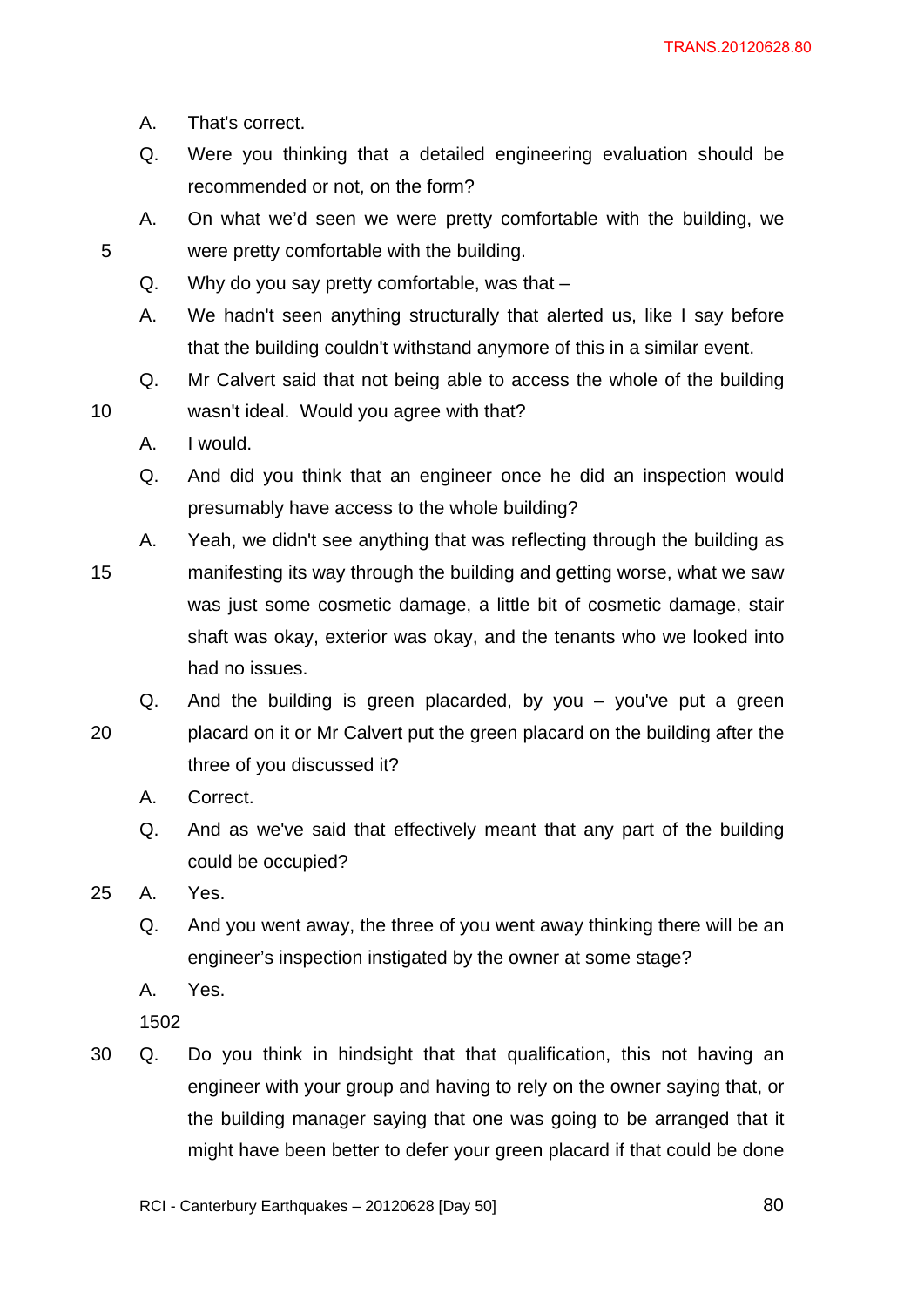or failing that give it another placard pending that engineer's inspection or even pending one, another one for a group like yours with an engineer.

- A. Yes I hear where you're coming from and I guess at the end of the day our objective was to get an engineer into that building as soon as and perhaps a yellow would have got it in, I don't know, any sooner perhaps but the people would be out of there till that would be –
- Q. Well that would be the important thing wouldn't it?
- A. Yeah, mmm, mmm. But we had no reason to believe that that building was not unsafe for people.
- Q. Right except that there's that qualification you put on it –
- A. Correct.

5

10

- Q. that you didn't have an engineer or an engineer's inspection.
- A. Yes, yes.
- 15 Q. Because we know, as we've said, that in this case there was an inspection by an engineer for the owner.
	- A. Yes.
	- Q. But they weren't obliged to do that, the owner.
	- A. No.
- 20 Q. And if that hadn't happened, hadn't have happened then your level 2, green placarding it, could have been the last thing that happened to the building couldn't it?
	- A. Correct.

# **CROSS-EXAMINATION: MR ELLIOTT**

- 25 Q. Mr Flewellen I only have a few supplementary questions. Just while you're getting your water could I have BUI.MAD249.0486.1 please. Is it right that you were able to access levels 1 and 2 of the CTV tenancy via the internal stairwell within the CTV tenancy itself?
	- A. Did you say did we?
- 30 Q. Yes.
	- A. No we didn't get into level 2.
	- Q. Well I'm referring to perhaps what you're calling ground as level 1.
	- RCI Canterbury Earthquakes 20120628 [Day 50]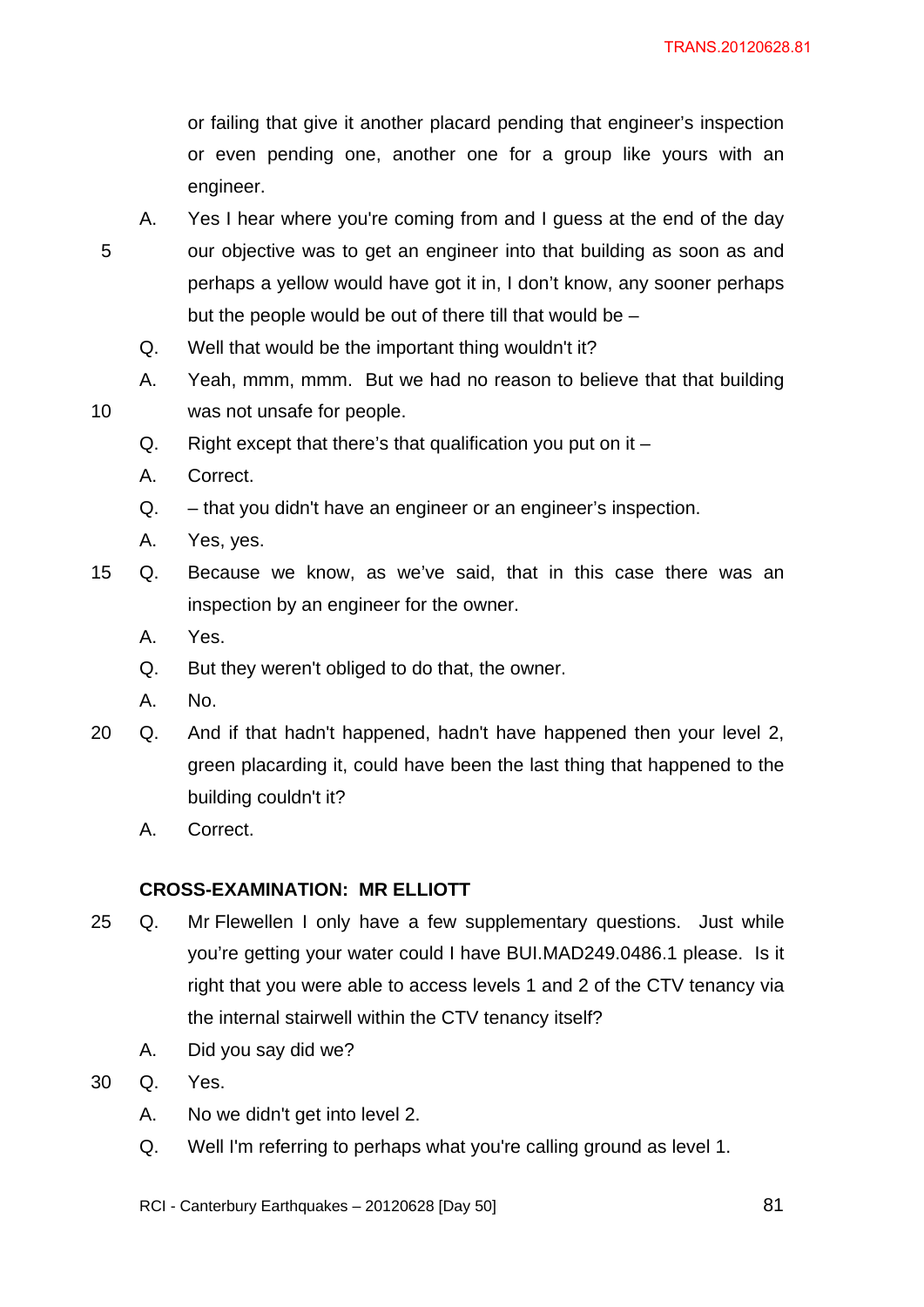- A. Oh, yeah, yep.
- Q. So we know that the CTV tenancy was what we're calling levels 1 and level 2.
- A. Right.
- 5 Q. So did you access level 2 via the internal stairwell within the CTV tenancy?
	- A. No we didn't.
	- Q. Would you like to have some water before my next question. I saw you about to put it to your mouth and I interrupted you. So you used the
- 10 stairwell to access the upper level of the building that you're able to see.
	- A. Yes.
	- Q. And if I can ask for that to be enlarged please, the northern shear core. Do you see there in front of you the stairs?
	- A. Yes.
- 15 Q. That indicates where you would have gone up?
	- A. Yes.
	- Q. And do you see there's some words on the side stairwell and a quarter of a circle there which I think indicates a door.
	- A. Right.
- 20 Q. Is that where you recall the door being?
	- A. In the stairwell just here, yes.
	- Q. Yes.

- A. Yes I think probably.
- Q. So, and that was the door you couldn't go through on some levels because they were locked. Is that right?
	- A. Correct.
	- Q. So you wouldn't have been able to examine the column which was at C18 on that diagram on those levels you couldn't get through?

### 30 **JUSTICE COOPER:**

We can't see C18, can we?

## **WITNESS:**

RCI - Canterbury Earthquakes – 20120628 [Day 50]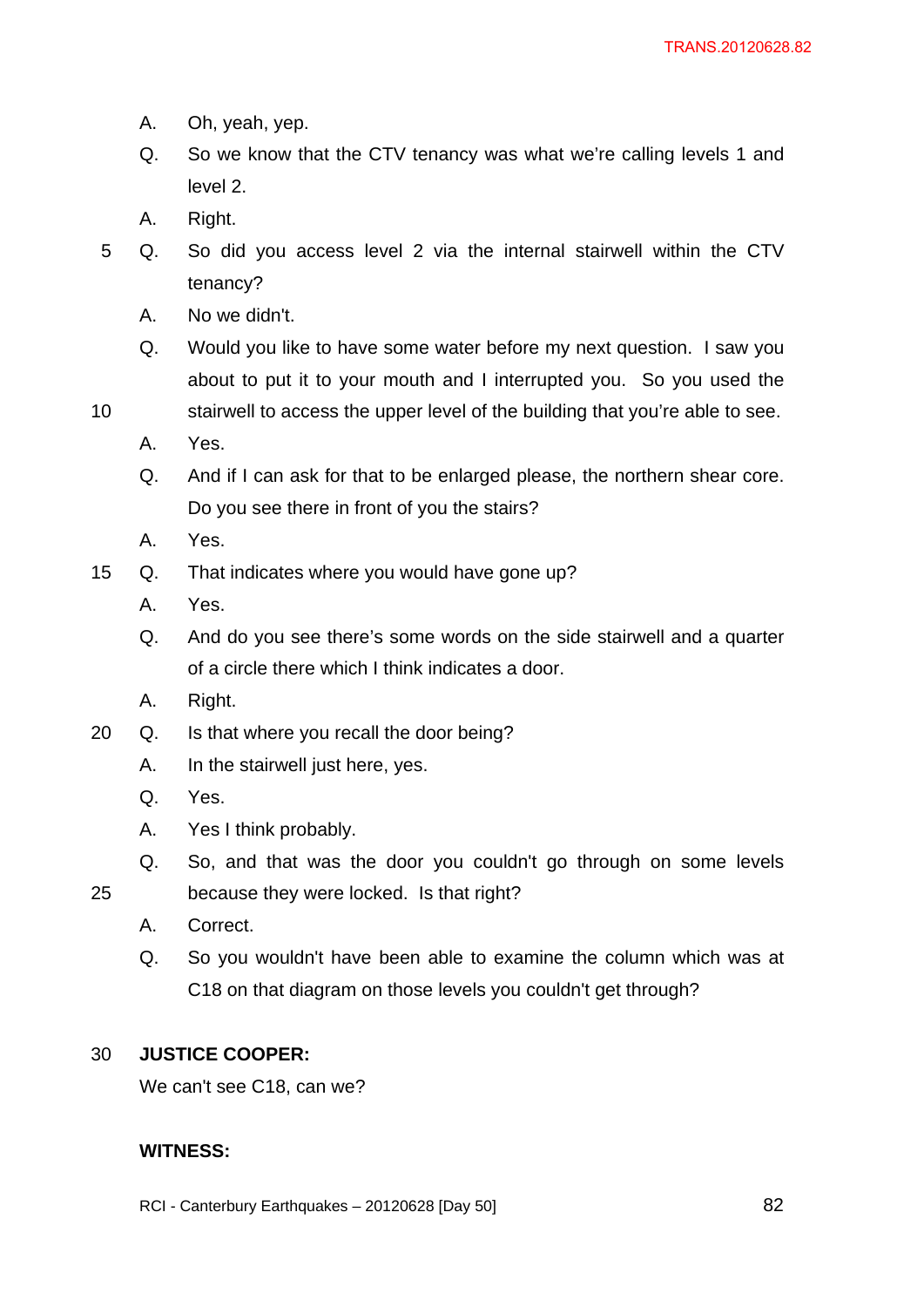On a bright night Your Honour.

# **JUSTICE COOPER:**

(inaudible 15:06:02) C18 thank you.

### 5 **CROSS-EXAMINATION CONTINUES: MR ELLIOTT**

- A. Probably not, yeah.
- Q. And in fact you wouldn't have been able to examine any of the 20 columns on those levels which you couldn't access.
- A. Right.
- 10 Q. Is that right?
	- A. Yeah.
	- Q. And you wouldn't have been able to examine the state of diaphragm connections within the vicinity of the toilets or the lift on those levels which you couldn't access?
- 15 A. No, no, no, but I could examine the stair shaft, coming down the stair shaft where the diaphragm floors joined in.
	- Q. Wasn't that a void?
	- A. Sorry?
	- Q. Wasn't the stair shaft a void?
- 20 A. No not where you accessed the, the access point.
	- Q. I see. Are you talking just about the bottom section of the stairwell section?
	- A. On each landing.
	- Q. On the landing. Well the conclusion that you and your colleagues reached was that you didn't feel, didn't have any concerns that the building presented an immediate danger. Is that right?
		- A. Correct.

25

- Q. I won't re-state all of the questions I put to Mr Calvert but just highlight briefly, you've agreed that none of you were engineers?
- 30 A. That's right.
	- Q. You've noted that this was a complex structure. Is that right?
	- A. Yes, correct.

RCI - Canterbury Earthquakes – 20120628 [Day 50]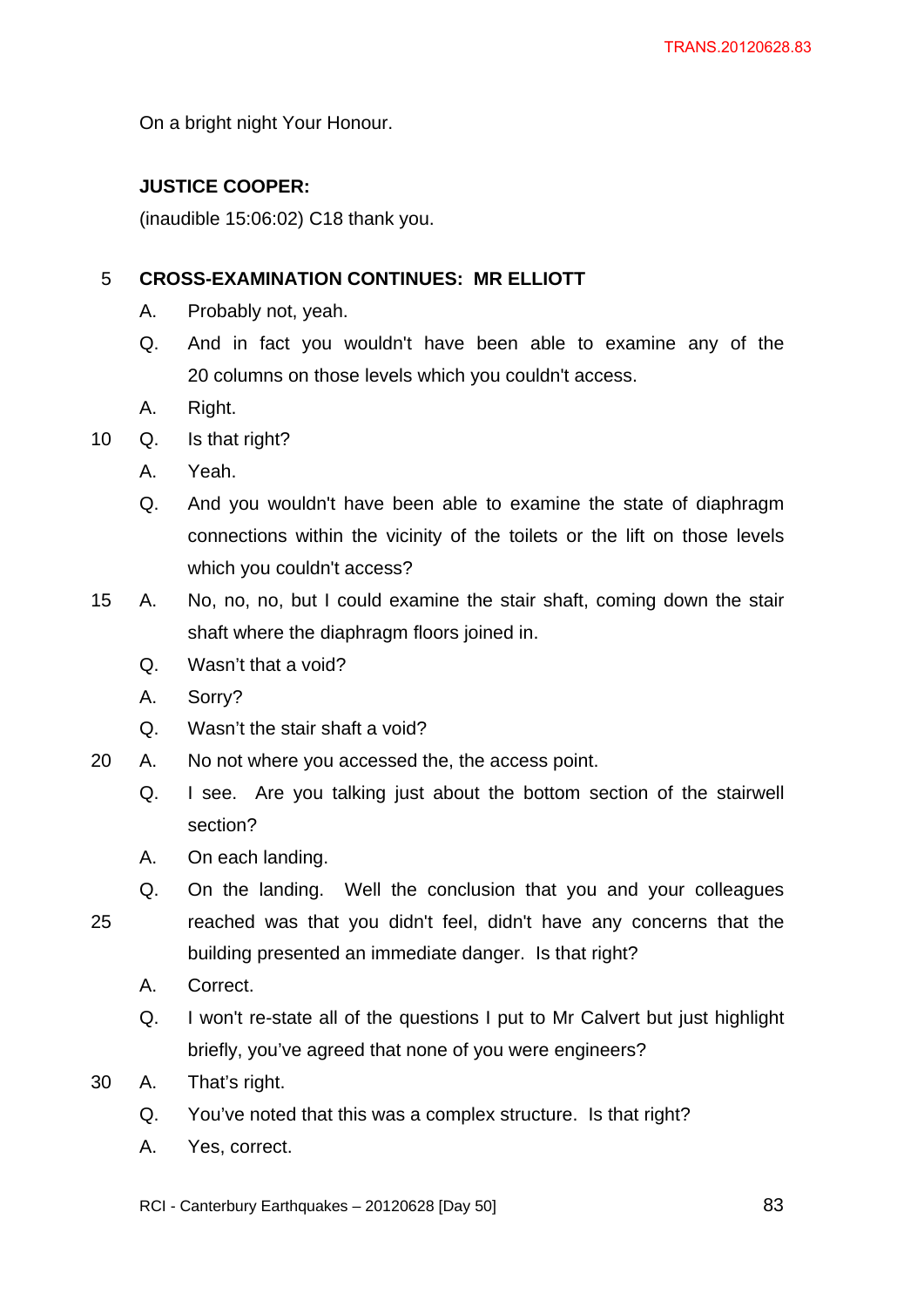- Q. And you've acknowledged that you couldn't access all of the important, structural areas of the building.
- A. Right.

10

15

Q. So would you accept in those circumstances that you really weren't in a position to make a reliable assessment of whether the building presented an immediate danger to occupants?

A. I think we, we saw quite a few important columns down in the basement area around the carparking area. We saw the structural core. We saw the diaphragm connections on those, on the stair shaft. We didn't see any, any structural damage in those areas and in our view the, the whole stair shaft as whole had performed pretty well and for that reason, and the columns we saw down below in the carpark certainly didn't indicate any stress to us.

Q. Correct me if I'm wrong but I think you've accepted that given that you've put a green placard on the building –

A. Yep.

Q. – until an engineer actually came through to look at the building your opinion about safety could not be verified by an engineer. Is that right?

A. Yeah.

20 Q. Would you agree that instead of putting a green placard on the building what you should have done was to have said to the occupants, we're not engineers, we don't have enough expertise or information to say that this building can be occupied.

25 A. Mmm. That's a good question. Hindsight's a wonderful thing and perhaps that could have been considered at the time but at the time we were comfortable with what we saw.

Q. Thank you.

# **RE-EXAMINATION: MR WALLACE**

- 30 Q. Just one issue Mr Flewellen. You mentioned when you were down looking underneath that lowest floor level at the crack that had been identified –
	- A. Yes.

RCI - Canterbury Earthquakes – 20120628 [Day 50]

<u>84 and 2001 and 2001 and 2001 and 2001 and 2001 and 2001 and 2001 and 2001 and 2001 and 2001 and 2001 and 200</u>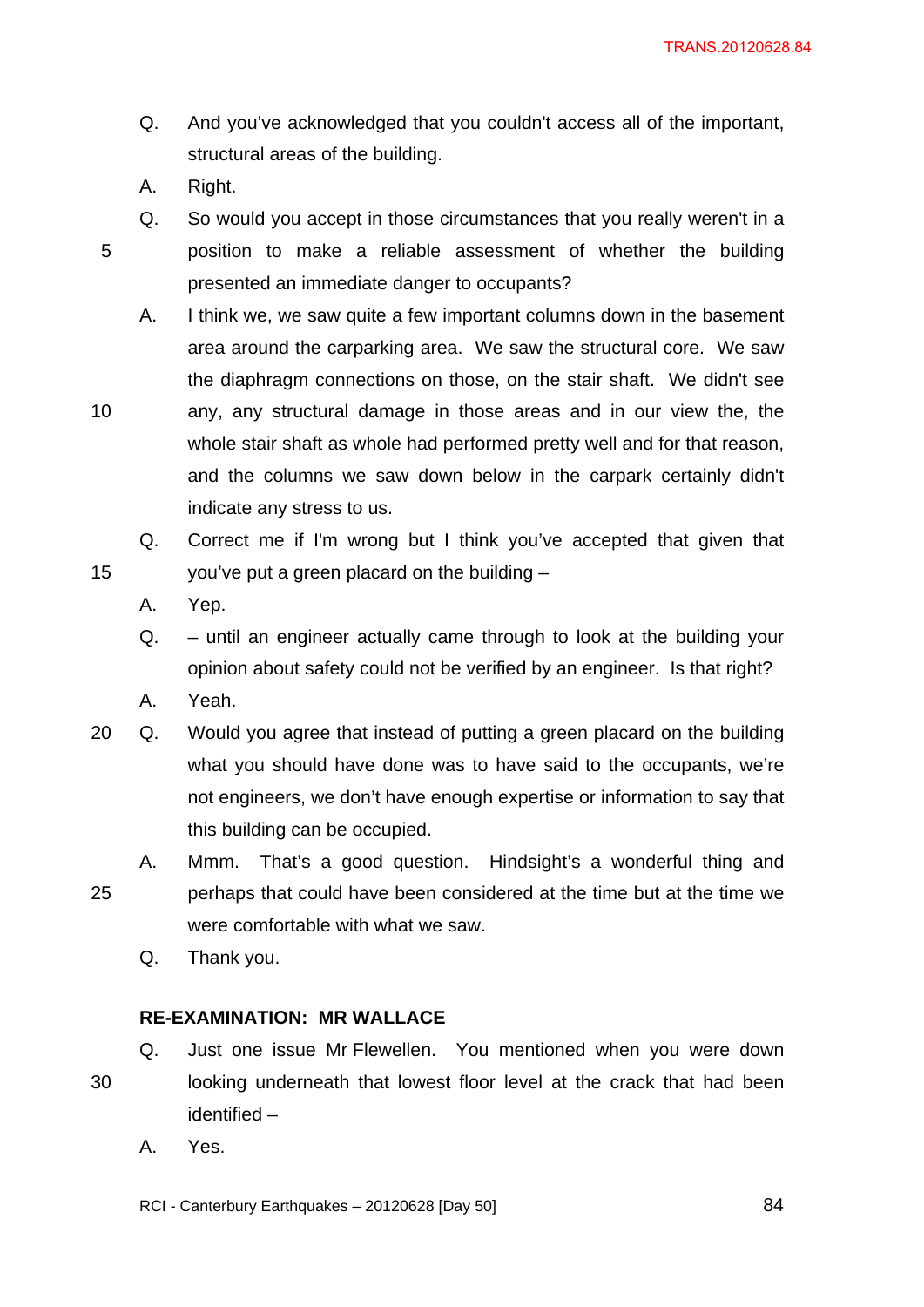- Q. by Mr Simson you were relying on borrowed light there under that floor.
- A. Sure.
- Q. Was that the case in the rest of the stair shaft or was that stair shaft lit?
- 5 A. I had no problems with the lighting in the stair shaft.
	- $Q.$  So the lighting was suitable to be able to  $-$
	- A. Suitable for me to be able to make a call.

# **QUESTIONS FROM COMMISSIONERS FENWICK AND CARTER – NIL**

# **QUESTIONS FROM JUSTICE COOPER:**

- 10 Q. In paragraph 10 of your statement you say that Mr McCarthy came to you. He said there were no engineers available to conduct any further rapid assessment but there was an urgent need to rapidly assess three particular buildings. Do you see that?
	- A. Yes.
- 15 Q. And then you say he did not say why there was urgency.
	- A. That's right.
	- Q. And that it was out of the ordinary to be directed to conduct this assessment without an engineer. You say that at the end of the paragraph.
- 20 A. Mmm.
	- Q. So putting all that together did you, did you ask him why you were being put in this unusual position?
	- A. Not particularly no, no, we didn't and –
	- Q. You didn't ask him for an explanation as to, as to why there was urgency?
		- A. No we didn't, we just got on with the job quite frankly.

1512

- Q. And you didn't ask yourself the question either?
- 30 A. Well, to be quite honest we actually didn't know what buildings we were going to at that time either and if we'd actually known what buildings we were going to we would have probably asked some harder questions.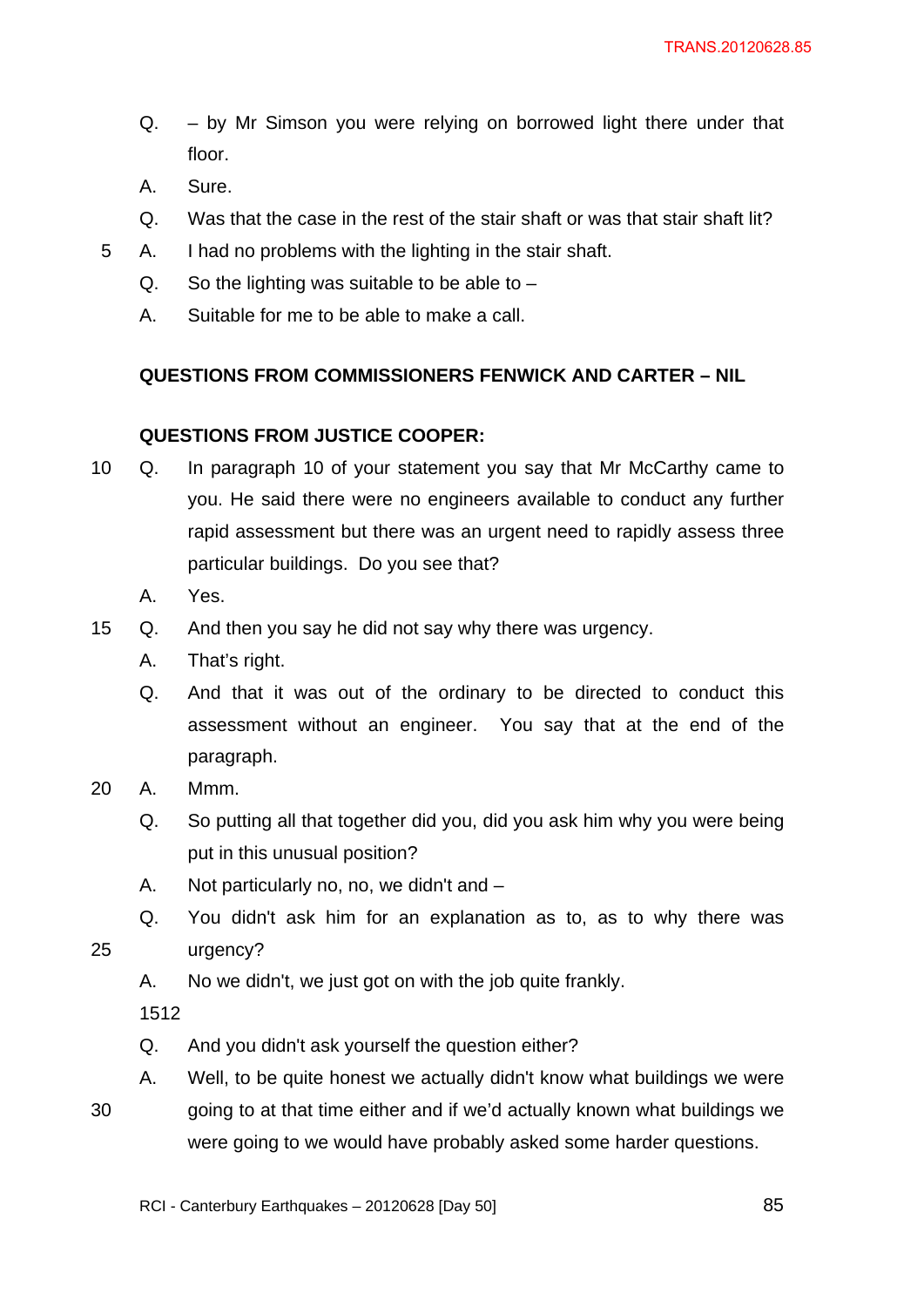- Q. You were going to buildings you didn't know, with urgency, without an engineer and it didn't occur to you to ask what all the fuss was about?
- A. Pretty much I mean like I say we are in a state of emergency and resources were stretched and we just thought we were doing our bit.

## 5 **WITNESS EXCUSED**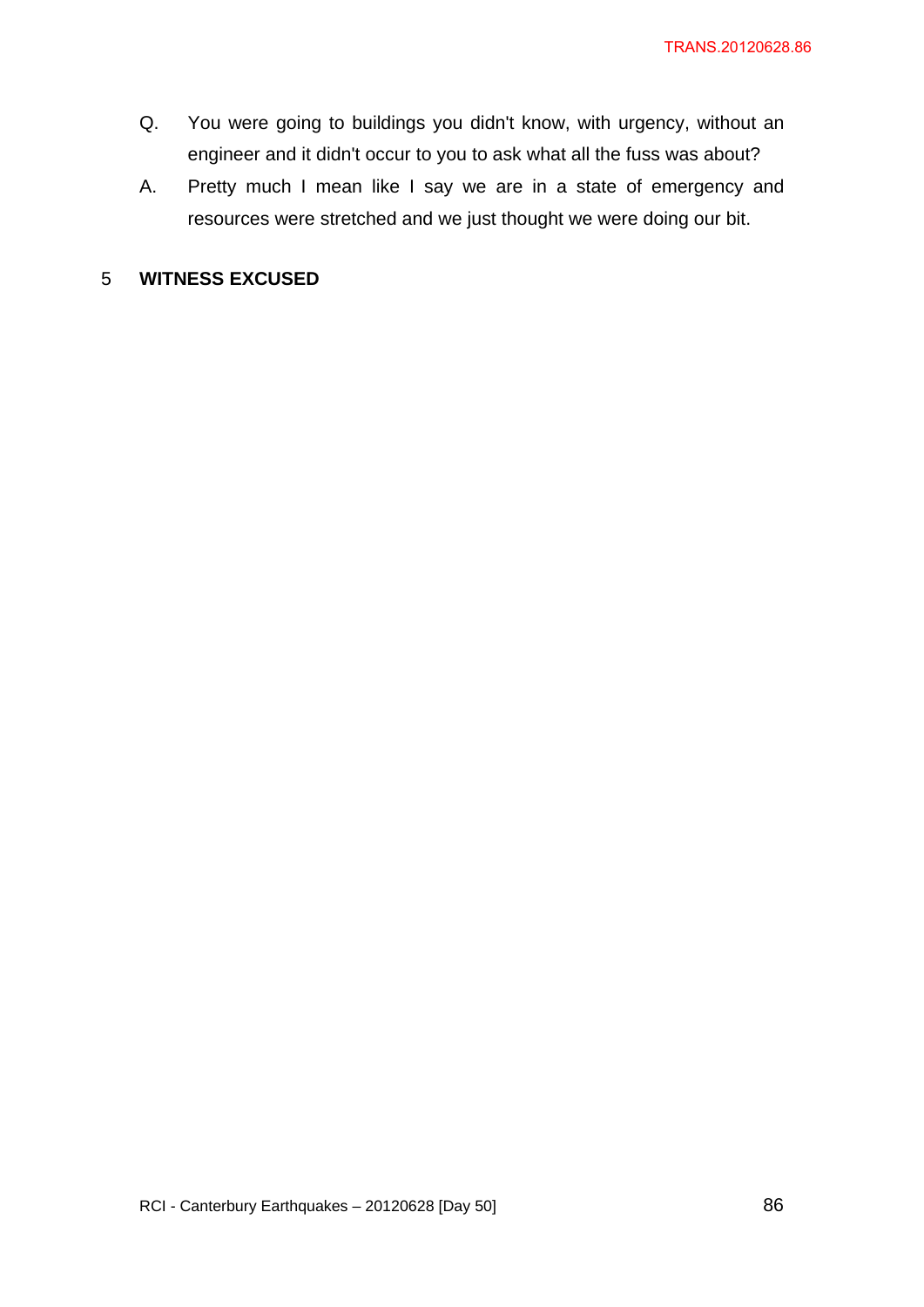### **MR LESTER CALLS**

## **RUSSELL JAMES SIMSON (AFFIRMED)**

- Q. Your full name is Russell James Simson and you are a building consent officer at the Christchurch City Council?
- 5 A. Yes.
	- Q. Would you please read your brief of evidence starting at paragraph 1?
- 10 15 A. I am 59 years old and have worked for the Christchurch City Council since June 1992 as a building inspector for 13 years and a consent officer for seven years. I hold the formal position of building consent officer within the Building Operations Unit of the Christchurch City Council. My formal qualifications are New Zealand Certificate in Building. I am a certifying plumber, certifying gas fitter and a certifying drainlayer. My experience in the construction industry is for the whole of my working life both in residential and commercial construction. I have worked on some of the city's largest projects both as a foreman tradesman and as the council's building inspector, often with Dave Flewellen. Sadly, many of these buildings have now been removed from the city skyline.
- 20 25 30 I have been asked to give evidence in respect of the inspection of the CTV building on the  $7<sup>th</sup>$  of September 2010. I previously made a file note of my recollection of my CTV inspection and that is dated 15 September 2011. When I was first asked to recall this inspection I initially thought that it had had occurred on Monday the  $6<sup>th</sup>$  of September but note from the date of the rapid assessment form that the inspection was on the  $7<sup>th</sup>$  of September. As I am sure that I only went to the CTV building once I accept that the inspection was Tuesday the  $7<sup>th</sup>$  of September 2010. I have to say at the outset that my recollection of this inspection is not particularly clear. I initially thought that I had inspected with Dave Flewellen and Bernie van Haandel. That was not correct and it was Graeme Calvert who was the third officer and it was Graeme who completed the rapid assessment form for the CTV building. I had been out with Bernie van Haandel on a number of inspections and with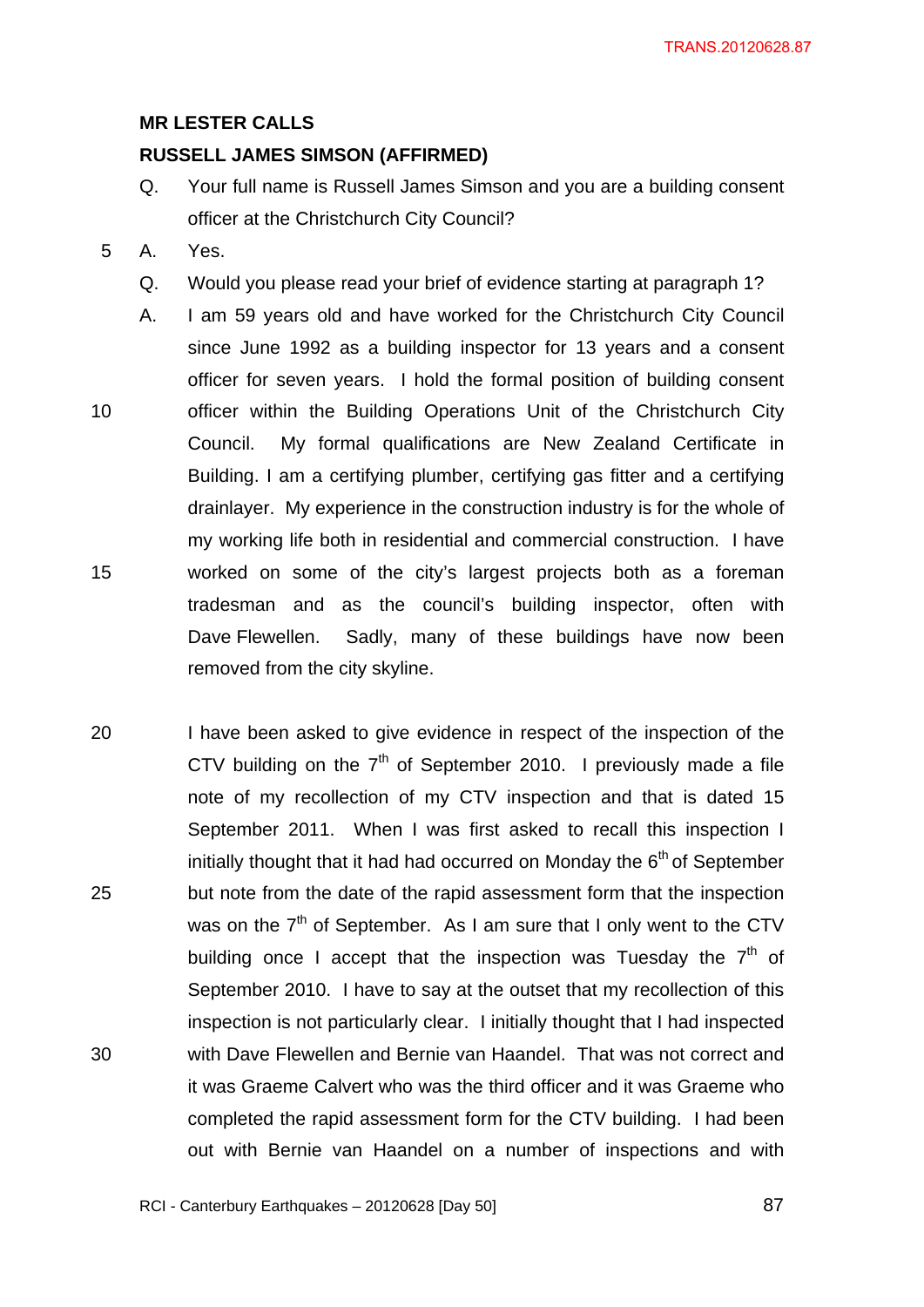Graeme Calvert on a number of inspections, hence the confusion. None of us kept any personal records of inspections undertaken. In the days and weeks following the  $4<sup>th</sup>$  of September earthquake up until the 22<sup>nd</sup> February earthquake I possibly inspected over 100 buildings at a guess. Post 22 February I was involved in building inspections over many months. Distinguishing this inspection from the hundreds of others I completed is not easy.

5

- 10 15 20 25 In the days after the  $4<sup>th</sup>$  of September earthquake I was operating along with other council staff from the Christchurch Art Gallery. While I do not have a clear recollection of that particular morning, it is likely that the three of us were at the Art Gallery waiting for an assignment where we were sent to check out buildings that were allocated to us. We were not accompanied by an engineer on this visit. On this day the three of us went to look at three specific buildings. The Oxford Terrace Baptist Church, the building opposite Latimer Lodge and the CTV building. I do not recall clearly what time of the day we were sent out. We were not given any specific instructions in regard of any of the buildings. We were not given any building specific documentation and had with us only one clipboard with the forms for inspections. There were briefings held at the Art Gallery which took place around the main staircase. I do not recall if there was a briefing on the morning of the  $7<sup>th</sup>$  of September. The briefings in the first few days generally related to where to go, our own safety and were a brief overview to determine which buildings needed further investigation. The concept was that there were too many buildings to do all of them thoroughly so we were to determine which were to have priority for detailed inspections, investigations.
- 30 The three of us walked from the Art Gallery around the river to Oxford Terrace Baptist Church then to Latimer Square and then to the CTV building. I do not recall who sent us out on that inspection or specifically what gave rise to instruction to inspect these buildings. The instructions would have come from someone working in the Art Gallery.

<u>and the contract of the contract of the contract of the contract of the contract of the contract of the contract of the contract of the contract of the contract of the contract of the contract of the contract of the contr</u>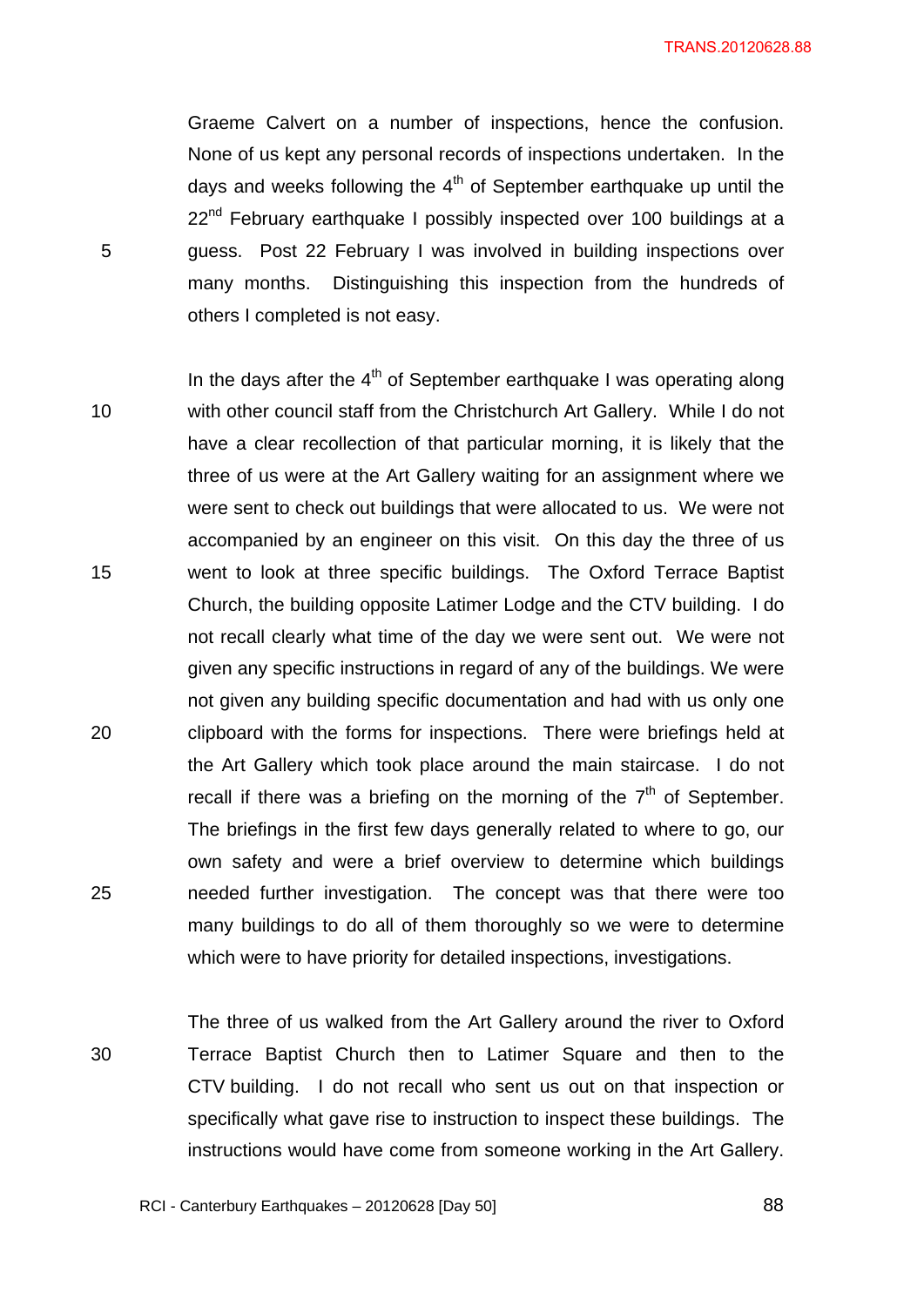I assumed that there must have been some initial concern about the buildings we were sent to inspect. I had not received any specific training in respect of carrying out assessments. Employees of the council are inspected to make themselves available for civil defence work. This had not been relevant prior to September 2010. Civil defence training was held on the weekends and I was not required to attend any training sessions. My specific understanding of the placard system was limited at that time. Even those who had been to civil defence training sessions were unsure as to exactly what our specific duties were. We were left to second guess and to use our combined experience as to what was safe or otherwise. Engineers with whom I later inspected other buildings were unsure as to what extent we were to inspect/evaluate each building. This situation still existed after the February  $22<sup>nd</sup>$  events. This inspection was only a few days after the first earthquake and I cannot say that I had a good understanding of the distinction between the different placards. For my own part, I was inspecting against my knowledge of buildings to visually identify if there was any obvious damage or immediate risk to the buildings collapsing. The key issue for me as to whether it was safe for people to be in a building. I saw the inspection as a screening test to sort out those buildings which were plainly dangerous, those which were safe and those which required further investigation.

5

10

15

20

25 30 On the day the first building we visited was the Oxford Terrace Baptist Church and to the best of my recollection I filled out the form on that inspection and completed the red sticker. There was no one at the building but all of us were concerned as to, with what we saw as to the state of the building. It was obvious from the state of the building that it required a red sticker because it was, appeared to be an imminent risk of substantial collapse. We in fact drew straws as to who was going to put the sticker on the front of the building and I drew the short straw. I recall that the main doors of the front of the building beyond the large columns, was a place I did not want to linger. I approached the door

RCI - Canterbury Earthquakes – 20120628 [Day 50]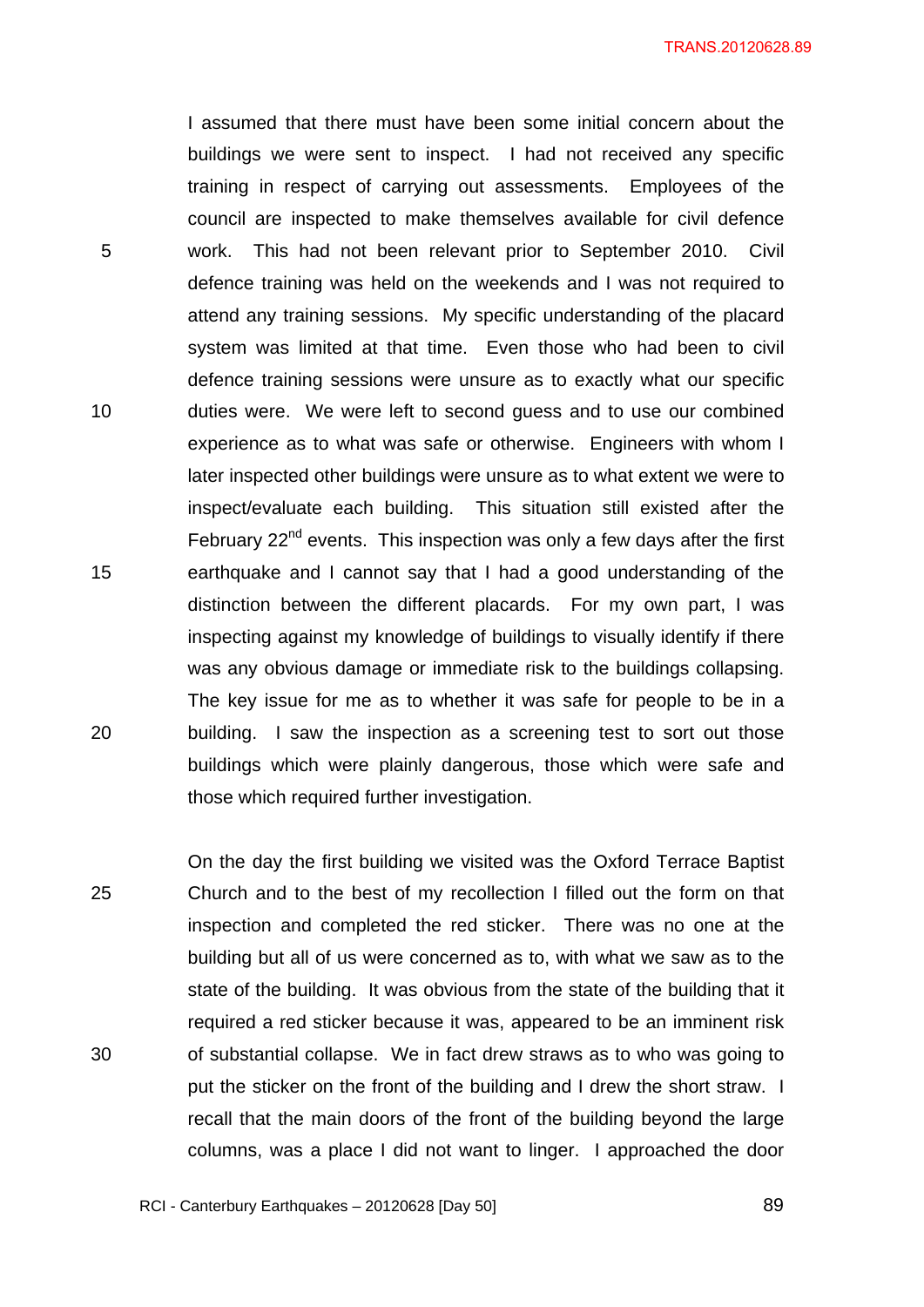from the side of the porch at the fire station end. I existed the same way as we agreed that area directly in front of the building would be the most dangerous place to be. Large chunks of detached masonry construction were precariously balanced at height and even any minor aftershock would have meant substantial collapse. Death to any person in this vicinity was a high probability. The area already had a temporary fencing and hazard tape. My recollection is that at this stage we were carrying out a level 1 assessment. As I understood it t the time level 2 assessments were completed with an engineer being present. We had both level 1 and level 2 forms with us. We also put up more emergency barrier tape at the church as we had brought rolls of tape with us from the Art Gallery.

1522

5

10

- 15 20 25 The next building we went to was Latimer Square, the former Blue Star Taxi 24 hour petrol building now owned by the Knight Family interests from Latimer Lodge over the road. I can recall this building was in serious disrepair also and some of the parapets had collapsed onto the footpath. We were not as concerned about the imminent collapse of the whole building as we had been with the Baptist Church but this also received a red sticker as there was masonry around where the parapets had fallen that was still at risk of falling. We arranged for a temporary fence to be installed to keep the public away from the area of falling masonry. We installed a red sticker here due to obvious further damage to the building and the risk to any public walking on the public street or footpath. At this time there was no red zone as there was after February the  $22^{nd}$ . Again at this point I cannot recall if this was a level 1 or a level 2 form that was used or which of us actually wrote the form out.
- 30 At the CTV building I recall that the CTV offices were open and people were working on the ground floor. I do not recall whether or not there was a green placard on the building already. At that time I had no knowledge as to whether there had been an earlier inspection of the

RCI - Canterbury Earthquakes – 20120628 [Day 50]

<u>90</u>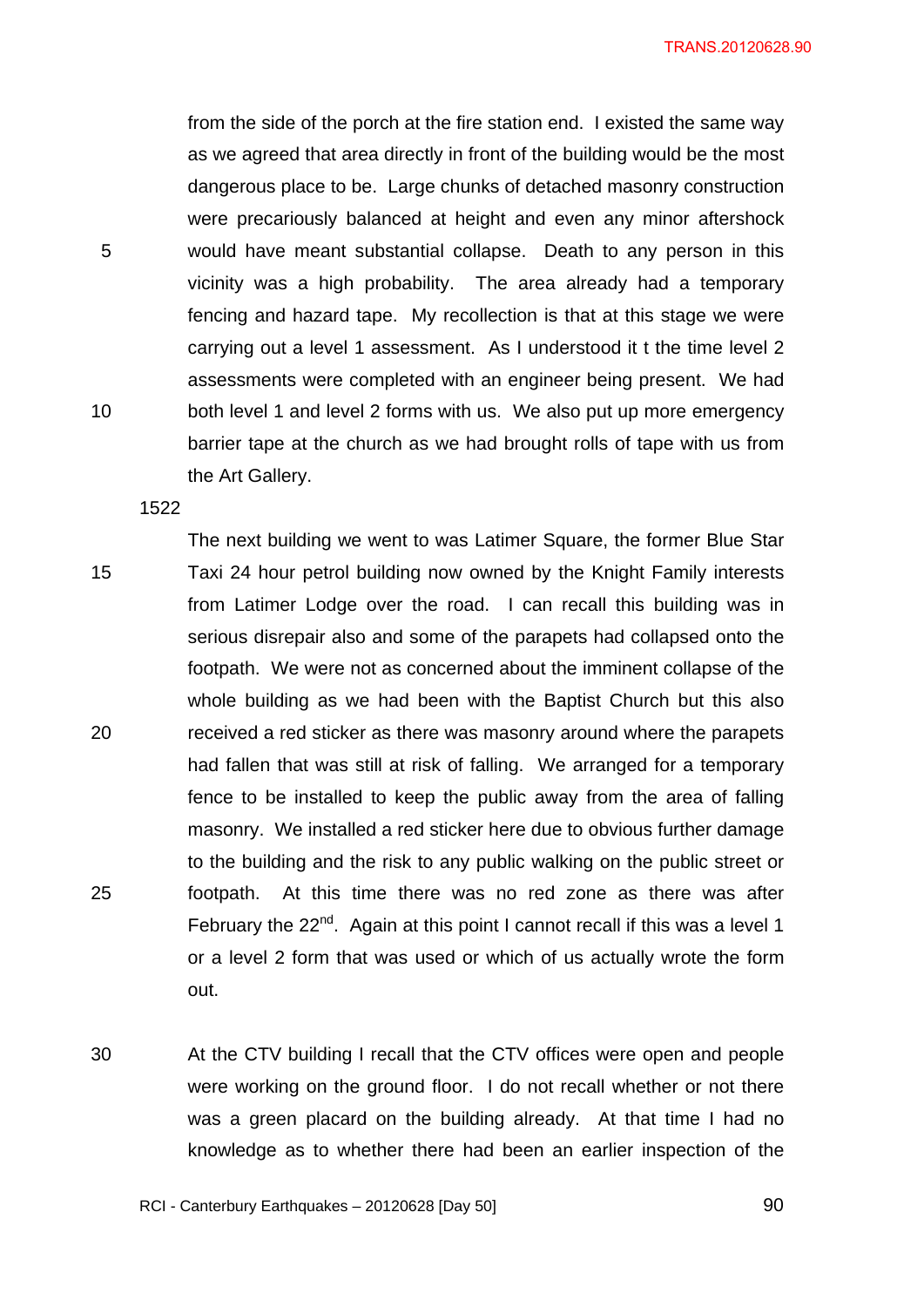building. I can recall that there was a receptionist in the foyer and that she without consulting anyone else said we could go where we needed to go. The three of us went through the CTV ground floor, through the studios and through another door into the stairwell. Part way through our walk through of the CTV premises we were joined by a man who I assumed was a more senior employee of CTV. He was not someone that I knew and I do not recall his name. At the time of the inspection I assumed the lift shaft was the structural core of the building. The stairwell was adjacent to the lift shaft. Dave and the male CTV employee and I entered the bottom of the stairwell. I went up I think as far as the first half landing as I recall noticing the looking on the underside of the stairs appeared to have parted from the wall. As the building had no basement and as I recall seeing the gap from the underside, it must have been on the first half landing. I recall it was a wall to the left of the stairs where the floor had pulled away. The gap I saw I've previously described as being large enough to put your fist in. Upon reflection I think that was somewhat of an exaggeration. Upon reflection it was more likely to have been around 20mm or so. For me the gap was enough to cause concern and was a factor that made me feel further examination was called for. Dave Flewellen the other man I have referred to did go higher up the stairs. I did not but they discovered that all the doors off the stairwell were locked. I do not know if Dave and the man accompanying him went all the way to the top of the stairs. I do not recall Graeme coming up the stairs. I recall bringing the gap to the attention of Dave Flewellen. I cannot recall the outcome of the discussion other than that Dave commenting the gap may have been old as he thought there was paint in the edge of the gap, in the inside of the gap. While Dave thought the gap may have been there for some time, we were not happy with the gap. I recall Dave saying the gap was not replicated further up the stairs. We exited the stairwell and went out a different entrance to the one we had entered the building. We went out into a carpark under the building where there were something like a security grill and from there out and we, myself, Dave

5

10

15

20

25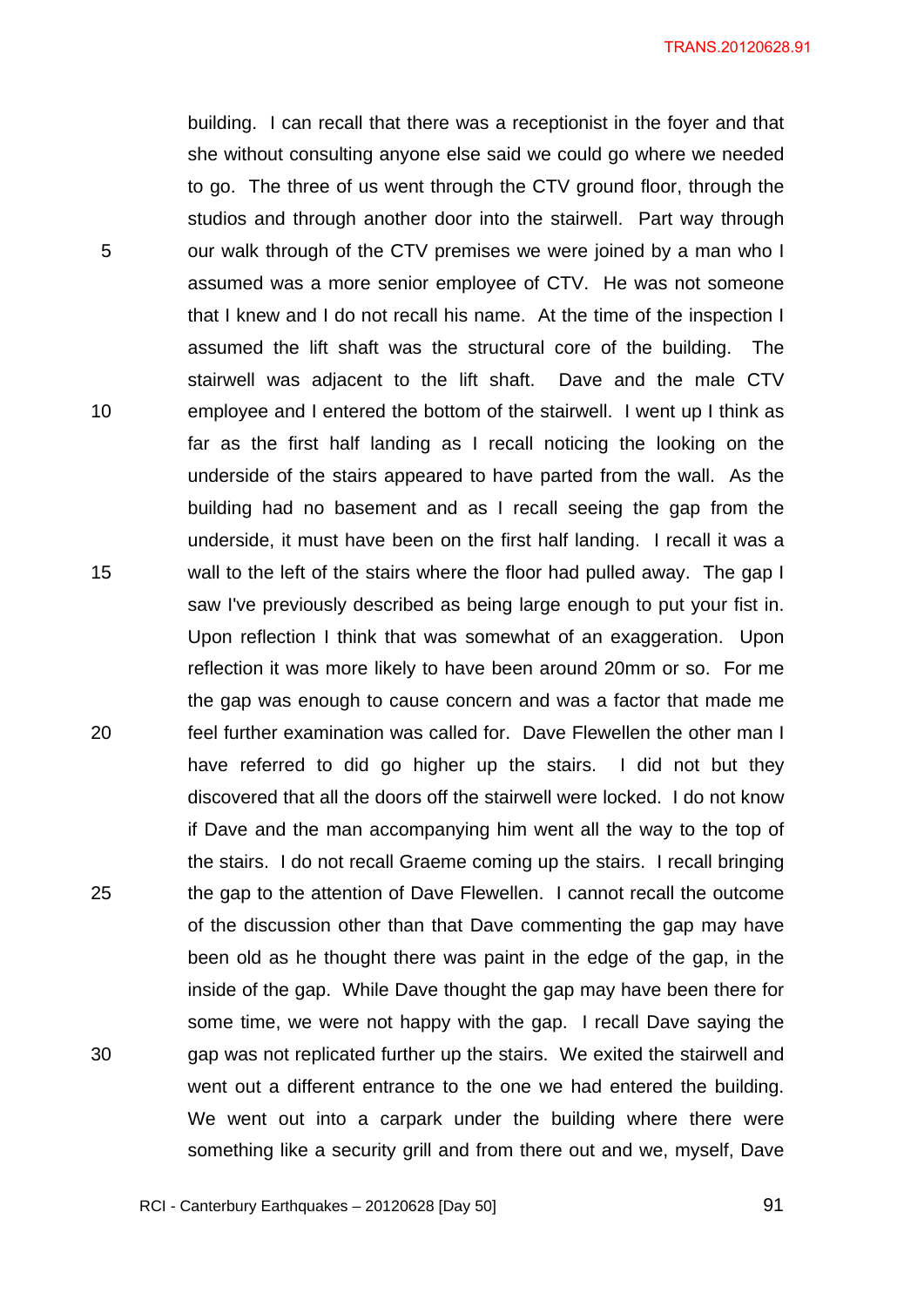and Graeme stood in the open on Cashel Street for a discussion. The CTV staff member had gone back through the studio area. My memory of the discussion is not good. I have a recollection that we were going to put a red placard on the building and while that remains my recollection I am not sure that that cannot be right. I have come to the view that my recollection is not right because during this inspection and indeed all the inspections I carried out there was no disagreement between me and my fellow inspectors. I'm aware that Graeme completed the assessment form as a green placard and I cannot imagine he would have done that if we had agreed to make it a red placard. There was certainly no disagreement at that time. Secondly nothing about the inspection suggested to me any imminent danger. We had no feeling or concern that the building was at risk of imminent collapse or there was immediate danger to the occupants of the building. It is now hard to explain how, what were partly instinctive or intuitive decisions about the buildings were made. Having been immersed in commercial construction for a long time we relied on our experience and instincts during inspections. Equally we had a feel for issues that we knew we were not able to determine. Exactly why we all believed an engineer should inspect the building is now hard to explain but it was related to the gap that we saw in the stairs, the fact that we could not get access to the upper floors because of the doors being locked (we had been instructed not to use lifts in any building) the size of the building and the method of construction and complexity of the building. Again I could not see what weighting was given to each factor but our overall assessment was that an engineer should look at the building. I don't recall inspecting at this time any other buildings with a similar design to the CTV building. As a rule of thumb we assumed the larger the building the more important it was to know the specifics of the structural design because in short the bigger they are the more complex they are. However this was an assessment for an engineer. After our discussion on the footpath we went back into the building. We went back into the CTV building and talked to the receptionist. She went and got someone

5

10

15

20

25

30

<u>92</u>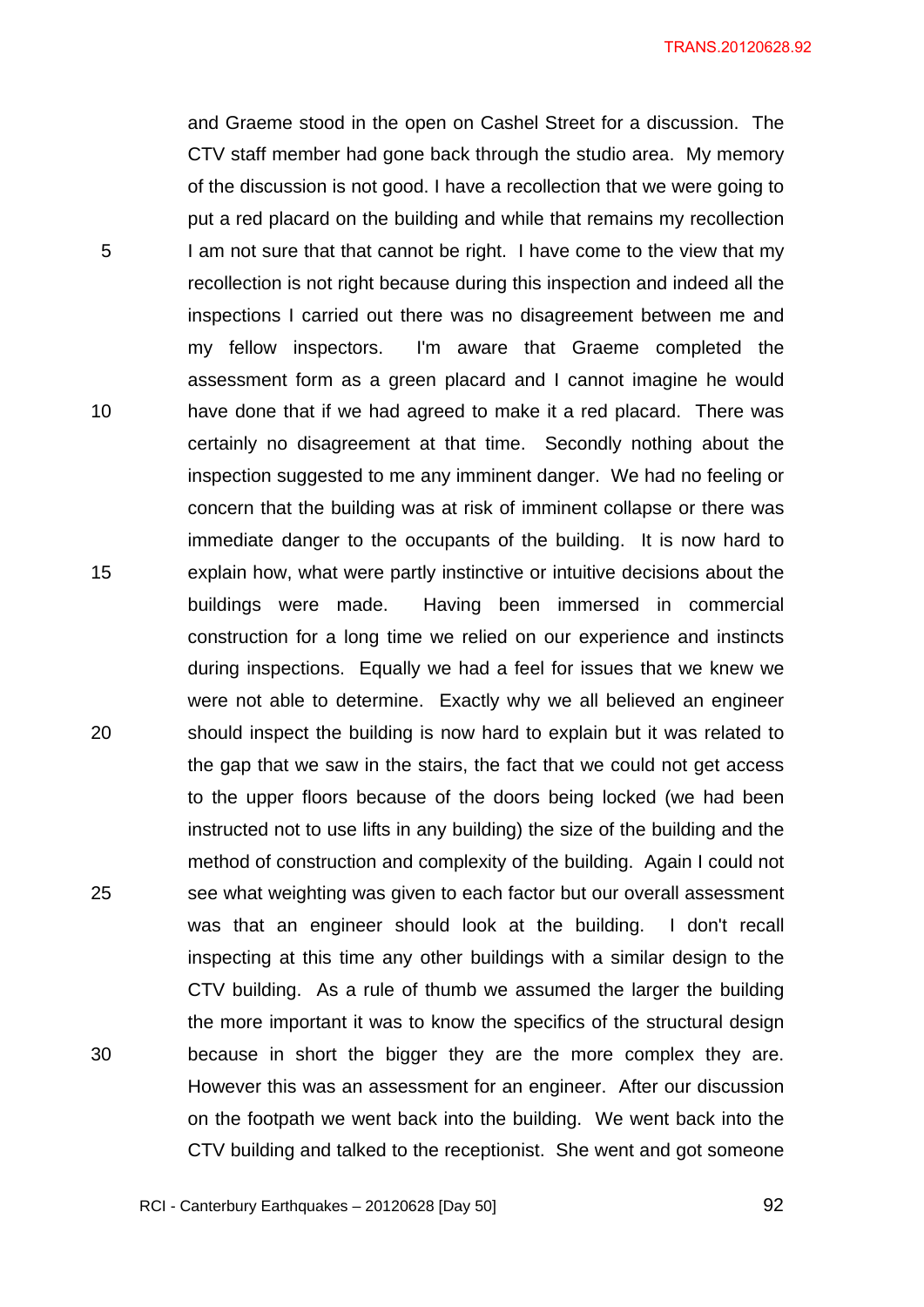else, a male, but again I cannot be sure if it was the same person who accompanied us to the stairwell earlier. I do not recall this person's name or position in the organisation but felt he was a person with some authority. I did most of the talking, I conveyed to the receptionist and the man who was there that the building needed to be checked by a structural engineer. The man who was there said that they would get it checked immediately and I remember explaining to him the urgency of the matter due to the size and complexity of the building. I would have referred to urgency because we believed there were matters that a full engineering assessment would investigate that we were not qualified to do. We were not sent out to do the same job that an engineer would. I recall telling him it might be best if everyone left the building until it was deemed safe. The upper floors were at that time unoccupied. This was precautionary advice rather than because we thought there was any immediate danger. I recall that the man said he would deal with it and get hold of the building owner for the building owner to arrange for a structural engineer to visit. I had told him it was the responsibility of the building owner to organise the engineer's inspection. We left reassured that the inspection would be organised. From there we went back to the Art Gallery. Graeme handed in the inspection forms as they were all on one clipboard as I've said earlier. I do not recall whether a placard was put on the building that day. Personally I did not put a placard on the CTV building during that inspection. I don't recall seeing any cracks in plasterboard or any broken windows during the inspection. There were comparatively few broken windows across the city in September and I think I would have recalled if I'd seen a broken window at CTV building. I have no specific recollection of any fallen ceiling tiles, but this was more common after February the 22<sup>nd</sup> than after the September 4 event. The damage that we saw in the stairwell I have already described and as I said, this was a factor that reinforced in our minds the need for an engineering inspection. While I have said my detailed recollection of the inspection is not good, I am clear from the parts of the building that we had been able to inspect, I left the building feeling that it didn't pose any

5

10

15

20

25

30

<u>93</u>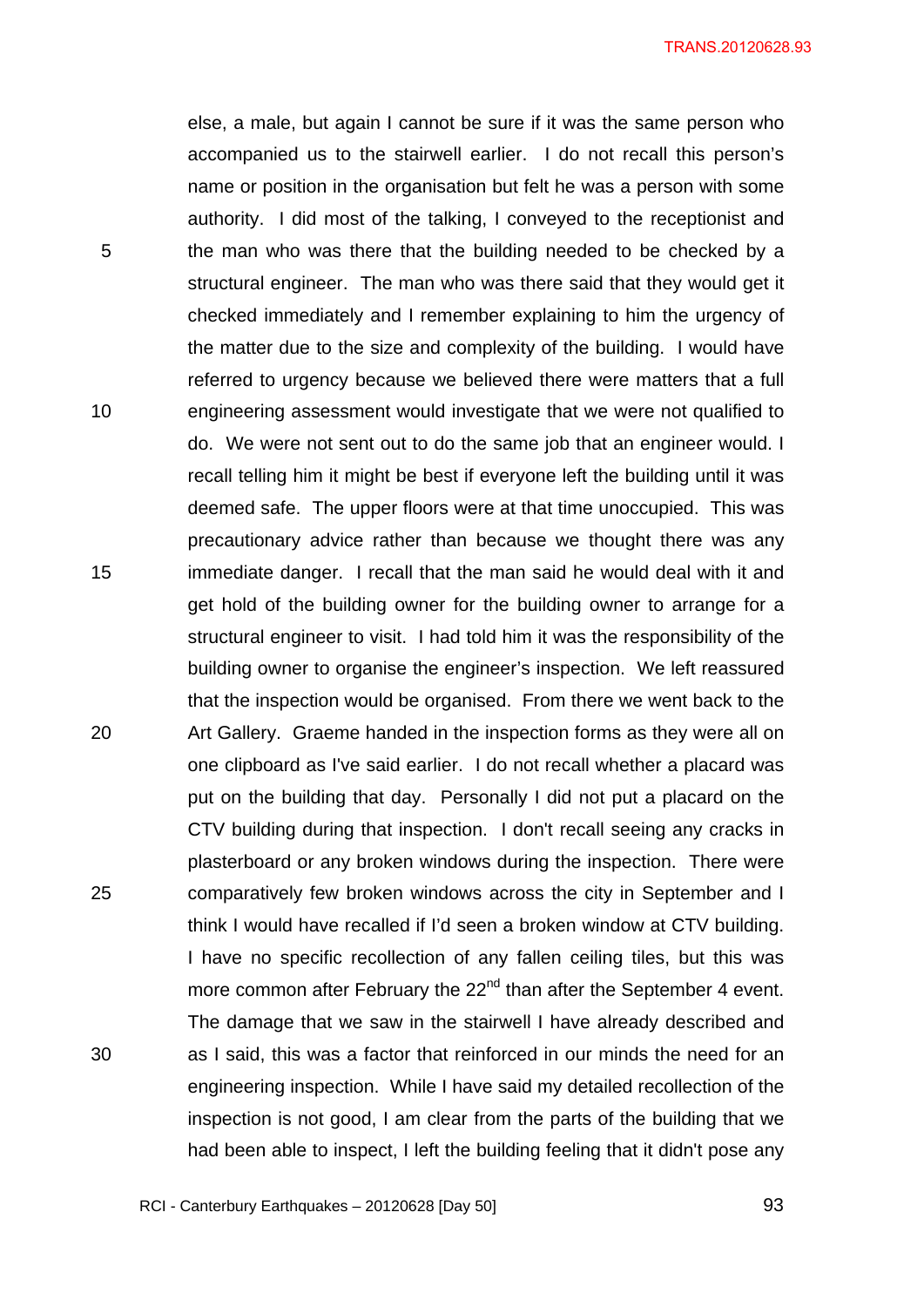immediate danger. For me that was the practical purpose of our inspections. By the  $7<sup>th</sup>$  of September there had been many further aftershocks and we assumed they would continue. I was thinking of in terms of whether aftershocks would cause a collapse or items to fall from the building to the footpath. My focus was looking at the damage the building had already sustained and in particular whether that would be worsened by aftershocks. I was looking for damage to the building generally. I did not specifically have regard to information about the likelihood location and extents of further aftershocks, but as I have said, assumed there would be further aftershocks. I did not consider the detail of those aftershocks. I didn't personally complete any of the paperwork in respect of the CTV building. The three of us took it in turns completing the documentation of the buildings we inspected and had total confidence in each other in that regard.

15 **COMMISSION ADJOURNS: 3.31 PM** 

## **COMMISSION RESUMES: 3.51 PM**

## **CROSS-EXAMINATION: MR SHAMY, MR WALLACE AND MR REID - NIL**

### 20 **CROSS-EXAMINATION: MR PALMER**

- Q. Mr Simson, Mr Calvert referred to, in his evidence, the presence of broken panes of glass or cosmetic damage that he may have seen, neither caused him concern. You may recall his evidence in that respect?
- 25 A. Yes.

5

- Q. There were times during the inspection where Mr Calvert and you were separated from each other weren't there?
- A. Yes.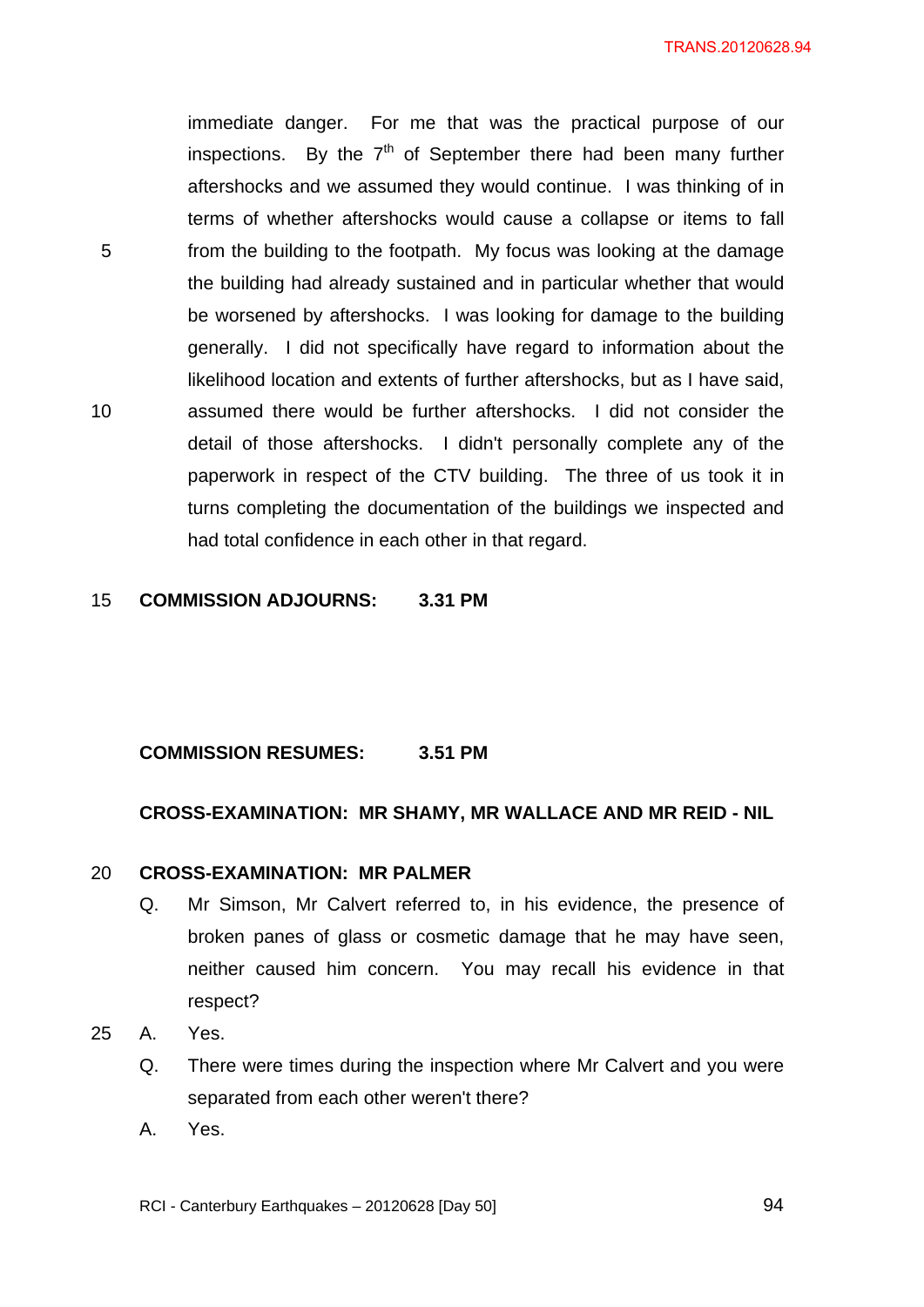- Q. When you were I think at the bottom of the stairs with Mr Flewellen to your knowledge was Mr Calvert outside somewhere?
- A. I believe he went outside but I can't be 100% certain.
- Q. Thank you. Were you aware that there was a language school in the building when you inspected?
- A. Not at that time.
- Q. And you will recall the photographs taken from the Cashel Street side, the southern side along the, there's a stairwell going up the outside of the building or up the outside of the building.
- 10 A. Yes.

- Q. Did you or any of your colleagues go up that, that set of stairs?
- A. No we didn't but I believe that that actually, because it was only an egress stair, it was actually locked from the outside and was only accessible from internally.
- 15 Q. Thank you.
	- A. So that's probably why we didn't go up there.

## **CROSS-EXAMINATION: MR ZARIFEH**

- Q. Mr Simson is it fair from your evidence to conclude that the training that you received on the rapid assessment process was non-existent or minimal?
- A. Minimal.
- Q. And it essentially consisted of those briefings?
- A. Yes.

- Q. After the February earthquake?
- 25 A. That was all.
	- Q. And you said that you hadn't been required to attend any training sessions, that they were outside work hours. Do you think that if they'd been inside work hours that you would have benefited from them, looking back at –
- 30 A. In hindsight?
	- Q. Yes.
	- A. Significantly benefit if everybody had had a clearer understanding.
	- RCI Canterbury Earthquakes 20120628 [Day 50]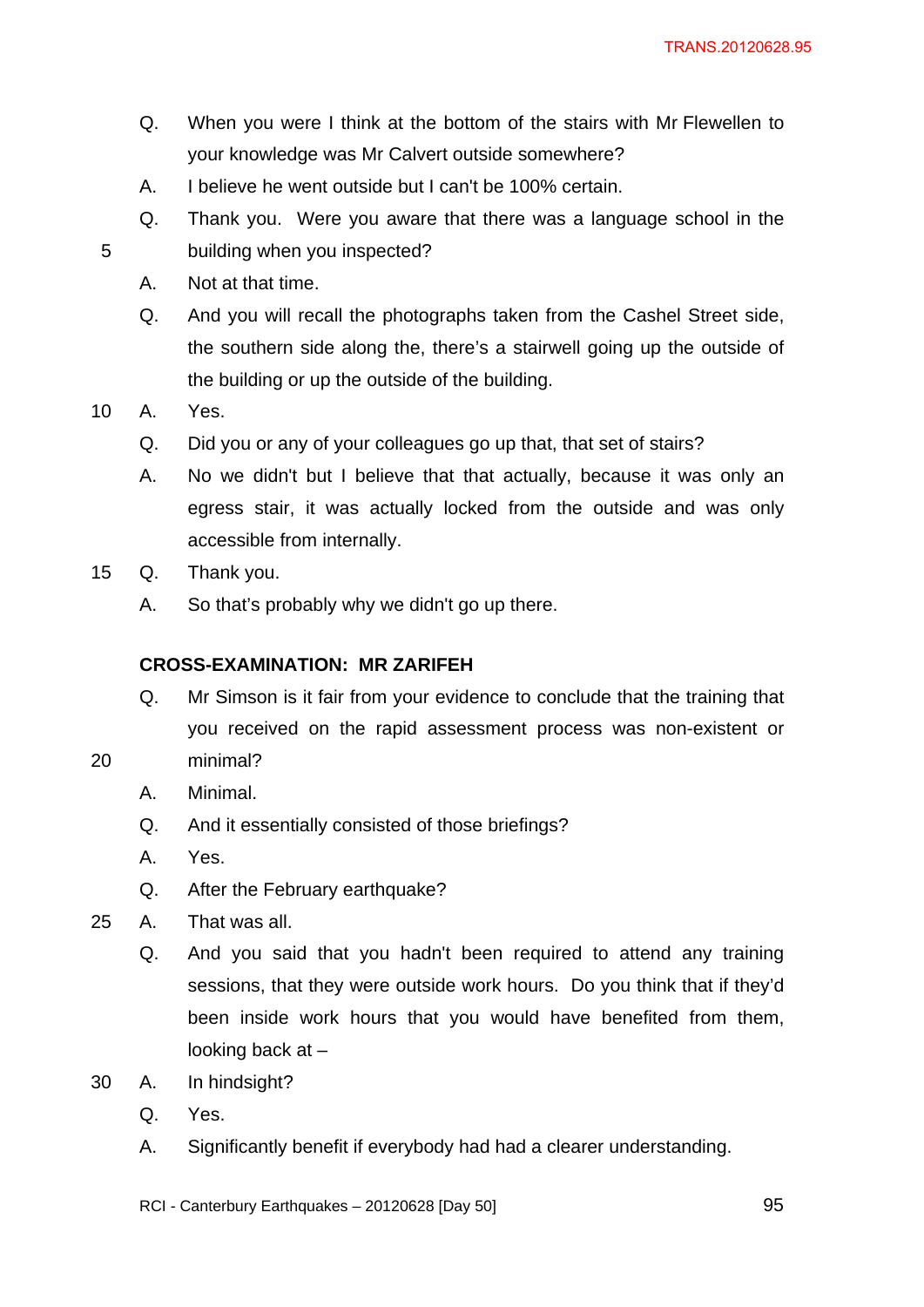- Q. Right.
- A. Because at the time we were trying to chip in and help.
- Q. I understand that but I'm, as you probably heard me questioning others, just trying to understand what lessons could be learnt in terms of training for the future.
- A. Yes.

- Q. Because you say that you were left to second guess and use your combined experience as to what was safe or otherwise.
- A. Yes.
- 10 Q. As opposed to being trained or told what to look for.
	- A. Well because we hadn't had sufficient training to, any specific training, we were left to our own devices to use common sense.
	- Q. Right but if we're looking to the future and if another large earthquake occurs somewhere and people like yourself as building inspectors are
- 15 called upon do you agree that it would be beneficial to have training in advance?
	- A. Yes and I believe that we did a lot better after February than we were after September.
	- Q. Because of the experience?
- 20 A. Because we'd had practice basically.
	- Q. And in September you said that engineers with whom you later inspected other buildings were unsure as to what extent you were to inspect or evaluate each building.
- 25 30 A. Yes after February I was assigned a block in the central city to assess and I had an engineer from Wellington with me who is a specific earthquake engineer. He designs upgrades, seismic upgrades and one of the difficulties we had, or I had, was that he wanted to spend forever on every little building whereas we had a whole block to do and I was trying to move him along. So he was also clearly unsure, or we were at variance, as to what level of, you know, assessment we were required. At that stage I believe we were only doing level 1s and so there was, the engineers were at, yeah, they were a little unsure as to where they were at as well.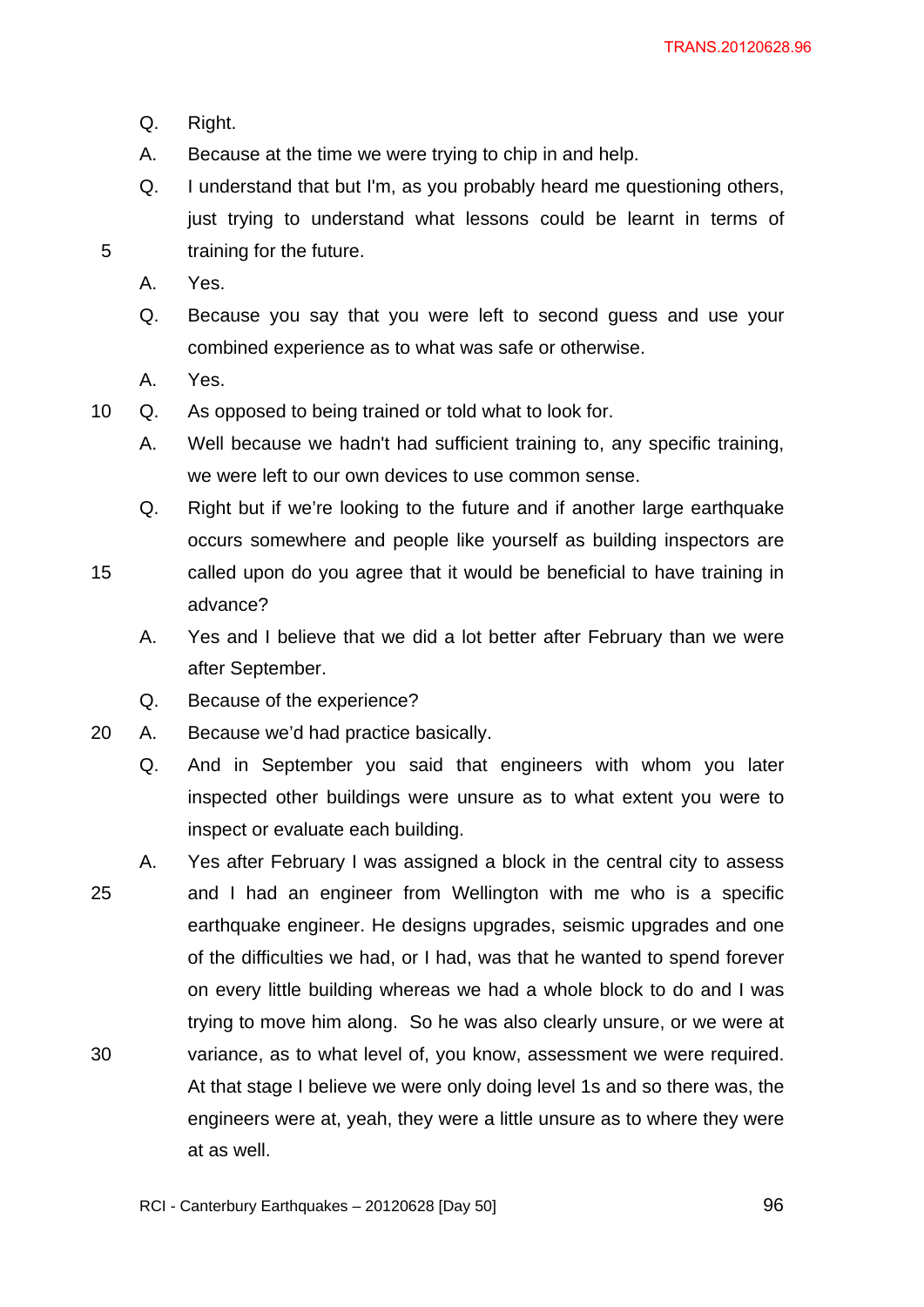- Q. Right. It sounds like from what you say that he was being more thorough than there was time, in your view, to be.
- A. Yes. He wanted to be incredibly thorough and I understand why.
- Q. Right.
- 5 A. But, you know.
	- Q. And do you think that looking back to those days after the September earthquake that there were other people doing a similar job to you that were similarly unsure of the processes?
	- A. Almost universally.
- 10 Q. Really?

- A. Yeah we were probably all going emotionally in the same direction but we were just at slightly different levels of understanding and the further we went through the process the more we came into line because we all talked to each other and you discovered that you had a misunderstanding or something. So as time went by the process got better.
- Q. What about understanding the distinction between the placards?
- A. I'd have to say in the first three days after the September event our distinction, or my distinction, was quite blurred.
- 20 Q. Right and again from your experience of working with others was that something unique to yourself or not?
	- A. No there was, I think that was a widely held view.
	- Q. And, again, something that perhaps advanced training might remedy.
- 25 A. Yes I mean we, we were training each other by default while we were waiting for assignments each morning as well as the briefing on the stairs in the Art Gallery we all talked to each and sort of between us we fine-tuned to make it work better.
	- Q. And was it different in February, after the February earthquake?
- 30 A. Well we had more knowledge by that stage because, because there'd been the September event and the Boxing Day event and so we'd had a couple of, you know, practice runs effectively for what became the, the most major event, February.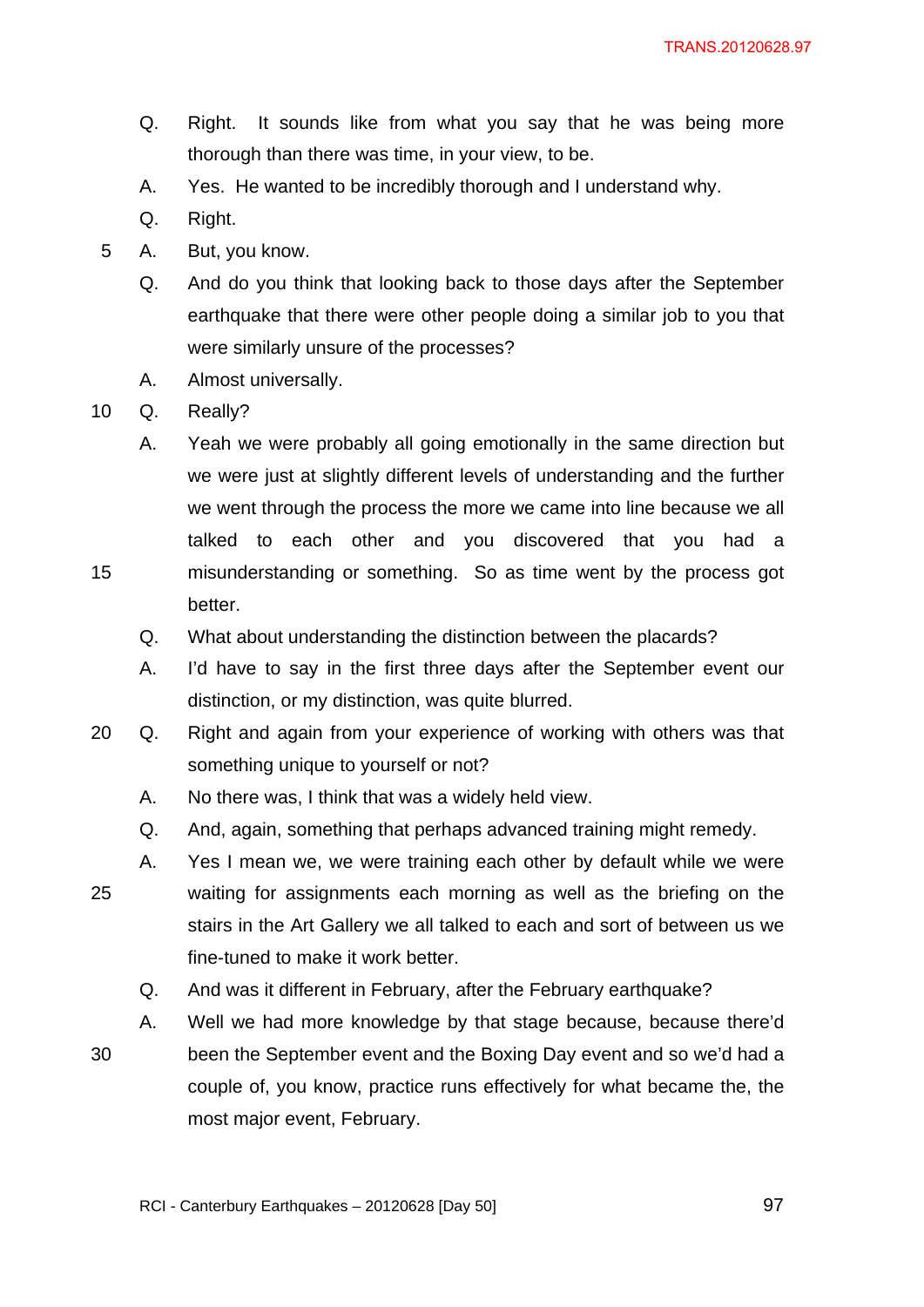- Q. In terms of the briefings or training sessions were they different after February?
- A. I can't be sure on that but it was just experience I think was a lot better by that stage. We had a clearer understanding as time went by of what we were supposed, you know required to do. We tried our best to do that.
- Q. Okay well just going back then to the  $7<sup>th</sup>$  of September 2010.
- A. Mmm.

10

- Q. Did you understand the difference between the red, yellow and green yourself – placards?
- A. Basically, yes but I couldn't say I had it, I've got a clearer understanding today than I had at that time.
- Q. Right I'm wanting to talk about at that time.
- A. At that time I had a general understanding.
- 15 Q. And you're looking for obvious damage?
	- A. Yes.
	- Q. And if something was obviously unsafe such as the church building you looked at before CTV.
	- A. Yeah.
- 20 Q. Then there was no issue, correct?
	- A. We, we had collective wisdom I, I think was the way we approached it.
	- Q. What about your understanding of the, when a level 2 was required?
	- A. For me personally that was probably a bit more blurred.

- 25 Q. In relation to the CTV inspection your memory's not clear as to how you came to be asked to go there?
	- A. At the time, initially I couldn't recall who it was that had sent us there. It's now been pointed out to me that it was Steve McCarthy and, yeah, I think that is probably correct.
- 30 Q. Okay well
	- A. Because I think the three, the three of us were standing there waiting for an assignment and there was a drastic shortage of engineers and Steve saw the three of us as being reasonably experienced practitioners and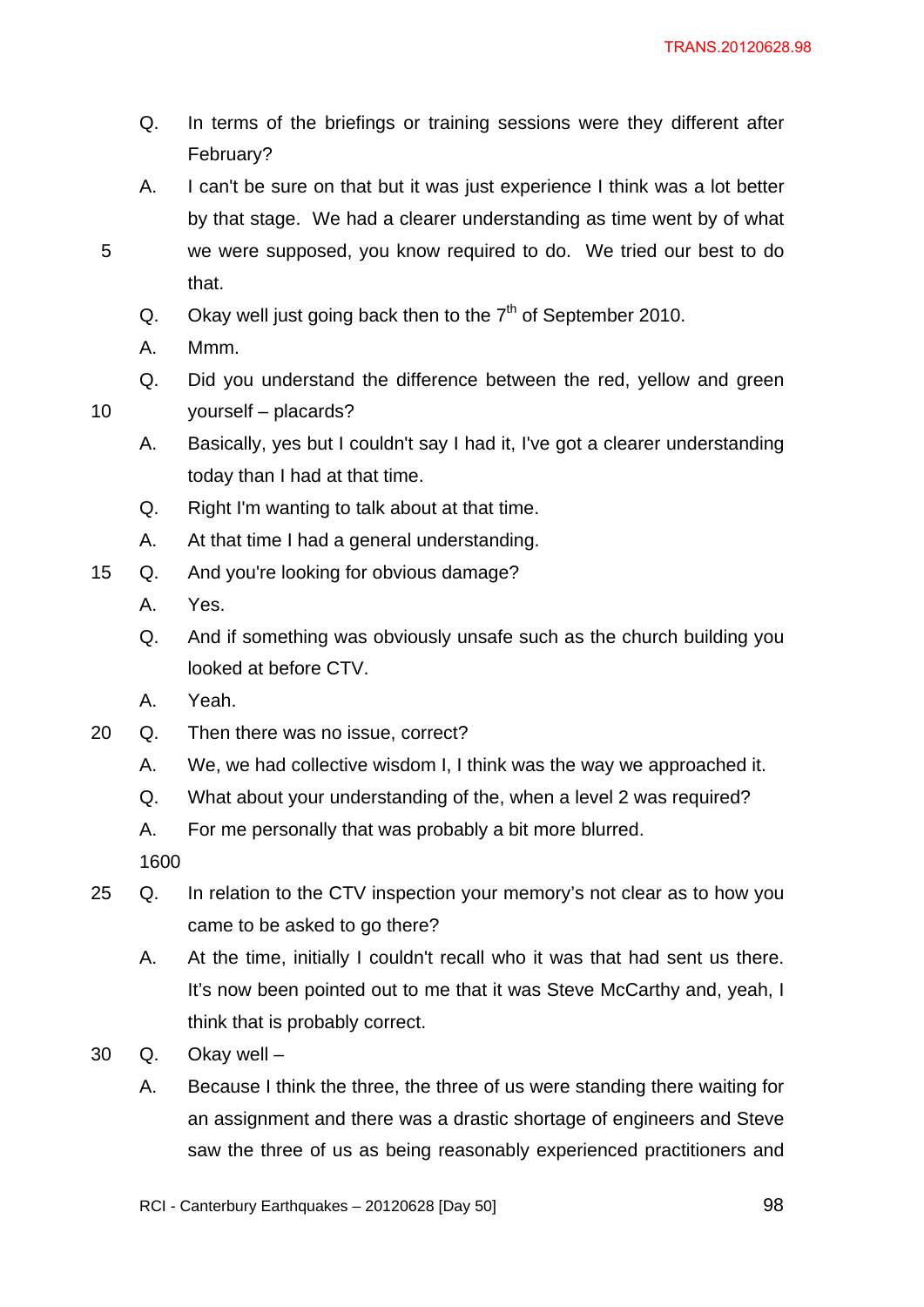said, "We put the three of you together. Your collective wisdom will perhaps help when there isn't an engineer and we need these jobs looked at."

Q. Okay. Just so we're clear. You're saying that that's what he thought. Did he actually say that to you at the time? Do you recall that?

A. I'm not sure.

5

15

25

- Q. All right. So you –
- A. Maybe I'm assuming there.
- 10 Q. All right. Well we just need to be careful about that. So Mr Flewellen's evidence is that he recalls it was Mr McCarthy that requested that you go there. You've heard Mr Flewellen's evidence, or read it, and that has helped you recall it you're saying?
	- A. Yes.
	- Q. And so you think that he's right, that you can recall Mr McCarthy asking
	- you but no more than that?
		- A. No more detail.
		- Q. No, okay. So you can't recall whether you knew it was going to be a level 2?
		- A. I can't be certain on that.
- 20 Q. All right. When you got to the CTV building though you would have known that it was a level 2, once you were there?
	- A. I, I hadn't specifically been instructed on that but by talking to the others I came to that conclusion once we got there.
	- Q. Right well surely you'd see a green placard, level 1 inspection on the door. You don't recall that?
	- A. I didn't, no I don't recall having seen it but it has been explained to me since that it wasn't actually on the door, it was on a window on the Madras Street side of the building.
	- Q. Okay but –
- 30 A. So I don't personally recall seeing it.
	- Q. But, well how was it then that you came to realise it was a level 2?
	- A. The complexity of the building was beyond what we would have normally been expected to make judgment on.

RCI - Canterbury Earthquakes – 20120628 [Day 50]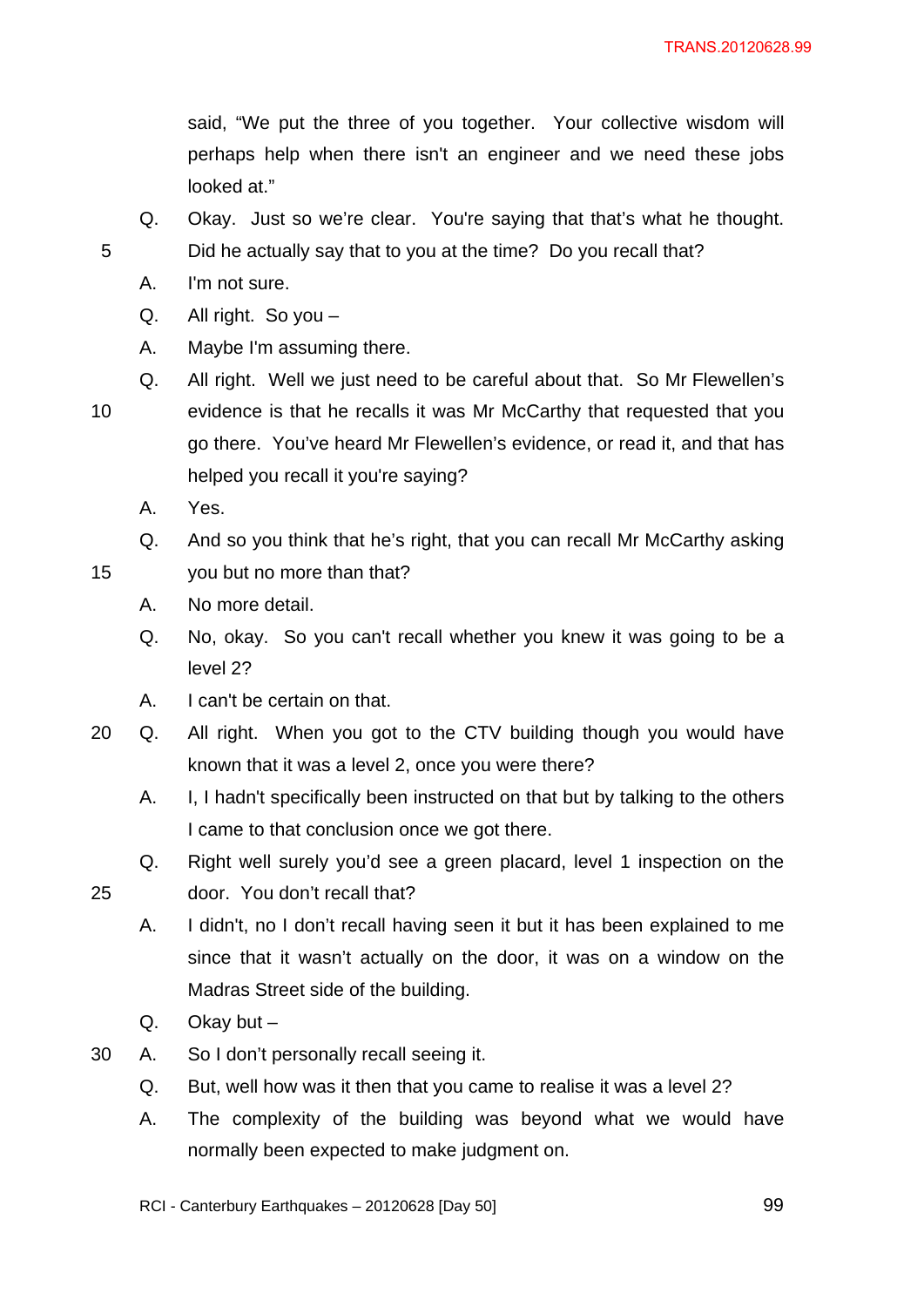- Q. Right but you get to the CTV building. You go inside. Correct?
- A. Yes.
- Q. Wouldn't that indicate it was going to be a level 2 if you're going inside to inspect it?
- 5 A. Prob yes, however, seeing we were there we were trying to do our bit for the war effort as it were and we thought we'd have a look through and see if there was anything obvious while we were there.
	- Q. I understand that but once you went inside you would be carrying out a level 2 as opposed to a level 1.
- 10 A. Yes because level 1 was external from the street. Level 2 was internal.
	- Q. And at that point when it became obvious that you were being required to do a level 2, from what you've said level 2 assessments on your understanding at the time required an engineer to be in the group. Correct?
- 15 A. Yes.
	- Q. And was that a fixed rule as far as your understanding?
	- A. Yes it was but I believe there was such a shortage of qualified engineers that, and there'd been a specific request for these three buildings we were sent to, that we were sent to give it our best shot.
- 20 Q. Well you're assuming that now?
	- A. Yes.

- Q. Yes. All right. Once you realised then that you were being asked to do a level 2 or you were having to do a level 2 rather and you haven't got an engineer with you and you see the kind of building it is did you have concerns?
- A. We were concerned that it was outside our scope because we're not engineers but all three of us have been in the building industry all our working lives and you can't help but pick up some engineering principles during that time. So, you know, you sort of, you've got a bit of a gut feeling for, for how a building works and – but we quickly, when we couldn't get access to the floors we basically baled part way through because (a) we couldn't do it because we didn't have the expertise, and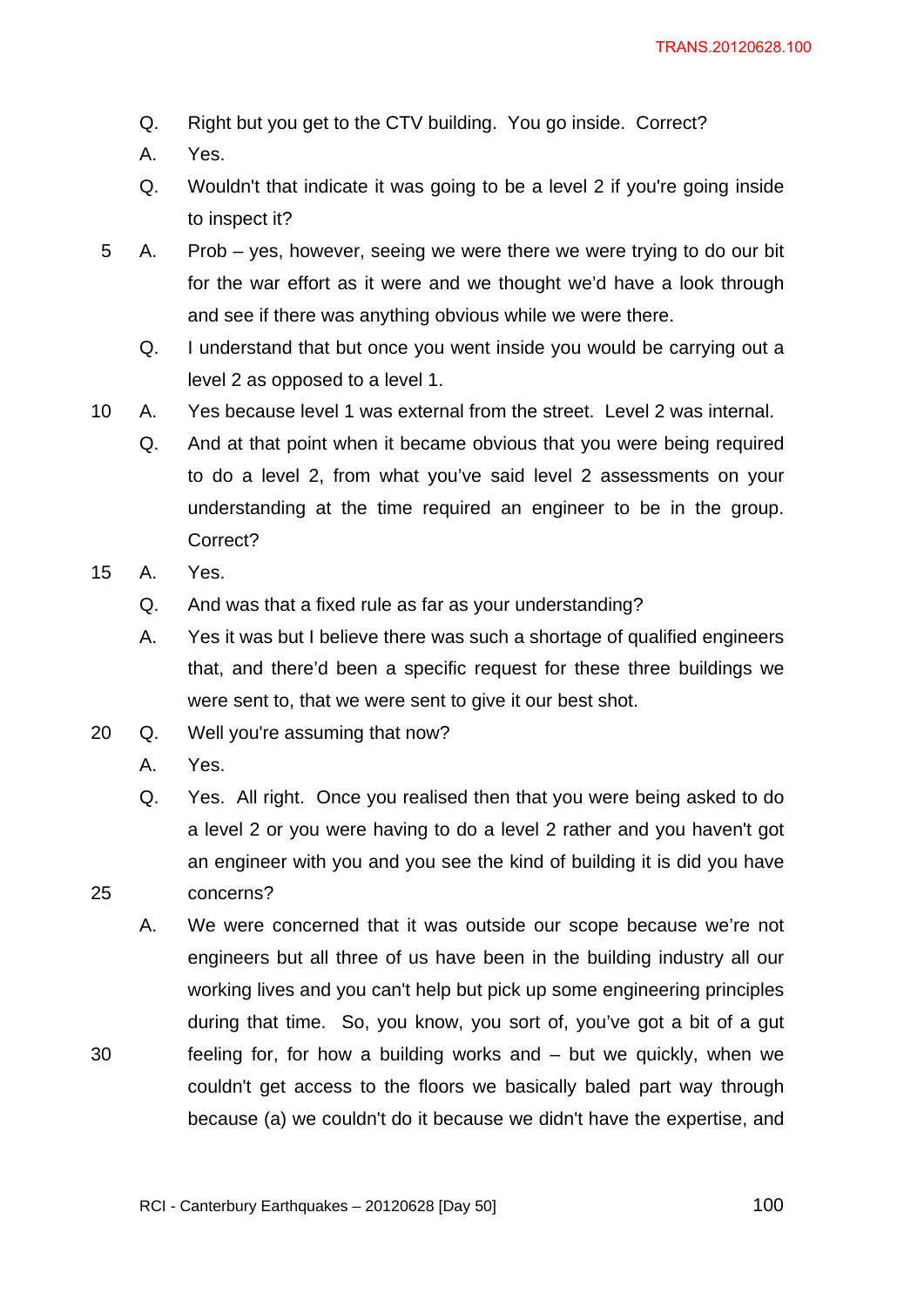(b) we couldn't get access. So we, we, you know, didn't linger, we baled basically.

- Q. When you say you baled, do you mean that you didn't complete the level 2 inspection?
- 5 A. We couldn't get access to the building and we weren't, to all of the building, and we weren't engineers. We realised that it was beyond our scope.
	- Q. Okay so is what you're saying then that you needed an engineer to be in your group before you complete a level 2?
- 10 A. Yes we had been instructed I believe in the briefings that if it needed an engineer it was the owner's responsibility to get an engineer to assess their own building and, so that's why we were instructed to always advise owners or occupiers that they needed an engineer.
	- Q. I understand that.
- 15 A. And we did that at the CTV building.
	- Q. And you probably did it at a lot of other buildings didn't you?
	- A. Many.

25

- Q. And isn't that, I think Mr Calvert said in his brief that that was a standard thing that was, advice that was given.
- 20 A. We were instructed to that effect.
	- Q. Yes and even a level 1 green placard recommends the owner get an engineer's evaluation doesn't it?
	- A. Yes I believe it does, yes.
	- Q. So I'm just interested in this expression where you said you baled. So
	- in your mind had you not completed a level 2 assessment then?
		- A. It was beyond our scope. Correct, we had not completed it.
		- Q. Well how then was the building green placarded with a level 2 assessment form completed?

30 A. Because we got a verbal assurance from the person we took to be a responsible entity who I had no reason to disbelieve was going to ensure that the owner's – I mean engineers were thin on the ground and so we weren't sure that it was going to happen that day or the next day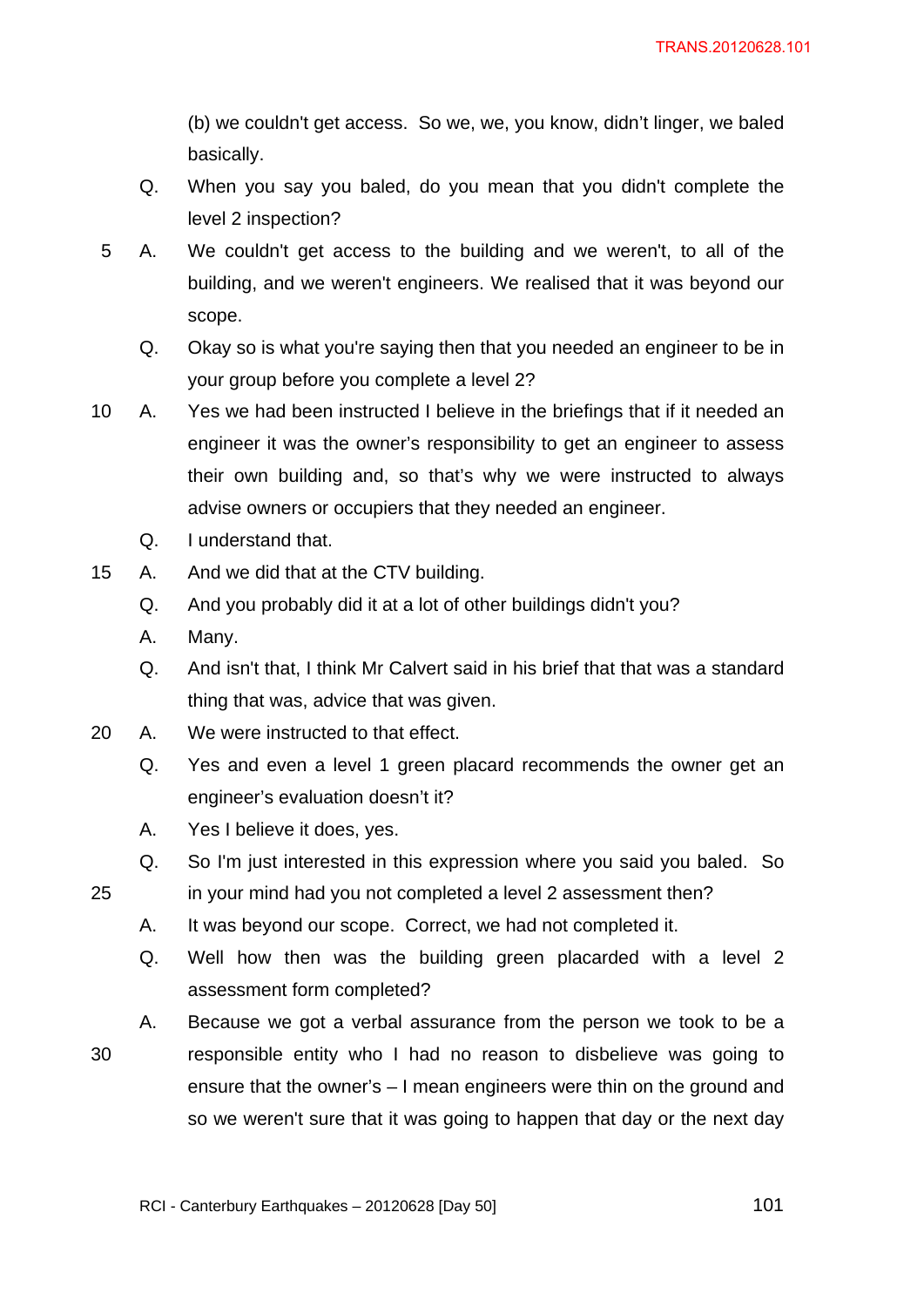but it was going to be soon and so we accepted that at the time that the owner's engineer would assess the building more thoroughly.

- Q. Right and on that, the basis of that assurance you green placarded it. Is that what you're saying?
- 5 A. I don't personally recall what colour placard we put it although the evidence subsequently proves that that is the case.
	- Q. Right. Well as you've said your recollection was and still is that it was, or that you wanted to red sticker it. Is that right?
	- A. Because of the complexity of the building I felt that it needed further

10

- investigation but because we got that assurance from a responsible person within the building we left comfortable with that.
- Q. Right but didn't you also have concerns about this gap?
- A. Yes we did but we had, we were of the view that an engineer was going to look at the building and that they would look at the whole building.
- 15 Q. What was your concern about this gap? Why were you concerned about it?
	- A. I don't think there should have been any gap and initially I was concerned because I thought it might have pulled away as a result of seismic movement. I was able to accept on the day Dave's view that it
- 20 was probably poor construction and rather than have an argument about it we agreed that an engineer would look at the building and we walked away on that basis.
	- Q. But your evidence, in your written evidence you say that you were still concerned about this gap.
- 25 A. I believe it needed assessing by an engineer.
	- Q. Right because of what might flow from it.
	- A. Yeah, well I don't know why there's a gap there and so therefore an engineer needed to assess it.
	- Q. Right.
- 30 A. And time has proven that somebody did.
	- Q. Right and do you think that's the reason that this red placard issue sticks in your mind?
	- A. I suspect so.

RCI - Canterbury Earthquakes – 20120628 [Day 50]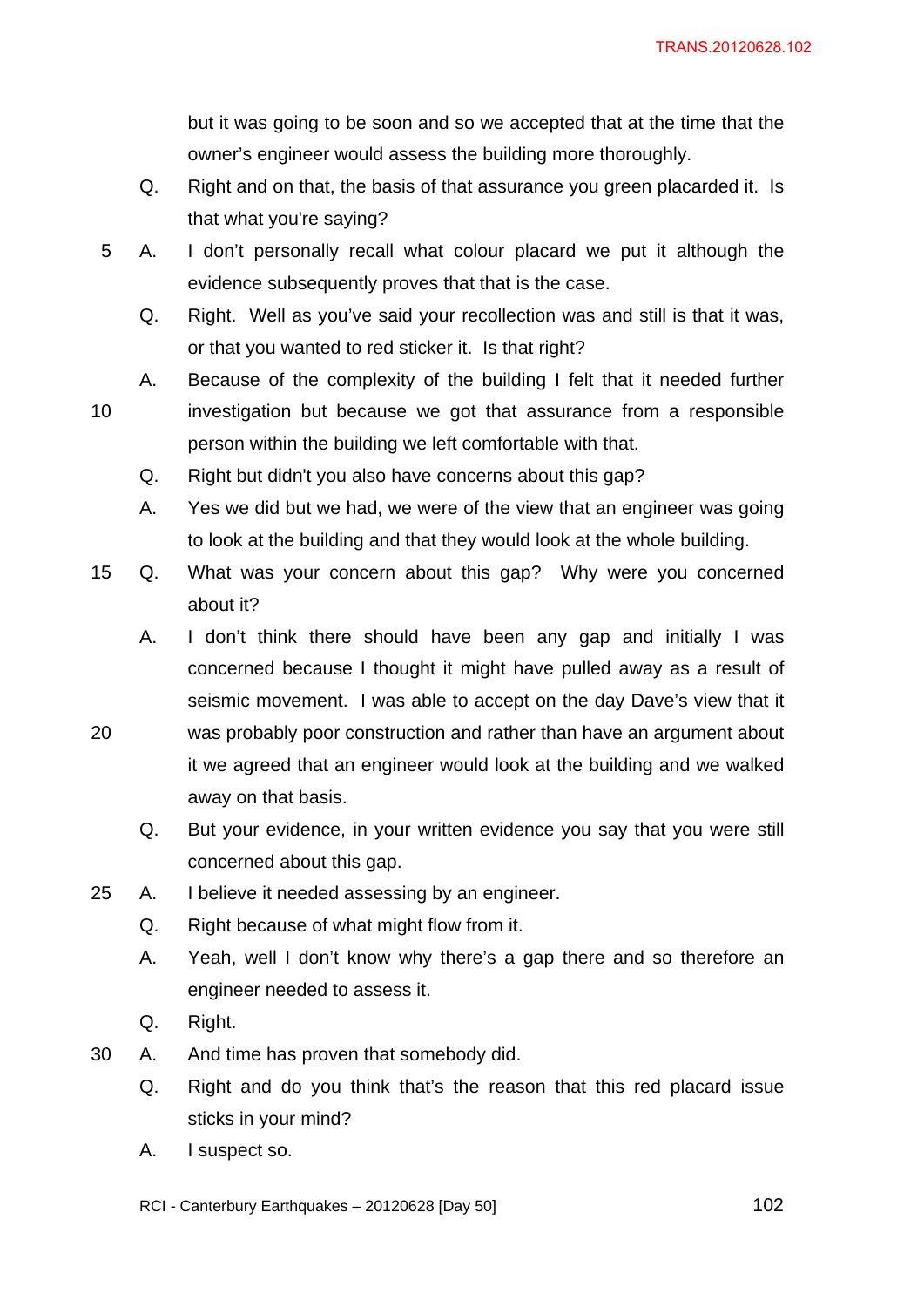- Q. Would there be any other reason that you would have thought it should be red placarded?
- A. No.
- Q. Nothing else about the inspection?
- 5 A. There were no other obvious issues that alerted me to have concerns.
	- Q. What about the fact that you didn't have an engineer in your group and it was a complex building as you said.
	- A. There were no engineers available when we were sent out. So we were just trying to do our, the best we could.
- 10 Q. I understand that but was that a factor in you perhaps thinking it should have been red placarded?
	- A. Probably not. It was the fact that we'd had, we decided it needed an engineer, the owner assured us and so that's why, and the building was substantially unoccupied apart from the ground floor and there were
	- very few people in the building at that time.

15

20

- Q. Well the CTV was, people were in the CTV weren't they?
- A. Yeah but during the timeframe that we were there, there were very few people in the building. I can't put a number on it but for the amount of space there was, there was very few people.
- Q. Well you spoke to the receptionist then the manager or someone –
- A. Someone that she went and got.
- Q. Someone in a suit, was it?
- 25 A. Yes, it was a man who I can't identify him anymore than that it was a male, I suspect it wasn't Murray Wood because I have had a loose association with him through music circles over many years and I think I'd have recognised him enough to know who he was if it was Murray Wood so I don't think that is who it was, but I can't stand here with my hand on my heart and say no.
- 30 Q. You saw the email that he had sent shortly after your inspection?
	- A. I just saw that this afternoon for the first time.
	- Q. That's consistent with a green placard isn't it?
	- A. Well that it says that we are engineers and we are not.

RCI - Canterbury Earthquakes – 20120628 [Day 50]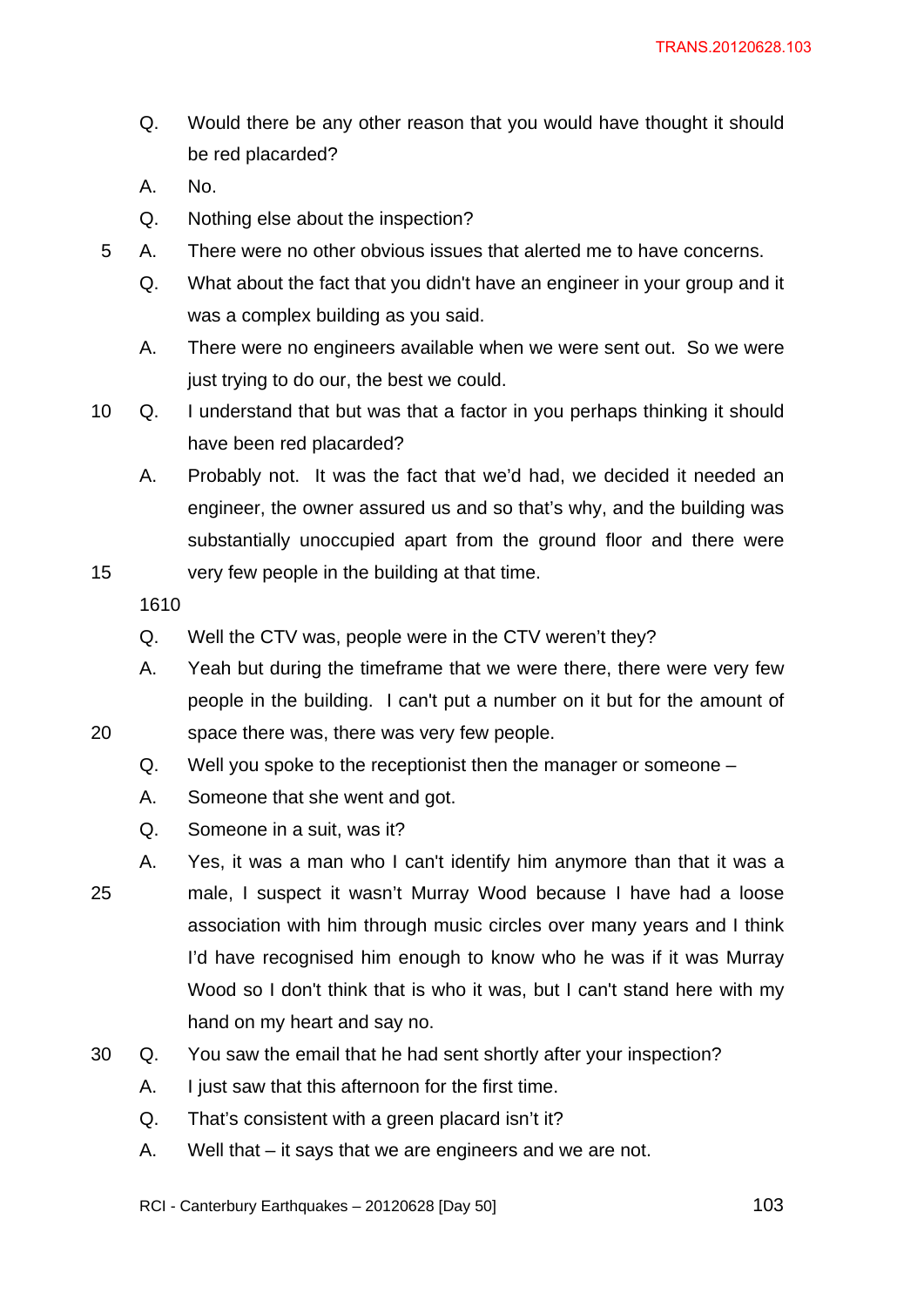- Q. Well leaving that aside, the conclusions about the building are consistent with a green placard though aren't they?
- A. Yes.

- Q. This gap that you were concerned about, you have heard Mr Flewellen,
- his evidence and he referred to the diagrams, were you watching that?
- A. Yes I was.
- Q. Is your recollection of where that was any different from his?
- 10 15 A. Dave and I both have a looser remembrance of that and my memory of it was it was under the first half landing between the lowest level, you know, the ground level, level 1 and level 2, so the stairs go up to the outside wall and back to the next floor and it was under that half landing on the left-hand side was the gap, so while Dave went up the stairs I actually looked under that half landing because you could walk in there, it was open but that was where there was very limited light because the light was, to provide safety for coming down the stairs and so looking underneath was not, there was not a lot of light but I saw enough to at least discuss it with Dave.
	- Q. So are you saying that you couldn't be sure of what you were seeing or not?
- 20 A. It wasn't daylight but there was enough light to see there was a gap.
	- Q. Well do you disagree with what he said in his written brief and what he said in giving evidence that –
	- A. In principle we are agreed, the finer detail might be slightly different but the net result is that the three of us were agreed that the owner to engage an engineer and that was conveyed and was agreed that would happen and did happen.
		- Q. He says though that you discussed this gap and that you agreed with him that it wasn't something to be concerned about, it was pre-existing. Do you accept that or not?
- 30 A. Yes I can accept that.
	- Q. Is that how you recall it though?
	- A. The detail is of the words of the discussion I can't be specific about. This was 18 months ago, we looked at hundreds of buildings.
	- RCI Canterbury Earthquakes 20120628 [Day 50]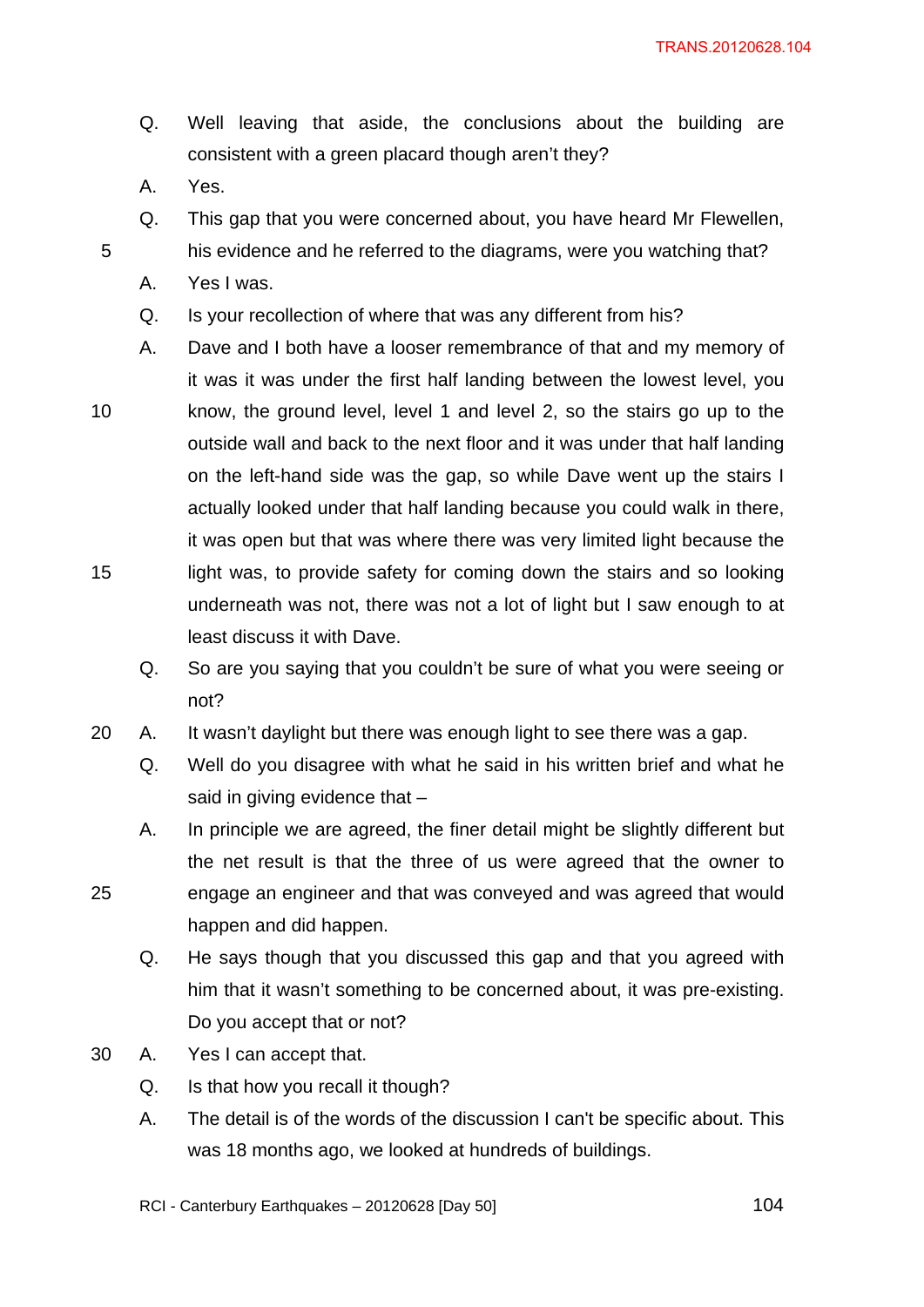- Q. I understand that but what I suggest is that it can't quite be your recollection because in your evidence you say that the gap was of a concern to you still, or to both of you in fact and that was one of the reasons you wanted the engineer to look at the building, correct?
- 5 A. Yes that was a contributing factor.
	- Q. So when you left the building the gap that you had seen was a concern and was a factor?
	- A. Yes and we were comfortable that an engineer was going to look and investigate.
- 10 Q. Right, and an engineer instigated by the owner?
	- A. Yes.
	- Q. On the assurance that you'd been given or the recommendation you had given to them?
- 15 A. My understanding from our instructions was that it was the owner's responsibility to engage their own engineer to ascertain security of the building for the occupiers.
	- Q. That is what this man told you?
	- A. No, he told us that he would do that but my understanding from the brief for the whole civil defence team was that we were to instruct people to
- 20 get their, I mean their own engineer, not a council engineer.
	- Q. So you come out and the three of you are out in the car park area?
	- A. Yes out by Cashel Street over the road from IRD.
	- Q. Talking about the inspection?
	- A. Yes, we were there for quite a few minutes, it wasn't just a 30 second thing.
		- Q. And you'd been up the stairwell and seen this gap that we talked about?
	- A. I probably only went one or max two floors because Dave had called down to me that the doors were all locked so I didn't bother going any further.
- 30 Q. And had you been part of his inspection Mr Flewellen's looking at the beam column joints and the basic –
	- A. No I wasn't.

- Q. So you just looked at the stairwell?
- RCI Canterbury Earthquakes 20120628 [Day 50]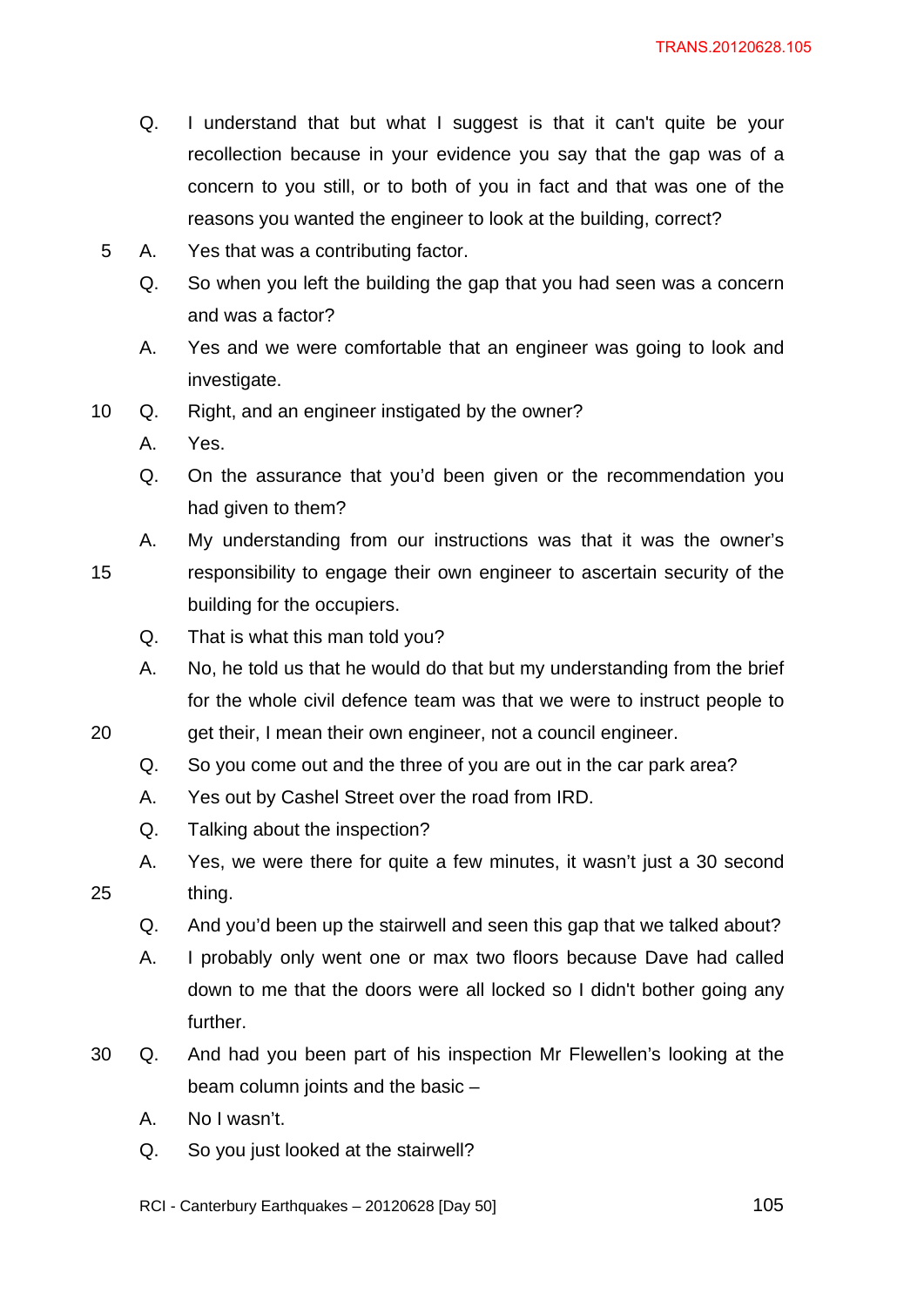- A. Yes, the building, when it was built initially the whole of the ground floor was a car park when it was first built because the Cashel Street frontage had shops on it and subsequently those shops were demolished, that was created into a car park and CTV was established in the ground floor and they put studios in there but it still had an open, there was no ceiling, it was open you could see all the construction of the under, the floor slab, the metal formwork that is permanent and you could see that from underneath in the CTV studios and in the enclosed car park.
- Q. And did you inspect that?

20

- 10 A. We looked at it, yes and there was no issues.
	- Q. So you were with Mr Flewellen when he looked at that?
	- A. We all three of us, I think walked through initially through the building and then Dave and I did the stairs while Graeme went outside.
	- Q. And you didn't see anything of concern –
- 15 A. Nothing that, apart from this crack in the side of the stairs that we have talked about.

# **JUSTICE COOPER:**

shops that were on –

- Q. Can I just interrupt, just something I didn't quite catch. You said when the building was first built the ground floor was quite high except for
- 25 A. There were shops, it was actually a separate lot that fronted on to Cashel Street and that building only had Madras Street frontage when it was first built. There was a row of shops which included a Honda dealership from memory and the building was built. I can remember Williams' Construction shipping containers and everything being on the footpath in Madras Street when it was built. The firm that I worked for at the time was a sub-contractor on that job although I personally wasn't involved.

### 30 **CROSS-EXAMINATION CONTINUES: MR ZARIFEH**

- Q. Who was that?
- A. It was Clyne and Bennie Limited.
- RCI Canterbury Earthquakes 20120628 [Day 50]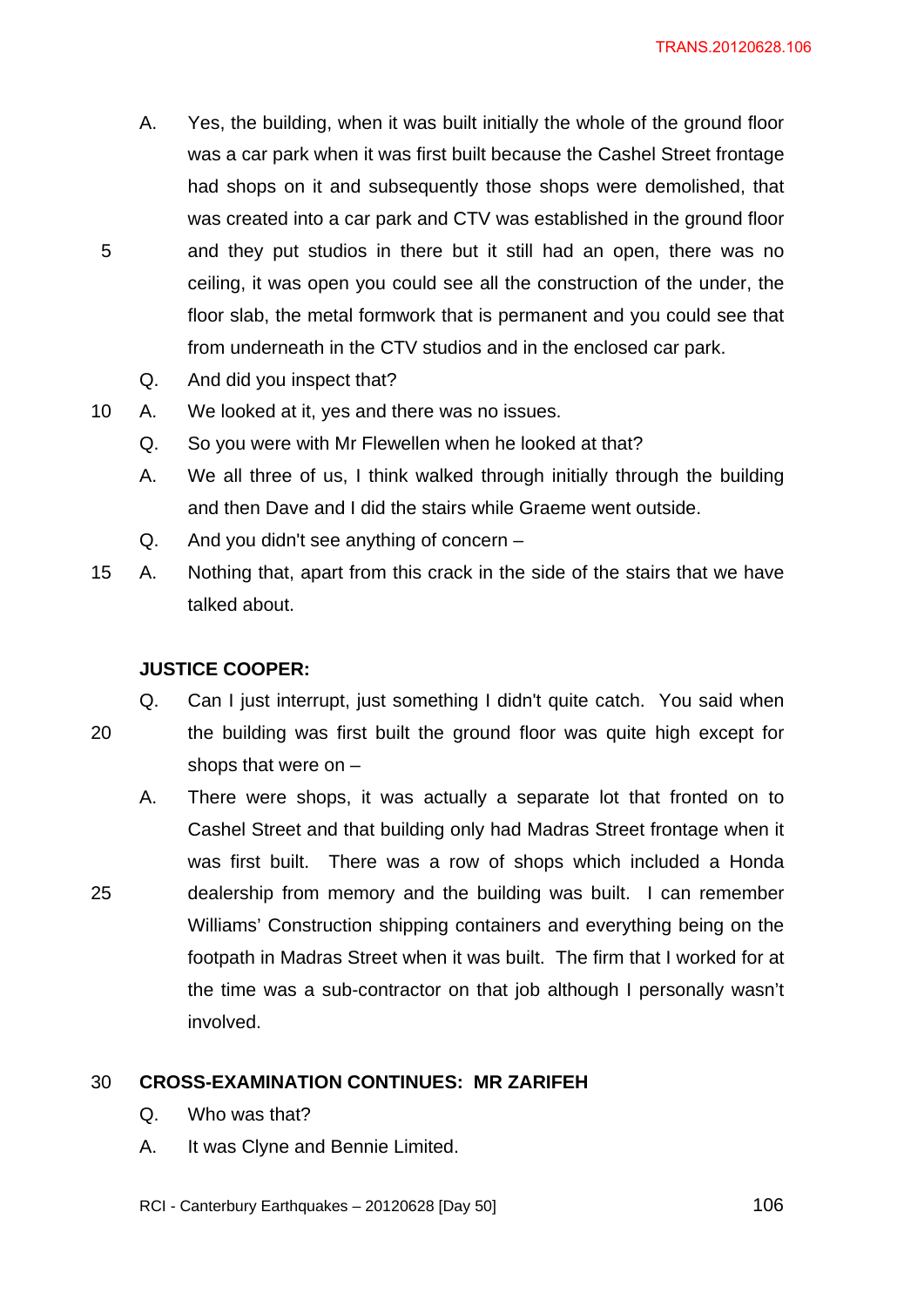- Q. And what were they?
- A. Plumbing and mechanical services contractors.
- Q. So you are out in the car park discussing the inspection?
- A. Yes.
- 5 Q. And presumably the placard to put on the building?
	- A. Probably but I can't be absolutely certain, that conversation is lost in time.
	- Q. Did you know then whether there was going to be an engineer got in by the owner or not?
- 10 A. I can be absolutely certain that we were agreed as a threesome that the owner needed to engage an engineer and I conveyed that to the responsible person inside and was comfortable with their assurance that that would happen as soon as possible.
	- Q. So you were the person to go and tell them that?
- 15 A. Yes.
	- Q. And you say in paragraph 23 that, exactly why you all believed that an engineer should inspect it is now hard to explain but it was related to the gap, the fact that you could not get access to the upper floors so firstly the gap was still a concern to you at least?
- 20 A. Yes.
	- Q. You couldn't get access to the upper floors 'cos they were locked so you couldn't inspect all of the building?
	- A. Well I mean it is not unnatural for those doors to be locked from the –
	- Q. No, no I am just wanting to establish that that is one of the reasons?
- 25 A. Yes it is a factor.
	- Q. The size of the building and the method of construction and complexity of the building?
	- A. Yes.
	- Q. And it was a combination of all of those –
- 30 A. Yes.
	- Q. As far as you are concerned, that led you all to believe there should be an engineer look at it?
	- A. Yes. The owner should engage his engineer.
	- RCI Canterbury Earthquakes 20120628 [Day 50]  $107$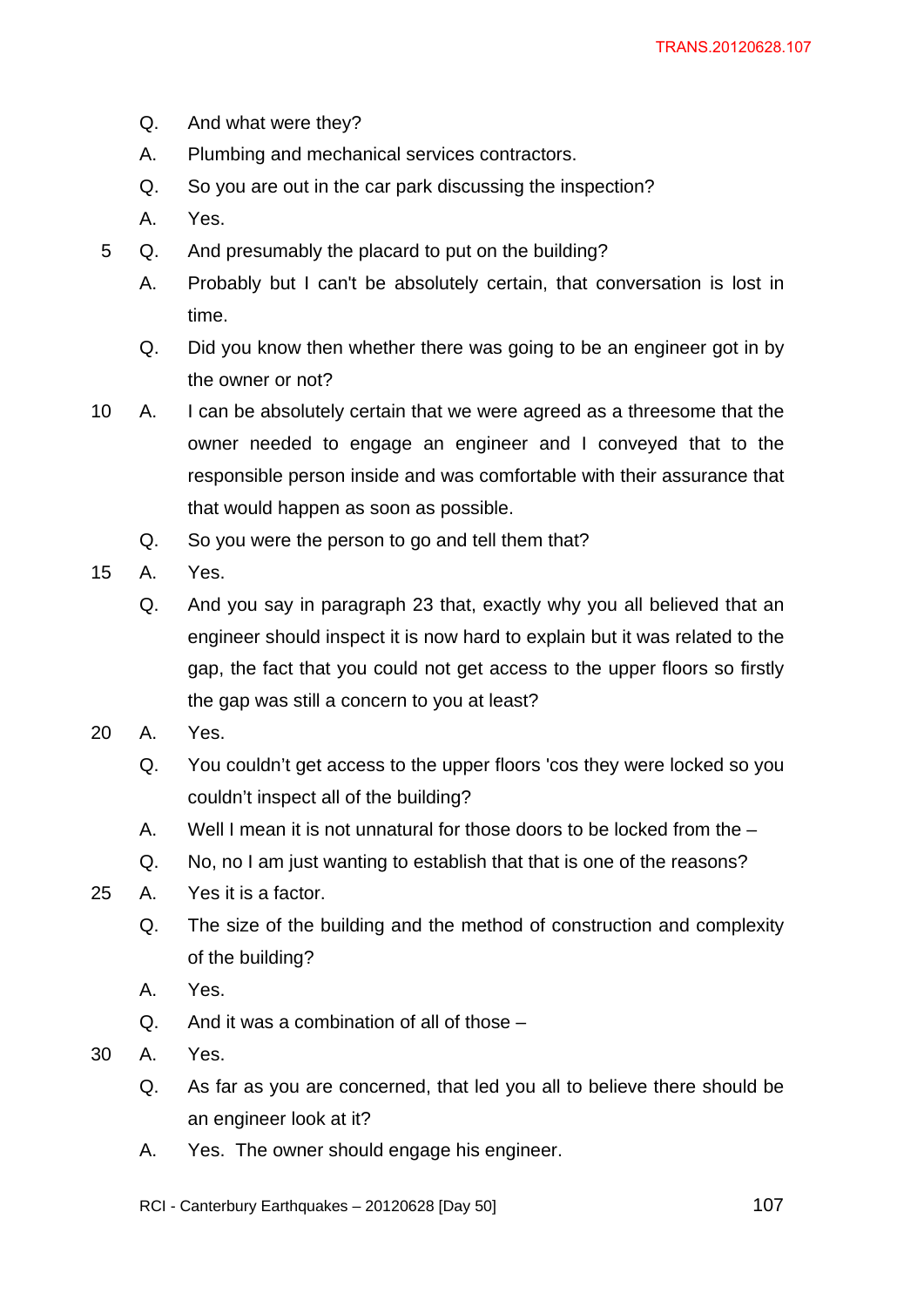- Q. So is that why you said before that you bailed on the level 2?
- A. Because a) we couldn't complete it because we didn't have an engineer we weren't engineers and b) we couldn't get access and we were agreed that the owner's engineer needed to assess the building completely.
- Q. If you'd had an engineer with you, you could have completed your level 2?
- A. No because we couldn't get access.
- Q. So there is no way you could have completed your level 2 that day, given the circumstances?
- A. That's right, correct.

5

10

15

- Q. Well surely in those circumstances you can't green placard a building?
- A. We hadn't seen anything that was sufficiently alarming to us to think that
- the building was in any imminent danger.
	- Q. I understand that but –
	- A. And there were other far more damaged buildings in the city so it was all relative.
- Q. So was it a risk assessment by you?
- 20 A. Yes, there was an element of that in it.
	- Q. Was that part of the training, to make that kind of risk assessment when you haven't got an engineer with you?
	- A. I don't know.

-

Q. Well you didn't know when the owner would get the engineer through or

25

- A. (overtalking 16:20:55).
- $Q. in$  fact if they did, if they would have.
- A. The person we spoke to, I spoke to left, he was we walked away from him absolutely confident that he understood the need and he was quite

happy and he didn't argue for a moment. He was agreed to do that

30

without question.

- $Q.$  And  $-$
- A. So I had confidence in him.
- RCI Canterbury Earthquakes 20120628 [Day 50]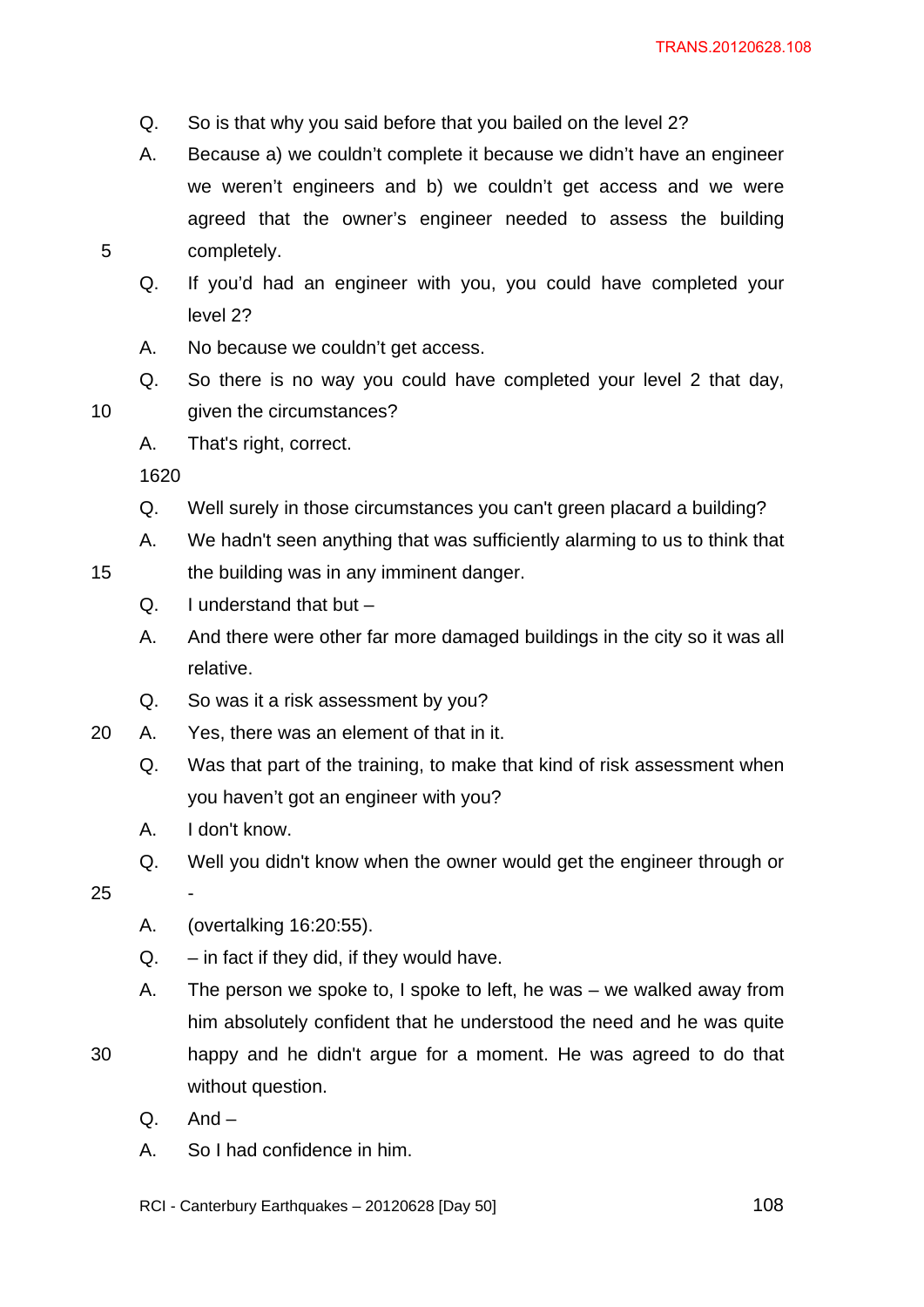- Q. Did you tell him that, "Look we can't finish this level 2 because we haven't got an engineer with us and we're of the view that there's a problem with a gap, potential problem with this gap and you need to get"
- 5 A. The gap wasn't probably discussed with him to be fair.
	- Q. Why would that be from your point of view if it still concerned you?
	- A. Can't answer that I'm sorry, I don't know.
	- Q. But from what you've said now you couldn't complete this level 2, surely you'd tell him that and say, on your assurance that you're going to get

10

15

30

-

- an engineer through straightaway, we'll green placard it, 'cos that's, from what you've said, that sounds like the position that you were leaving it.
	- A. With the wisdom of hindsight that does seem a contradiction but that's actually what happened on the day.

Q. So do you accept in hindsight that that's not what should have happened?

- A. In hindsight we should have probably at least put a yellow sticker on the building but we hadn't had a huge amount of, you know the distinction between the different things was still rather blurred, this was only day 3 of what's turned out to be a long process.
- 20 Q. Right.
	- A. We're a whole lot wiser now.
	- Q. Because you could of for example requested an engineer from the Council, one of the volunteers to come to the building before you finalised your level 2, correct.
- 25 A. That didn't occur to us at the time, but in hindsight would probably have been a good move.
	- Q. Because it wasn't urgent that you green placarded it was it?
	- A. Not that was aware of.
	- Q. Why did you tell the people that were there that it would be a good idea for them to leave immediately?
	- A. I don't know.
	- Q. That seems inconsistent with green placarding the building doesn't it?
	- A. Looking from here, yes.
	- RCI Canterbury Earthquakes 20120628 [Day 50]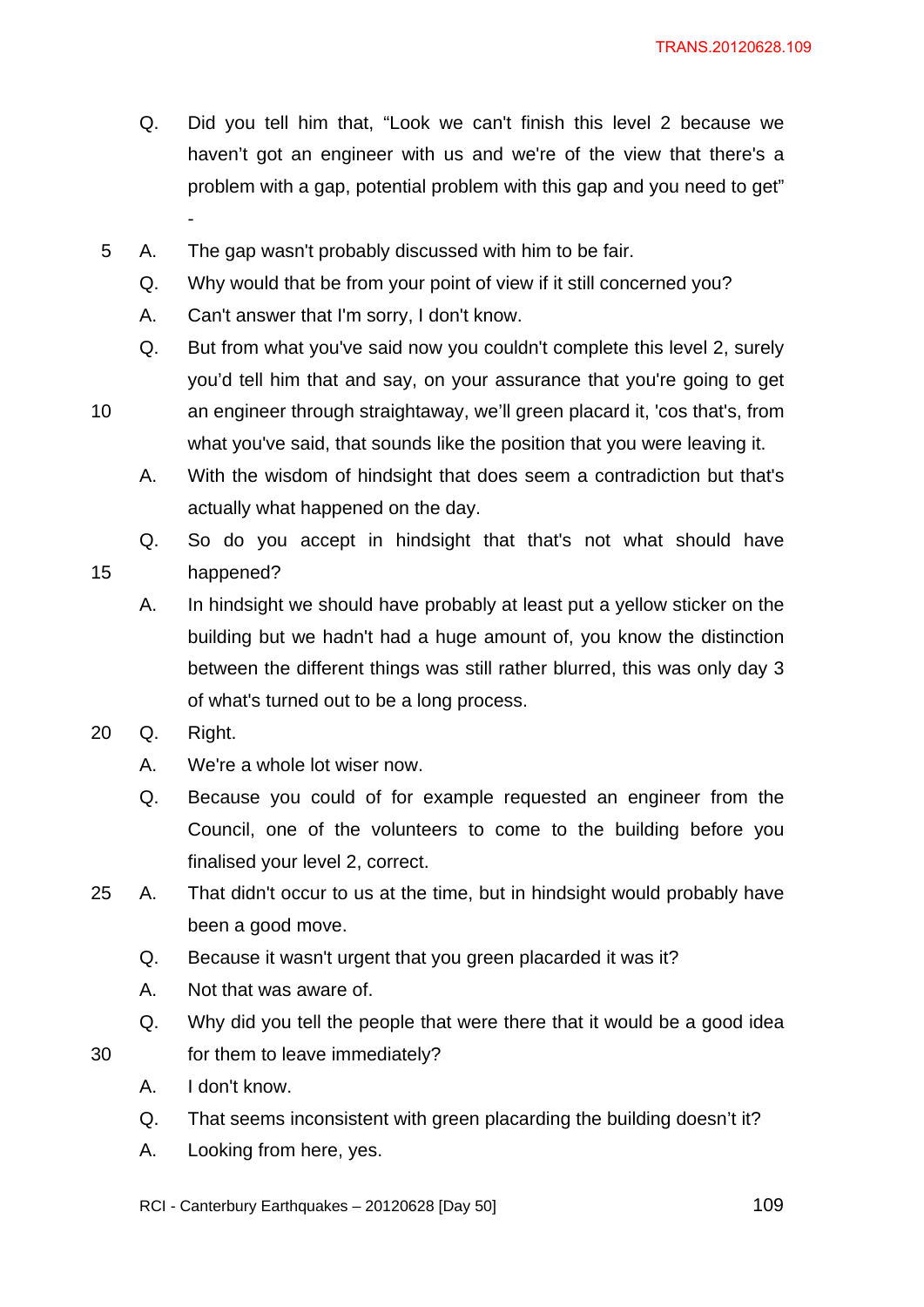- Q. Isn't that consistent with safety concerns for them?
- A. Because we didn't see the building as in any imminent danger on the day, I guess that's why the green placard was put but knowing how the system should have and does work better now, we might do it differently now to what we did on the day, but we were doing our best on the day.
- Q. Right, but what I'm suggesting to you is that suggesting that they might, they should leave, it might be better if the leave is completely inconsistent with not having any immediate concerns.
- A. It does appear that way now.
- 10 Q. And you can't explain that?
	- A. No.

5

- Q. Just I want to ask you a question about something you mentioned about Clyde and Bennie.
- A. Yes.
- 15 Q. Did you say that you did some work for them when they were subcontracted on the CTV site?
	- A. I worked for Clyne and Bennie for 11 years but I didn't work on the CTV building at any time as a contractor.
	- Q. But Clyde and Bennie were?
- 20 A. My recollection is that they did a lot of work for Williams Construction and yes that was one of the jobs that they were involved in.
	- Q. And were you working for them at that time?
	- A. Yes I was.

25

30

- Q. Do you recall any discussions within Clyde and Bennie with your colleagues about the CTV construction site and the building?
- A. Not about the construction.
- Q. What about –
- A. The gentleman that was the foreman has quite a reputation around those of us that were in commercial construction at that time, Mr Shirtcliff.
- Q. Right, so did you have dealings with him?
- A. On other jobs.
- Q. Not on the CTV job?
- RCI Canterbury Earthquakes 20120628 [Day 50]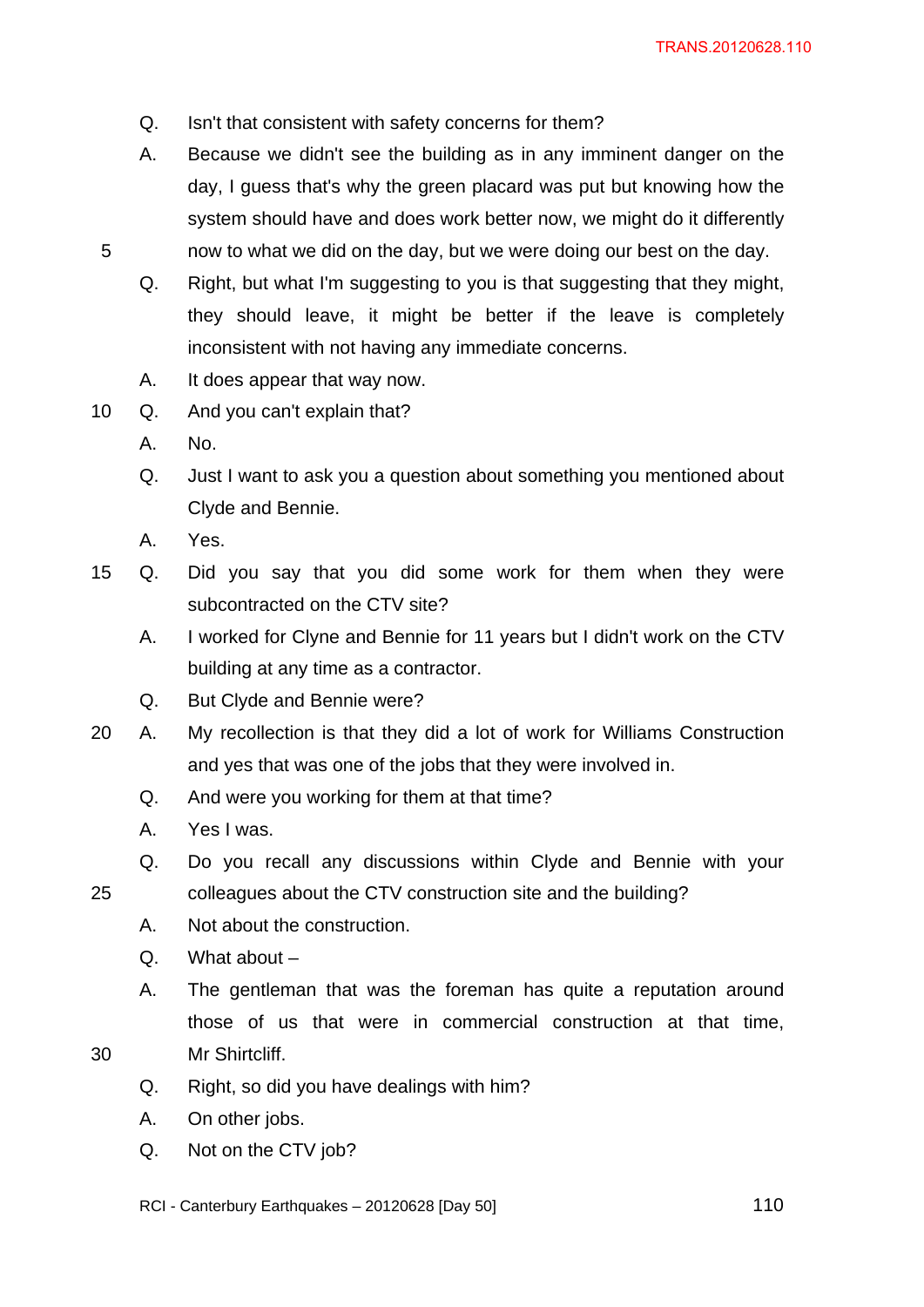- A. No, not on the CTV building.
- Q. And when you say he has a reputation, was that a reputation that you had experienced on other jobs?
- A. I personally had found him a difficult man to deal with.
- 5 Q. And apart from being difficult to deal with what about in terms of standard of workmanship or supervision?
	- A. I don't know that I can comment on that I'm not I wasn't the clerk of works.
	- Q. No, I understand that, but in your experience in dealing with him?
- 10 A. He was a bit like a bull at a gate.
	- Q. Right, meaning what in relation to construction issues?
	- A. He was just a very difficult man to work under.
	- Q. And how long were Clyde and Bennie involved the construction of CTV. What was the period over which they were involved?
- 15 A. They would have done the plumbing for the entire building.
	- Q. Right, so they  $-$
	- A. There would have been fit-outs done after that of tenancies but the main toilet blocks and rainwater goods and all that sort of stuff.
	- Q. And was your understanding that he was the foreman or construction
- 20 manager, whatever the –
	- A. Yeah I believe so.
	- Q. term was over that period?
	- A. Yes.
	- Q. And what about any actual construction issues, did anything come to

25

- your was anything drawn to your attention?
- A. Not that I was personally aware of.

## **CROSS-EXAMINATION: MR ELLIOTT – NIL**

### **RE-EXAMINATION: MR LESTER – NIL**

### **QUESTIONS FROM COMMISSIONER FENWICK – NIL**

30

RCI - Canterbury Earthquakes – 20120628 [Day 50]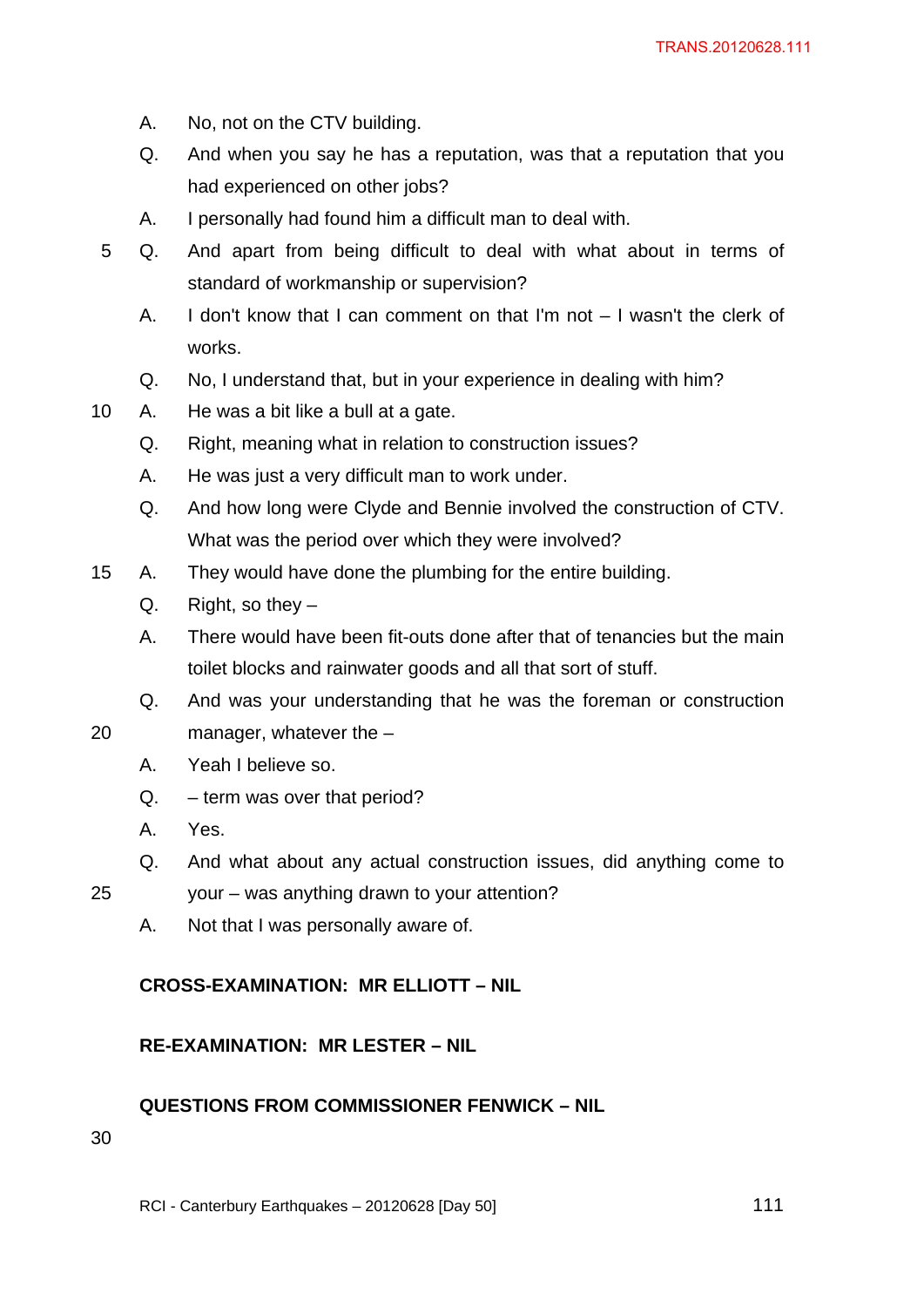## **QUESTIONS FROM COMMISSIONER CARTER:**

- Q. Just in regard to your paragraph 31 you talk about your awareness of the building to possibly experience aftershocks. Just, I think it's relevant for us to hear what information was given to you in briefings about what aftershocks might be experienced. Was that a particular point that was made to you as one of the –
- A. It was mostly about our own personal safety.
- Q. Yes.
- 10

5

- A. And if anything was dodgy or you know damaged partially to be very mindful of our own safety and not go into things that were already partially damaged that an aftershock could make it – walk into a death trap. So that was the aftershock issue that was impressed upon us.
- Q. Can you recall if the level of aftershocks was referred to, the size that they might be.
- 15 A. I can't recall the details I'm sorry.

## **QUESTIONS FROM JUSTICE COOPER:**

- Q. Do you recall whether, I want to get back to the shops on Cashel Street frontage, were they ever occupied as shops?
- A. Yes, well, yes they weren't attached, there was a gap between the
- 20 shops fronting Cashel Street and the CTV building. There may even have been a separate three lots in there originally, I can't be certain on that.
	- Q. Did you think it's on the area that subsequently became used as a carpark?
- 25 A. The open carpark.
	- Q. The open area.
	- A. The open area on the Cashel Street south side of the building and at that time I guess that was a town planning requirement. If you're going to close in the carpark under the building, like the ground level, then you
- 30 need to have carparks out there. That would have been a town planning requirement I suspect, so by acquiring that other land the owner was able to let more space in the bottom of the building.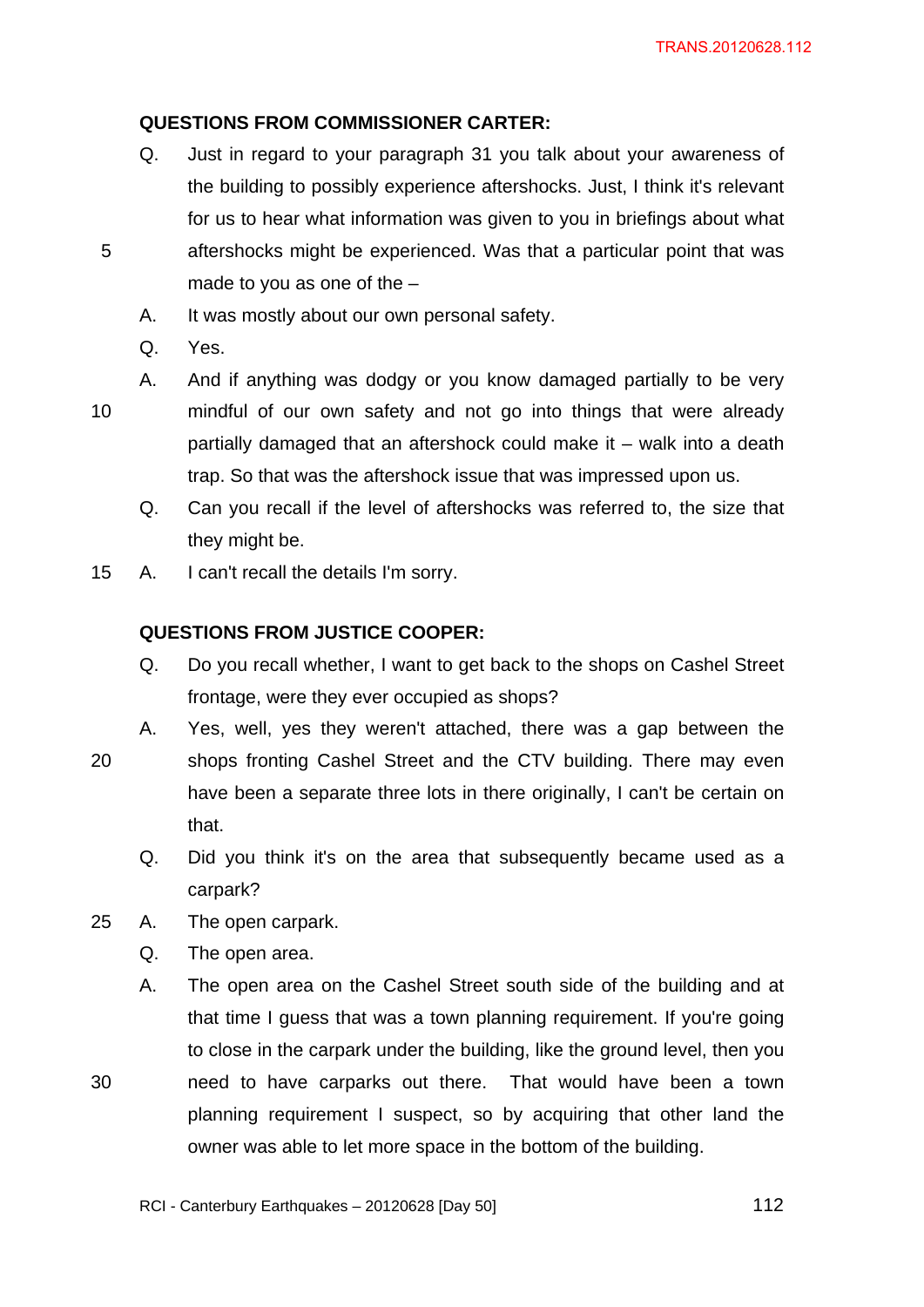# **WITNESS EXCUSED**

1630

5 **DISCUSSION - WITNESS TIMETABLE** 

**COMMISSION ADJOURNS: 4.36 PM**